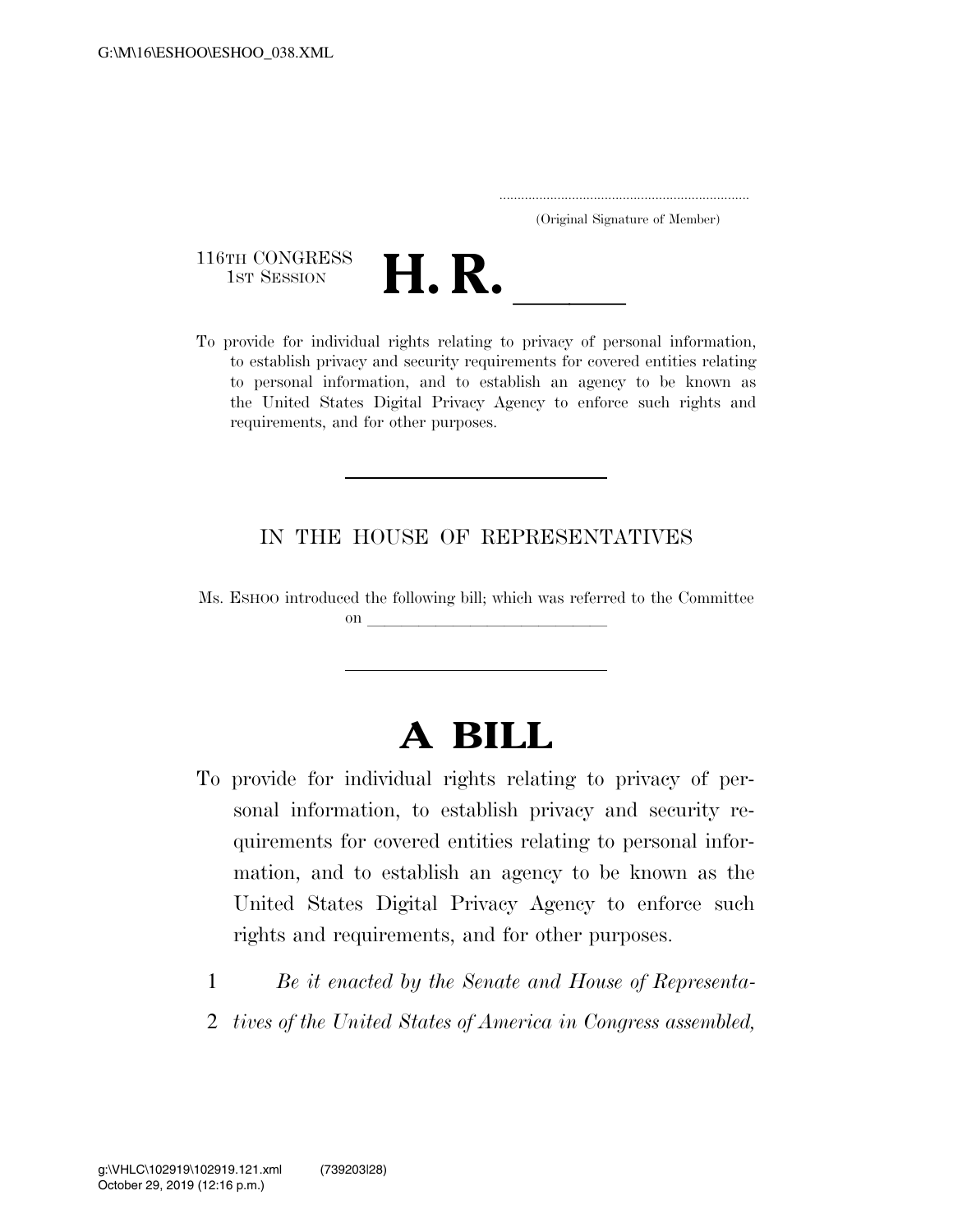#### 1 **SECTION 1. SHORT TITLE; TABLE OF CONTENTS.**

- 2 (a) SHORT TITLE.—This Act may be cited as the
- 3 ''Online Privacy Act of 2019''.
- 4 (b) TABLE OF CONTENTS.—The table of contents for

#### 5 this Act is as follows:

- Sec. 1. Short title; table of contents.
- Sec. 2. Definitions.
- Sec. 3. Prohibition on waivers.
- Sec. 4. Effective date.
- Sec. 5. Journalism protection.
- Sec. 6. Small business compliance ramp.
- Sec. 7. Criminal prohibition on disclosing personal information.
- Sec. 8. Limitation on disclosing nonredacted government records.

#### TITLE I—INDIVIDUAL RIGHTS

- Sec. 101. Right of access.
- Sec. 102. Right of correction.
- Sec. 103. Right of deletion.
- Sec. 104. Right of portability.
- Sec. 105. Right to human review of automated decisions.
- Sec. 106. Right to individual autonomy.
- Sec. 107. Right to be informed.
- Sec. 108. Right to impermanence.
- Sec. 109. Exemptions, exceptions, fees, timelines, and rules of construction for rights under this title.

#### TITLE II—REQUIREMENTS FOR COVERED ENTITIES, SERVICE PROVIDERS, AND THIRD PARTIES

- Sec. 201. Minimization and articulated basis for collection, processing, and maintenance.
- Sec. 202. Minimization and records of access by employees and contractors.
- Sec. 203. Prohibition on the collection or maintenance of personal information.
- Sec. 204. Prohibitions on the disclosure of personal information.
- Sec. 205. Disclosure to entities not subject to united states jurisdiction or not compliant with this act.
- Sec. 206. Prohibition on reidentification.
- Sec. 207. Restrictions on collection, processing and disclosure of contents of communications.
- Sec. 208. Prohibition on discriminatory processing.
- Sec. 209. Restrictions on genetic information.
- Sec. 210. Requirements for notice and consent processes and privacy policies.
- Sec. 211. Prohibition on deceptive notice and consent processes and privacy policies.
- Sec. 212. Notice and consent required.
- Sec. 213. Privacy policy.
- Sec. 214. Information security requirements.
- Sec. 215. Notification of data breach or data sharing abuse.

#### TITLE III—UNITED STATES DIGITAL PRIVACY AGENCY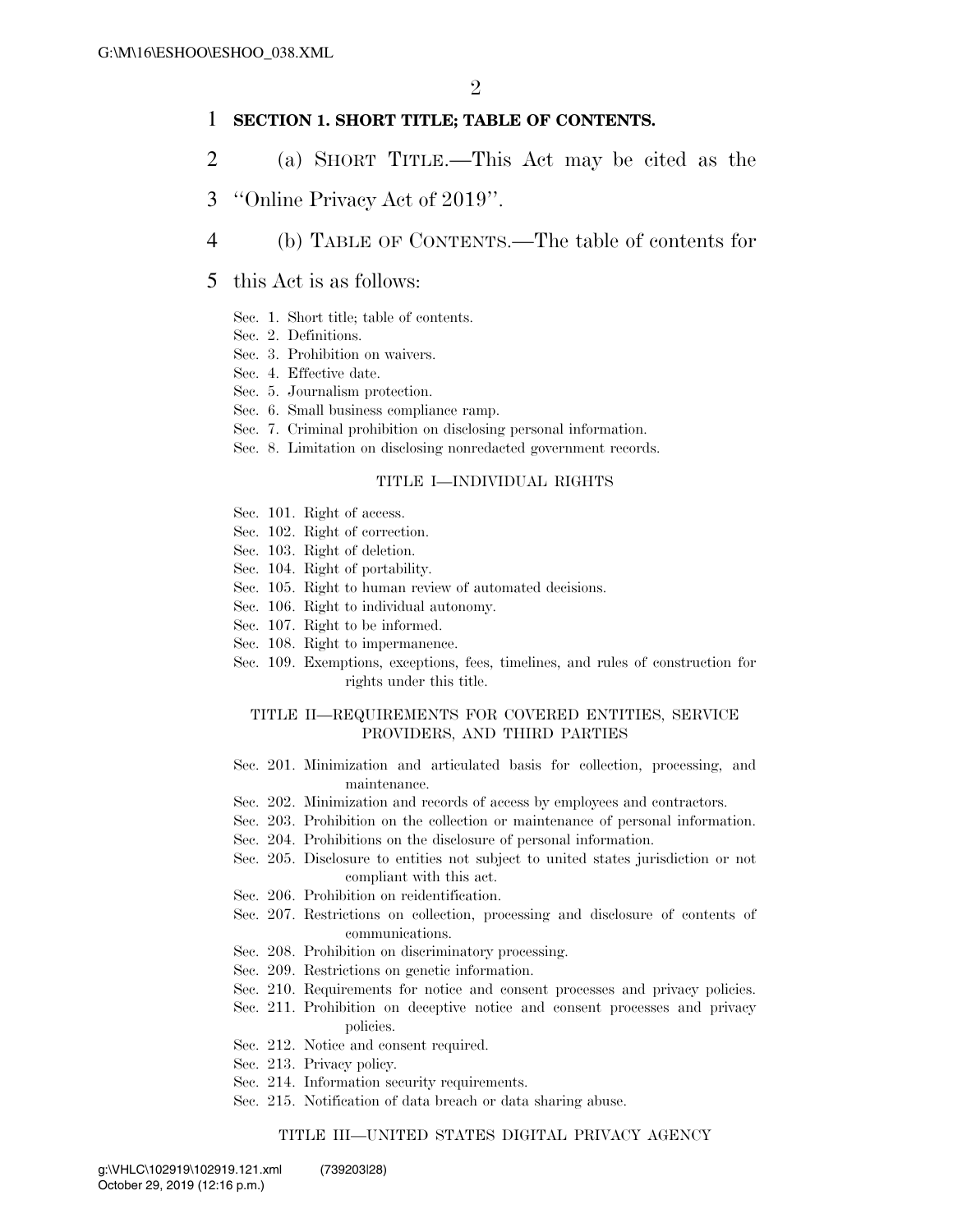- Sec. 301. Establishment.
- Sec. 302. Executive and administrative powers.
- Sec. 303. Rulemaking authority.
- Sec. 304. Personnel.
- Sec. 305. Complaints of individuals.
- Sec. 306. User advisory board.
- Sec. 307. Academic and research advisory board.
- Sec. 308. Small business and investor advisory board.
- Sec. 309. Consultation.
- Sec. 310. Reports.
- Sec. 311. Grants for developing open-source machine learning training data.
- Sec. 312. Annual audits.
- Sec. 313. Inspector General.
- Sec. 314. Authorization of appropriations.

#### TITLE IV—ENFORCEMENT

- Sec. 401. Definitions.
- Sec. 402. Investigations and administrative discovery.
- Sec. 403. Hearings and adjudication proceedings.
- Sec. 404. Litigation authority.
- Sec. 405. Coordination with other Federal agencies.
- Sec. 406. Enforcement by States.
- Sec. 407. Private rights of action.
- Sec. 408. Relief available.
- Sec. 409. Referral for criminal proceedings.
- Sec. 410. Whistleblower enforcement.

#### TITLE V—RELATION TO OTHER LAW

Sec. 501. Relation to other Federal law. Sec. 502. Severability.

#### 1 **SEC. 2. DEFINITIONS.**

2 In this Act:

3 (1) AGENCY.—The term ''Agency'' means the 4 United States Digital Privacy Agency established by 5 section 301.

6 (2) BEHAVIORAL PERSONALIZATION.—

 (A) IN GENERAL.—The term ''behavioral personalization'' means the processing of an in- dividual's personal information, using an algo- rithm, model, or other means built using that individual's personal information collected over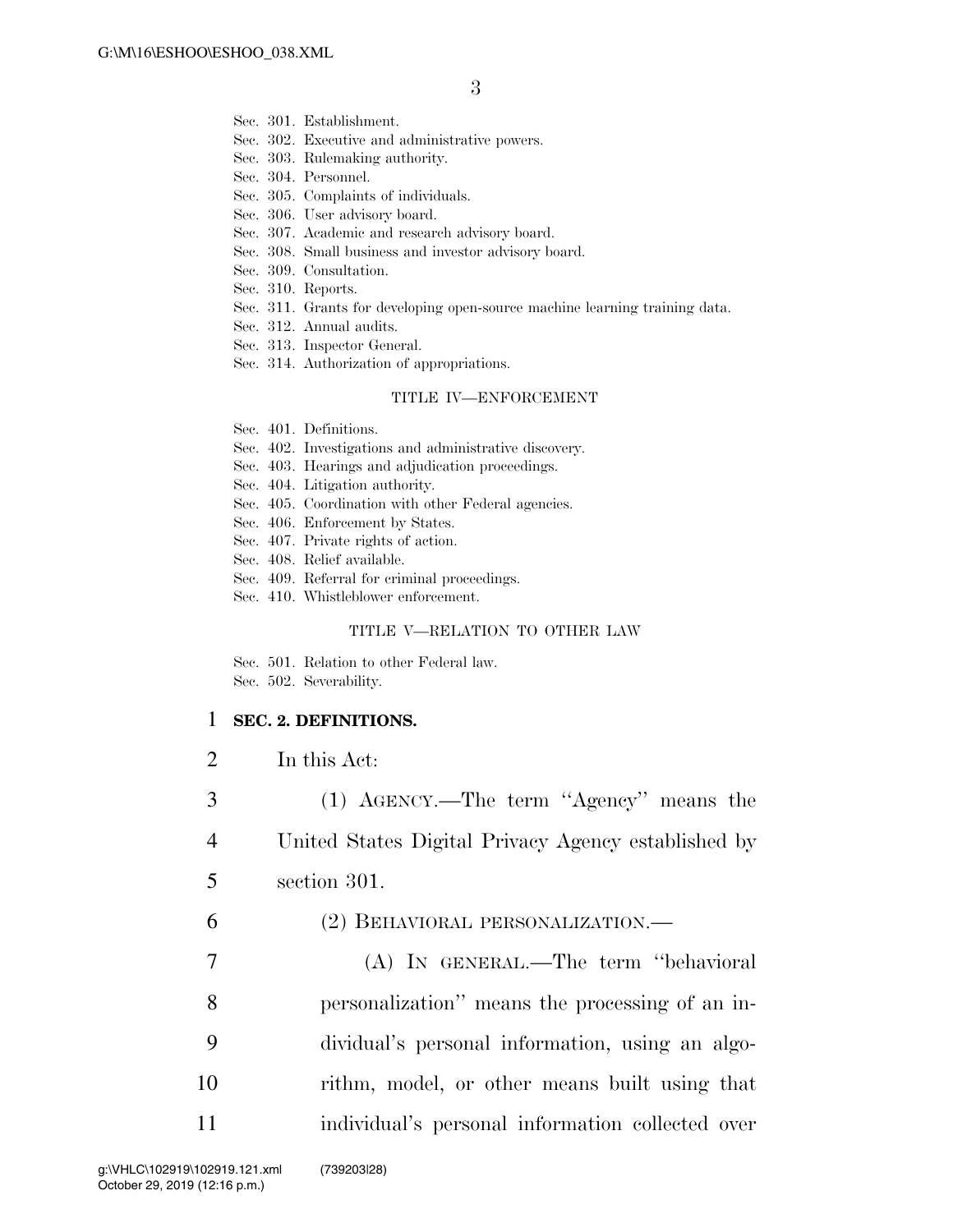| $\mathbf{1}$   | a period of time, or an aggregate of the per-         |
|----------------|-------------------------------------------------------|
| $\overline{2}$ | sonal information of one or more similarly situ-      |
| 3              | ated individuals and designed to-                     |
| $\overline{4}$ | (i) alter, influence, guide, or predict               |
| 5              | an individual's behavior;                             |
| 6              | (ii) tailor or personalize a product or               |
| 7              | service; or                                           |
| 8              | (iii) filter, sort, limit, promote, display           |
| 9              | or otherwise differentiate between specific           |
| 10             | content or categories of content that would           |
| 11             | otherwise be accessible to the individual.            |
| 12             | (B) EXCLUSIONS.—The term "behavioral                  |
| 13             | personalization" does not include the use of his-     |
| 14             | torical personal information to merely prevent        |
| 15             | the display of or provide additional information      |
| 16             | about previously accessed content.                    |
| 17             | (3) COLLECT.—The term "collect" includes,             |
| 18             | with respect to personal information or contents of   |
| 19             | communication, obtaining such information in any      |
| 20             | manner, except when solely transmitting, routing,     |
| 21             | providing intermediate storage for, or providing con- |
| 22             | nections for personal information through a system    |
| 23             | or network.                                           |
| 24             | (4) CONTENTS.—The term "contents", when               |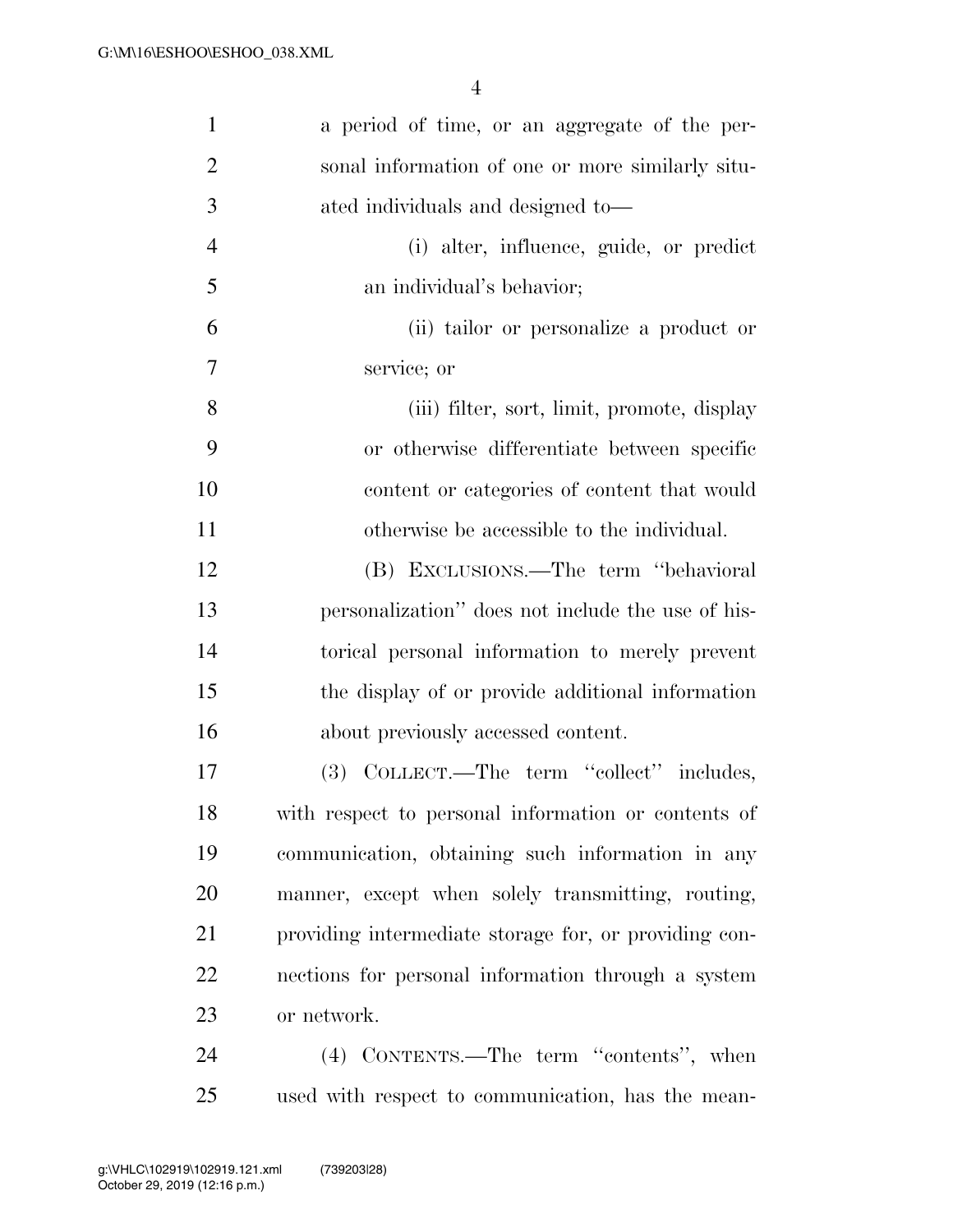| $\mathbf{1}$   | ing given such term in section 2510 of title 18,        |
|----------------|---------------------------------------------------------|
| $\overline{2}$ | United States Code.                                     |
| 3              | $(5)$ COVERED ENTITY.—                                  |
| $\overline{4}$ | (A) IN GENERAL.—The term "covered en-                   |
| 5              | tity" means a person who-                               |
| 6              | (i) intentionally collects, processes, or               |
| 7              | maintains personal information; and                     |
| 8              | (ii) sends or receives such personal in-                |
| 9              | formation over the internet or a similar                |
| 10             | communications network.                                 |
| 11             | (B) EXCLUSION.—The term "covered enti-                  |
| 12             | ty" does not include a natural person, except to        |
| 13             | the extent such person is engaged in a commer-          |
| 14             | eial activity that is more than de minimis.             |
| 15             | (6) DATA BREACH.—The term "data breach"                 |
| 16             | means unauthorized access to or acquisition of per-     |
| 17             | sonal information or contents of communications         |
| 18             | maintained by such covered entity.                      |
| 19             | (7) DATA SHARING ABUSE.—The term "data                  |
| 20             | sharing abuse" means processing, by a third party,      |
| 21             | of personal information or contents of communica-       |
| 22             | tions disclosed by a covered entity to the third party, |
| 23             | for any purpose other than—                             |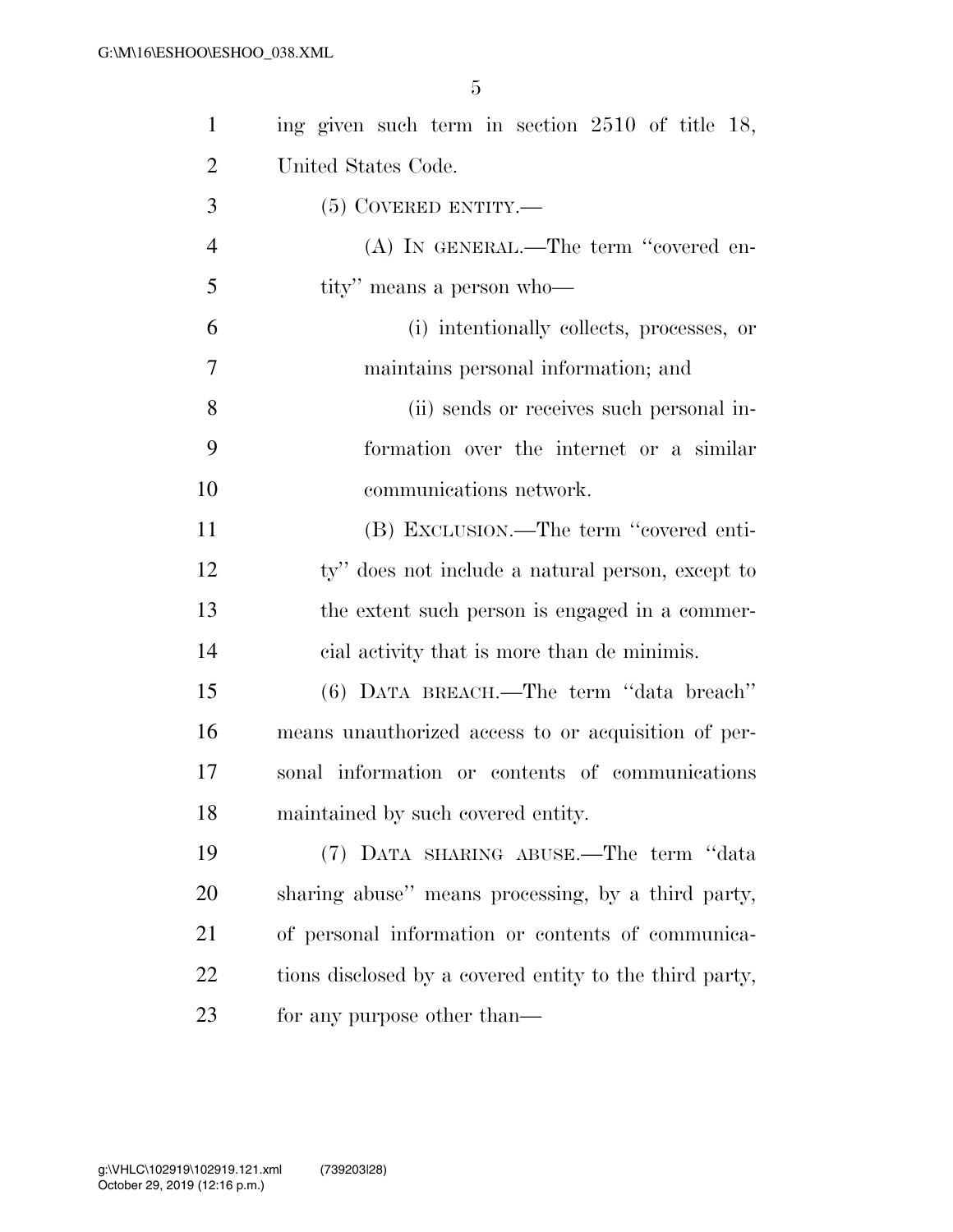| $\mathbf{1}$   | $(A)$ a purpose specified by the covered en-        |
|----------------|-----------------------------------------------------|
| $\overline{2}$ | tity to the third party at the time of disclosure;  |
| 3              | <b>or</b>                                           |
| $\overline{4}$ | (B) a purpose to which the individual to            |
| 5              | whom the information relates has consented.         |
| 6              | $(8)$ DE-IDENTIFIED.—                               |
| 7              | (A) IN GENERAL.—The term "de-identi-                |
| 8              | fied" means information that cannot reasonably      |
| 9              | identify, relate to, describe, reference, be capa-  |
| 10             | ble of being associated with, or be linked, di-     |
| 11             | rectly or indirectly, to a particular individual or |
| 12             | device, provided that a business that uses de-      |
| 13             | identified information—                             |
| 14             | (i) has de-identified the personal in-              |
| 15             | formation using best practices for the              |
| 16             | types of data the information contains;             |
| 17             | (ii) has implemented technical safe-                |
| 18             | guards that prohibit re-identification of the       |
| 19             | individual with whom the information was            |
| 20             | linked;                                             |
| 21             | (iii) has implemented business proc-                |
| 22             | esses that specifically prohibit re-identifica-     |
| 23             | tion of the information;                            |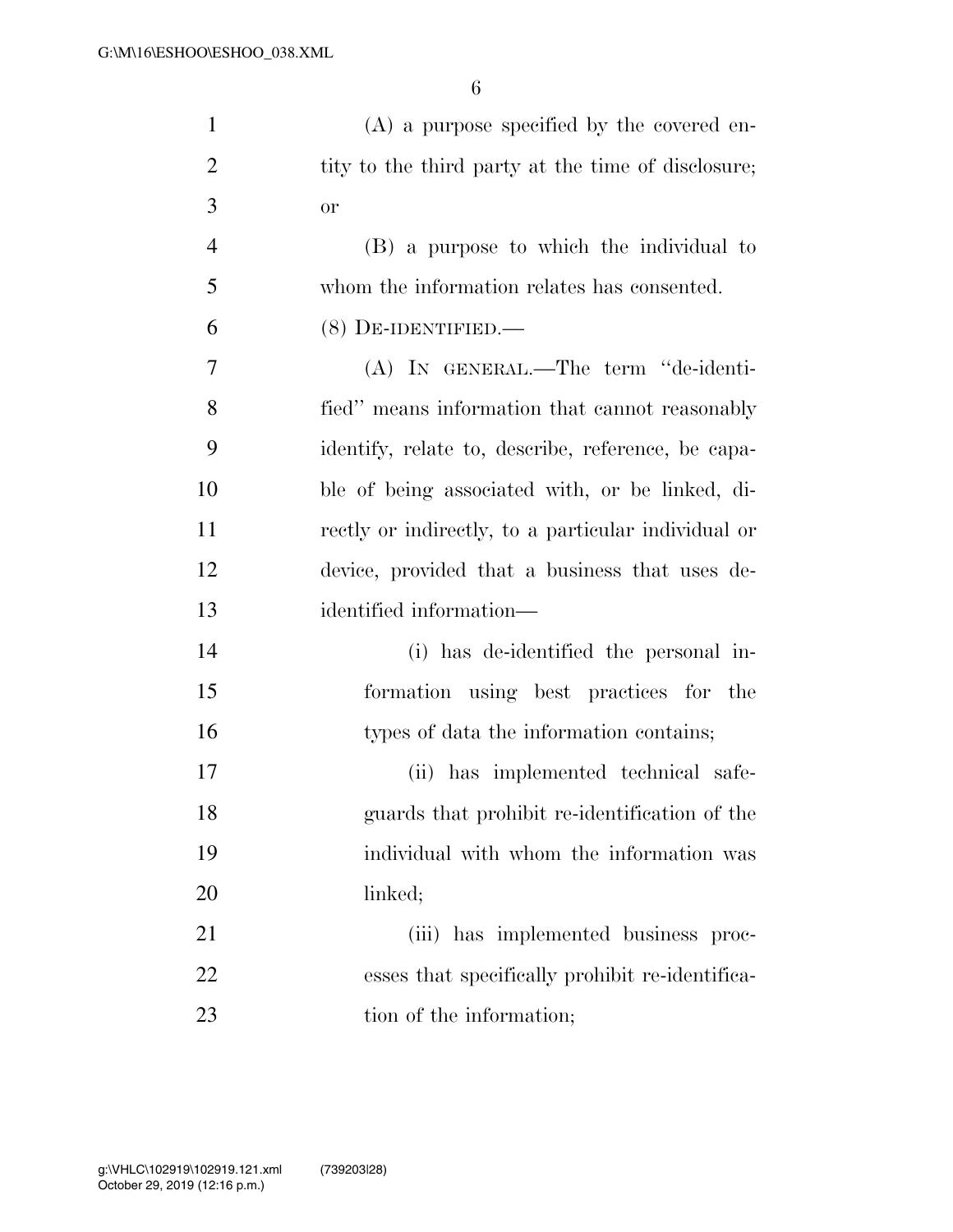| $\mathbf{1}$   | (iv) has implemented business proc-                    |
|----------------|--------------------------------------------------------|
| $\overline{2}$ | esses to prevent inadvertent release of de-            |
| 3              | identified information; and                            |
| $\overline{4}$ | (v) makes no attempt to re-identify                    |
| 5              | the information.                                       |
| 6              | (B) The Director may determine that a                  |
| $\tau$         | methodology of de-identifying personal informa-        |
| 8              | tion is insufficient for the purposes of this defi-    |
| 9              | nition.                                                |
| 10             | (9) DIRECTOR.—The term "Director" means                |
| 11             | the Director of the Agency.                            |
| 12             | (10) DISCLOSE.—The term "disclose" means,              |
| 13             | with respect to personal information or contents of    |
| 14             | communication, to sell, release, transfer, share, dis- |
| 15             | seminate, make available, or otherwise cause to be     |
| 16             | communicated such information to a third party.        |
| 17             | (11) INDIVIDUAL.—The term "individual"                 |
| 18             | means a natural person residing in the United          |
| 19             | States.                                                |
| 20             | (12) MAINTAIN.—The term "maintain" means,              |
| 21             | with respect to personal information or contents of    |
| 22             | communication, to store, secure, or otherwise cause    |
| 23             | the retaining of such information, or taking actions   |
| 24             | necessary for such purposes.                           |
| 25             | (13) PERSONAL INFORMATION.—                            |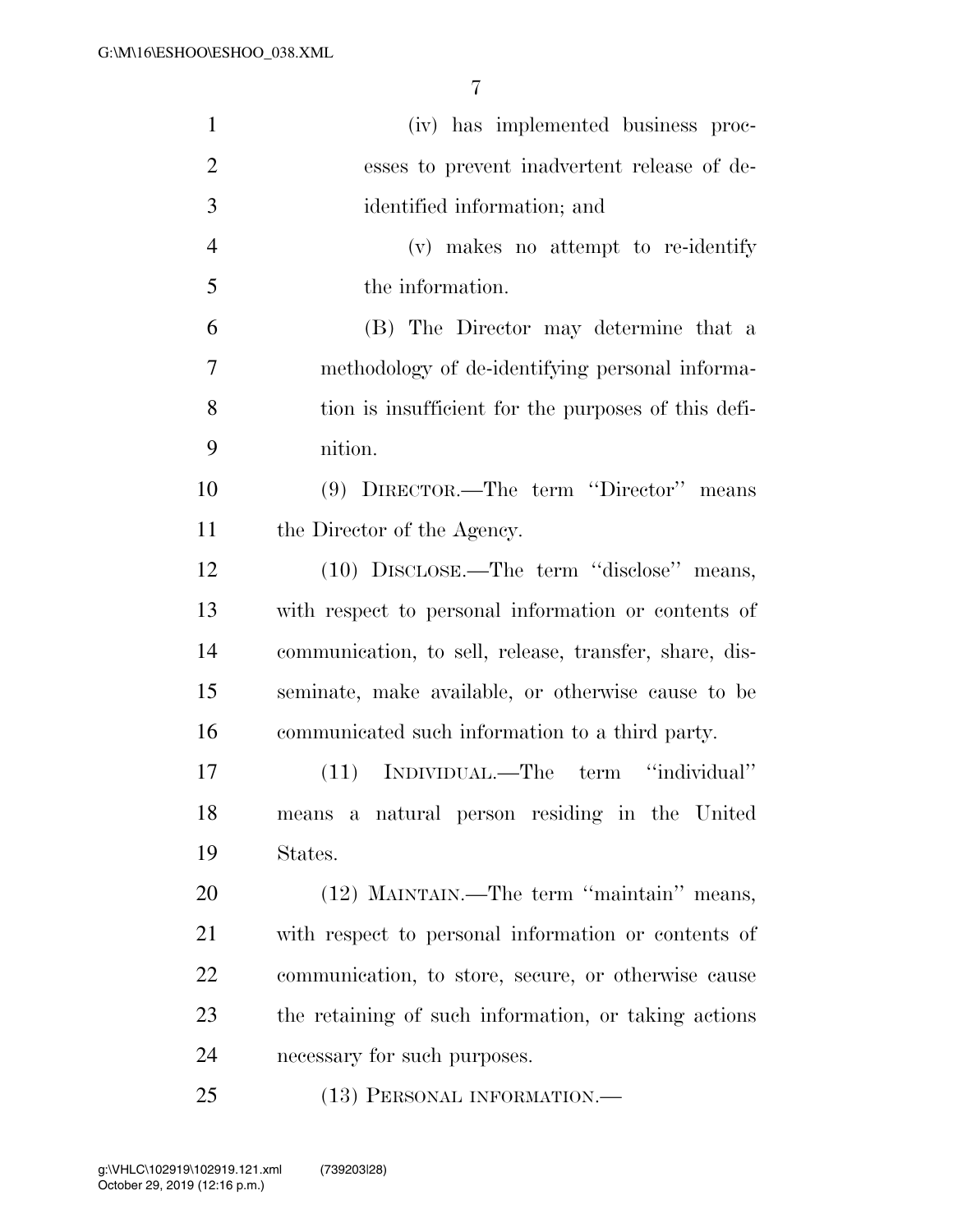| $\mathbf{1}$   | (A) IN GENERAL.—The term "personal in-                 |
|----------------|--------------------------------------------------------|
| $\overline{2}$ | formation" means any information maintained            |
| 3              | by a covered entity that is linked or reasonably       |
| $\overline{4}$ | linkable to a specific individual or a specific de-    |
| 5              | vice, including de-identified personal informa-        |
| 6              | tion and the means to behavioral personaliza-          |
| 7              | tion created for or linked to a specific indi-         |
| 8              | vidual.                                                |
| 9              | (B) EXCLUSIONS.—The term "personal in-                 |
| 10             | formation" does not include—                           |
| 11             | (i) publicly available information re-                 |
| 12             | lated to an individual; or                             |
| 13             | (ii) information derived or inferred                   |
| 14             | from personal information, if the derived              |
| 15             | or inferred information is not linked or               |
| 16             | reasonably linkable to a specific individual.          |
| 17             | (14) PRIVACY HARM.—The term "privacy                   |
| 18             | harm" means adverse consequences or potential ad-      |
| 19             | verse consequences to an individual or society arising |
| 20             | from the collection, processing, maintenance, or dis-  |
| 21             | closure of personal information, including—            |
| 22             | (A) direct or indirect financial loss or eco-          |
| 23             | nomic harm;                                            |
| 24             | (B) physical harm;                                     |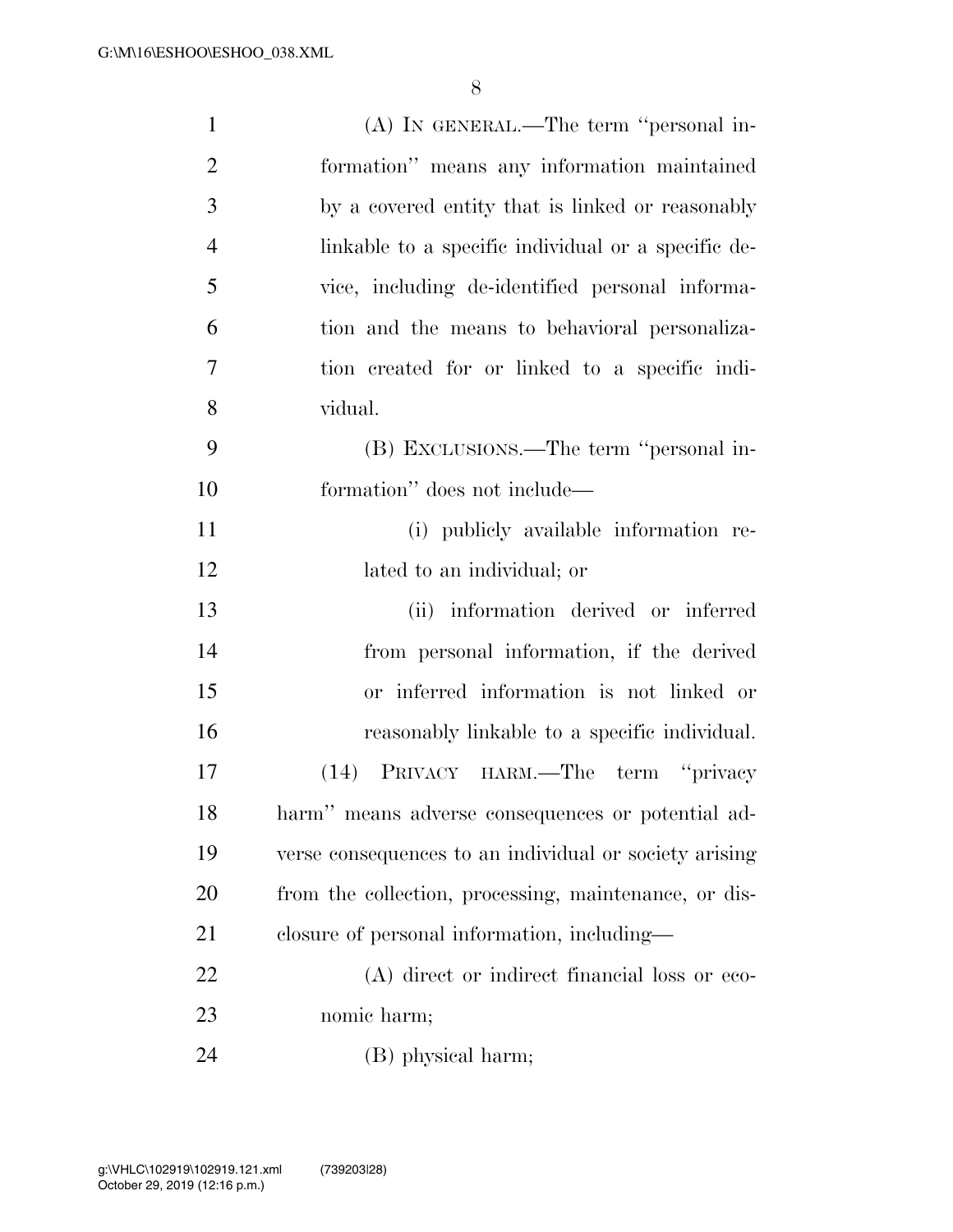(C) psychological harm, including anxiety, embarrassment, fear, and other demonstrable mental trauma;

 (D) adverse outcomes or decisions with re- spect to the eligibility of an individual for rights, benefits, or privileges in employment (in- cluding hiring, firing, promotion, demotion, and compensation), credit and insurance (including denial of an application or obtaining less favor- able terms), housing, education, professional certification, or the provision of health care and related services;

- (E) stigmatization or reputational harm;
- (F) price discrimination;

 (G) other adverse consequences that affect the private life of an individual, including pri- vate family matters and actions and commu- nications within the home of such individual or a similar physical, online, or digital location where such individual has a reasonable expecta-21 tion that personal information will not be col-lected, processed, or retained;

 (H) chilling of free expression or action of an individual, group of individuals, or society generally, due to perceived or actual pervasive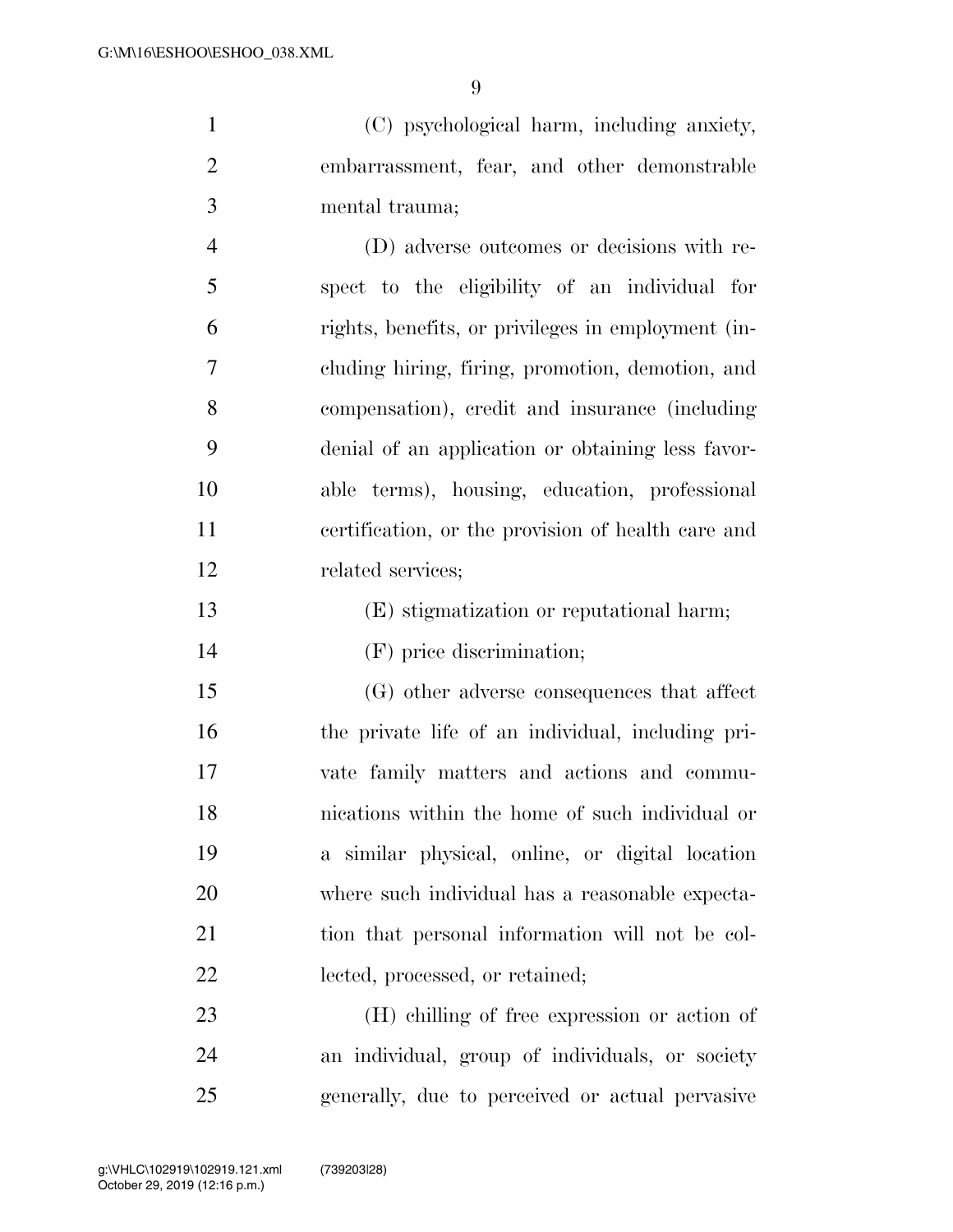| $\mathbf{1}$   | and excessive collection, processing, disclosure, |
|----------------|---------------------------------------------------|
| $\overline{2}$ | or maintenance of personal information by a       |
| 3              | covered entity;                                   |
| $\overline{4}$ | (I) impairing the autonomy of an indi-            |
| 5              | vidual, group of individuals, or society gen-     |
| 6              | erally; and                                       |
| 7              | (J) other adverse consequences or potential       |
| 8              | adverse consequences, consistent with the provi-  |
| 9              | sions of this Act, as determined by the Direc-    |
| 10             | tor.                                              |
| 11             | (15) PRIVACY PRESERVING COMPUTING.—               |
| 12             | (A) IN GENERAL.—The term "privacy pre-            |
| 13             | serving computing" means—                         |
| 14             | (i) the collecting, processing, dis-              |
| 15             | closing, or maintaining of personal infor-        |
| 16             | mation that has been encrypted or other-          |
| 17             | wise rendered unintelligible using a means        |
| 18             | that cannot be reversed by a covered enti-        |
| 19             | ty, or a covered entity's service provider,       |
| 20             | such that—                                        |
| 21             | (I) if such personal information                  |
| 22             | could be rendered intelligible through            |
| 23             | cooperation or sharing of cryp-                   |
| 24             | tographic secrets by multiple persons,            |
| 25             | the covered entity has both technical             |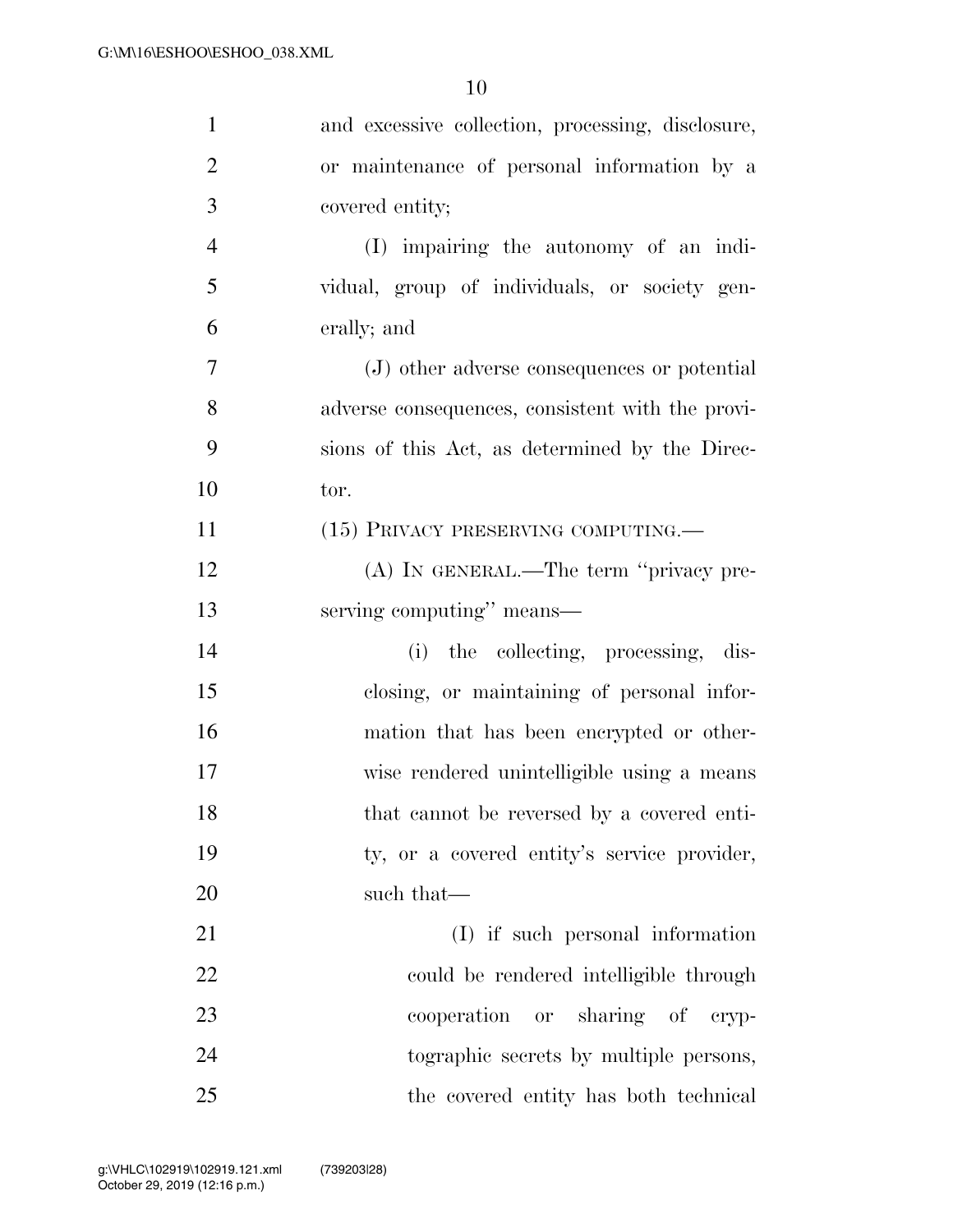| $\mathbf{1}$   | safeguards and business processes to    |
|----------------|-----------------------------------------|
| $\overline{2}$ | prevent such cooperation or sharing;    |
| $\mathfrak{Z}$ | (II) if such personal information       |
| $\overline{4}$ | is rendered intelligible within a hard- |
| 5              | ware processing unit or other means     |
| 6              | of performing operations on the infor-  |
| 7              | mation, there are technical safeguards  |
| 8              | that, during the normal course of op-   |
| 9              | eration—                                |
| 10             | (aa) prevent rendering per-             |
| 11             | sonal information intelligible any-     |
| 12             | where but within the hardware           |
| 13             | processing unit or other means of       |
| 14             | performing operations; and              |
| 15             | (bb) make the exporting or              |
| 16             | otherwise observing of such intel-      |
| 17             | ligible information, or the cryp-       |
| 18             | tographic secret used to protect        |
| 19             | such information, impossible; and       |
| 20             | (III) if the result of such proc-       |
| 21             | essing of the personal information is   |
| 22             | also personal information, such result  |
| 23             | must be unintelligible to the covered   |
| 24             | entity or service provider and pro-     |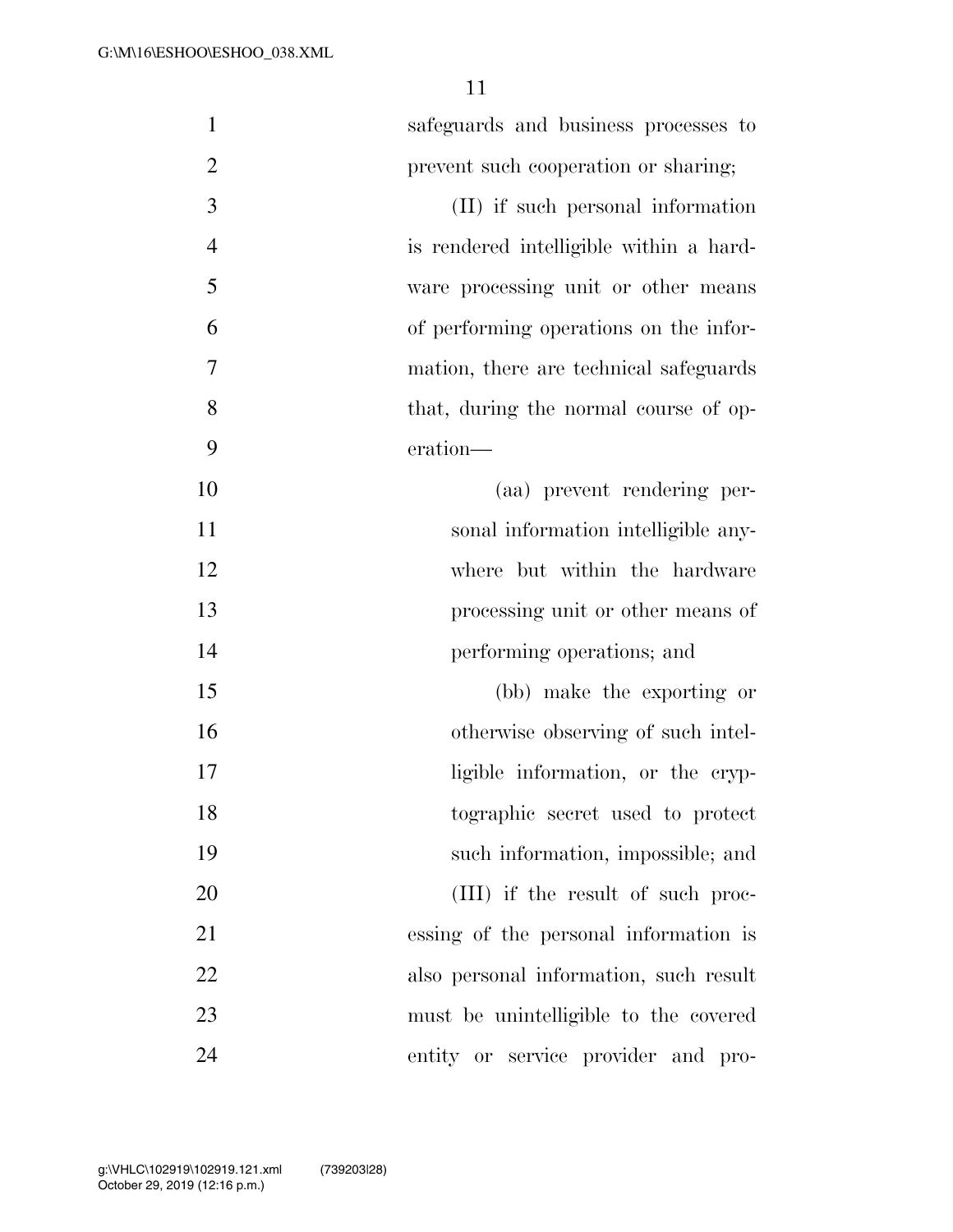| $\mathbf{1}$   | tected by privacy preserving com-                        |
|----------------|----------------------------------------------------------|
| $\overline{2}$ | puting.                                                  |
| 3              | (B) INSUFFICIENT METHODOLOGIES.—The                      |
| $\overline{4}$ | Director may determine that a methodology of             |
| 5              | privacy preserving computing is insufficient for         |
| 6              | the purposes of this definition.                         |
| 7              | (16) PROCESS.—The term "process" means to                |
| 8              | perform or cause to be performed any operation or        |
| 9              | set of operations on personal information or contents    |
| 10             | of communication, whether or not by automated            |
| 11             | means.                                                   |
| 12             | (17) PROTECTED CLASS.—The term "protected                |
| 13             | class" means the actual or perceived race, color, eth-   |
| 14             | nicity, national origin, religion, sex (including sexual |
| 15             | orientation and gender identity), familial status, or    |
| 16             | disability of an individual or group of individuals.     |
| 17             | (18) PUBLICLY AVAILABLE INFORMATION.-                    |
| 18             | The term "publicly available information" means—         |
| 19             | (A)<br>information that is lawfully made                 |
| 20             | available from Federal, State, or local govern-          |
| 21             | ment records;                                            |
| 22             | (B) information about a public individual                |
| 23             | or official that is made publicly accessible, with-      |
| 24             | out restrictions on accessibility other than the         |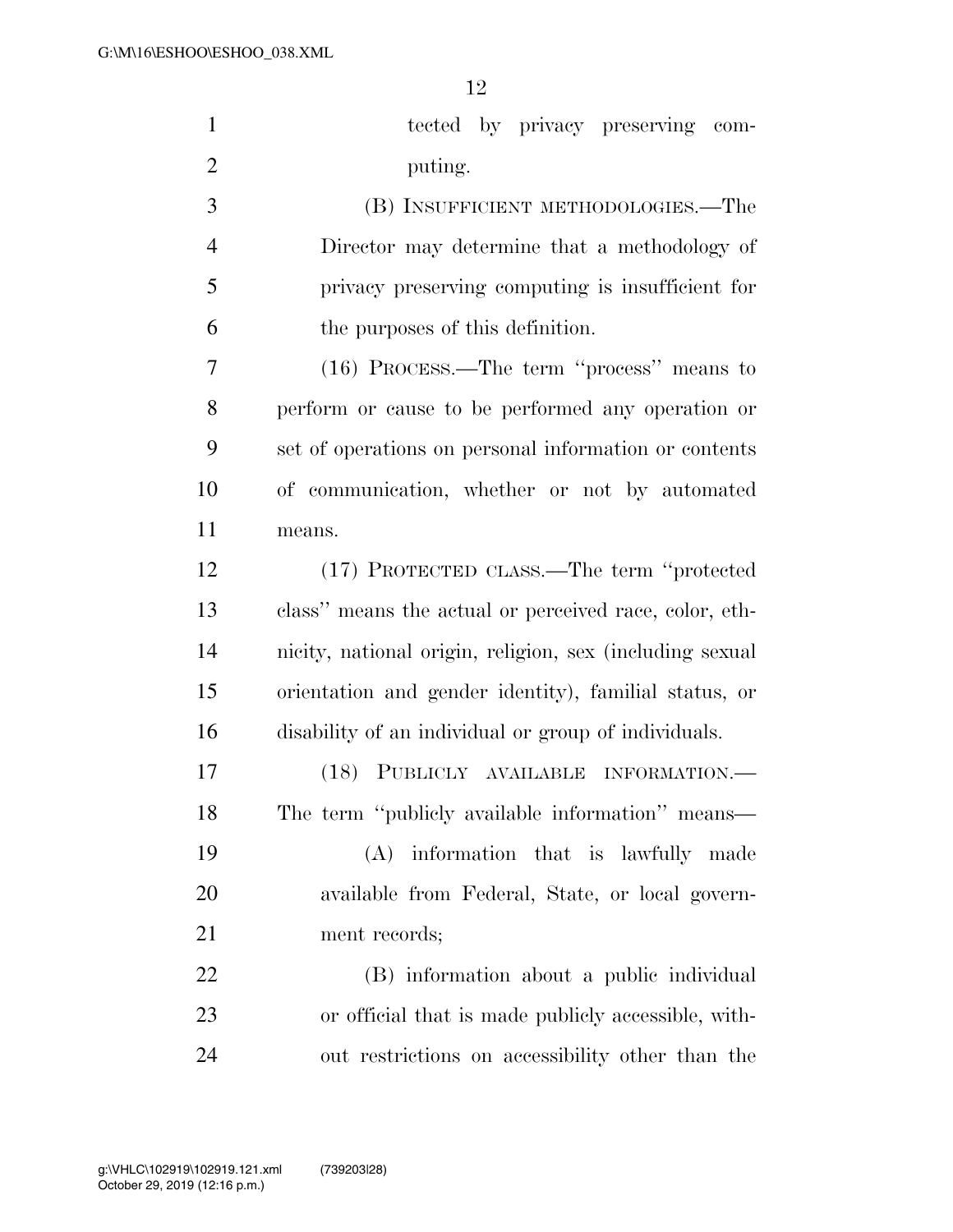| $\mathbf{1}$   | general authorization to access the services used |
|----------------|---------------------------------------------------|
| $\overline{2}$ | to make the information accessible;               |
| 3              | (C) information made publicly accessible          |
| $\overline{4}$ | by the individual to whom it pertains, without    |
| 5              | restrictions on accessibility other than the gen- |
| 6              | eral authorization to access the services used to |
| 7              | make the information accessible, and that such    |
| 8              | individual has the ability to delete or change    |
| 9              | without relying on a request under section 102    |
| 10             | or 103 of this Act; and                           |
| 11             | $(D)$ does not include—                           |
| 12             | (i) biometric information collected by            |
| 13             | a covered entity relating to an individual        |
| 14             | without the individual's knowledge;               |
| 15             | (ii) information used for a purpose               |
| 16             | that is not compatible with the purpose for       |
| 17             | which the information is maintained and           |
| 18             | made available in government records;             |
| 19             | (iii) information obtained from gov-              |
| 20             | ernment records for the purpose of selling        |
| 21             | such information; or                              |
| 22             | (iv) information used to contact or lo-           |
| 23             | cate a private individual either physically       |
| 24             | or electronically.                                |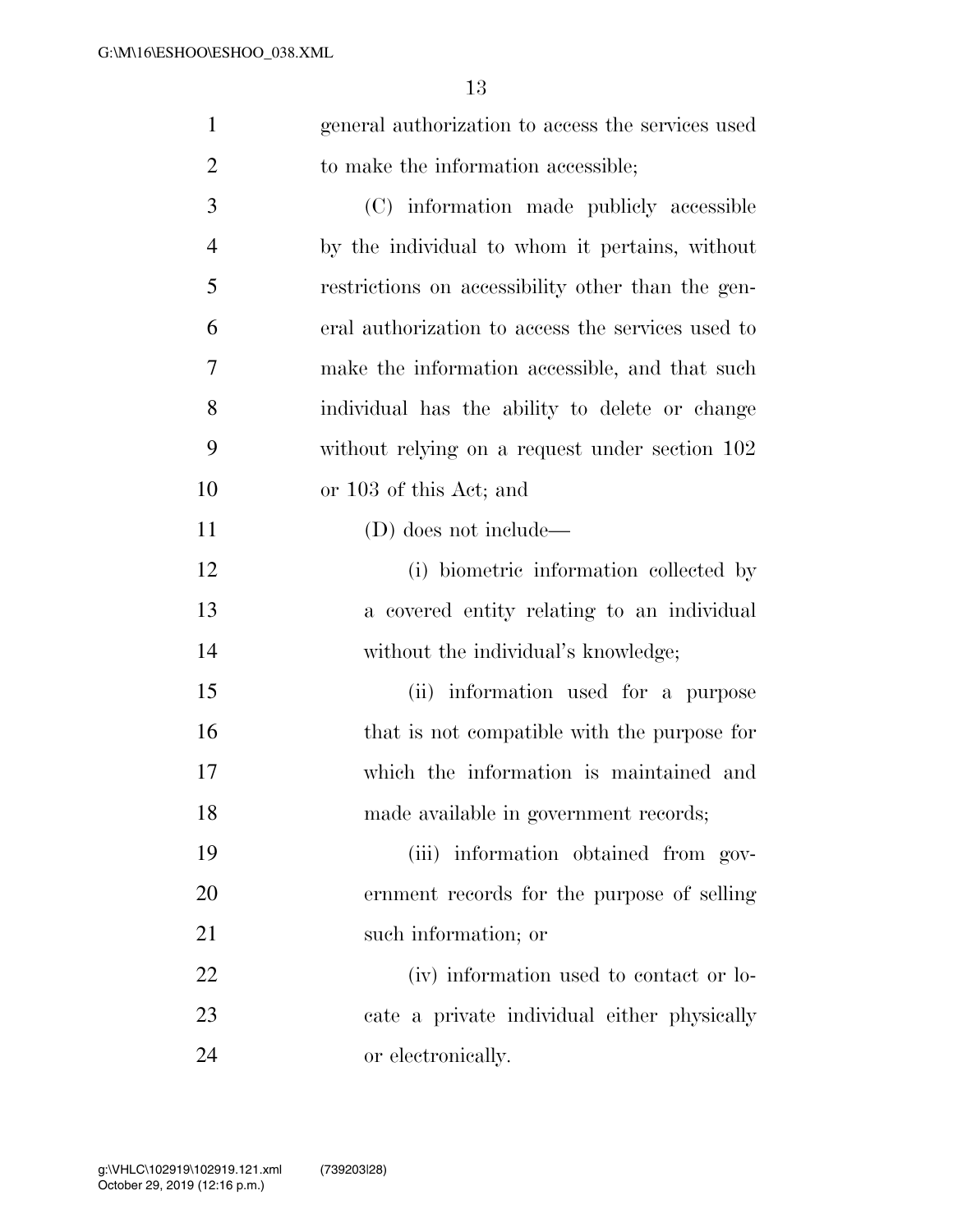| $\mathbf{1}$   | (19)<br>REASONABLE MECHANISM.—The term                |
|----------------|-------------------------------------------------------|
| $\overline{2}$ | "reasonable mechanism" means, in the case of a        |
| 3              | mechanism for individuals to exercise a right under   |
| $\overline{4}$ | title I or interact with a covered entity under title |
| 5              | II, that such mechanism—                              |
| 6              | $(A)$ is equivalent in availability and ease of       |
| 7              | use to that of other mechanisms for commu-            |
| 8              | nicating or interacting with the covered entity;      |
| 9              | and                                                   |
| 10             | (B) includes an online means of exercising            |
| 11             | such right or engaging in such interaction, if        |
| 12             | such individuals communicate or interact with         |
| 13             | such covered entity through an online medium          |
| 14             | or if such covered entity provides information        |
| 15             | processing services through a public or widely        |
| 16             | available application programming interface (or       |
| 17             | similar mechanism).                                   |
| 18             | $(20)$ SELL AND SALE.—                                |
| 19             | $(A)$ In GENERAL.—The terms "sell" and                |
| 20             | "sale" means the disclosure of personal infor-        |
| 21             | mation for monetary consideration by a covered        |
| 22             | entity to a third party for the purposes of proc-     |
| 23             | essing, maintaining or disclosing such personal       |
| 24             | information at the third party's discretion.          |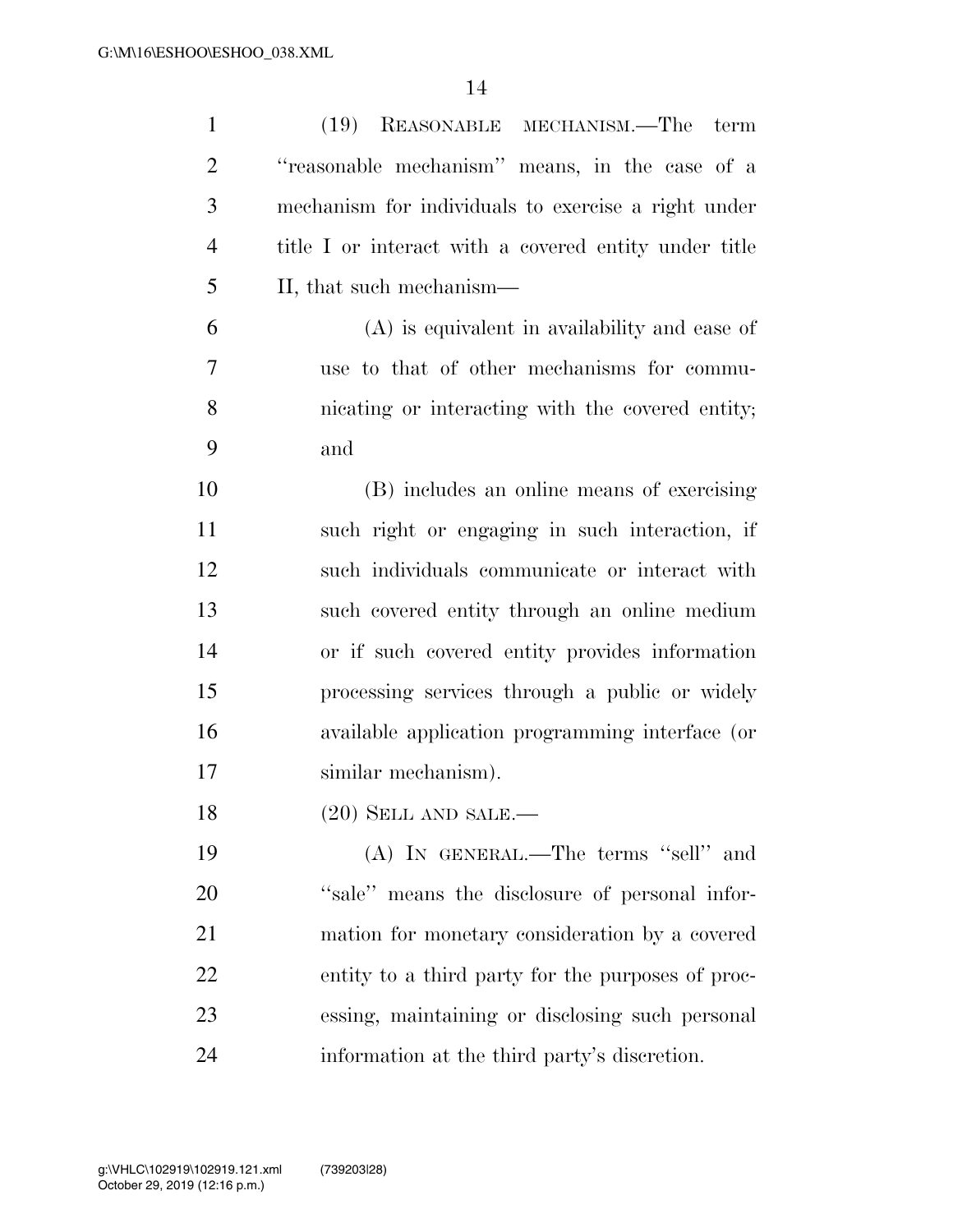| (B) EXCLUSIONS.—The terms "sell" and |
|--------------------------------------|
| "sale" do not include—               |

 (i) the disclosure of personal data to a third party with which the individual has a direct relationship for purposes of pro- viding a product or service requested by the individual or otherwise in a manner that is consistent with an individual's rea- sonable expectations considering the con- text in which the individual provided the personal information to the covered entity;

12 (ii) the disclosure or transfer of per- sonal information to a subsidiary or an af-filiate of the covered entity; or

 (iii) the disclosure or transfer of per- sonal information to a third party as an asset that is part of a merger, acquisition, bankruptcy, or other transaction in which the third party assumes control of all or part of the covered entity's assets, unless such assets are limited to personal infor- mation unless personal information makes up the majority of the value of such assets. (21) SERVICE PROVIDER.—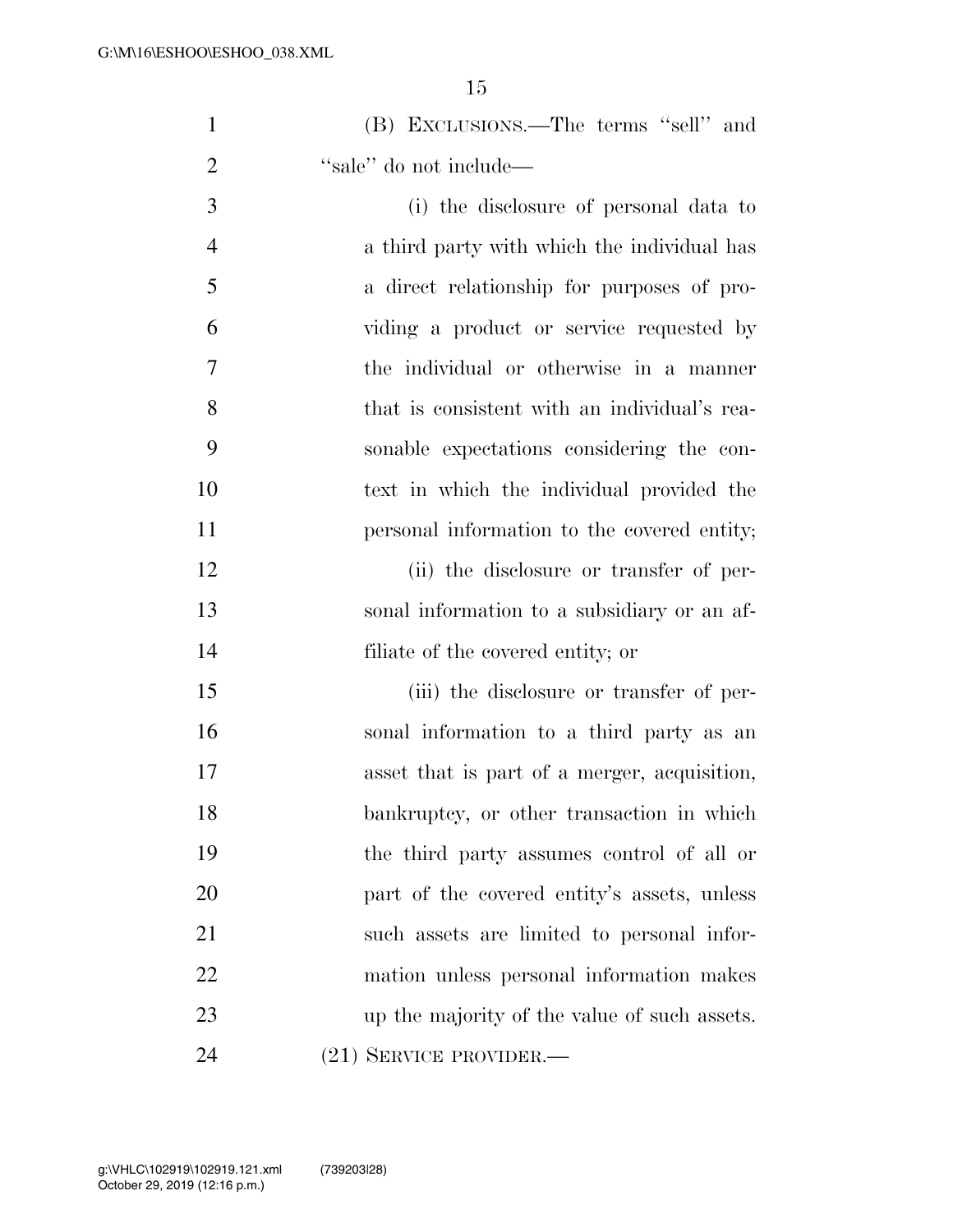| $\mathbf{1}$   | (A) IN GENERAL.—The term "service pro-      |
|----------------|---------------------------------------------|
| $\overline{2}$ | vider" means a covered entity who-          |
| 3              | (i) processes, discloses, or maintains      |
| 4              | personal information, where such person     |
| 5              | does not process, disclose, or maintain the |
| 6              | personal information other than in accord-  |
| $\overline{7}$ | ance with the directions and on behalf of   |
| 8              | another covered entity;                     |
| 9              | (ii) does not directly collect personal     |
| 10             | information from or control the mechanism   |
| 11             | for collecting personal information from an |
| 12             | individual;                                 |
| 13             | (iii) does not earn revenue from proc-      |
| 14             | essing, maintaining, or disclosing personal |
| 15             | information disclosed to the service pro-   |
| 16             | vider by a covered entity except by pro-    |
| 17             | viding contracted services to another cov-  |
| 18             | ered entity;                                |
| 19             | (iv) does not disclose personal infor-      |
| 20             | mation to another covered entity unless it  |
| 21             | was provided by that covered entity or re-  |
| 22             | sulted from maintaining or processing per-  |
| 23             | formed on personal information exclusively  |
| 24             | provide by that covered entity;             |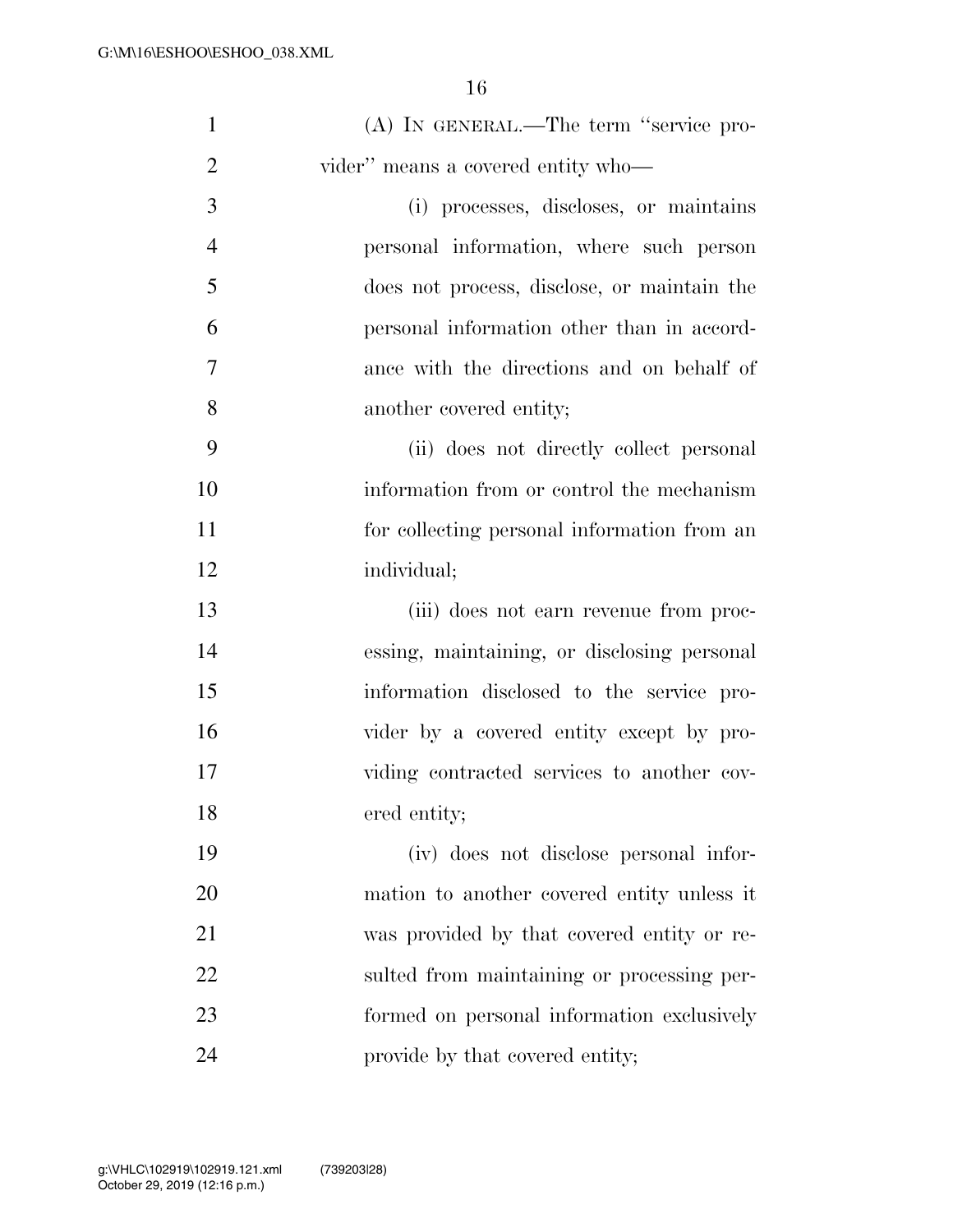| $\mathbf{1}$   | (v) does not offer services that allow            |
|----------------|---------------------------------------------------|
| $\overline{2}$ | another covered entity to target specific in-     |
| 3              | dividuals using personal information not          |
| $\overline{4}$ | provided by that covered entity;                  |
| 5              | (vi) assists a covered entity on behalf           |
| 6              | of which it processes personal information        |
| 7              | to comply with title I, with respect to per-      |
| 8              | sonal information processed or maintained         |
| 9              | by the service provider on behalf of the          |
| 10             | covered entity, including providing tools for     |
| 11             | such covered entities requirements under          |
| 12             | title I if requested; and                         |
| 13             | (vii) does not link the personal infor-           |
| 14             | mation provided by another covered entity         |
| 15             | to personal information from any other            |
| 16             | source.                                           |
| 17             | (B) Any such person, and the personal in-         |
| 18             | formation they disclose, process, or maintain,    |
| 19             | shall be treated as a service provider under this |
| 20             | Act only to the extent that such person com-      |

21 plies with the requirements under (A).

 (22) SIGNIFICANT PRIVACY HARM.—The term ''significant privacy harm'' means adverse con- sequences to an individual arising from the collec-tion, processing, maintenance, or disclosure of per-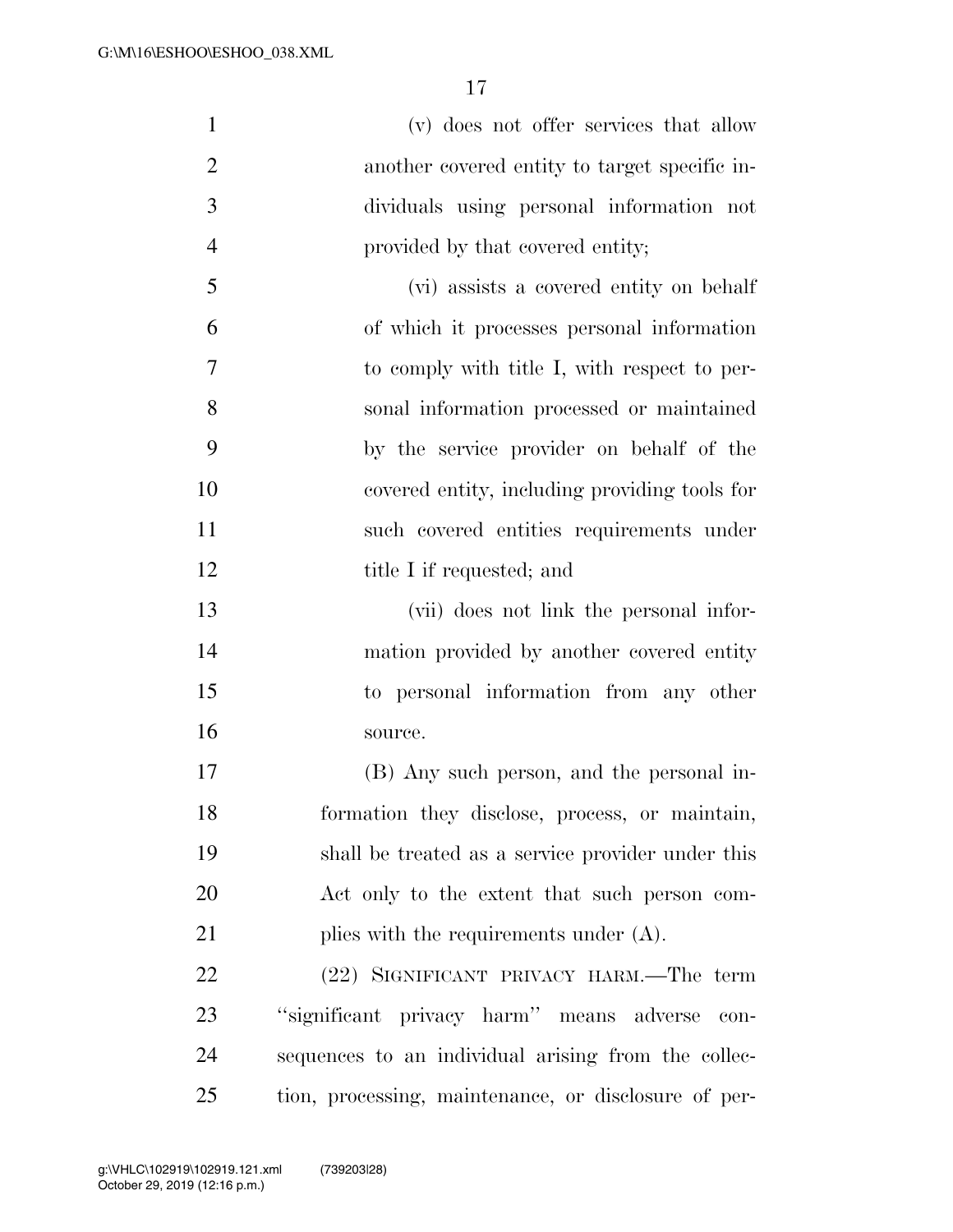| $\mathbf{1}$   | sonal information, limited to subparagraph $(A)$ , $(B)$ , |
|----------------|------------------------------------------------------------|
| $\overline{2}$ | or $(D)$ of paragraph $(14)$ .                             |
| 3              | (23) SMALL BUSINESS.—The term "small busi-                 |
| $\overline{4}$ | ness" means a covered entity that—                         |
| 5              | $(A)$ does not earn revenue from the sale of               |
| 6              | personal information;                                      |
| 7              | (B) earns less than half of annual revenues                |
| 8              | from the processing of personal information for            |
| 9              | targeted or personalized advertising;                      |
| 10             | (C) has not, at any time during the pre-                   |
| 11             | eeding 6-month period, maintained personal in-             |
| 12             | formation of 250,000 or more individuals;                  |
| 13             | (D) has fewer than 200 employees; and                      |
| 14             | (E) received less than $$25,000,000$<br>in                 |
| 15             | gross revenue in the preceding 12-month pe-                |
| 16             | riod.                                                      |
| 17             | (24) STATE.—The term "State" means each                    |
| 18             | State of the United States, the District of Columbia,      |
| 19             | each commonwealth, territory, or possession of the         |
| 20             | United States, and each federally recognized Indian        |
| 21             | Tribe.                                                     |
| <u>22</u>      | (25) THIRD PARTY.—The term "third party"                   |
| 23             | means, with respect to a covered entity, a person—         |
| 24             | (A) to whom such covered entity disclosed                  |
| 25             | personal information; and                                  |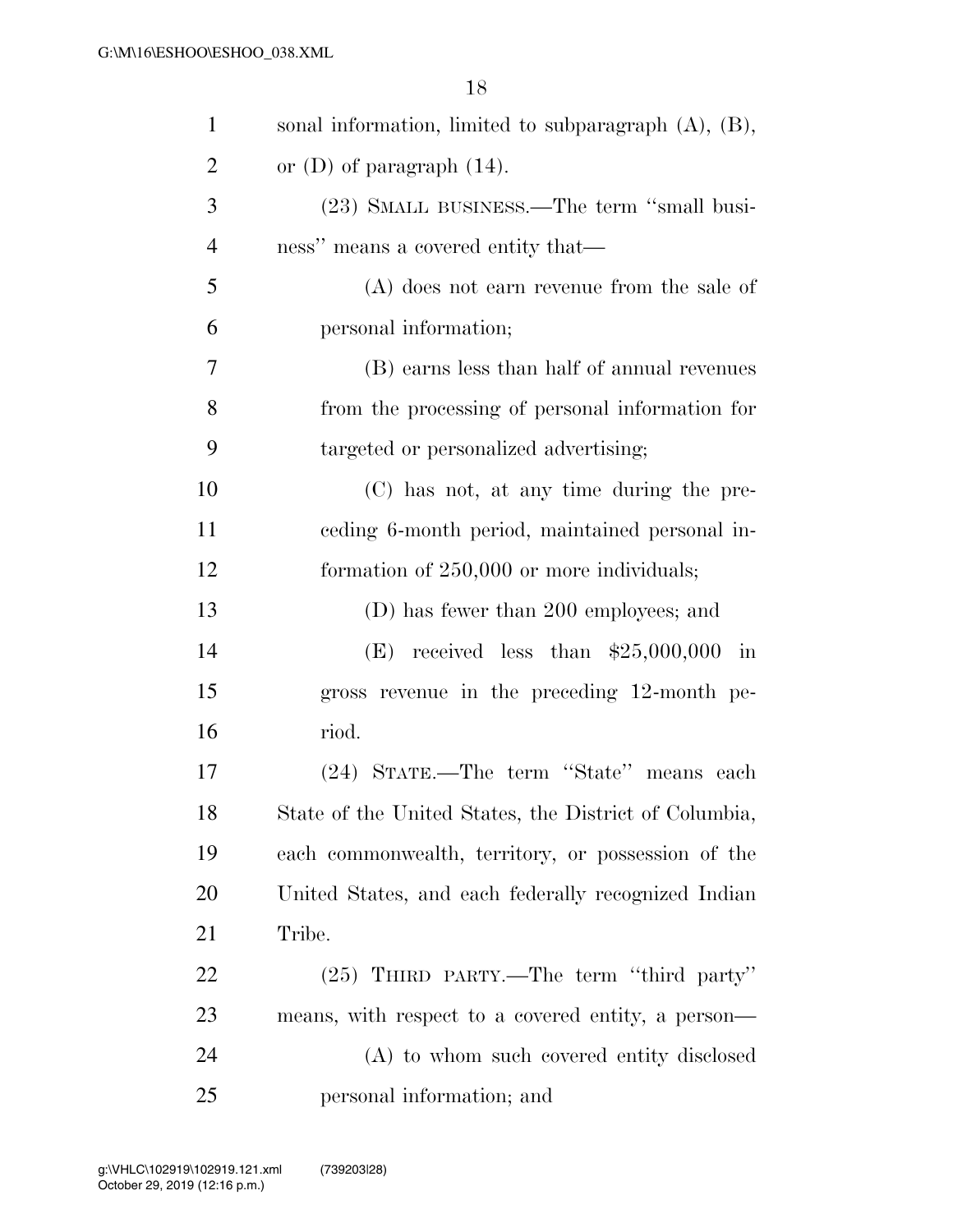|    | $(B)$ is not—                            |
|----|------------------------------------------|
|    | (i) such covered entity;                 |
| 3  | (ii) a subsidiary or corporate affiliate |
|    | of such covered entity; or               |
| -5 | (iii) a service provider of such covered |
|    | entity.                                  |

# **SEC. 3. PROHIBITION ON WAIVERS.**

 (a) IN GENERAL.—The provisions under this Act may not be waived. Any agreement purporting to waive compliance with or modify any provision of this Act shall be void as contrary to public policy.

 (b) PROHIBITION ON PREDISPUTE ARBITRATION AGREEMENTS.—No predispute arbitration agreement shall be valid or enforceable with respect to any claims under this Act.

### **SEC. 4. EFFECTIVE DATE.**

 (a) IN GENERAL.—This Act shall apply beginning on the date that is 1 year after the date of the enactment of this Act.

 (b) AUTHORITY TO PROMULGATE REGULATIONS AND TAKE CERTAIN OTHER ACTIONS.—Nothing in subsection (a) affects the authority to take an action expressly re- quired by a provision of this Act to be taken before the effective date described in such subsection.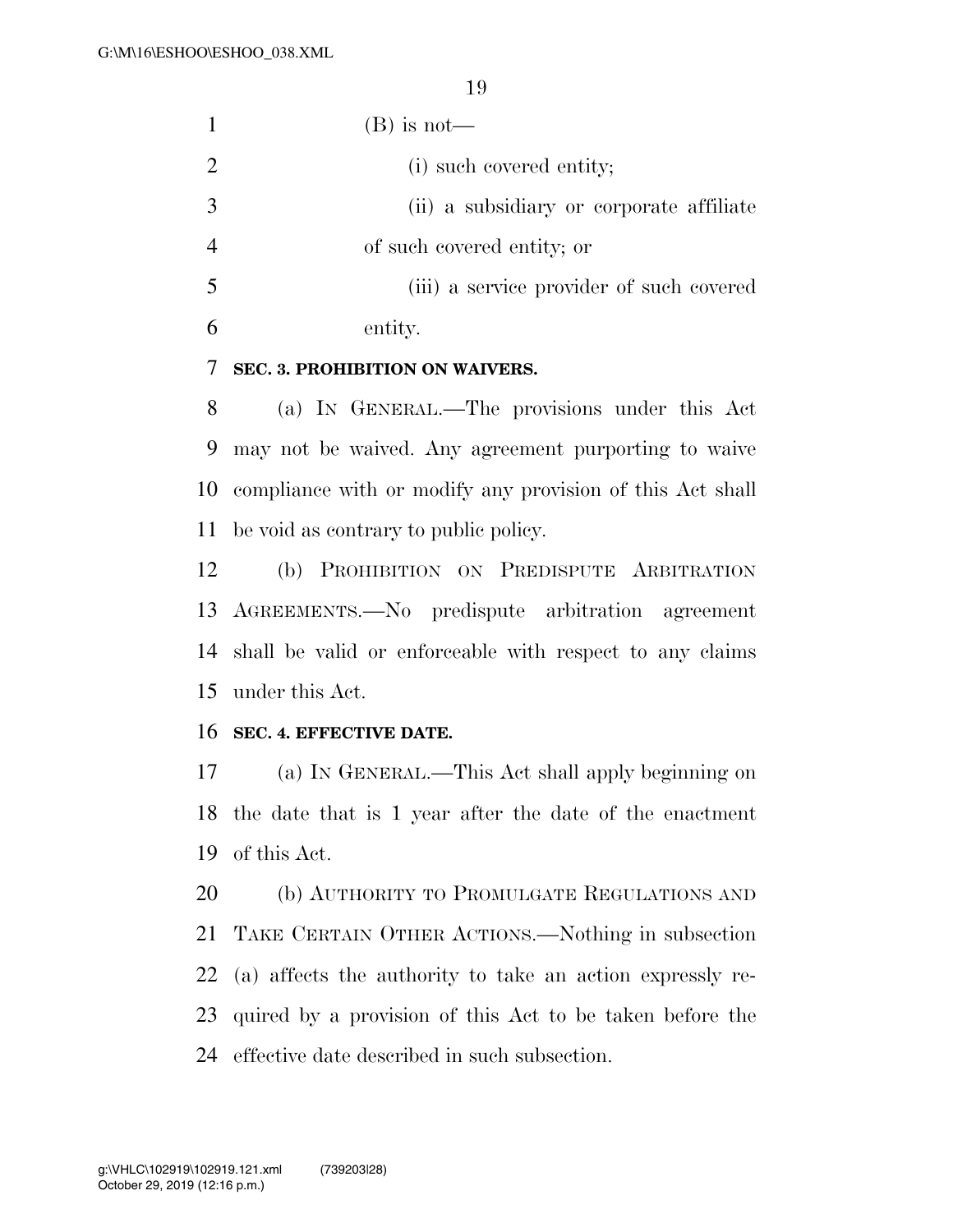# **SEC. 5. JOURNALISM PROTECTION.**

 (a) IN GENERAL.—Covered entities engaged in jour- nalism shall not be subject to the obligations imposed under this Act to the extent that those obligations directly infringe on the journalism rather than the business prac- tices of the covered entity, so long as, the covered entity has technical safeguards and business processes that pre- vent the collection, processing, maintaining, or disclosure of such personal information for business practices other than journalism

 (b) JOURNALISM.—The term ''journalism'' includes the collecting, maintaining, processing, and disclosing of personal information about a public individual or official, or that otherwise concerns matters of public interest, for dissemination to the public.

# **SEC. 6. SMALL BUSINESS COMPLIANCE RAMP.**

 Upon losing its status as a small business, a covered entity shall have nine months to comply with provisions of this Act that a small business is exempt from complying with.

# **SEC. 7. CRIMINAL PROHIBITION ON DISCLOSING PER-SONAL INFORMATION.**

 Chapter 41 of title 18, United States Code, is amend-ed by adding at the end the following: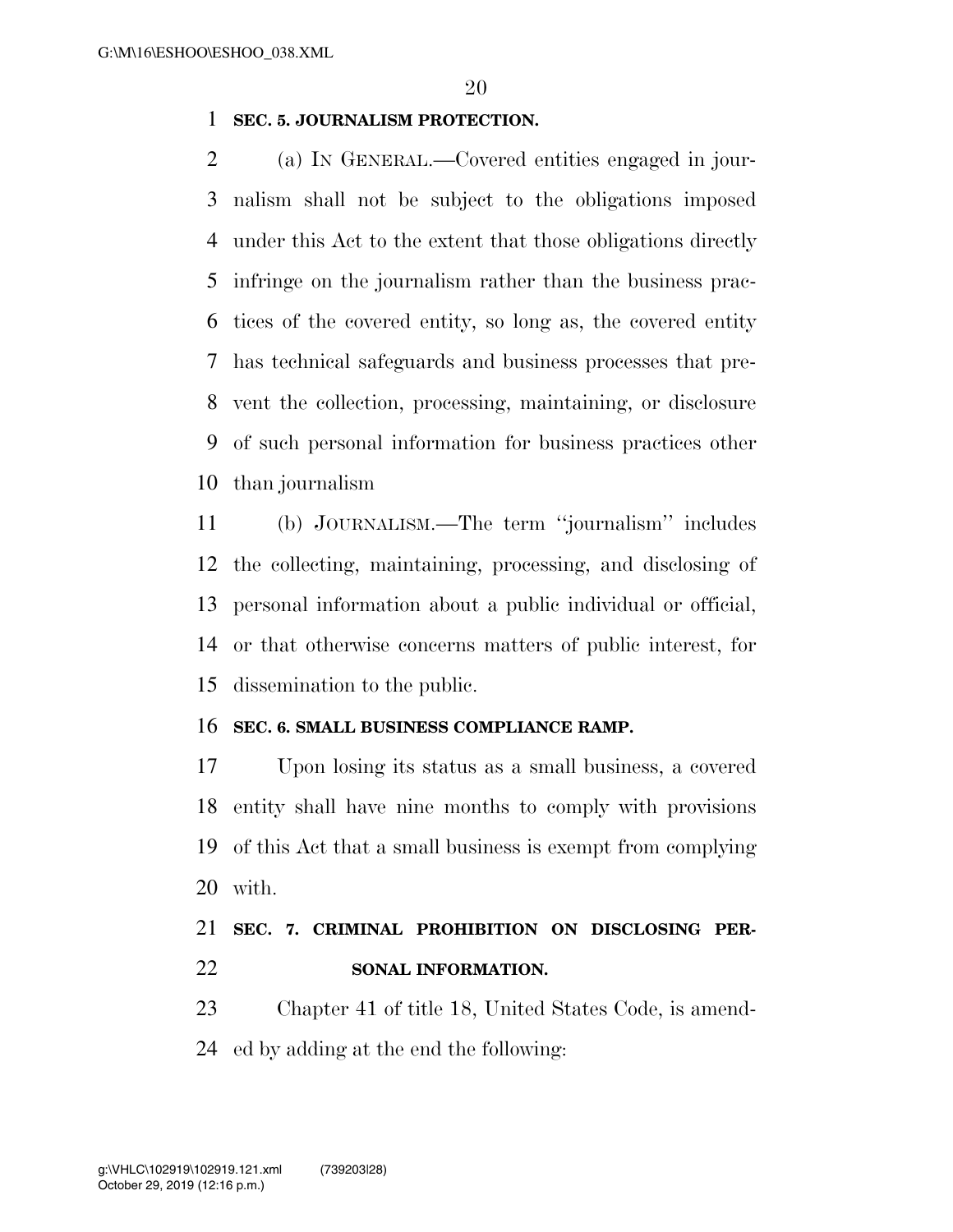**''§ 881. Disclosure of personal information with the intent to cause harm** 

 ''Whoever uses a channel of interstate or foreign com- merce to knowingly disclose an individual's personal infor-mation—

 ''(1) with the intent to threaten, intimidate, or harass any person, incite or facilitate the commis- sion of a crime of violence against any person, or place any person in reasonable fear of death or seri-ous bodily injury; or

 $\frac{u(2)}{2}$  with the intent that the information will be used to threaten, intimidate, or harass any person, incite or facilitate the commission of a crime of vio- lence against any person, or place any person in rea-sonable fear of death or serious bodily injury,

 shall be fined under this title or imprisoned not more than 5 years, or both.''.

# **SEC. 8. LIMITATION ON DISCLOSING NONREDACTED GOV-ERNMENT RECORDS.**

 (a) IN GENERAL.—A Federal or State government entity may not use a channel of interstate commerce to disclose the personal information of an individual in a gov- ernment record without an agreement prohibiting the re- cipient of such information from selling the information without the express consent of the individual for each dis-closure.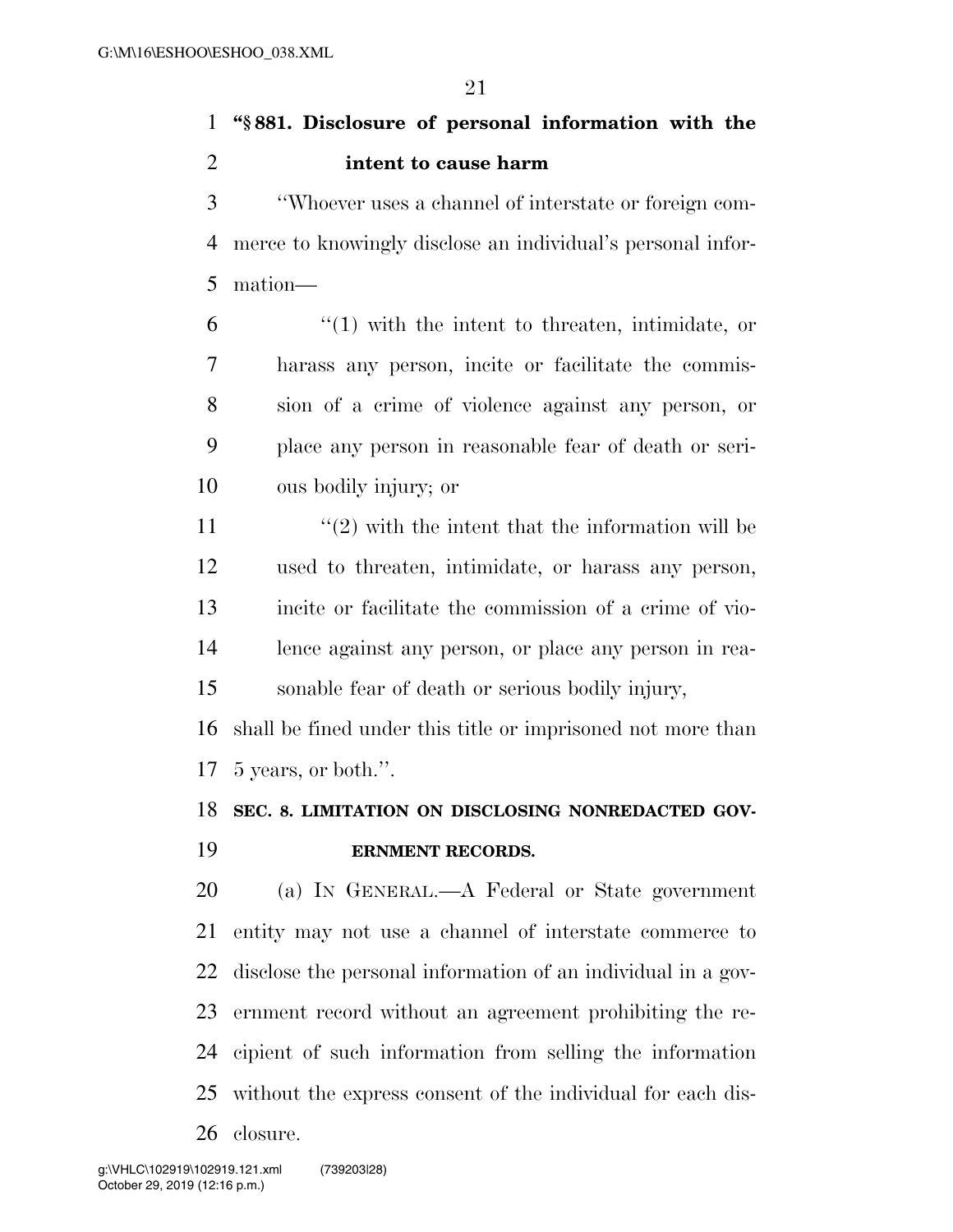(b) EXCEPTION.—Notwithstanding subsection (a), nothing in this section shall prohibit the disclosure of per- sonal information using a channel of interstate commerce to another government entity without consent of the indi-vidual.

# **TITLE I—INDIVIDUAL RIGHTS SEC. 101. RIGHT OF ACCESS.**

 (a) IN GENERAL.—A covered entity shall make avail- able a reasonable mechanism by which an individual may access—

 (1) the categories of personal information and contents of communications of such individual that is maintained by such covered entity, including, in the case of personal information that such covered entity did not collect from such individual, how and from whom such covered entity obtained such per-sonal information;

 (2) a list of the third parties, subsidiaries, and corporate affiliates, to which such covered entity has disclosed and from which such covered entity has, at any time on or after the effective date specified in section 4(a), obtained the personal information of such individual;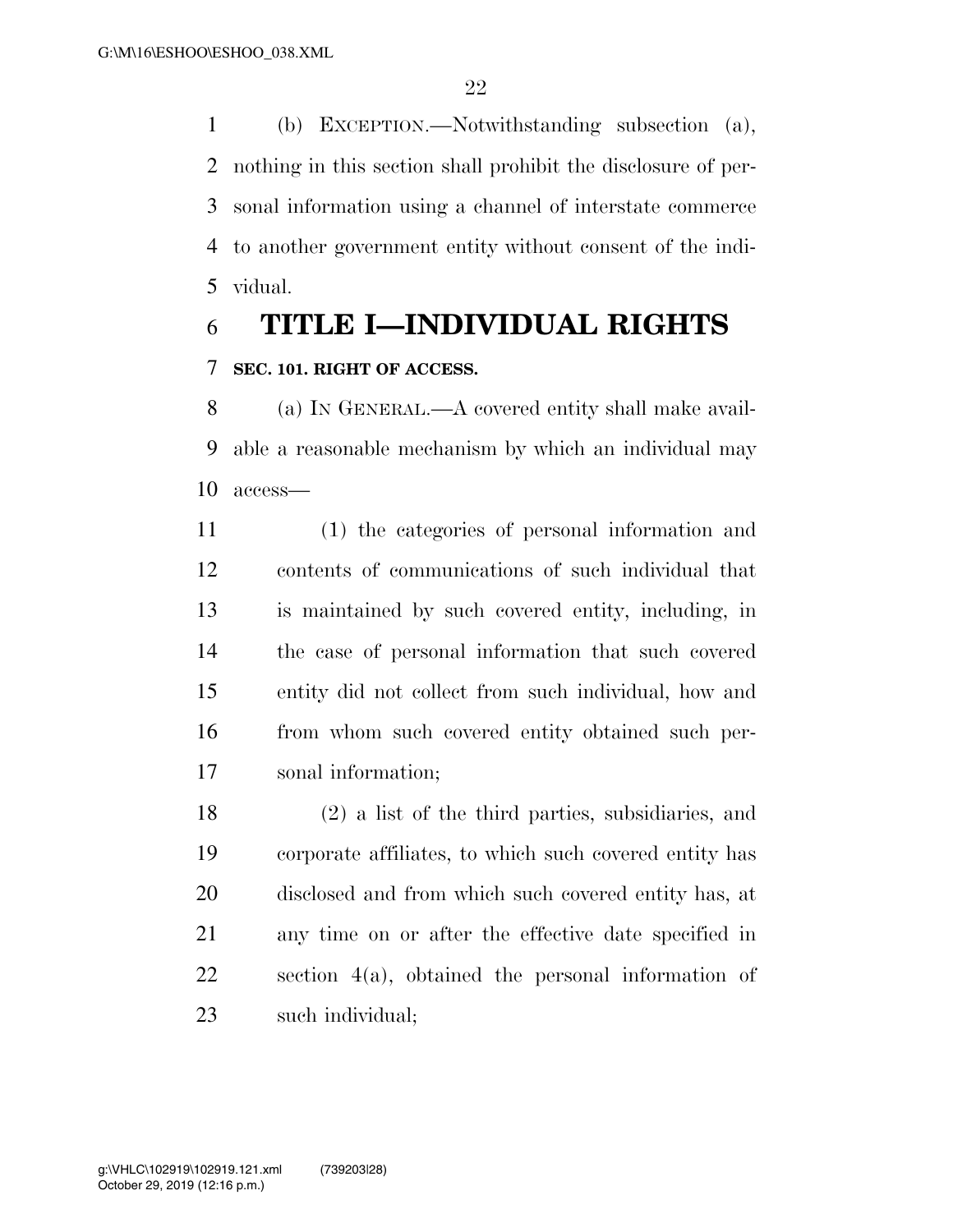| $\mathbf{1}$   | (3) a concise and clear description of the busi-              |
|----------------|---------------------------------------------------------------|
| $\overline{2}$ | ness or commercial purposes of such covered enti-             |
| $\mathfrak{Z}$ | $ty-$                                                         |
| $\overline{4}$ | (A) for collecting, processing, or maintain-                  |
| 5              | ing the personal information of such individual;              |
| 6              | and                                                           |
| 7              | (B) for disclosing to a third party the per-                  |
| 8              | sonal information of such individual; and                     |
| 9              | (4) a list of automated decision-making proc-                 |
| 10             | esses that an individual has a right to request               |
| 11             | human review of under section 105 with a concise              |
| 12             | and clear description of the implications and in-             |
| 13             | tended effects of such process.                               |
| 14             | (b) EXCEPTION FOR PUBLICLY ACCESSIBLY INFOR-                  |
| 15             | MATION.—A covered entity that makes available informa-        |
| 16             | tion required in subsection (a) shall be considered in com-   |
|                | 17 pliance with such requirements if the covered entity pro-  |
|                | 18 vides an individual instructions on how to access a public |
| 19             | posting of such information, including in a privacy policy,   |
| 20             | if the instructions are easy and do not require payment.      |
| 21             | SMALL BUSINESSES EXCLUDED. Subsection<br>(e)                  |
| 22             | $(a)(3)$ does not apply to a small business.                  |
| 23             | SEC. 102. RIGHT OF CORRECTION.                                |
|                |                                                               |

 (a) DISPUTE BY INDIVIDUAL.—A covered entity shall make available a reasonable mechanism by which an indi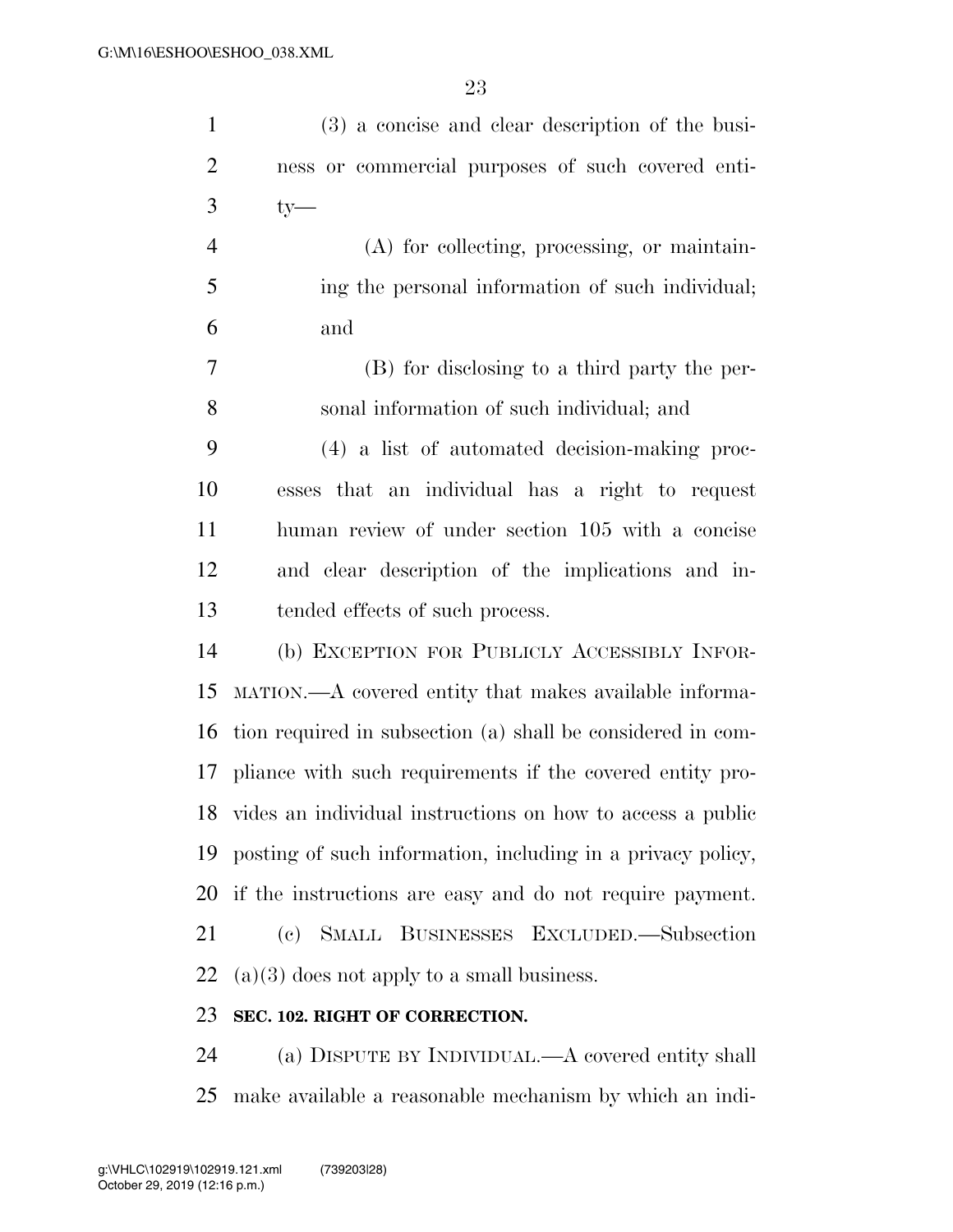vidual may dispute the accuracy or completeness of per- sonal information linked to such individual that is main- tained by such covered entity if such information is proc- essed in any way, by such covered entity, a third party of such covered entity, or a service provider of such cov- ered entity that may increase reasonably foreseeable sig-nificant privacy harms.

 (b) CORRECTION BY COVERED ENTITY.—A covered entity receiving a dispute under subsection (a) shall—

 (1) correct or complete (as the case may be) the disputed information and notify such individual that the correction or completion has been made; or

(2) notify such individual that—

 (A) the disputed information is correct or complete;

 (B) such covered entity lacks sufficient in- formation to correct or complete the disputed information; or

 (C) such covered entity is denying the re- quest for correction or completion in reliance on an exemption or exception provided by section  $22 \t 109(g)$  (with the notification containing an identification of the specific exemption or excep-tion relied upon).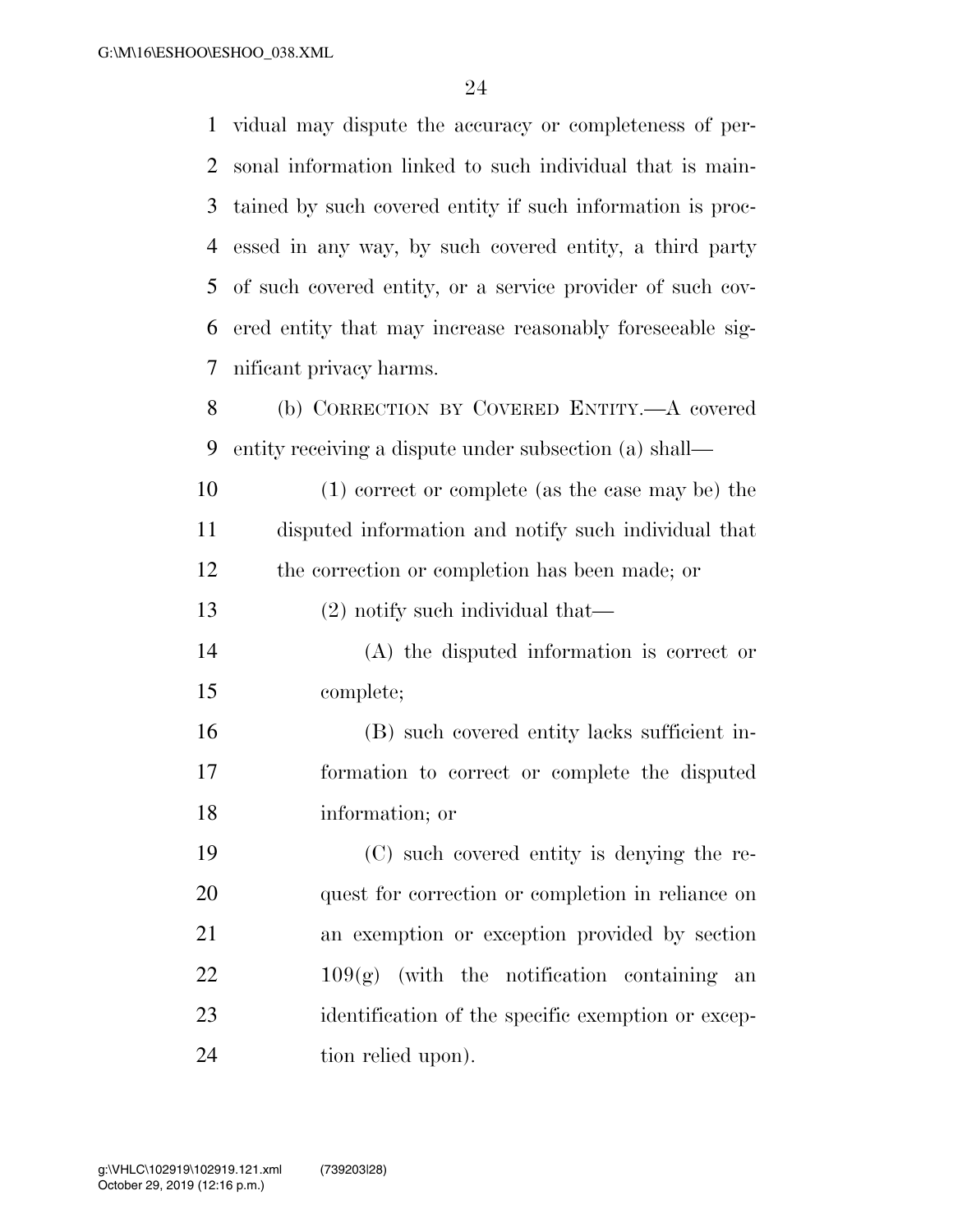(c) SMALL BUSINESSES EXCLUDED.—This section does not apply to a small business.

### **SEC. 103. RIGHT OF DELETION.**

 (a) REQUEST BY INDIVIDUAL.—A covered entity shall make available a reasonable mechanism by which an individual may request the deletion of personal informa- tion and contents of communications of such individual maintained by such covered entity, including any such in- formation that such covered entity acquired from a third party or inferred from other information maintained by such covered entity.

 (b) DELETION BY COVERED ENTITY.—A covered en- tity receiving a request for deletion under subsection (a) shall—

 (1) delete such information and notify such in- dividual that such information has been deleted; or (2) notify such individual that such covered en-18 tity is denying the request for deletion in reliance on an exemption or exception provided by section  $20 \qquad 109(g)$  (with the notification containing an identi- fication of the specific exemption or exception relied upon).

### **SEC. 104. RIGHT OF PORTABILITY.**

(a) DETERMINATION OF PORTABLE CATEGORIES.—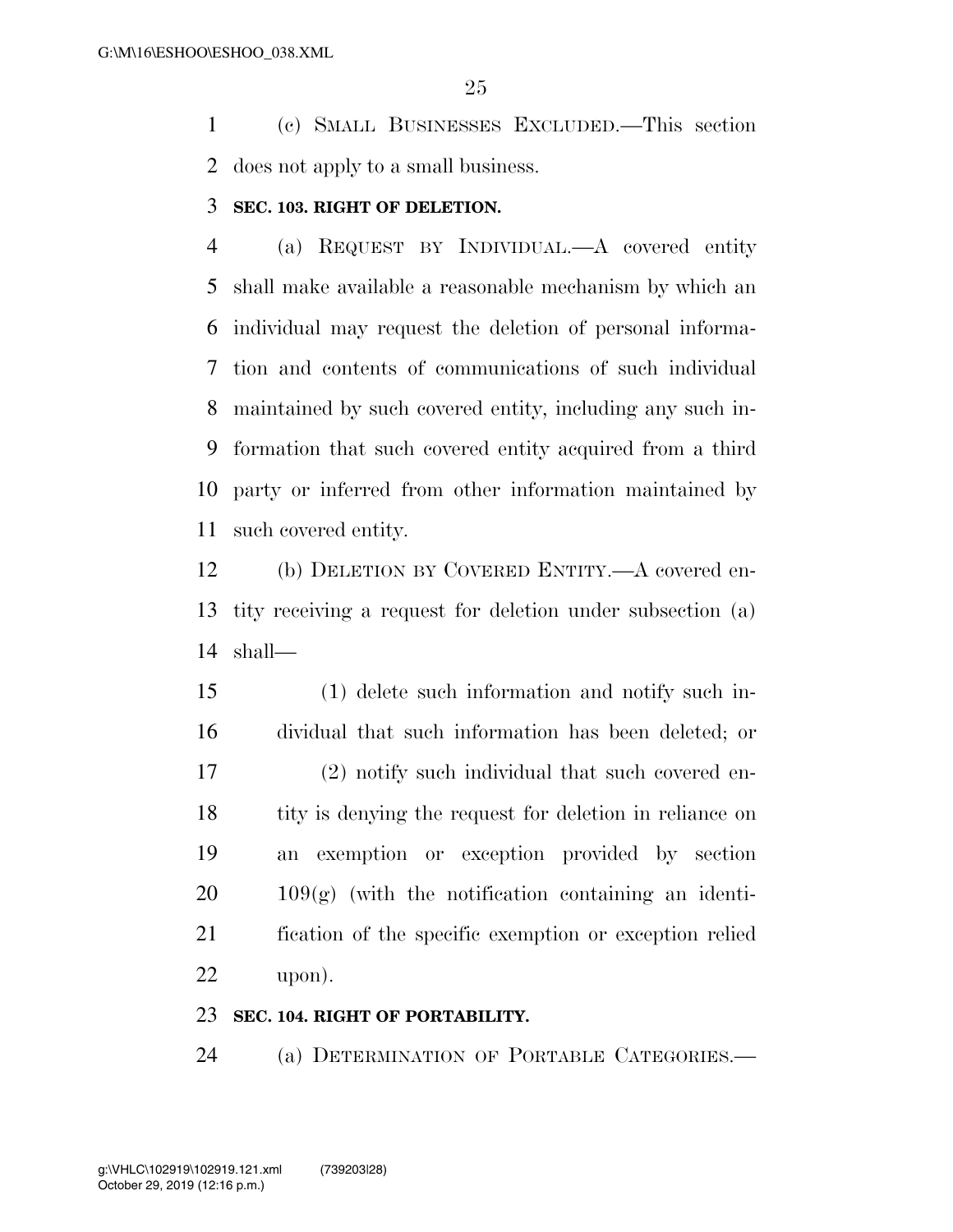| $\mathbf{1}$   | (1) ANNUAL DETERMINATION.-Not less fre-                   |
|----------------|-----------------------------------------------------------|
| $\overline{2}$ | quently than once per year, the Director shall—           |
| 3              | (A) establish categories of products and                  |
| $\overline{4}$ | services offered by covered entities, based on            |
| 5              | similarities in the products and services;                |
| 6              | (B) determine which categories established                |
| 7              | under subparagraph $(A)$ are portable categories;         |
| 8              | and                                                       |
| 9              | (C) publish in the Federal Register a list                |
| 10             | of portable categories determined under sub-              |
| 11             | paragraph $(B)$ .                                         |
| 12             | (2) OPPORTUNITY FOR PUBLIC COMMENT.—Be-                   |
| 13             | fore publishing the final list under paragraph $(1)(C)$ , |
| 14             | the Director shall—                                       |
| 15             | $(A)$ publish a draft of such list in the Fed-            |
| 16             | eral Register; and                                        |
| 17             | (B) provide for an opportunity for public                 |
| 18             | comment on such draft list.                               |
| 19             | (b) EXERCISE OF RIGHT.                                    |
| 20             | $(1)$ IN GENERAL.—A covered entity that offers            |
| 21             | a product or service in a portable category shall         |
| 22             | make available to an individual whose personal infor-     |
| 23             | mation or contents of communications such entity          |
| 24             | maintains a reasonable mechanism by which such in-        |
| 25             | dividual may-                                             |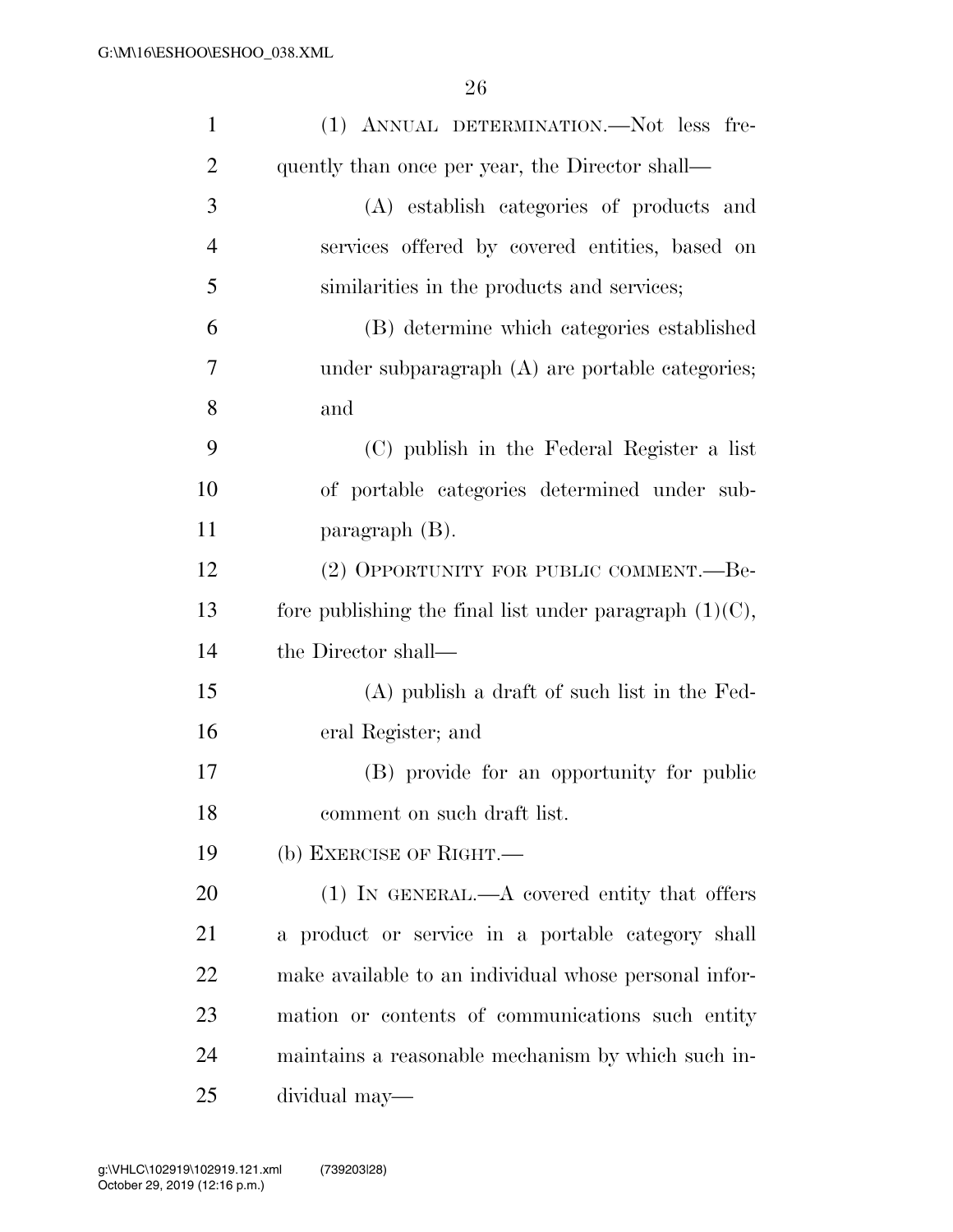| $\mathbf{1}$   | $(A)$ download, in a format that is struc-        |
|----------------|---------------------------------------------------|
| $\overline{2}$ | tured, commonly used, and machine-readable—       |
| 3              | (i) any personal information of such              |
| $\overline{4}$ | individual that such individual has pro-          |
| 5              | vided to such covered entity, with the op-        |
| 6              | tion to download such information by cat-         |
| 7              | egory that is accessible under section 101        |
| 8              | of this Act; and                                  |
| 9              | (ii) any contents of communications;              |
| 10             | and                                               |
| 11             | (B) using a real-time application program-        |
| 12             | ming interface, or similar mechanism, transmit    |
| 13             | all personal information and contents of com-     |
| 14             | munications of or related to such individual      |
| 15             | (whether or not provided to such covered entity)  |
| 16             | by such individual) from such covered entity to   |
| 17             | another covered entity in accordance with sub-    |
| 18             | section (c).                                      |
| 19             | (2)<br>REQUIREMENTS FOR APPLICATION<br>PRO-       |
| 20             | GRAMMING INTERFACE.—The application program-      |
| 21             | ming interface, or similar mechanism, required by |
| 22             | paragraph $(1)(B)$ shall—                         |
| 23             | (A) be publicly documented;                       |
| 24             | (B) allow the option of data to be obtained       |
| 25             | by category that is accessible under section 101; |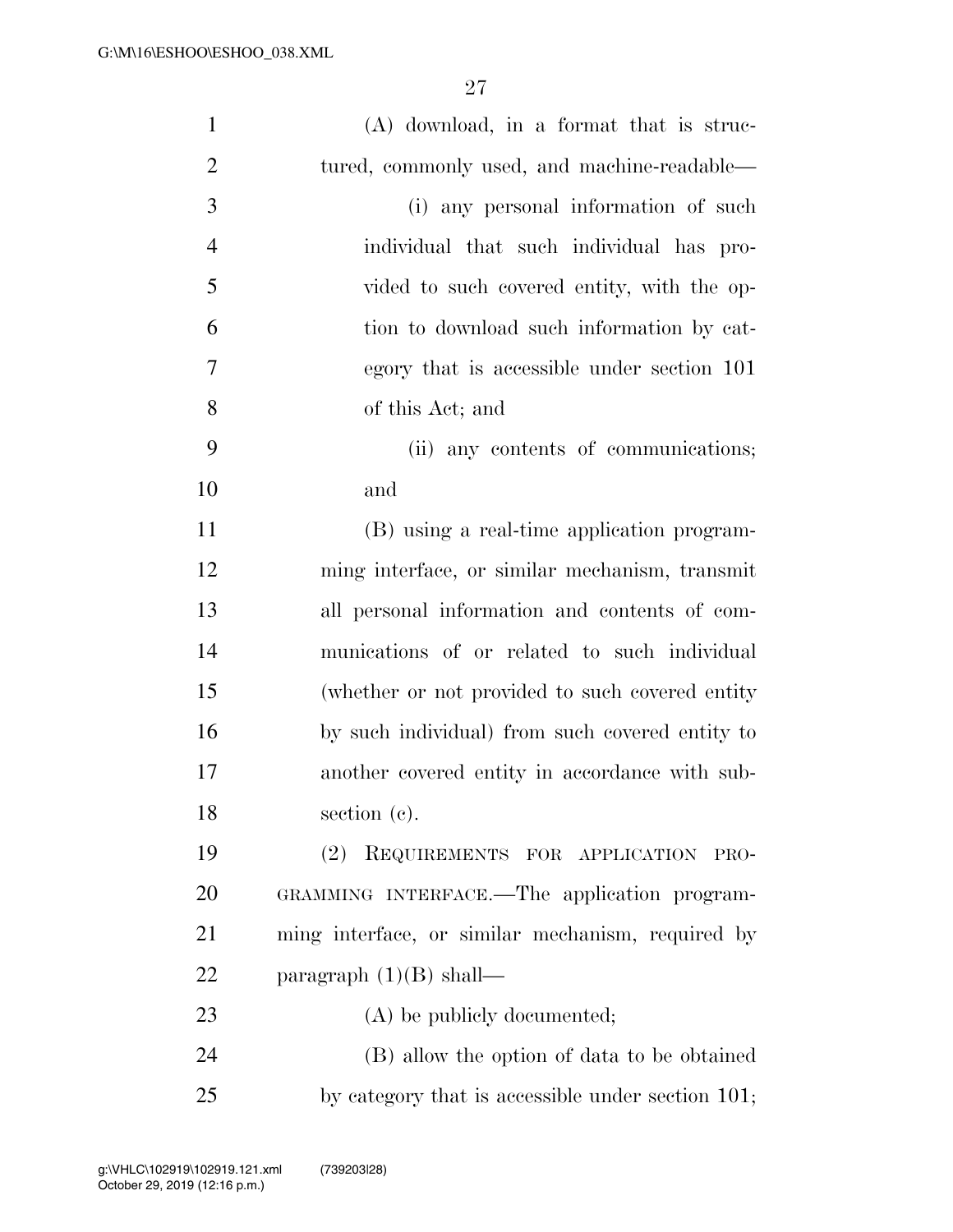| $\mathbf{1}$   | (C) include a publicly available, fully func-         |
|----------------|-------------------------------------------------------|
| $\overline{2}$ | tional test version for development purposes;         |
| 3              | and                                                   |
| $\overline{4}$ | (D) be of similar quality to mechanisms               |
| 5              | used internally by the covered entity.                |
| 6              | (c) REQUIREMENTS FOR ACCESS TO APPLICATION            |
| 7              | PROGRAMMING INTERFACE.-                               |
| 8              | $(1)$ ACCESS.—A covered entity shall provide ac-      |
| 9              | cess to the application programming interface or      |
| 10             | similar mechanism required by subsection $(b)(1)(B)$  |
| 11             | upon the request of another covered entity if the re- |
| 12             | questing covered entity has self-certified, using the |
| 13             | procedures established by the Director under para-    |
| 14             | graph $(3)(A)$ , that such requesting covered entity— |
| 15             | $(A)$ is a covered entity;                            |
| 16             | (B) can have personal information dis-                |
| 17             | closed to it under section 205 of this Act;           |
| 18             | (C) is, at the time of the self-certification,        |
| 19             | in compliance with all requirements of this Act       |
| 20             | (including provisions a small business is other-      |
| 21             | wise exempt from complying with);                     |
| 22             | (D) will continue to comply with all re-              |
| 23             | quirements of this Act; and                           |
|                |                                                       |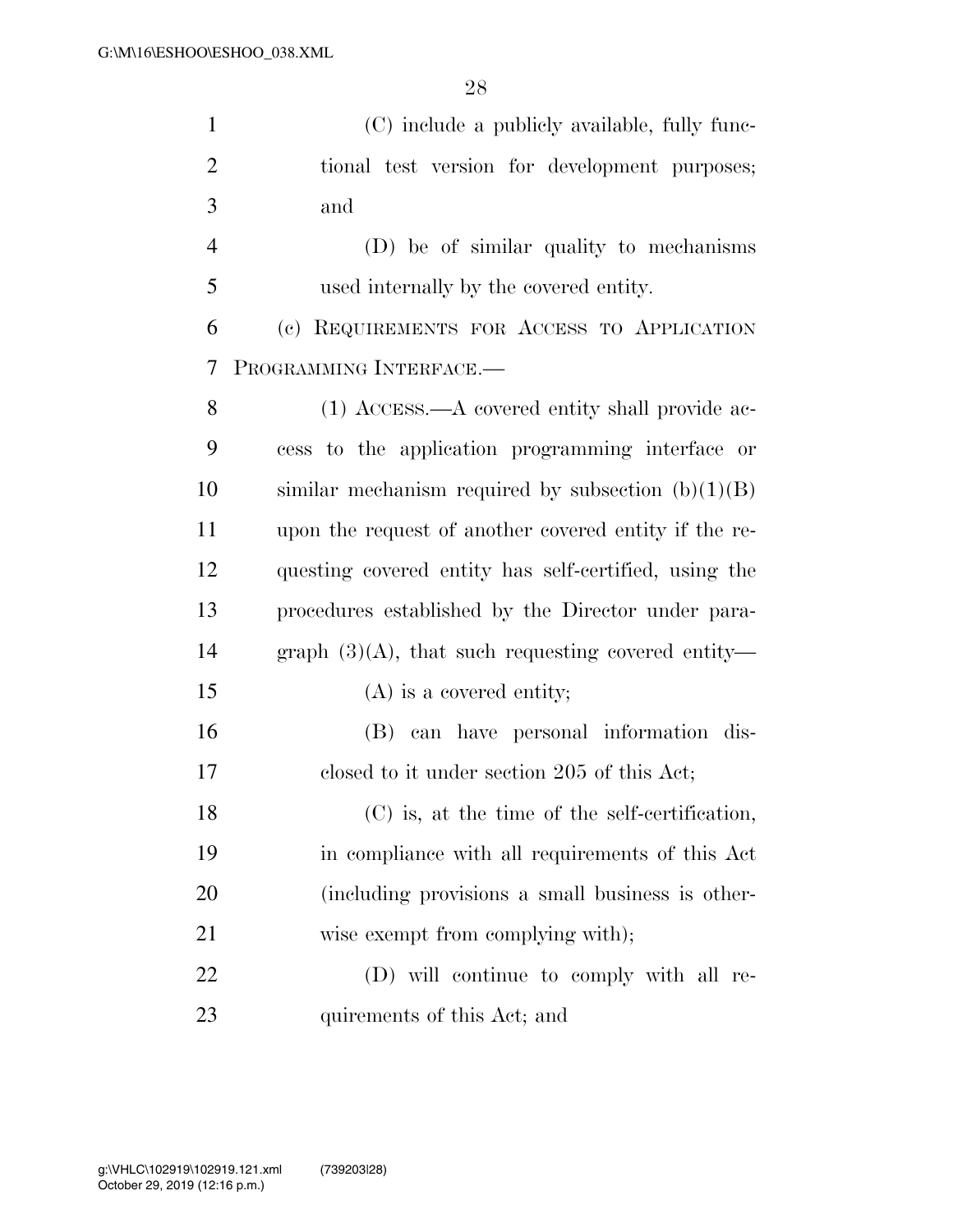|    | (E) will only use such application program-    |
|----|------------------------------------------------|
|    | ming interface or similar mechanism at the ex- |
| -3 | press request of an individual.                |
|    | $(2)$ DENIAL OF ACCESS.—                       |

 (A) IN GENERAL.—A covered entity may deny access to the application programming interface or similar mechanism required by sub-8 section  $(b)(1)(B)$  if such covered entity has an objective, reasonable belief that the requesting covered entity has failed to meet the require-ments for self-certification under paragraph (1).

 (B) REVIEW.—In accordance with the pro- cedures established under paragraph (3)(B), a covered entity the request of which is denied under subparagraph (A) may petition the Di- rector for review of the denial. If the Director finds that such denial is unreasonable, the Di- rector may impose a penalty, to be established in such procedures, on the covered entity that denied the request.

21 (3) CERTIFICATION AND REVIEW PROCE-DURES.—The Director shall establish—

 (A) procedures for a covered entity to self-certify under paragraph (1); and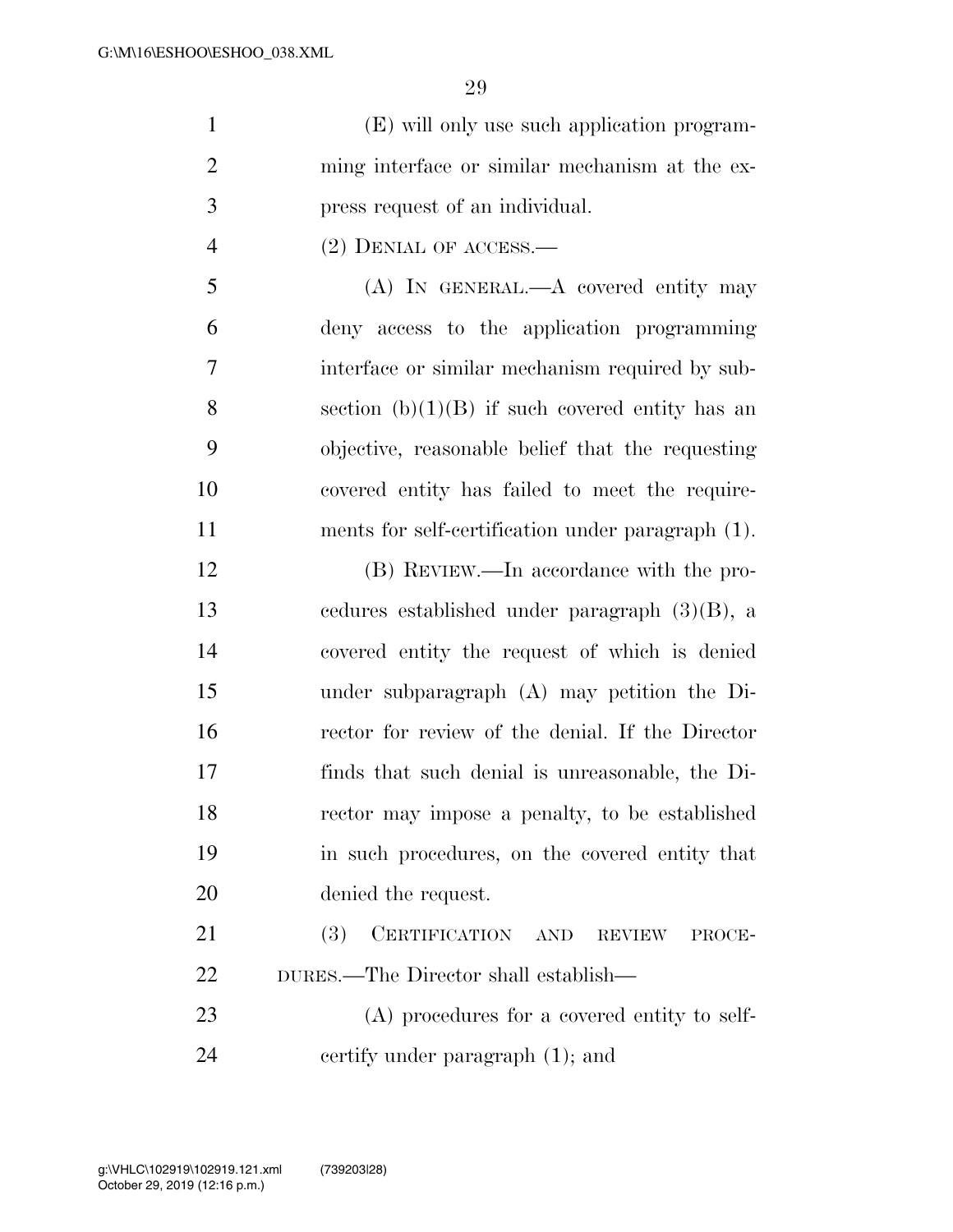| $\mathbf{1}$   | (B) procedures for the review of petitions          |
|----------------|-----------------------------------------------------|
| $\overline{2}$ | under paragraph $(2)(B)$ , including penalties for  |
| 3              | unreasonable denials.                               |
| $\overline{4}$ | (d) SMALL BUSINESSES EXCLUDED.—This section         |
| 5              | does not apply to a small business.                 |
| 6              | (e) DEFINITIONS.—In this section:                   |
| 7              | (1) PORTABLE CATEGORY.—The term "portable           |
| 8              | category" means a category of products and services |
| 9              | established by the Director under subsection        |
| 10             | $(a)(1)(A)$ —                                       |
| 11             | (A) for which the sum obtained by adding            |
| 12             | the number of users or estimated users of each      |
| 13             | product or service in such category is greater      |
| 14             | than $10,000,000$ ; and                             |
| 15             | $(B)$ that—                                         |
| 16             | an estimated Herfindahl-<br>(i)<br>has              |
| 17             | Hirschman Index of 2,000 or greater;                |
| 18             | (ii) the total number of covered enti-              |
| 19             | ties offering products and services in such         |
| 20             | category is 3 or less; or                           |
| 21             | (iii) the Director otherwise determines             |
| 22             | that a category would benefit from encour-          |
| 23             | aging increased competition.                        |
| 24             | (2) USERS.—The term "users" means, with re-         |
| 25             | spect to a product or service, the monthly active   |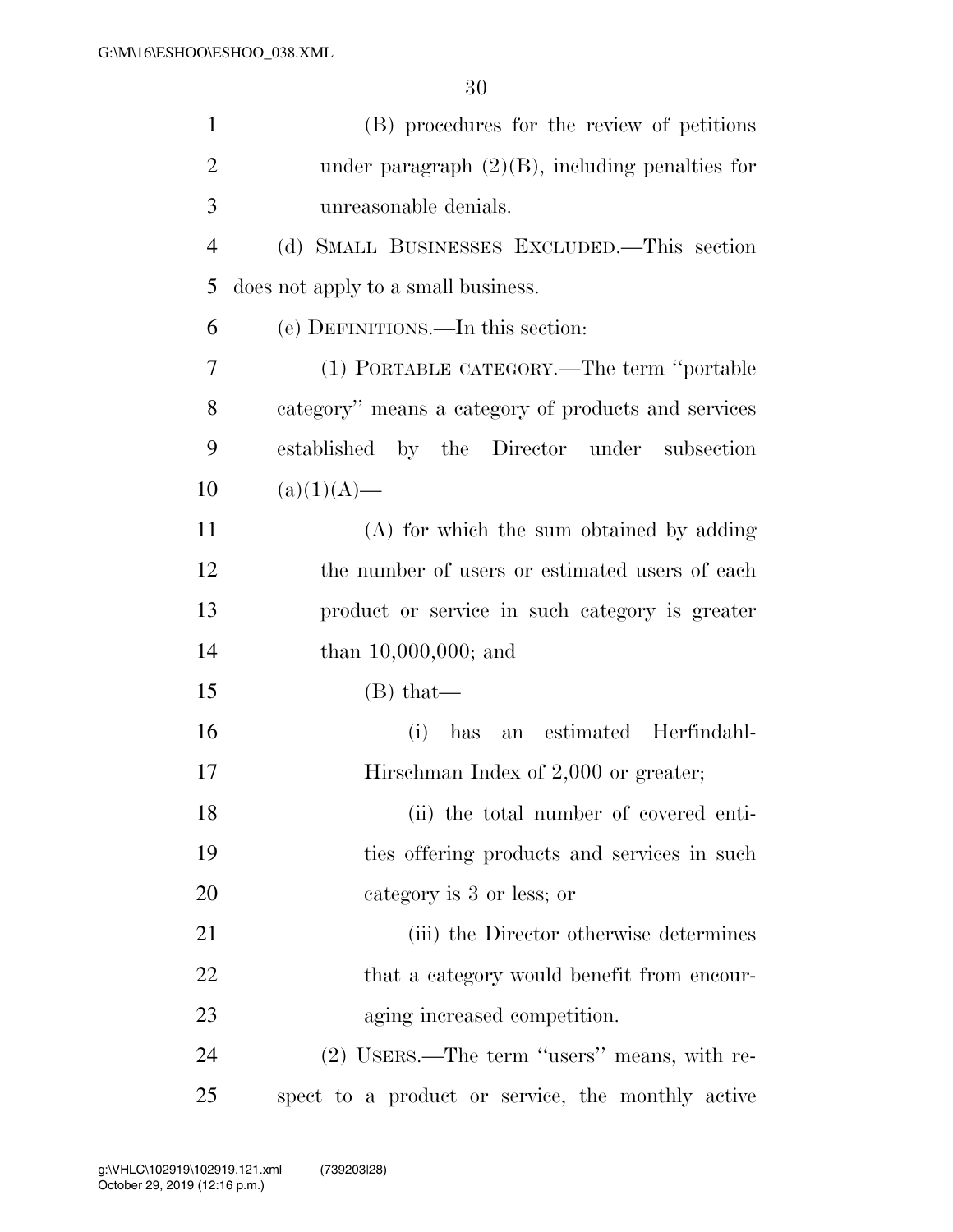users, subscribers, or customers (or a reasonable

proxy or substitute therefor determined by the Di-

| 3              | rector) of such product or service.                         |
|----------------|-------------------------------------------------------------|
| $\overline{4}$ | SEC. 105. RIGHT TO HUMAN REVIEW OF AUTOMATED DECI-          |
| 5              | SIONS.                                                      |
| 6              | For any decision by a covered entity based solely on        |
| 7              | automated processing of personal information of an indi-    |
| 8              | vidual, if such processing increases reasonably foreseeable |
| 9              | significant privacy harms for such individual, such covered |
| 10             | entity shall—                                               |
| 11             | (1) inform such individual of what personal in-             |
| 12             | formation is or may be used for such decision;              |
| 13             | $(2)$ make available a reasonable mechanism by              |
| 14             | which such individual may request human review of           |
| 15             | such decision; and                                          |
| 16             | (3) if such individual requests such a review,              |
| 17             | conduct such review within a reasonable amount of           |
| 18             | time after such request.                                    |
| 19             | SEC. 106. RIGHT TO INDIVIDUAL AUTONOMY.                     |
| 20             | (a) IN GENERAL.—A covered entity shall not collect,         |
| 21             | process, maintain, or disclose an individual's personal in- |
| 22             | formation to:                                               |
| 23             | $(1)$ create, improve upon, or maintain;                    |
| 24             | $(2)$ process with; or                                      |
| 25             | $(3)$ otherwise link an individual with;                    |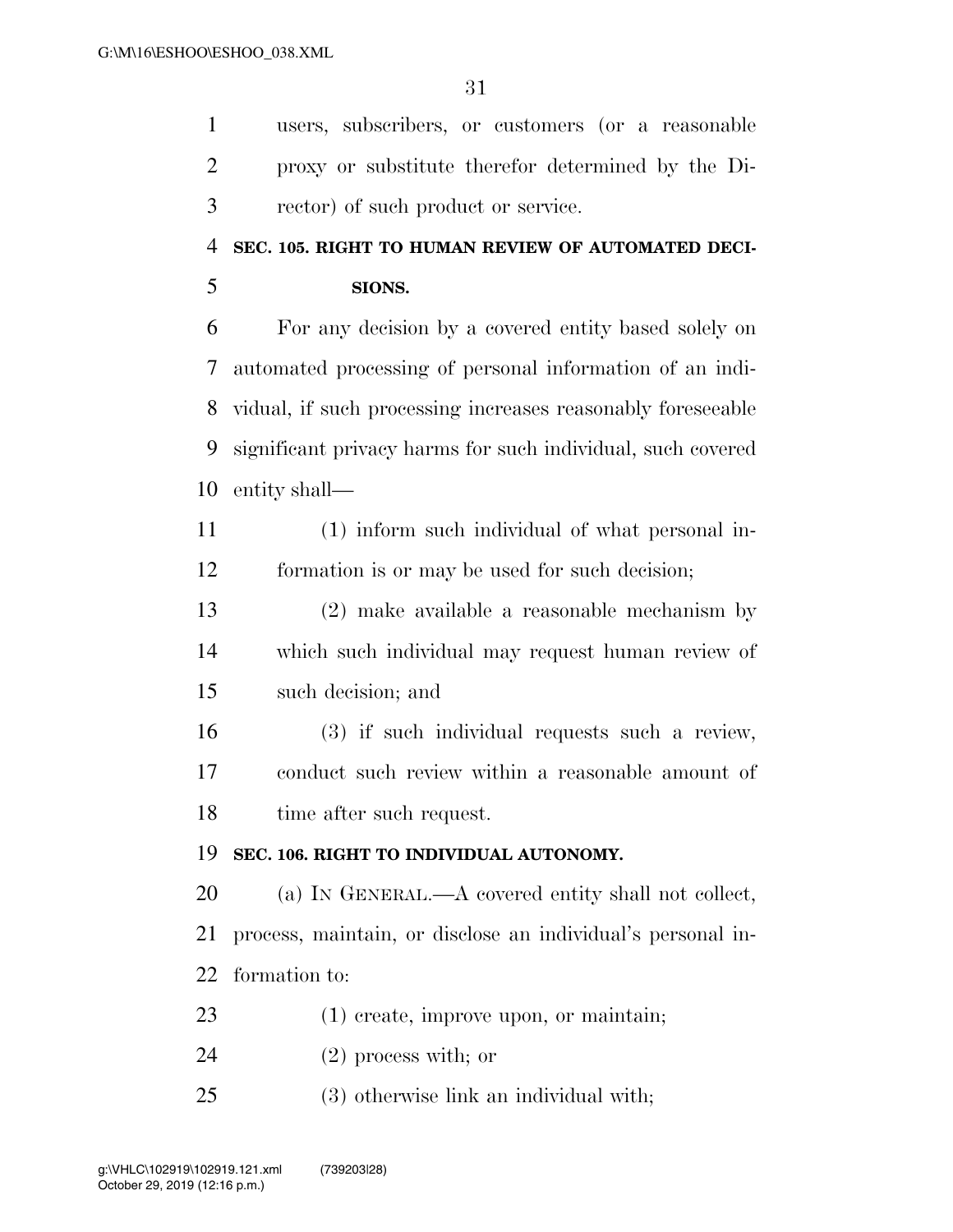an algorithm, model, or other means designed for behav- ioral personalization, without the affirmative express con-sent of that individual.

 (b) CONSENT.—A covered entity must obtain express affirmative consent from an individual before it may pro- vide a behaviorally personalized version of a product or service. Where consent is denied, a covered entity must provide the product or service without behavioral personal-ization.

 (c) EXCEPTIONS TO PROVIDING PRODUCT OR SERV-ICE.—

 (1) Where the offering of a substantially similar product or service without behavioral personalization is infeasible, a covered entity shall provide, to the greatest extent feasible, a core aspect or part of the product or service that can be offered without behav-ioral personalization.

 (2) Where no core aspect or part of the product or service can function in a substantially similar function without behavioral personalization, a cov- ered entity may deny providing an individual use of such product or service if such individual does not consent to behavioral personalization as required in subsection (a).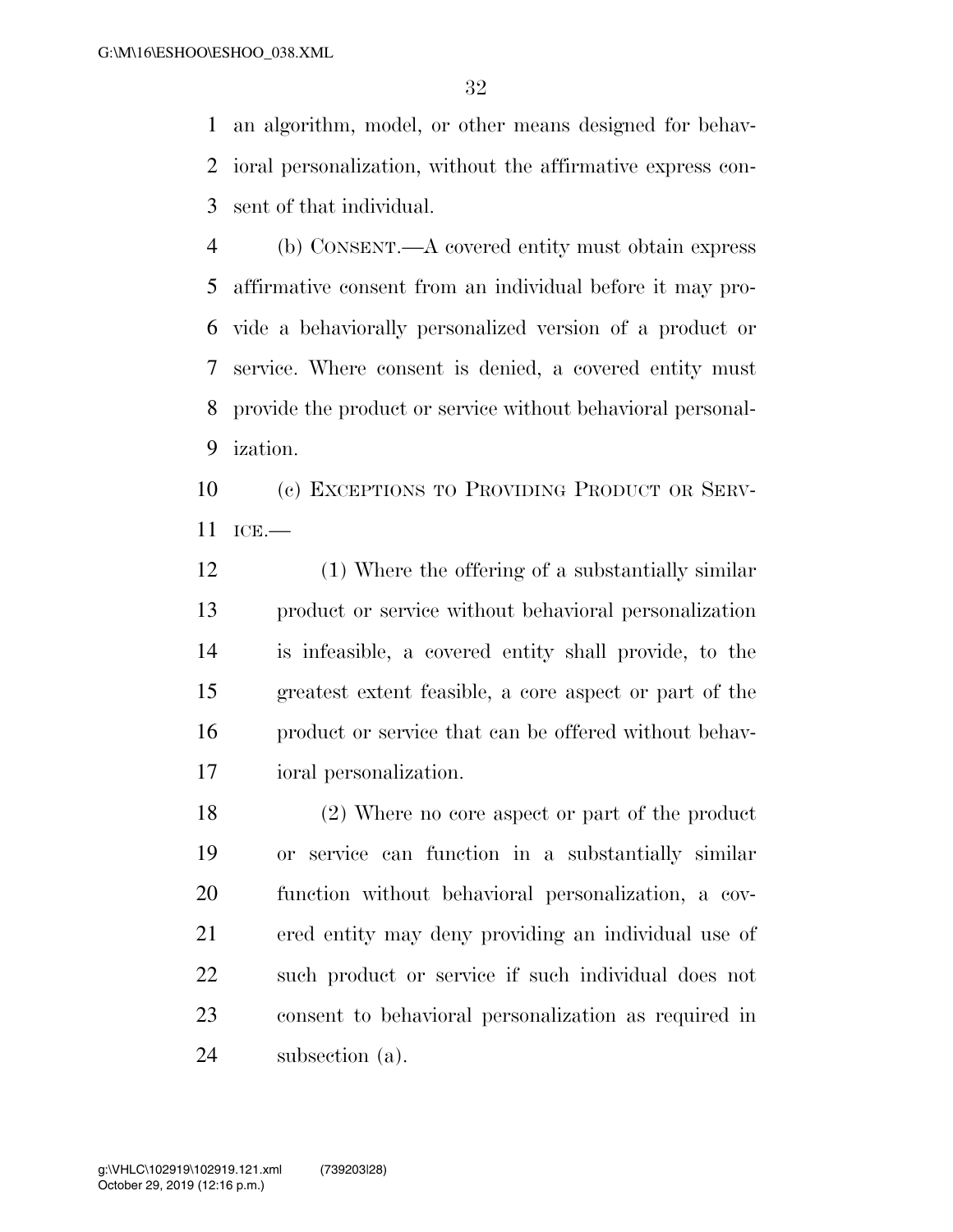(d) EXCEPTION TO BEHAVIORAL PROCESSING.—Not- withstanding subsections (a) and (b), a covered entity may create or process using behavioral personalization algo- rithms, models, or other mechanisms for the purpose of increasing the usability of the product or service provided by a covered entity that—

 (1) are built using aggregated personal infor- mation that is representative of all the personal in-formation the covered entity maintains; and

 (2) have an output that is both uniform across the individuals that use the product or service and independent of a specific individual's inherent or be-havioral characteristics.

 (e) USABILITY.—The term ''usability'' as used in subsection (d) does not include optimizations or other al- terations to the product or service that are made with the primary purpose of increasing the amount of time an indi- vidual engages with or uses the product or service, unless such increase benefits the individual

 (f) SMALL BUSINESSES EXCLUDED.—This section does not apply to a small business.

# **SEC. 107. RIGHT TO BE INFORMED.**

 A covered entity that collects personal information of an individual with whom such covered entity does not have an existing relationship (as of the time of the collection),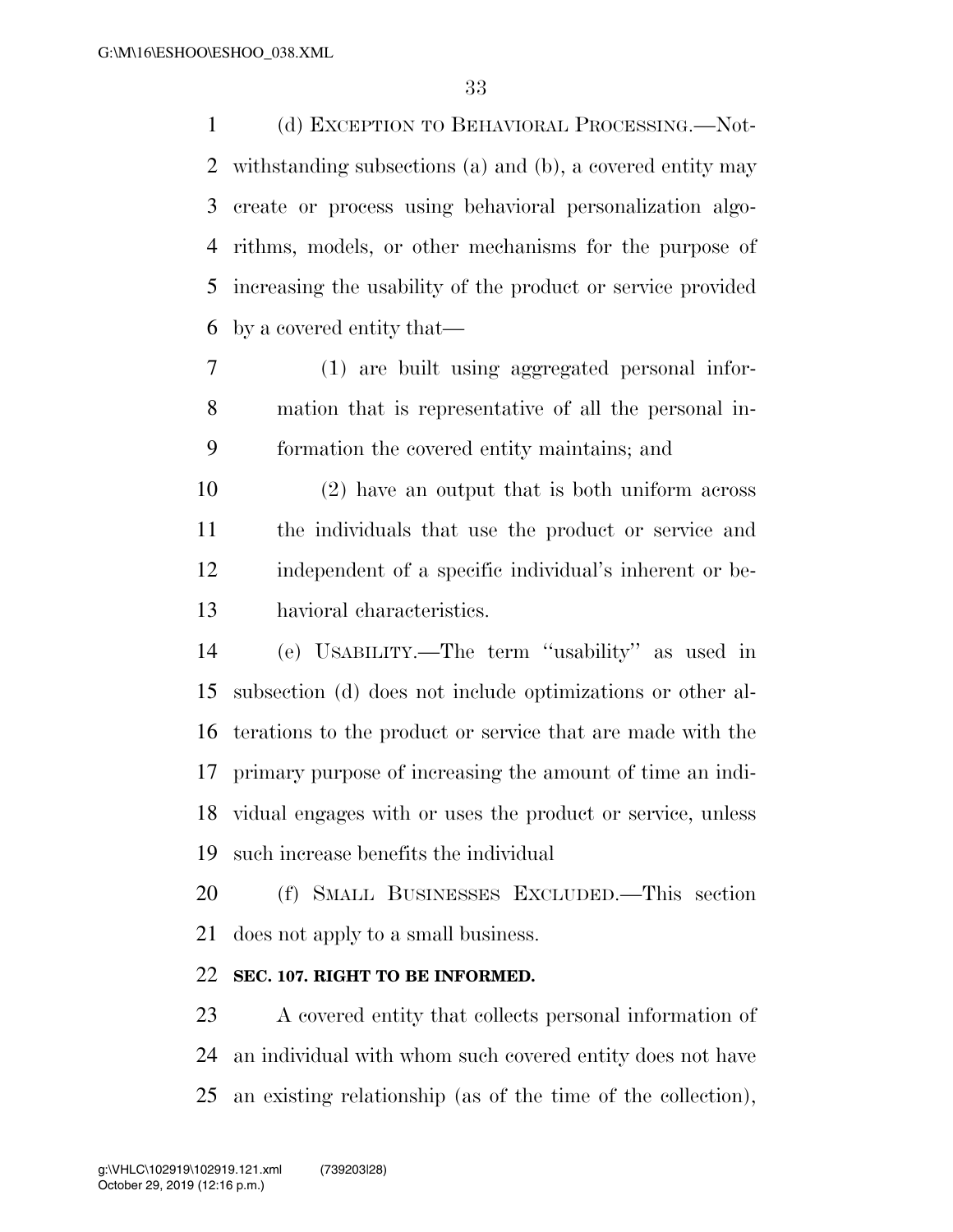if such personal information includes contact information, shall notify such individual within 30 days, in writing if possible and at no charge to the individual, that such cov- ered entity has collected the personal information of such individual.

### **SEC. 108. RIGHT TO IMPERMANENCE.**

 (a) LIMITATION ON MAINTENANCE OF PERSONAL IN- FORMATION.—A covered entity shall not maintain per- sonal information for more time than expressly consented to by an individual whose personal information is being maintained.

 (b) CONSENT.—A covered entity must obtain express affirmative consent from an individual before maintaining the personal information of such individual for any dura- tion. Such consent may be obtained for categories of per- sonal information and shall give an individual options to affirmatively choose granting a covered entity consent for various durations, at least including—

 (1) for no longer than needed to complete the specific request or transaction (including a reason- able estimate of such duration by the covered enti-ty);

(2) until consent is revoked; and

 (3) one or more additional durations based on reasonable expectations and norms for the mainte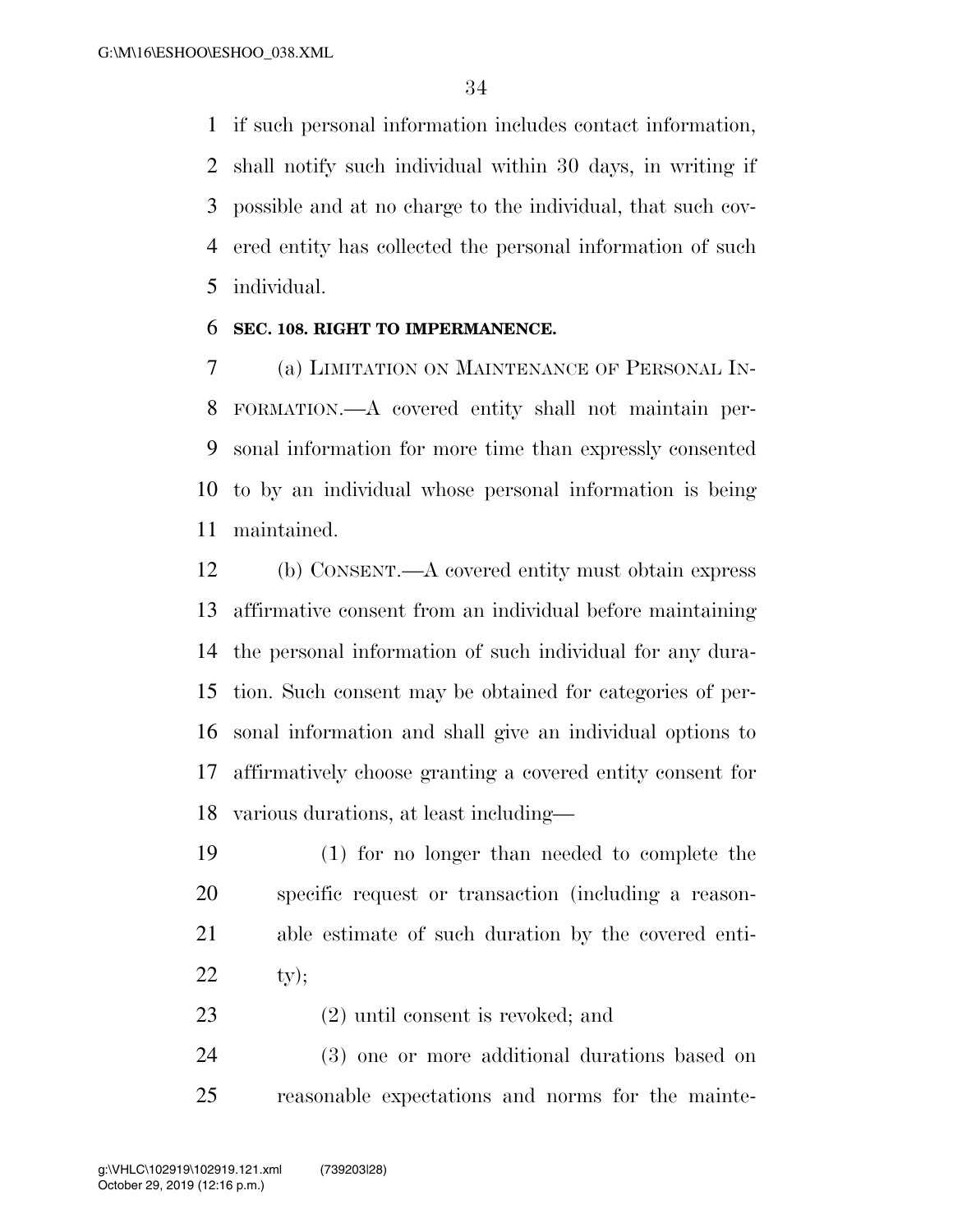nance of the category of personal information being maintained.

 (c) EXCEPTION FOR IMPLIED CONSENT.—Where the long-term maintenance of personal information is, on its face, obvious and a core feature of the product or service at the request of the individual, and the personal informa- tion is maintained only to provide such product or service, subsections (a) and (b) shall not apply.

 **SEC. 109. EXEMPTIONS, EXCEPTIONS, FEES, TIMELINES, AND RULES OF CONSTRUCTION FOR RIGHTS UNDER THIS TITLE.** 

 (a) EXEMPTIONS FOR PERSONAL INFORMATION FOR PARTICULAR PURPOSES.—

 (1) IN GENERAL.—This title does not apply with respect to personal information that is col- lected, processed, maintained, or disclosed for any of the following purposes (or a combination of such purposes), where a covered entity has technical safe- guards and business processes that limit the collec- tion, processing, maintaining, or disclosure of such personal information to the following purposes:

 (A) Detecting, responding to, or preventing security incidents or threats.

 (B) Protecting against malicious, decep-tive, fraudulent, or illegal activity.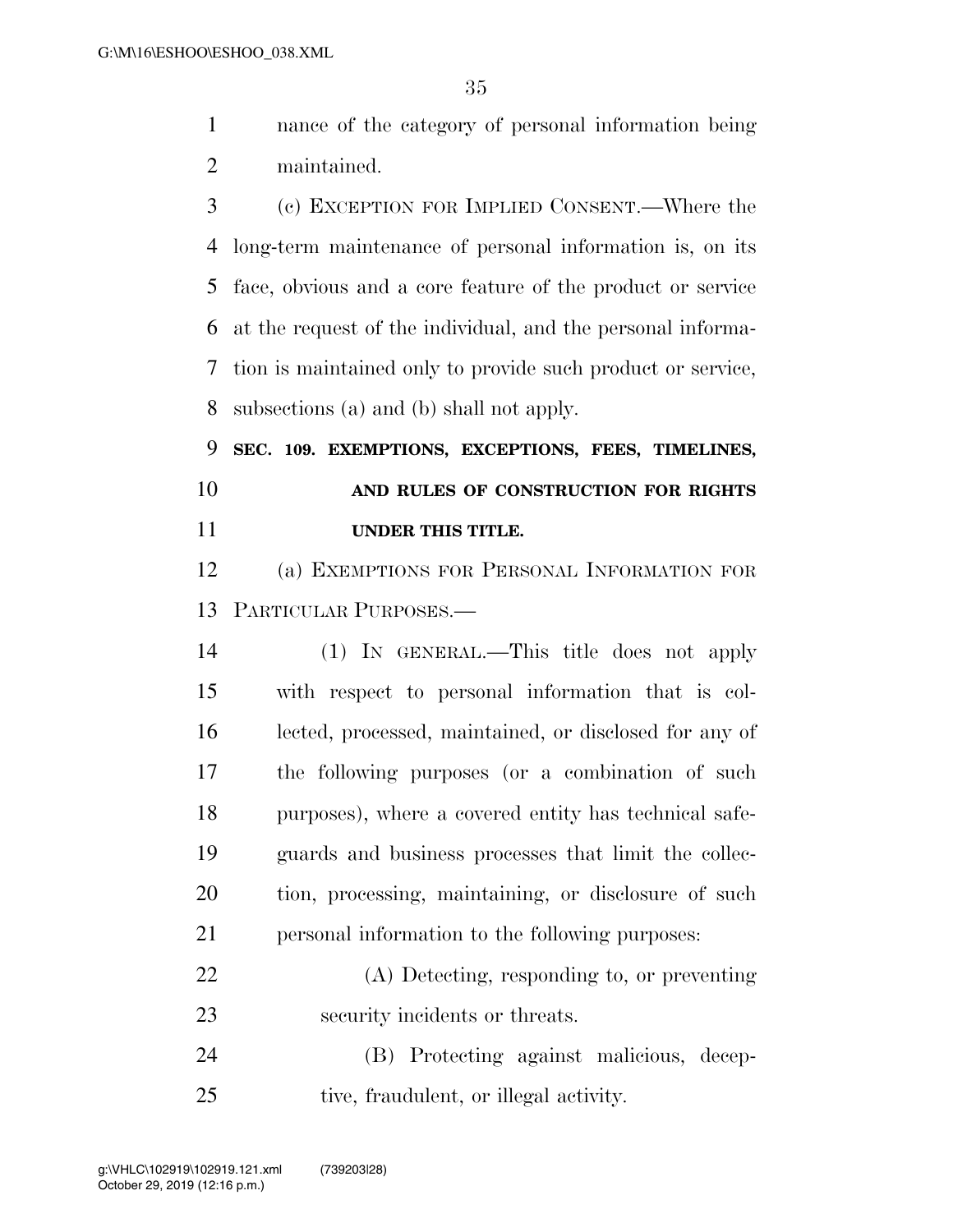| $\mathbf{1}$   | (C) Complying with specific law enforce-        |
|----------------|-------------------------------------------------|
| $\overline{2}$ | ment requests or court orders.                  |
| 3              | (D) Protecting a legally recognized privi-      |
| $\overline{4}$ | lege or other legal right.                      |
| 5              | (E) Protecting public safety.                   |
| 6              | (F) Collection, processing, or maintenance      |
| 7              | by an employer pursuant to an employer-em-      |
| 8              | ployee relationship of records about employees  |
| 9              | or employment status, except—                   |
| 10             | (i) where the information would not             |
| 11             | be reasonably expected to be collected in       |
| 12             | the context of an employee's regular du-        |
| 13             | ties; or                                        |
| 14             | (ii) was disclosed to the employer by           |
| 15             | a third party.                                  |
| 16             | (G) Preventing prospective abuses of a          |
| 17             | service by an individual whose account has been |
| 18             | previously terminated.                          |
| 19             | (H) Routing a communication through a           |
| 20             | communications network or resolving the loca-   |
| 21             | tion of a host or client on a communications    |
| 22             | network.                                        |
| 23             | (I) Providing transparency in advertising       |
| 24             | or origination of user generated content.       |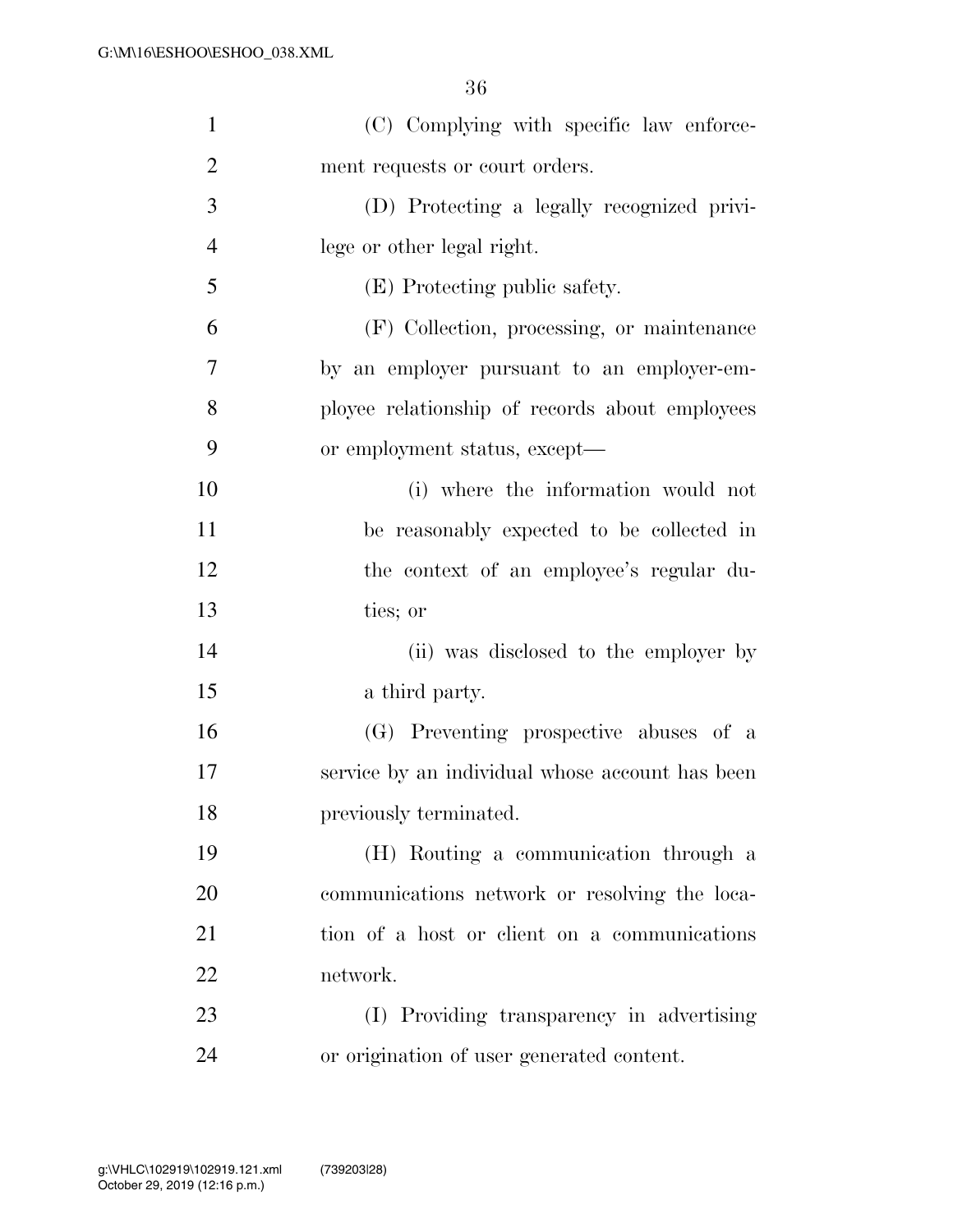| $\mathbf{1}$   | REIDENTIFICATION.—Where compliance<br>(2)              |
|----------------|--------------------------------------------------------|
| $\overline{2}$ | with this title would require the reidentification of  |
| 3              | de-identified personal information, and the covered    |
| $\overline{4}$ | entity does not already maintain the information       |
| 5              | necessary for such reidentification, the covered enti- |
| 6              | ty shall be exempt from such compliance, except for    |
| 7              | with section 106.                                      |
| 8              | $(3)$ DISCLOSURE.—A covered entity relying on          |
| 9              | an exemption under paragraph (1) with respect to       |
| 10             | personal information shall disclose in the privacy     |
| 11             | policy maintained by such entity under section         |
| 12             | $213-$                                                 |
| 13             | $(A)$ the reason for which such information            |
| 14             | is collected, processed, maintained, or disclosed;     |
| 15             | and                                                    |
| 16             | (B) a description of the rights provided by            |
| 17             | this title that are not available with respect to      |
| 18             | such personal information by reason of such ex-        |
| 19             | emption.                                               |
| 20             | (b) EXCEPTIONS FOR PARTICULAR REQUESTS.                |
| 21             | $(1)$ In GENERAL.—A covered entity may deny            |
| 22             | the request of an individual under this title if—      |
| 23             | (A) such covered entity cannot confirm the             |
| 24             | identity of such individual;                           |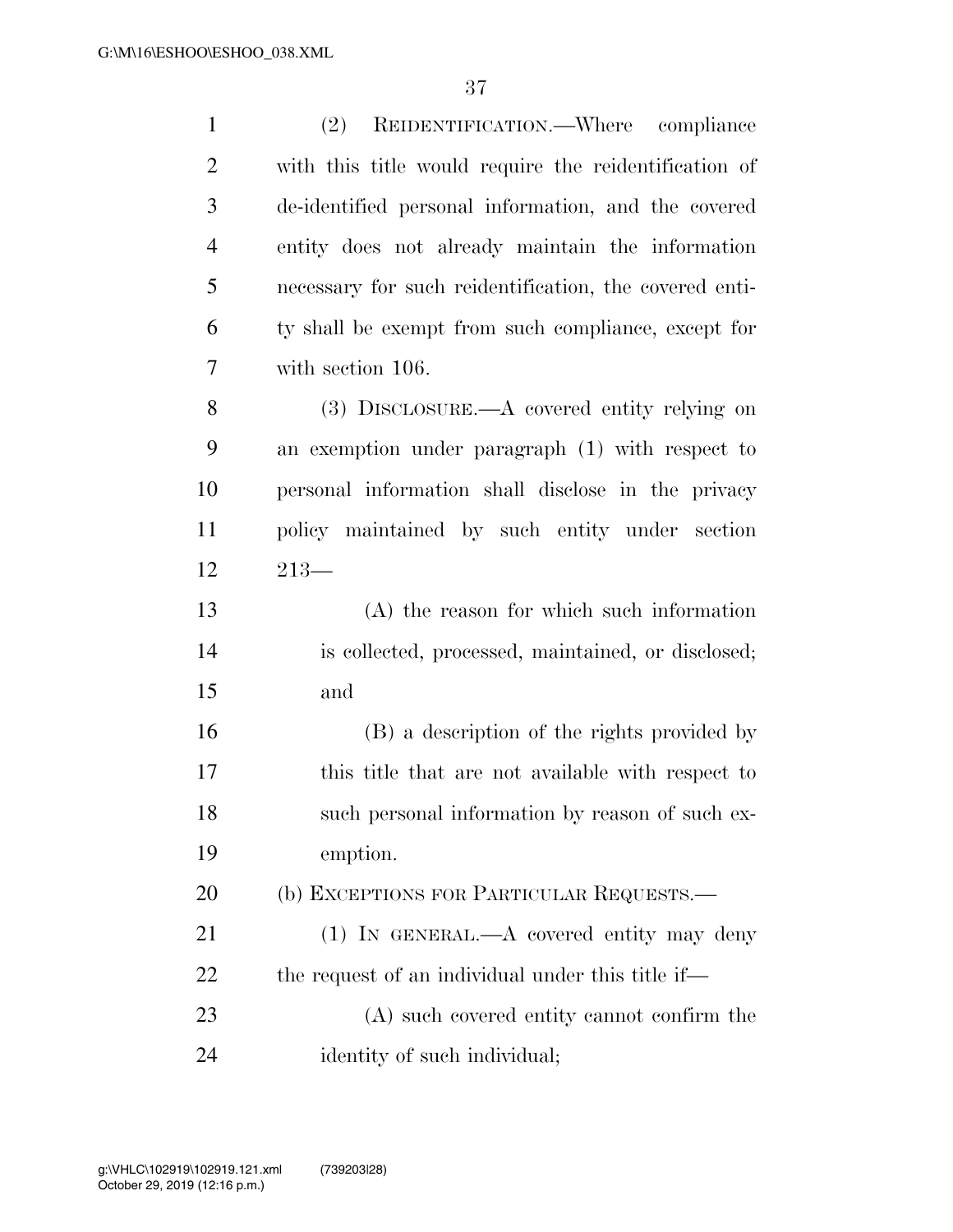| $\mathbf{1}$   | (B) such covered entity determines that               |
|----------------|-------------------------------------------------------|
| $\overline{2}$ | granting the request of such individual would         |
| 3              | create a legitimate risk to the privacy, security,    |
| $\overline{4}$ | safety, or other rights of another individual;        |
| 5              | (C) such covered entity determines that               |
| 6              | granting the request of such individual would         |
| 7              | create a legitimate risk to free expression; or       |
| 8              | (D) the personal information requested to             |
| 9              | be corrected under section 102 or deleted under       |
| 10             | section 103-                                          |
| 11             | (i) is necessary to the completion of a               |
| 12             | transaction initiated before such request             |
| 13             | was made or the performance of a contract             |
| 14             | entered into before such request was made;            |
| 15             | (ii) was collected specifically for the               |
| 16             | completion of such transaction or the per-            |
| 17             | formance of such contract; and                        |
| 18             | (iii) would undermine the integrity of                |
| 19             | a legally significant transaction.                    |
| 20             | (2) LIMITATIONS ON REQUESTS FOR ADDI-                 |
| 21             | TIONAL INFORMATION TO CONFIRM IDENTITY.-              |
| 22             | covered entity may not deny a request of an indi-     |
| 23             | vidual under paragraph $(1)(A)$ on the basis of the   |
| 24             | refusal of such individual to provide additional per- |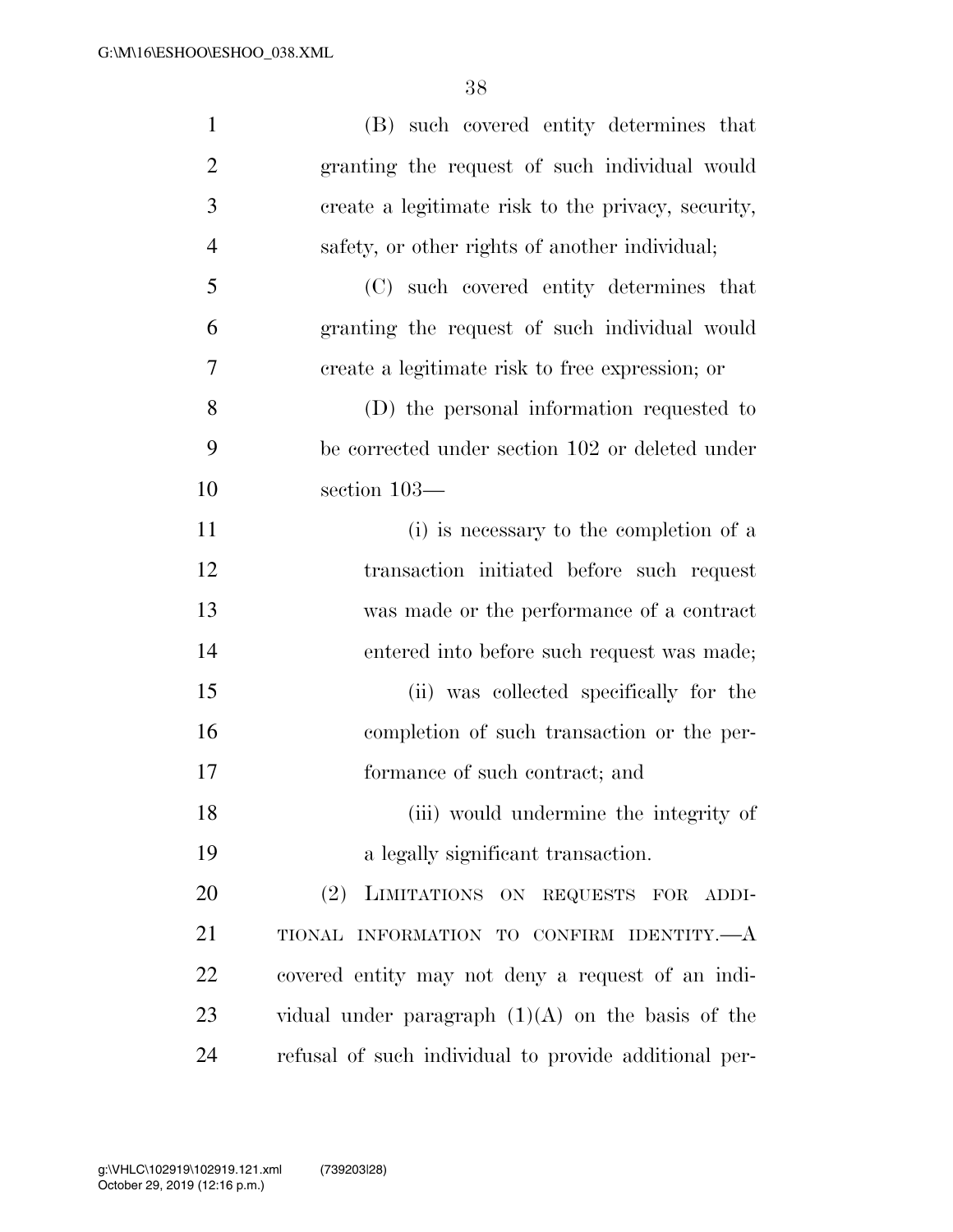sonal information to such covered entity to confirm 2 the identity of such individual—

 (A) if the identity of such individual can reasonably be confirmed using personal infor- mation of such individual that such covered en- tity (as of the time of the request) already maintains; or

 (B) if such individual has an existing rela- tionship (as of the time of the request) with such covered entity, such individual has con- firmed the identity of such individual to such covered entity in the same manner as for other transactions of a similar sensitivity.

 (c) EXEMPTION FOR SERVICE PROVIDERS.—This title does not apply to a service provider.

 (d) EXEMPTION FOR PRIVACY PRESERVING COM- PUTING.—Except for sections 101, 105, 106, and 109, this title does not apply to personal information secured using privacy preserving computing.

 (e) TIMELINE FOR COMPLYING WITH A REQUEST.— Without undue delay but not longer than 30 days after the request, a covered that receives a request under this title must—

(1) comply with such request; or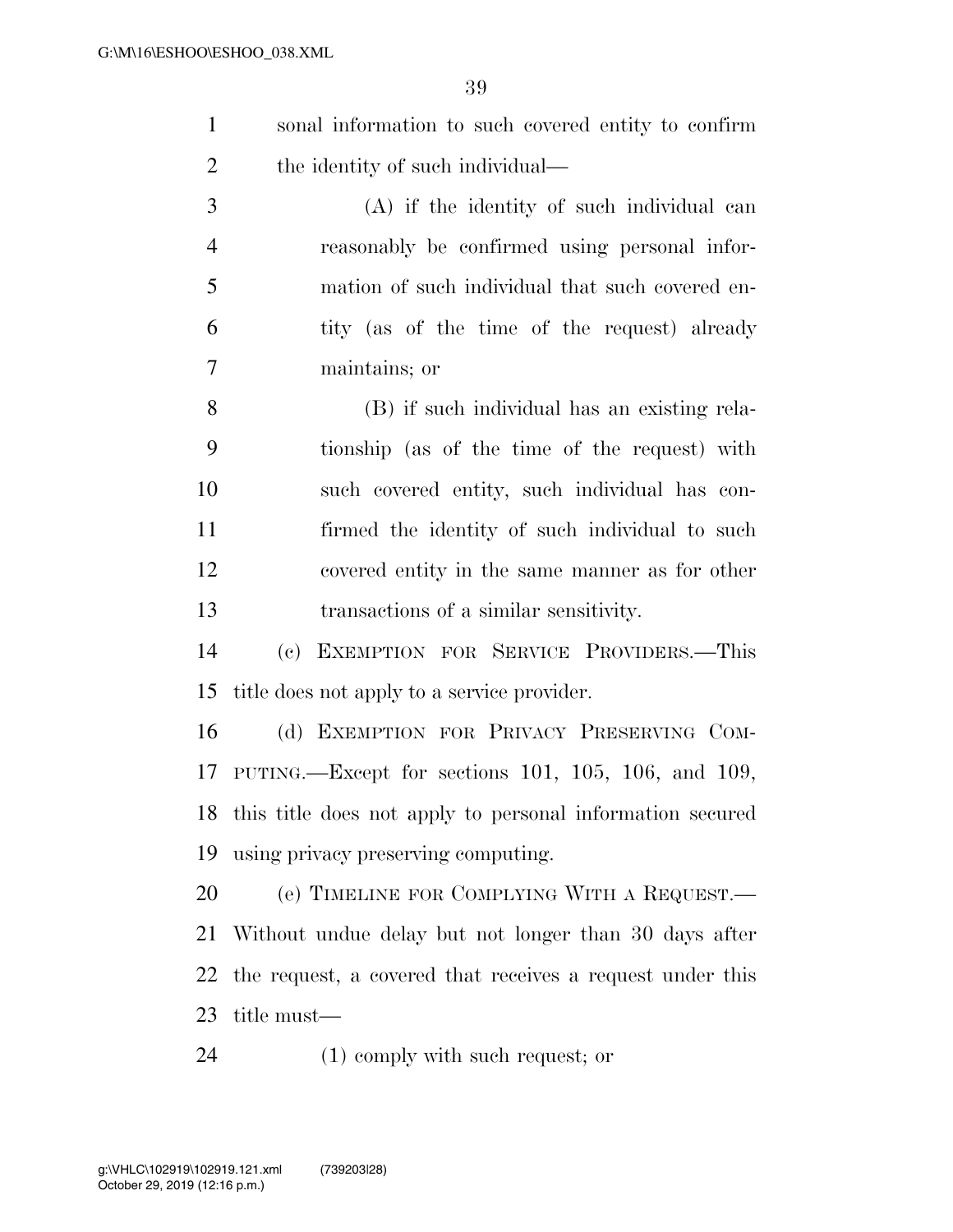| $\mathbf{1}$   | $(2)$ inform such individual of the reason for de-     |
|----------------|--------------------------------------------------------|
| $\overline{2}$ | nying such request, as allowed under subsections (a)   |
| 3              | or (b) of this section.                                |
| $\overline{4}$ | (f) FEES PROHIBITED.—                                  |
| 5              | (1) IN GENERAL.—Except as provided in para-            |
| 6              | $graph (2)$ , a covered entity may not charge a fee to |
| 7              | an individual for a request made under this title.     |
| 8              | (2) UNFOUNDED OR EXCESSIVE REQUESTS.—If                |
| 9              | a request under this title is unfounded or excessive,  |
| 10             | a covered entity may charge a reasonable fee that      |
| 11             | reflects the estimated administrative costs of com-    |
| 12             | plying with such request.                              |
| 13             | (3) AGENCY NOTICE.—If a covered entity plans           |
| 14             | to charge fee under paragraph $(2)$ , it must notify   |
| 15             | the Agency at least 7 days before charging such fee.   |
| 16             | (4) AGENCY REVIEW.—The Director may reject             |
| 17             | any fee that a covered entity plans to charge for a    |
| 18             | request made under this title if the Agency finds—     |
| 19             | (A) such fee to be unreasonable relative to            |
| 20             | reasonable administrative costs of complying           |
| 21             | with a request under this title; or                    |
| 22             | (B) such request is not unfounded or ex-               |
| 23             | cessive.                                               |
| 24             | (g) RULES OF CONSTRUCTION.—Nothing in this title       |
|                |                                                        |

shall be construed to require a covered entity to—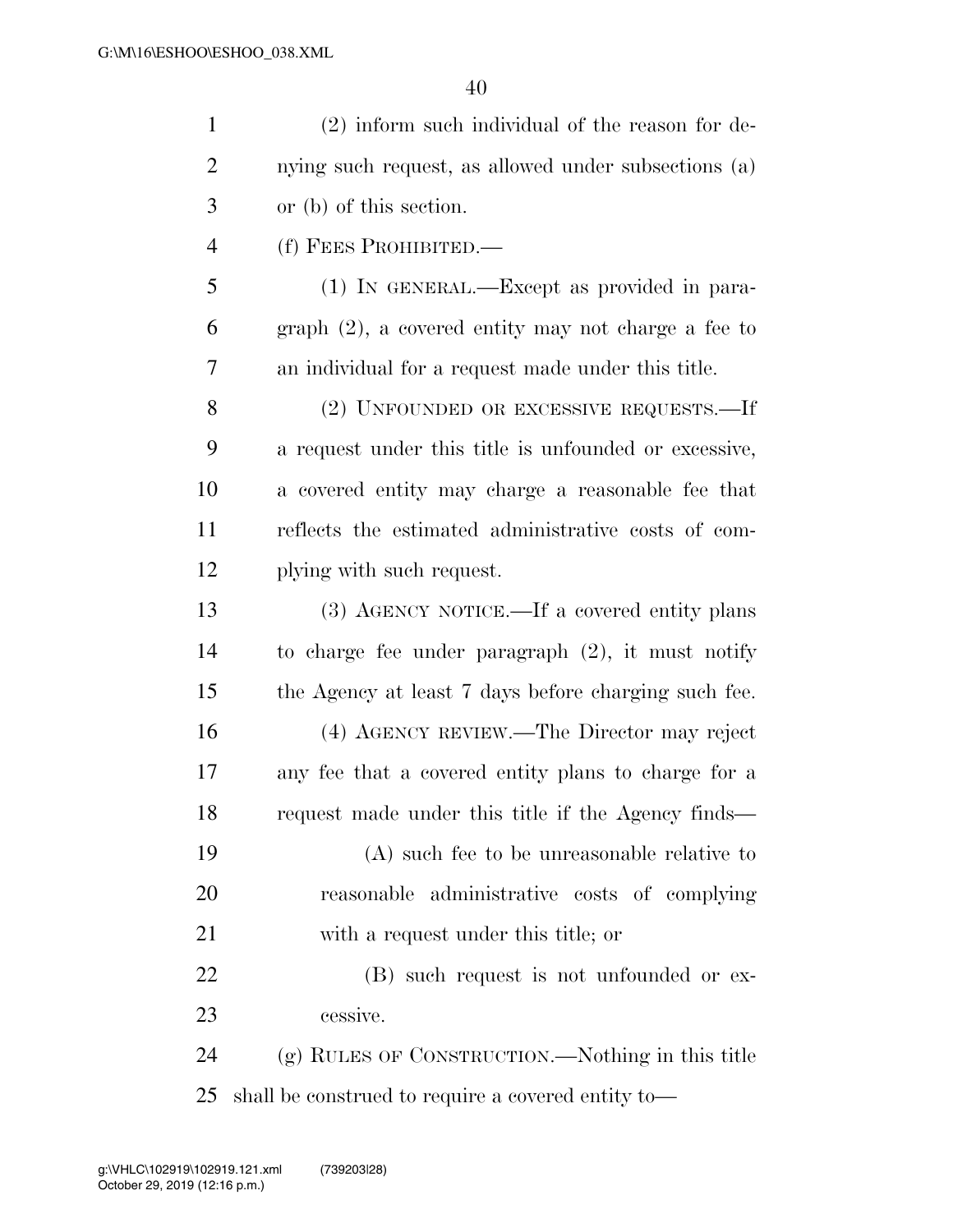| $\mathbf{1}$   | (1) take an action that would convert informa-             |
|----------------|------------------------------------------------------------|
| $\overline{2}$ | tion that is not personal information into personal        |
| 3              | information;                                               |
| 4              | $(2)$ collect or maintain personal information or          |
| 5              | contents of communication that the covered entity          |
| 6              | would otherwise not maintain; or                           |
| 7              | (3) maintain personal information or contents              |
| 8              | of communication longer than the covered entity            |
| 9              | would otherwise maintain such personal information.        |
| 10             | (h) REGULATIONS.—The Director shall promulgate             |
| 11             | regulations to implement this section.                     |
|                |                                                            |
|                | 12 TITLE II—REQUIREMENTS FOR                               |
| 13             | <b>COVERED ENTITIES, SERVICE</b>                           |
| 14             | PROVIDERS, AND THIRD PAR-                                  |
| 15             | <b>TIES</b>                                                |
| 16             | SEC. 201. MINIMIZATION AND ARTICULATED BASIS FOR           |
| 17             | COLLECTION, PROCESSING, AND MAINTE-                        |
| 18             | NANCE.                                                     |
| 19             | (a) ARTICULATED BASIS.—A covered entity shall              |
| 20             | have a reasonable, articulated basis for the collection,   |
| 21             | processing, disclosure, and maintenance of personal infor- |
| 22             | mation that takes into account the reasonable business     |

sonal information necessary for providing the service, bal-

needs of the covered entity and minimum amount of per-

anced with the intrusion on the privacy of, potential pri-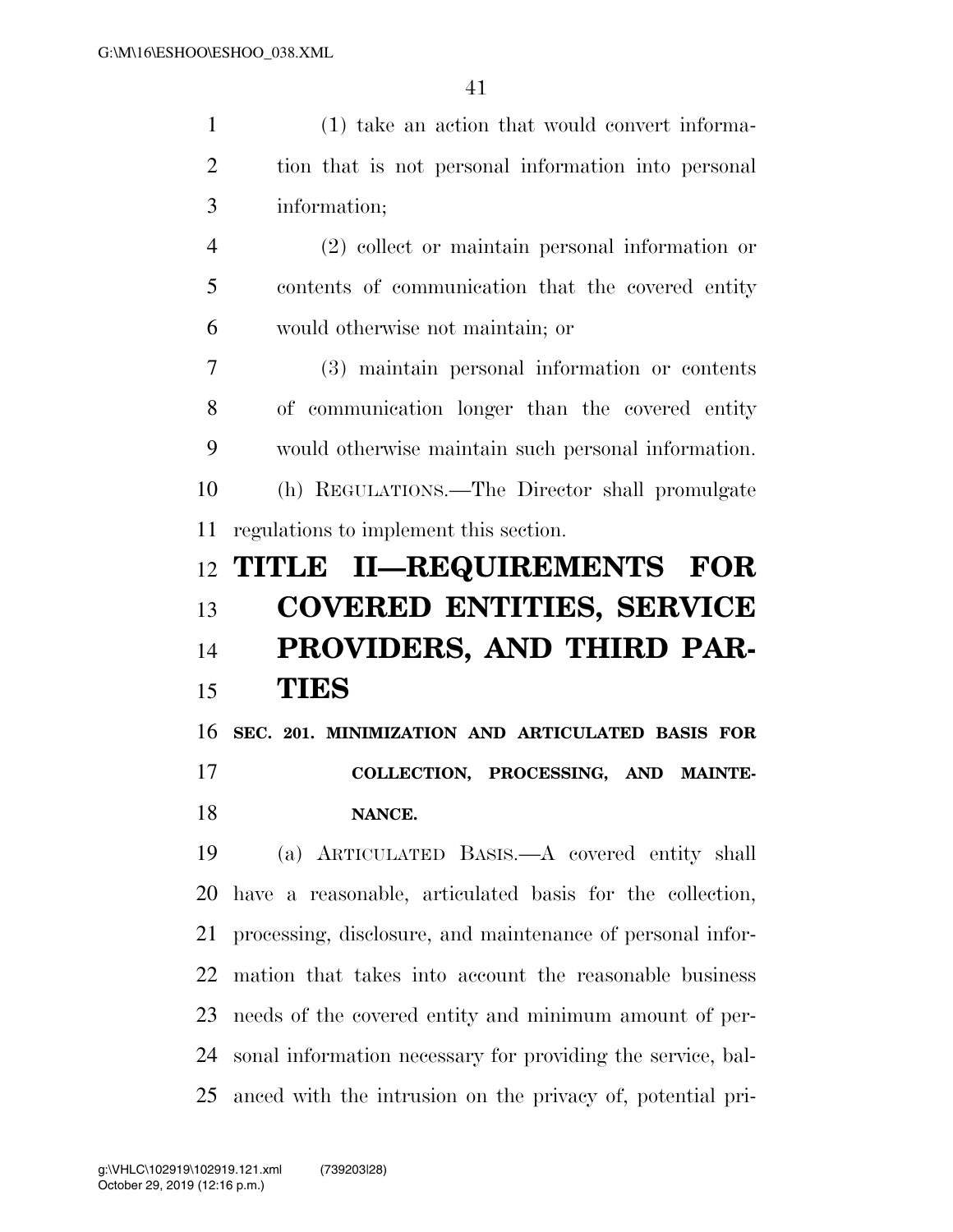vacy harms to, and reasonable expectations of individuals to whom the personal information relates.

- (b) MINIMIZATION OF COLLECTION, PROCESSING, DISCLOSURE, AND MAINTENANCE.—
- (1) COLLECTION.—A covered entity may not collect more personal information than is reasonably needed to provide a product or service that an indi-vidual has requested.
- (2) PROCESSING.—A covered entity may not process personal information for a purpose other than the purpose for which such information was originally collected from the individual or in the case of a service provider, a purpose other than that which is in accordance with the directions of a cov-ered entity.
- (3) DISCLOSURE.—A covered entity may not disclose personal information for a purpose other than the purpose for which such information was originally collected from the individual or in the case of a service provider, a purpose other than that which is in accordance with the directions of a cov-ered entity.
- (4) MAINTENANCE.—A covered entity may not maintain personal information once such information is no longer needed for the purpose for which such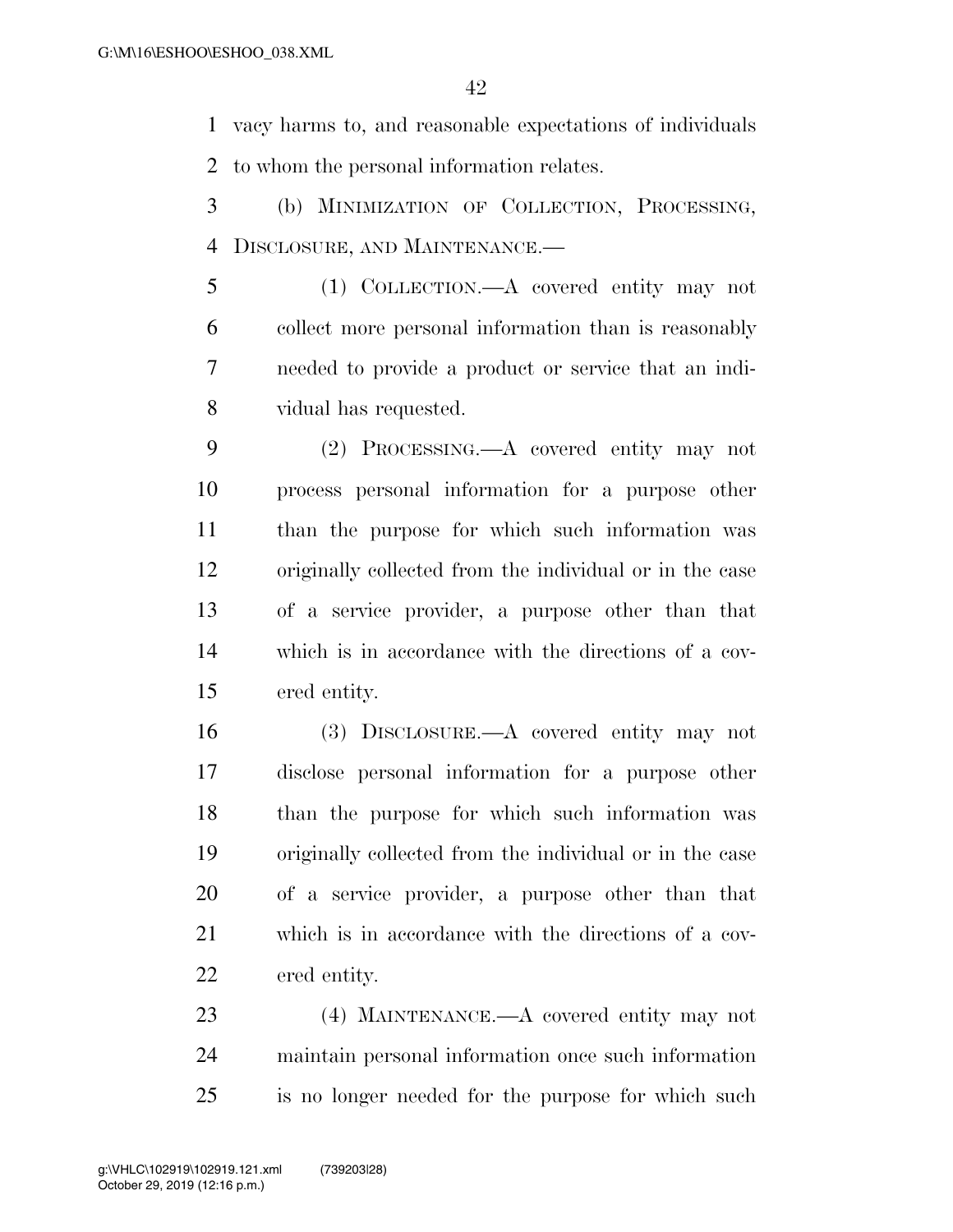information was originally collected from the indi- vidual or in the case of a service provider, a purpose other than that which is in accordance with the di-rections of a covered entity.

 (c) ANCILLARY COLLECTION, PROCESSING, DISCLO- SURE, AND MAINTENANCE.—Notwithstanding subsection (b), a covered entity may engage in collection, processing, disclosure, or maintenance of personal information beyond limitations under subsection (b) only if such covered entity complies with this subsection.

 (1) NO NOTICE OR CONSENT REQUIRED.—A covered entity may engage in collection, processing, or maintenance of personal information without ad- ditional notice or consent if the purpose for such col- lection, processing, or maintenance is substantially similar to the type of personal information and pur- pose for which such personal information was origi- nally collected and such ancillary collection, proc- essing, or maintenance will not result in additional or increased privacy harms.

21 (2) NOTICE REQUIRED.—A covered entity shall provide notice of ancillary collection, processing, dis- closure or maintenance of personal information in the case of one, but not more than one, of the fol-lowing: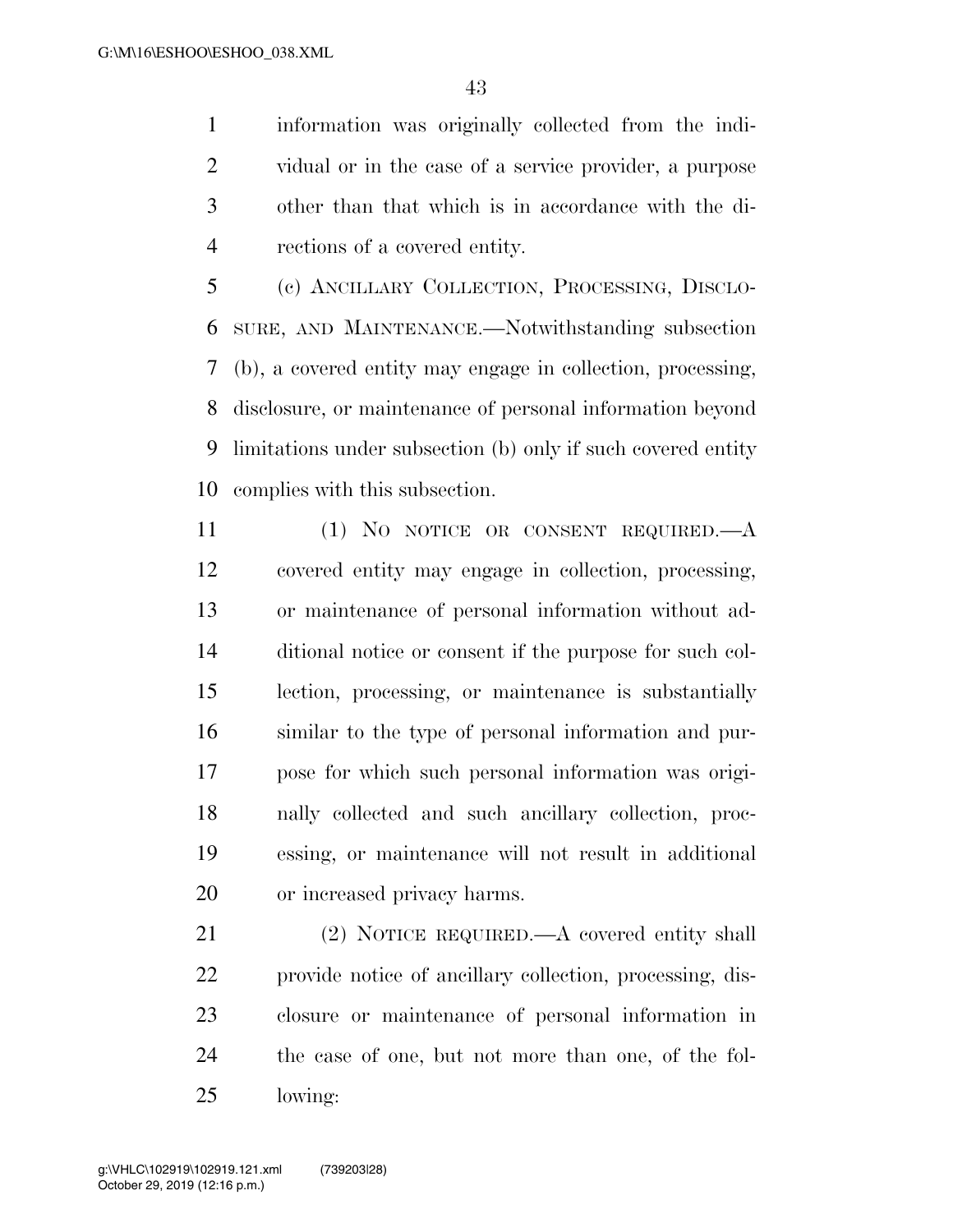| $\mathbf{1}$   | (A) Such ancillary collection, processing,              |
|----------------|---------------------------------------------------------|
| $\overline{2}$ | disclosure, or maintenance may result in addi-          |
| 3              | tional or increased privacy harms (but not in-          |
| $\overline{4}$ | creased significant privacy harms), and is sub-         |
| 5              | stantially similar to the purpose for which such        |
| 6              | personal information was originally collected           |
| 7              | (B) The purpose for such ancillary collec-              |
| 8              | tion, processing, disclosure, or maintenance is         |
| 9              | not substantially similar to the purpose for            |
| 10             | which such personal information was originally          |
| 11             | collected, but will not result in additional or in-     |
| 12             | creased privacy harms.                                  |
| 13             | (C) Such ancillary collection, processing,              |
| 14             | disclosure, or maintenance may result in addi-          |
| 15             | tional or increased privacy harms (but not in-          |
| 16             | creased significant privacy harms) and the pur-         |
| 17             | pose is not substantially similar to the purpose        |
| 18             | for which such personal information was origi-          |
| 19             | nally collected, so long as, the personal informa-      |
| 20             | tion is secured using privacy preserving com-           |
| 21             | puting.                                                 |
| 22             | (3) NOTICE AND CONSENT REQUIRED.—For                    |
| 23             | scenarios not covered under paragraphs $(1)$ or $(2)$ , |
| 24             | and notwithstanding section $212(b)(2)$ and (3), a      |
| 25             | covered entity shall provide notice of and obtain con-  |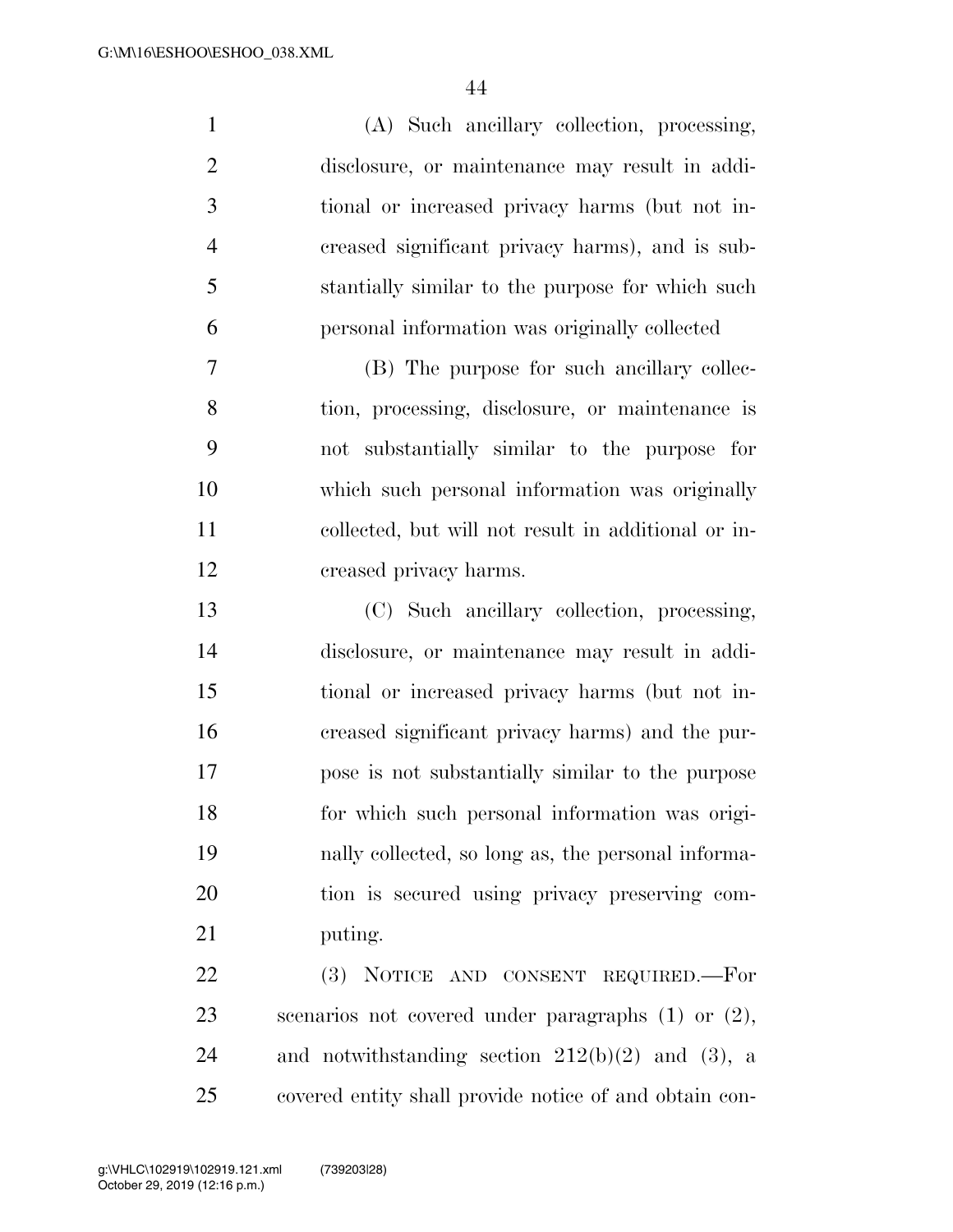- sent for ancillary collection, processing, disclosure or maintenance of personal information.
- (d) SUBSTITUTION.—In cases in which personal in- formation can be replaced with artificial personal informa- tion, personal information that has been de-identified, or the random personal information of a one or more individ- uals without substantially reducing the utility of the data or requiring an unreasonable amount of effort, such a re-placement shall take place.

# **SEC. 202. MINIMIZATION AND RECORDS OF ACCESS BY EM-PLOYEES AND CONTRACTORS.**

 (a) MINIMIZATION.—A covered entity shall restrict access to personal information and contents of commu- nications by the employees or contractors of such covered entity based on an articulated balance between the poten- tial for privacy harm, reasonable expectations of individ- uals to whom the personal information relates, and reason-able business needs.

(b) RECORDS OF ACCESS.—

20 (1) IN GENERAL.—A covered entity shall main- tain records identifying each instance in which an employee or a contractor of such covered entity ac- cesses personal information or contents of commu- nications if disclosure of, or a data breach or data sharing abuse involving, such personal information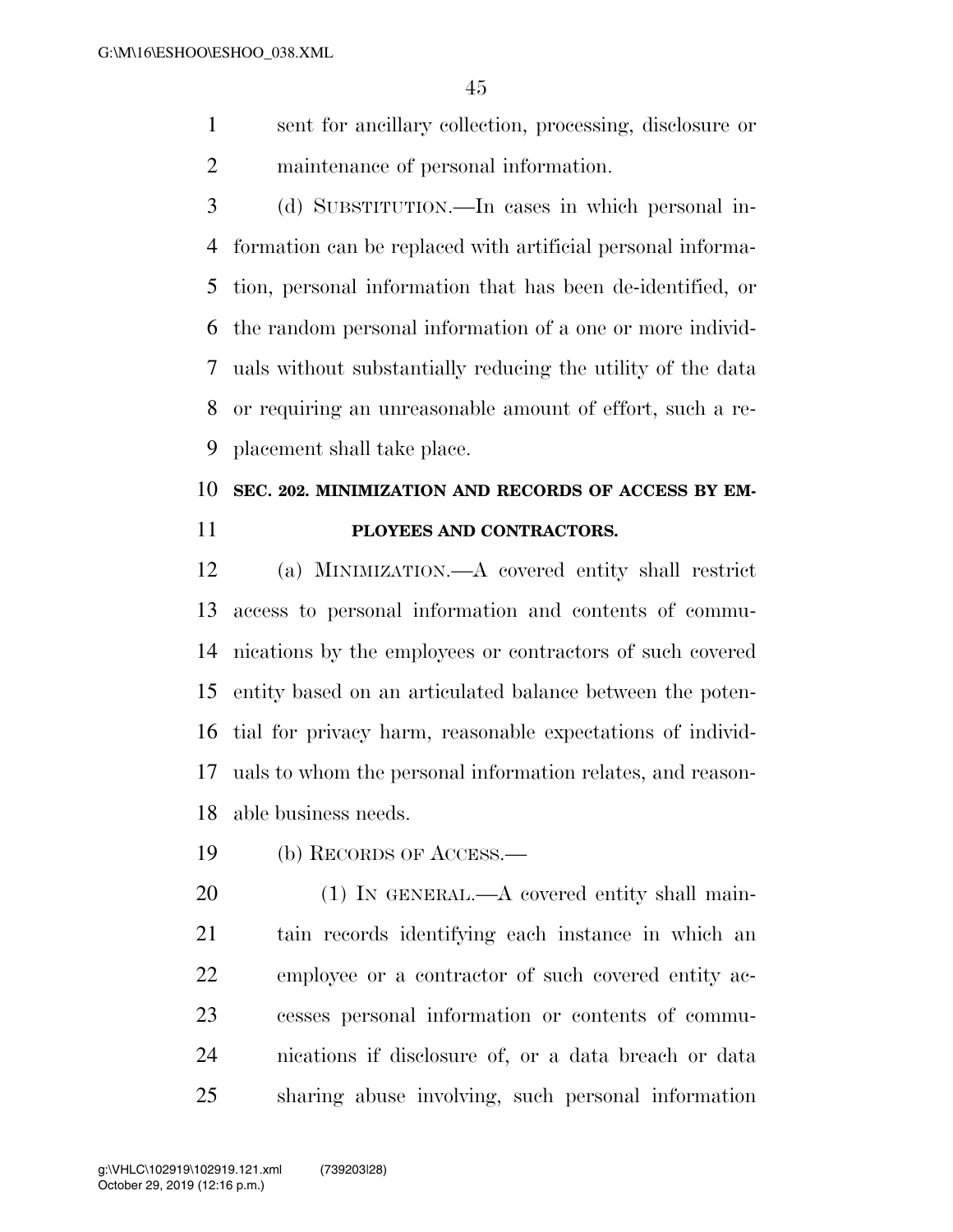| $\mathbf{1}$   | or contents may foreseeably result in increased pri-         |
|----------------|--------------------------------------------------------------|
| $\overline{2}$ | vacy harms.                                                  |
| 3              | (2) INFORMATION REQUIRED.—The records re-                    |
| $\overline{4}$ | quired by paragraph (1) shall include the following:         |
| 5              | $(A)$ A unique identifier for the employee or                |
| 6              | contractor accessing personal information or                 |
| 7              | contents of communications.                                  |
| 8              | (B) The date and time of access.                             |
| 9              | (C) The fields of information accessed.                      |
| 10             | (D) The individuals whose personal infor-                    |
| 11             | mation was accessed or the contents of whose                 |
| 12             | communications were accessed.                                |
| 13             | (3) SMALL BUSINESSES EXCLUDED.—This sub-                     |
| 14             | section does not apply to a small business.                  |
| 15             | SEC. 203. PROHIBITION ON THE COLLECTION OR MAINTE-           |
| 16             | NANCE OF PERSONAL INFORMATION.                               |
| 17             | A covered entity may not collect or maintain personal        |
|                | 18 information using a channel of interstate commerce unless |
| 19             | such covered entity is in compliance with all requirements   |
| 20             | of this Act.                                                 |
| 21             | SEC. 204. PROHIBITIONS ON THE DISCLOSURE OF PER-             |
| 22             | SONAL INFORMATION.                                           |
| 23             | (a) CONSENT FOR DISCLOSURE REQUIRED.                         |
| 24             | $(1)$ In GENERAL.—A covered entity may not in-               |
| 25             | tentionally disclose personal information unless the         |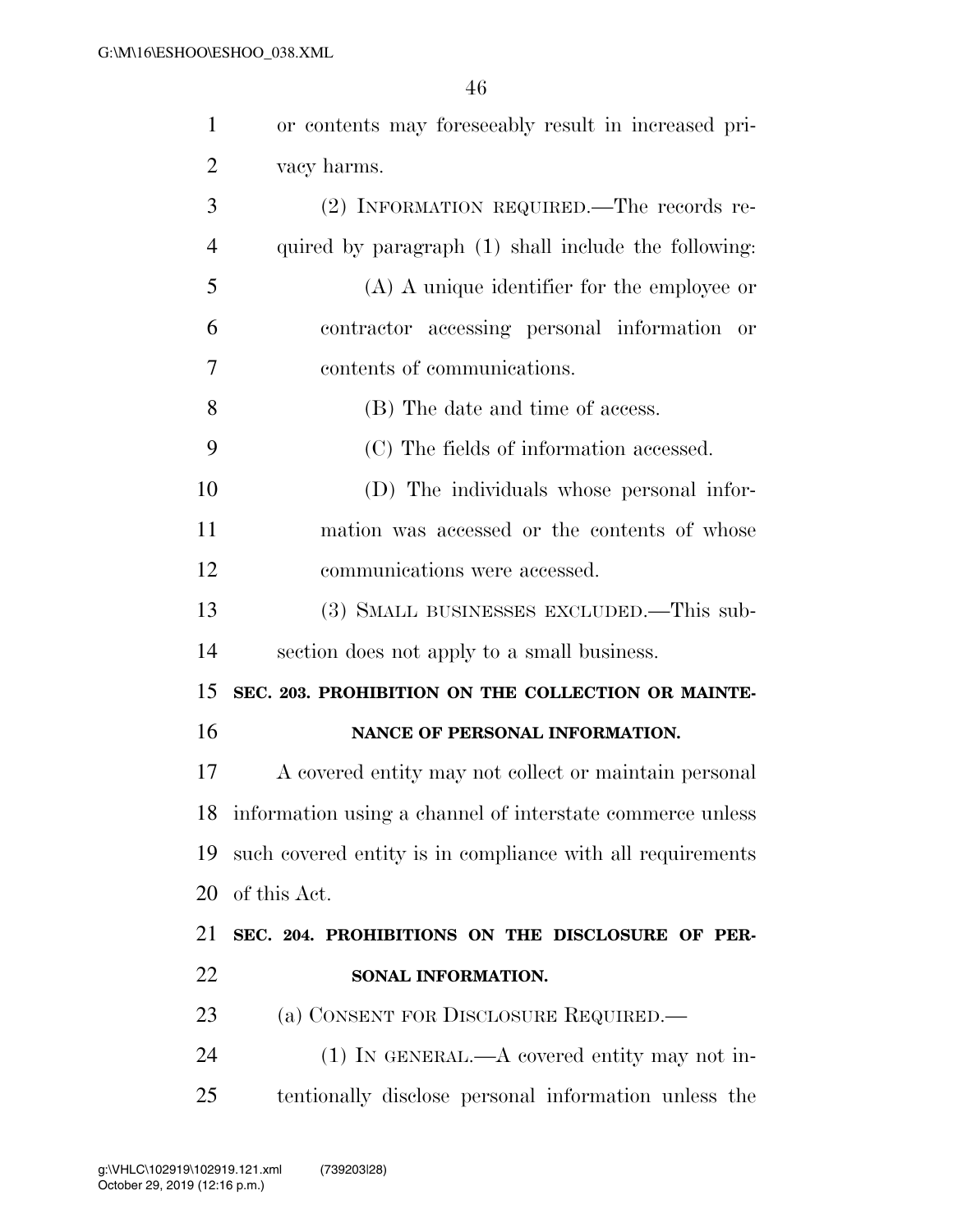| $\mathbf{1}$   | covered entity obtains consent of the individual    |
|----------------|-----------------------------------------------------|
| $\overline{2}$ | whose personal information is being disclosed for   |
| 3              | each category of third party to which such personal |
| $\overline{4}$ | information will be disclosed. Such covered entity  |
| 5              | must also provide such individual with notice of—   |
| 6              | (A) each category of third party;                   |
| $\overline{7}$ | (B) the personal information to be dis-             |
| 8              | closed; and                                         |
| 9              | (C) a concise and clear description of the          |
| 10             | business or commercial purpose for such disclo-     |
| 11             | sure.                                               |
| 12             | (2) ADDITIONAL REQUIREMENTS FOR SALE OF             |
| 13             | PERSONAL INFORMATION.                               |
| 14             | (A) IN GENERAL.—A covered entity may                |
| 15             | not intentionally sell personal information un-     |
| 16             | less the covered entity—                            |
| 17             | (i) obtains the consent required by                 |
| 18             | paragraph (1) for each individual disclo-           |
| 19             | sure of such person information; and                |
| 20             | and provides the individual to<br>(ii)              |
| 21             | whom such personal information relates              |
| 22             | with the identity of the specific third party       |
| 23             | to which such personal information will be          |
| 24             | disclosed.                                          |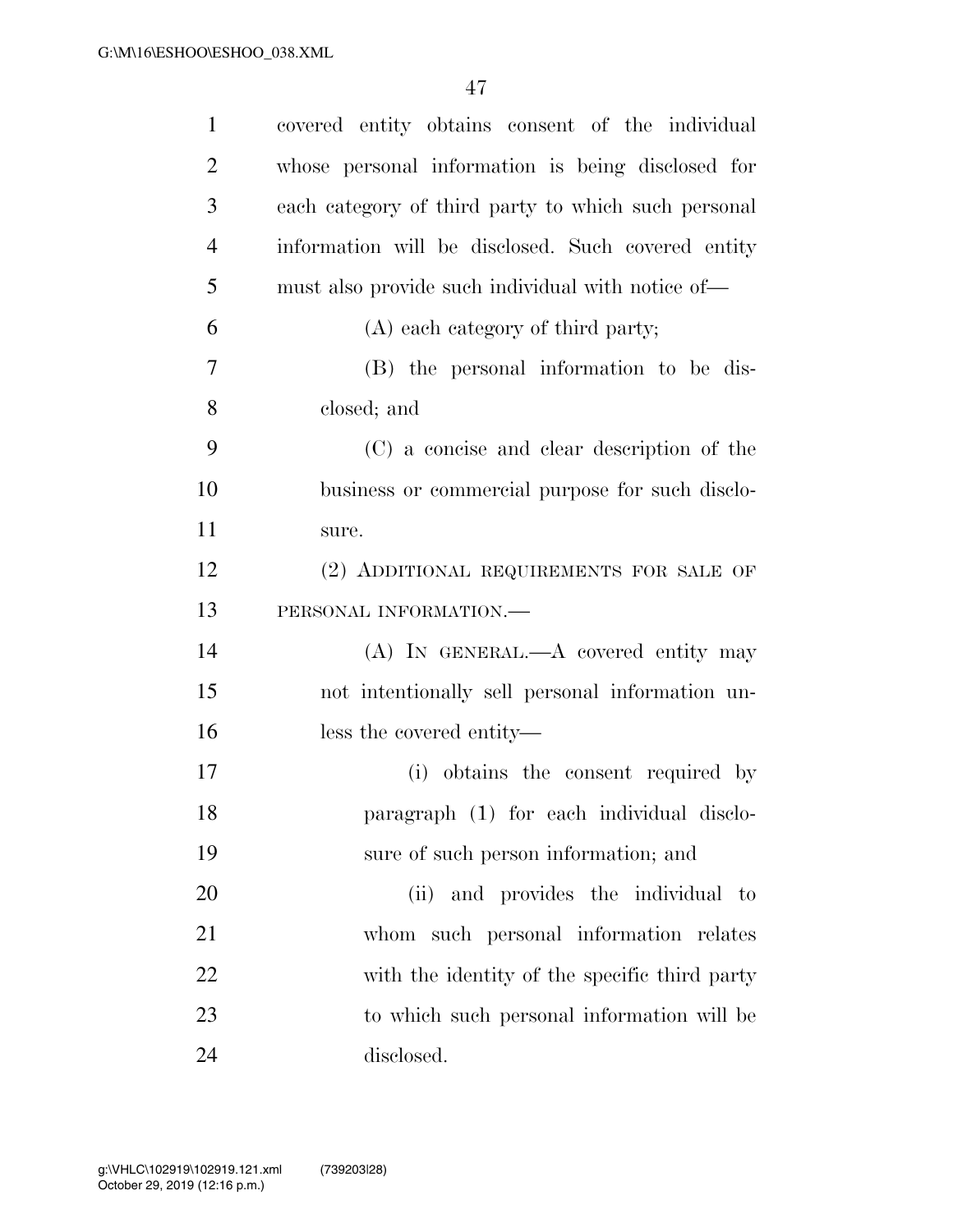(B) DISCLOSURE SERVICES.—Subpara- graph (A) shall not apply to a covered entity in a case in which an individual is directing the covered entity to disclose the personal informa- tion of such individual for the sole purpose of procuring goods or services, or offers for goods or services, for such individual, if there is a rea- sonable mechanism for the individual to with- draw consent. (3) REQUIREMENT TO INCLUDE ORIGINAL PUR- POSE OF COLLECTION.—A covered entity may not intentionally disclose personal information without including the purpose for which the personal infor- mation was originally collected. (4) EXCEPTION FOR PRIVACY PRESERVING COMPUTING.—Notwithstanding paragraph (1), con- sent is not required for a disclosure (not including sale) of personal information secured using privacy preserving computing. (5) EXCEPTION FOR DE-IDENTIFIED PERSONAL INFORMATION.—Notwithstanding paragraph (1), consent is not required for a disclosure (not includ- ing sale) of de-identified personal information where the disclosed personal information is limited to the narrowest possible scope likely to yield the intended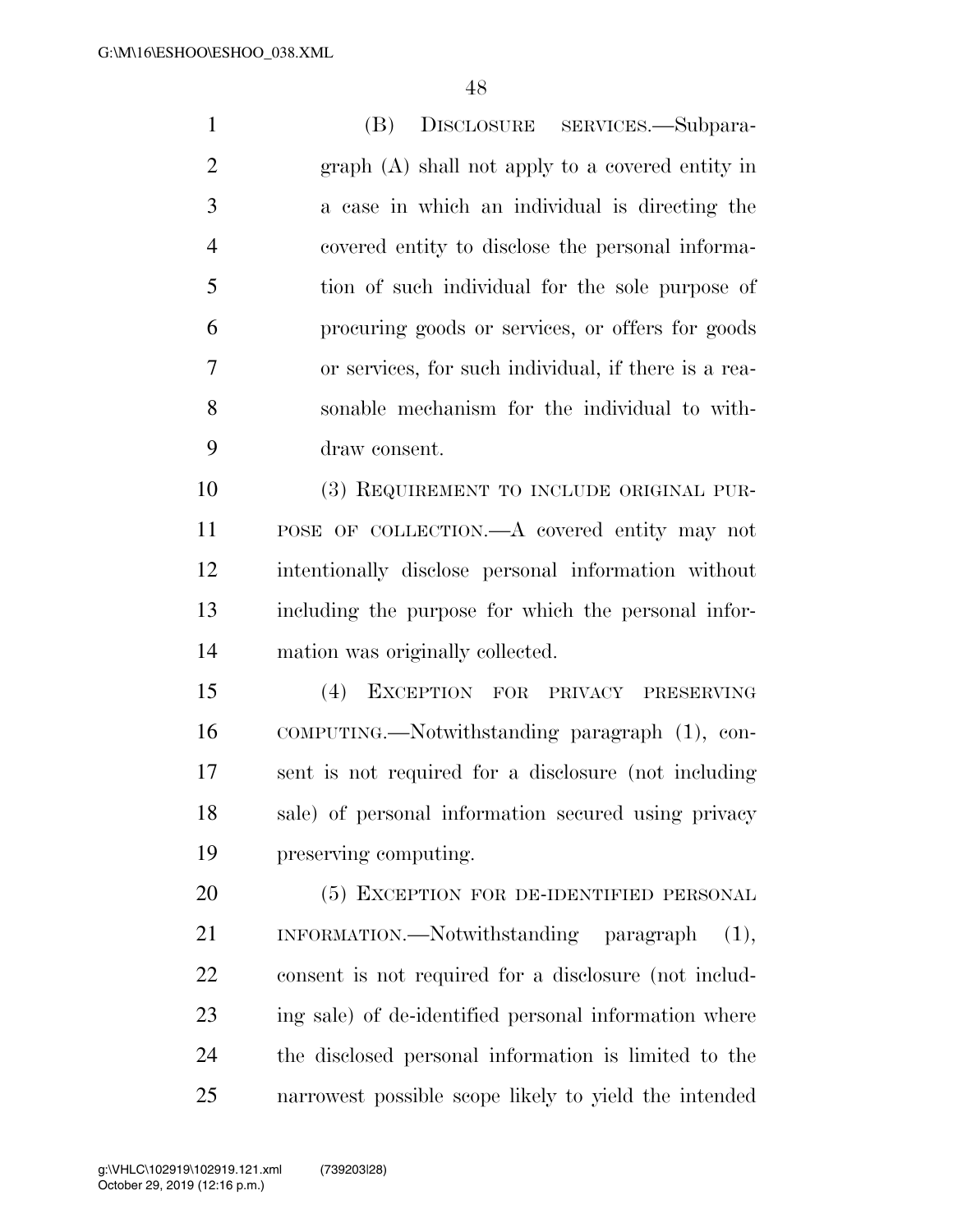| $\mathbf{1}$   | benefit and contractual obligations are in place that  |
|----------------|--------------------------------------------------------|
| $\overline{2}$ | prohibit—                                              |
| 3              | (A) re-identification of the disclosed per-            |
| $\overline{4}$ | sonal information; and                                 |
| 5              | (B) the processing of additional personal              |
| 6              | information in combination with the disclosed          |
| 7              | personal information that would allow for the          |
| 8              | reidentification of the disclosed personal infor-      |
| 9              | mation.                                                |
| 10             | (b) DISCLOSURE FOR ADVERTISING OR MARKETING            |
| 11             | PURPOSES.                                              |
| 12             | $(1)$ In GENERAL.—A covered entity may not in-         |
| 13             | tentionally disclose for advertising or marketing pur- |
| 14             | poses a unique identifier or any other personal infor- |
| 15             | mation that would allow the disclosure of such infor-  |
| 16             | mation to be linked to past or future disclosures of   |
| 17             | information relating to the same individual or device. |
| 18             | (2) TREATMENT OF CERTAIN TYPES OF INFOR-               |
| 19             | MATION.—A disclosure for advertising or marketing      |
| 20             | purposes may not be treated as violating subpara-      |
| 21             | $graph (1)$ by reason of including any or all of the   |
| 22             | following:                                             |
| 23             | (A) Internet Protocol addresses truncated              |
| 24             | to no more than the first 24 bits for Internet         |
| 25             | Protocol version 4 and the first 48 bits for           |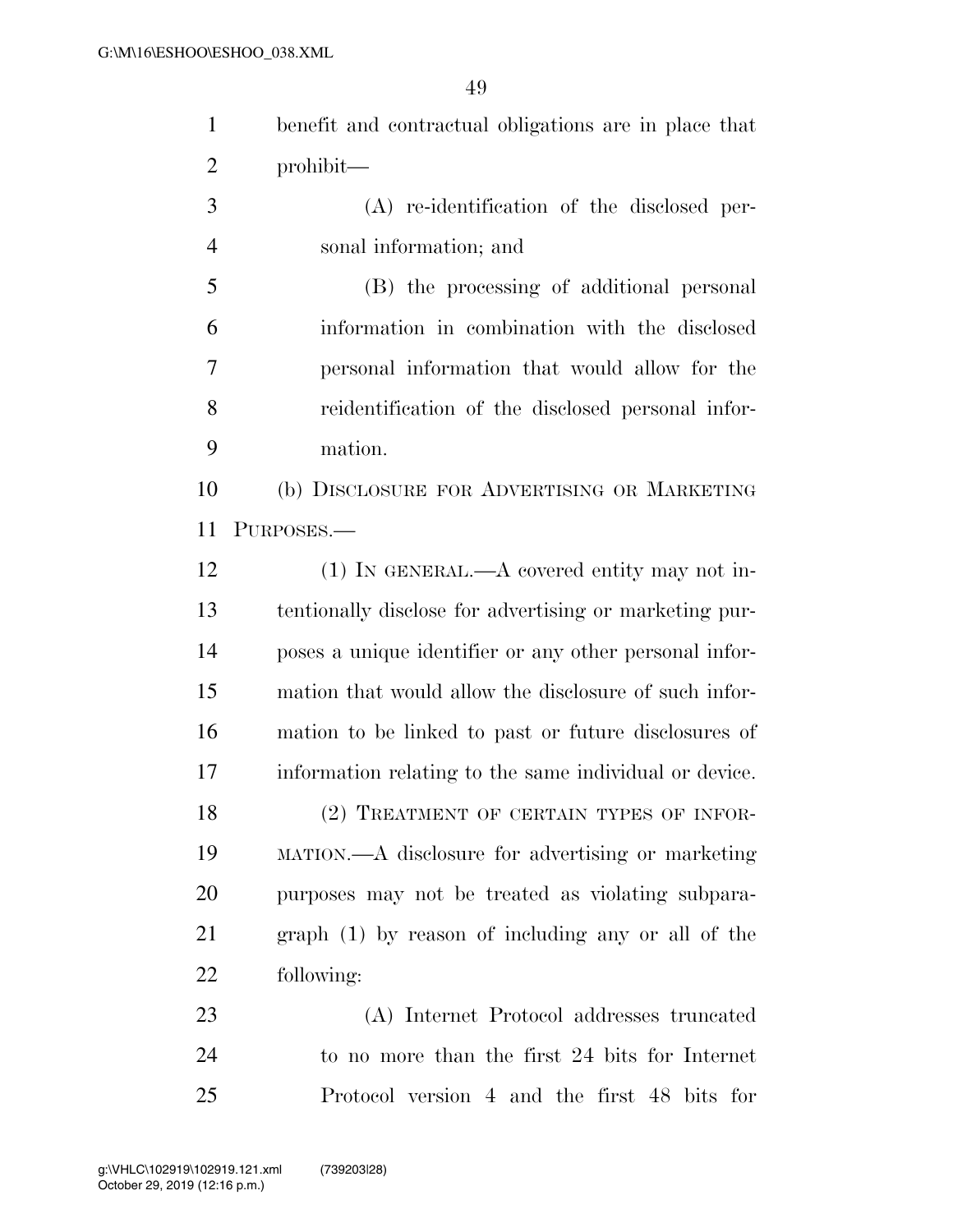| $\mathbf{1}$   | Internet Protocol version 6, or for a successor            |
|----------------|------------------------------------------------------------|
| $\overline{2}$ | protocol truncated to limit the precision of the           |
| 3              | identifier to a network address of the internet            |
| $\overline{4}$ | access provider.                                           |
| 5              | (B) Geolocation information truncated to                   |
| 6              | allow no more than the equivalent of two dec-              |
| 7              | imal degrees of precision at the equator or                |
| 8              | prime meridian, or an equivalent precision in              |
| 9              | another geolocation standard.                              |
| 10             | (C) A general description of a device,                     |
| 11             | browser, or operating system, or any combina-              |
| 12             | tion thereof.                                              |
| 13             | (D) An identifier that is unique for each                  |
| 14             | disclosure.                                                |
| 15             | SEC. 205. DISCLOSURE TO ENTITIES NOT SUBJECT TO            |
| 16             | UNITED STATES JURISDICTION OR NOT COM-                     |
| 17             | PLIANT WITH THIS ACT.                                      |
| 18             | (a) PROHIBITION.—A covered entity may not inten-           |
| 19             | tionally disclose personal information to any entity that— |
| 20             | $(1)$ is not subject to the jurisdiction of the            |
| 21             | United States; or                                          |
| 22             | $(2)$ is not in compliance with all requirements           |
| 23             | of this Act.                                               |
| 24             | (b) EXCEPTION.—Notwithstanding subsection (a), a           |
| 25             | covered entity may disclose personal information where     |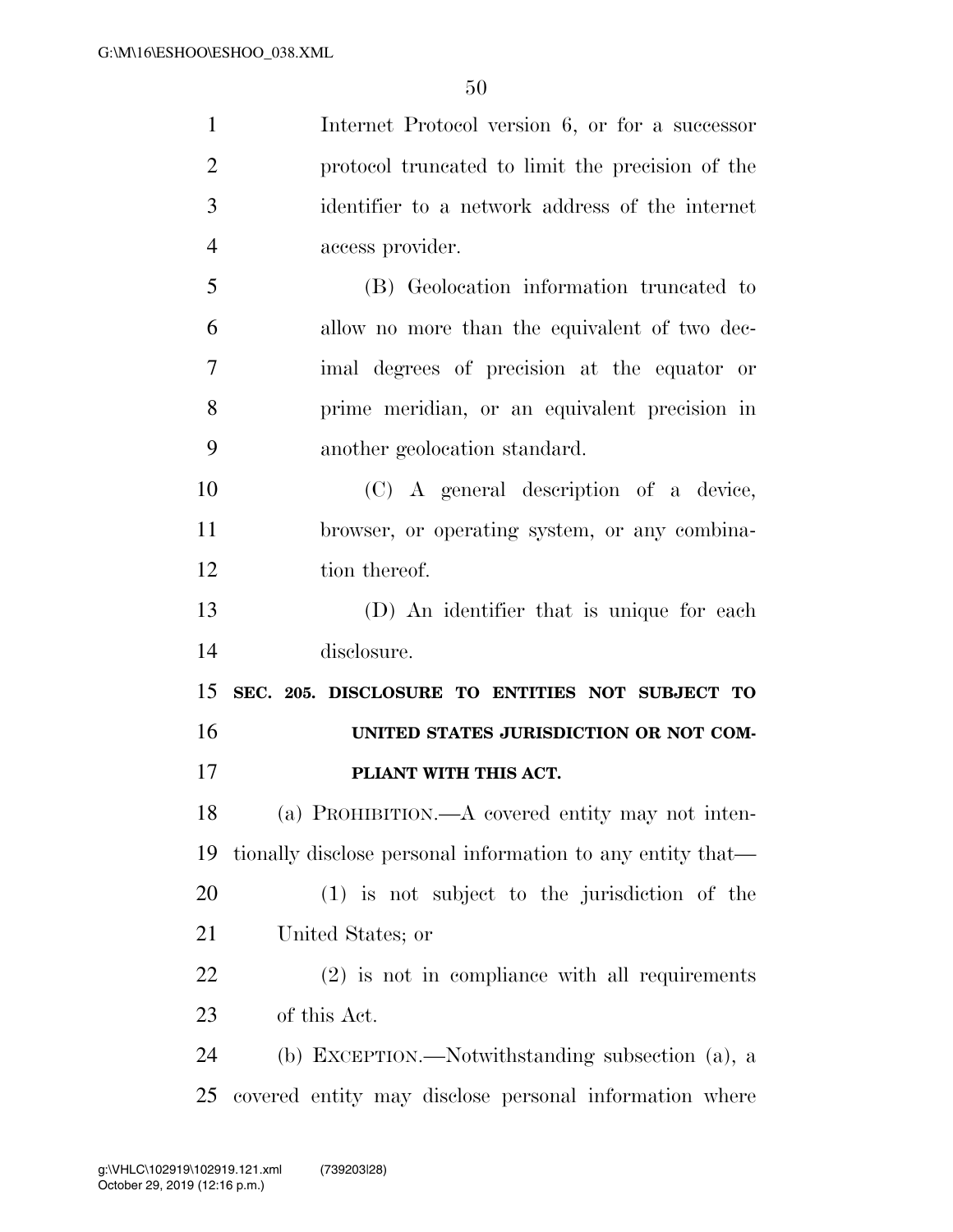that personal information is limited to an identifier cre- ated primarily for the purpose of sending or receiving elec- tronic communications and the sole purpose of the disclo- sure is to send or receive an electronic communication at the request of the individual whose personal information is being disclosed.

 (c) DISCLOSURE SAFE HARBORS.—Notwithstanding subsection (a), a covered entity may disclose personal in- formation to another covered entity (the receiving covered entity) that is not subject to the jurisdiction of the United States if either—

- (1) the receiving covered entity has entered into an agreement, as described in subsection (e), with the Agency, and—
- (A) the covered entity has a reasonable be- lief that the receiving covered entity is suffi- ciently solvent to compensate victims or pay 18 fines for violations of this Act;

 (B) a contract between the covered entity and receiving covered entity requires that the receiving covered entity complies with this Act, and the covered entity has reason to believe the receiving covered entity is compliant with this Act; and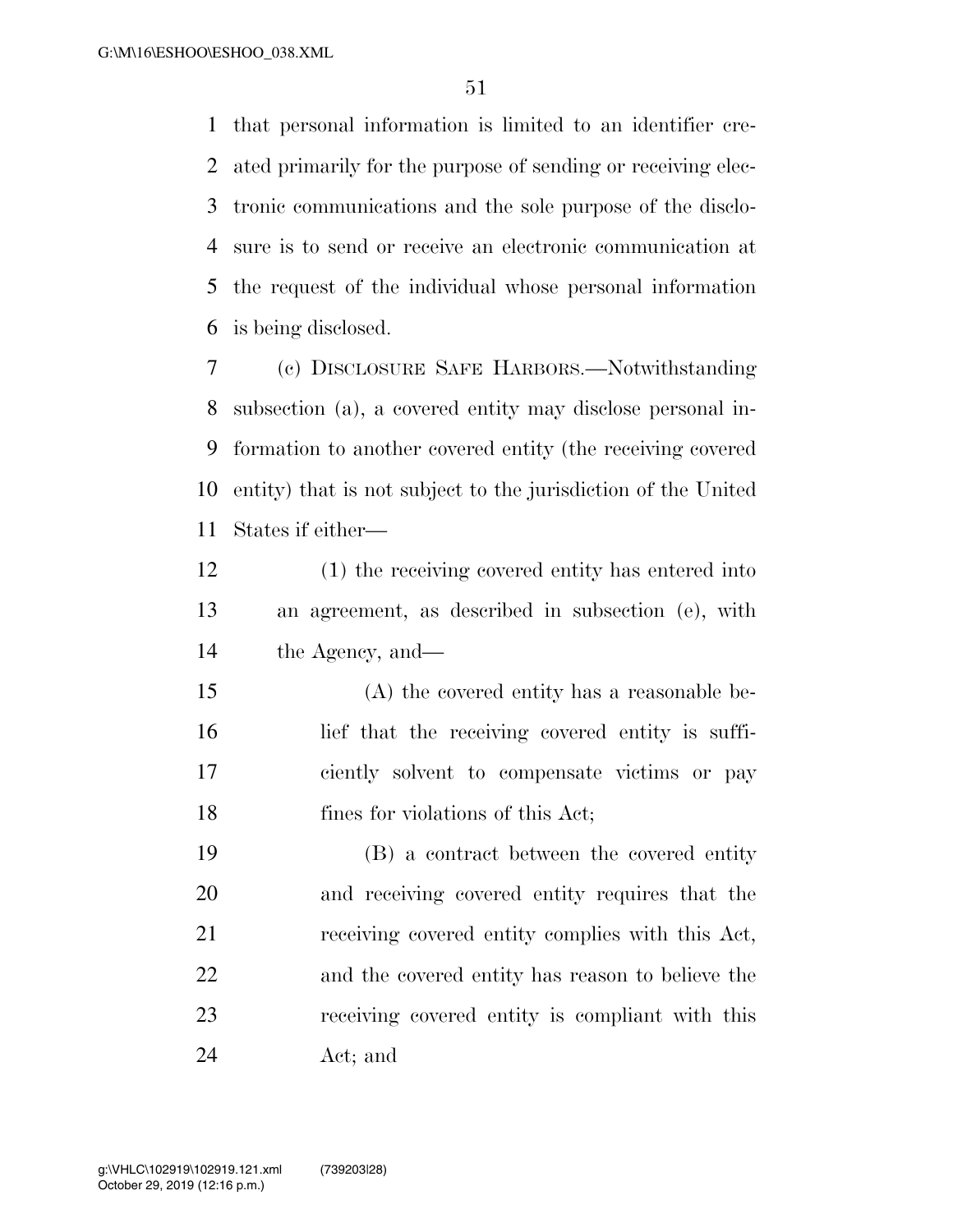| $\mathbf{1}$   | (C) a contract between the covered entity      |
|----------------|------------------------------------------------|
| $\overline{2}$ | and the receiving covered entity prohibits the |
| 3              | receiving covered entity from using the dis-   |
| $\overline{4}$ | closed personal information for any purpose    |
| 5              | other than provided in the contract; or        |
| 6              | $(2)$ the covered entity has—                  |
| 7              | $(A)$ entered into an agreement with the re-   |
| 8              | eeiving covered entity that—                   |
| 9              | (i) requires the receiving covered enti-       |
| 10             | ty to comply with this Act;                    |
| 11             | (ii) prohibits the receiving covered en-       |
| 12             | tity from using the disclosed personal in-     |
| 13             | formation for any purpose other than pro-      |
| 14             | vided in the contract;                         |
| 15             | (iii) requires the receiving covered en-       |
| 16             | tity to indemnify the covered entity against   |
| 17             | violations of this Act committed by the re-    |
| 18             | ceiving covered entity for any amount the      |
| 19             | covered entity is unable to pay of a judg-     |
| 20             | ment for such violation;                       |
| 21             | (iv) grants the covered entity the au-         |
| 22             | thority to audit, including physical access    |
| 23             | to electronic devices and data, the receiving  |
| 24             | covered entity's compliance with this Act      |
| 25             | and the contract; and                          |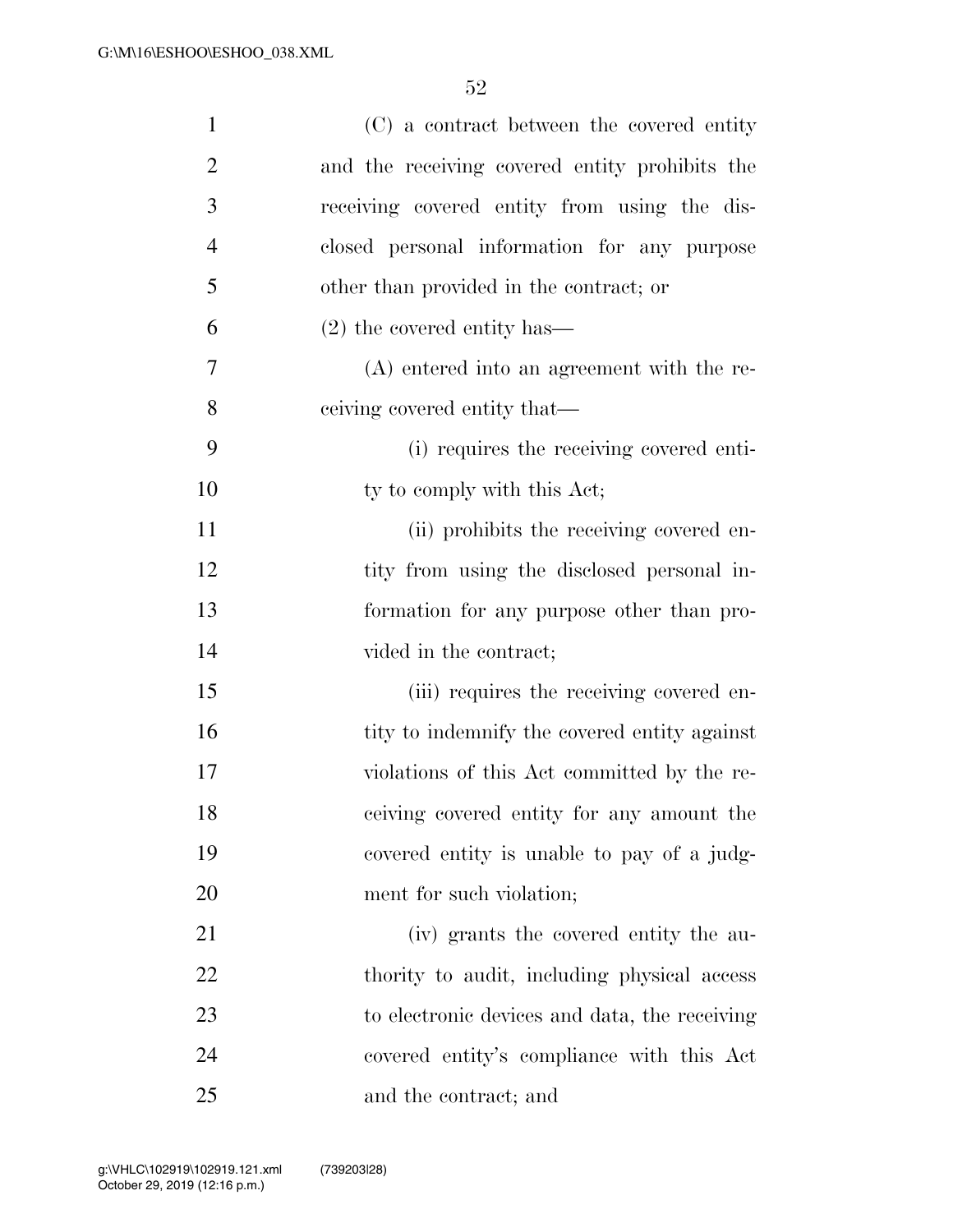| $\mathbf{1}$   | (v) requires the receiving covered enti-         |
|----------------|--------------------------------------------------|
| $\overline{2}$ | ty to assist the covered entity in respond-      |
| 3              | ing to and complying with any court or-          |
| $\overline{4}$ | ders, Agency orders, or the exercising of        |
| 5              | an individual's rights under this Act.           |
| 6              | (B) actual knowledge that the receiving          |
| $\tau$         | covered entity is in compliance with this Act    |
| 8              | and not using personal information contrary to   |
| 9              | their agreement;                                 |
| 10             | (C) actual knowledge that the receiving          |
| 11             | covered entity is sufficiently solvent to com-   |
| 12             | pensate victims or pay fines for violations of   |
| 13             | this Act;                                        |
| 14             | (D) an auditing and compliance program           |
| 15             | to ensure the receiving covered entity's contin- |
| 16             | ued compliance with this Act and contract        |
| 17             | terms;                                           |
| 18             | (E) filed with the Agency the terms of said      |
| 19             | contract, proof of its actual knowledge of the   |
| 20             | receiving covered entity's compliance with this  |
| 21             | Act and contract terms, and documents detail-    |
| 22             | ing its auditing and compliance program for ap-  |
| 23             | proval and publication by the Agency; and        |
| 24             | (F) the covered entity has entered into an       |
| 25             | agreement with the Agency where it agrees to     |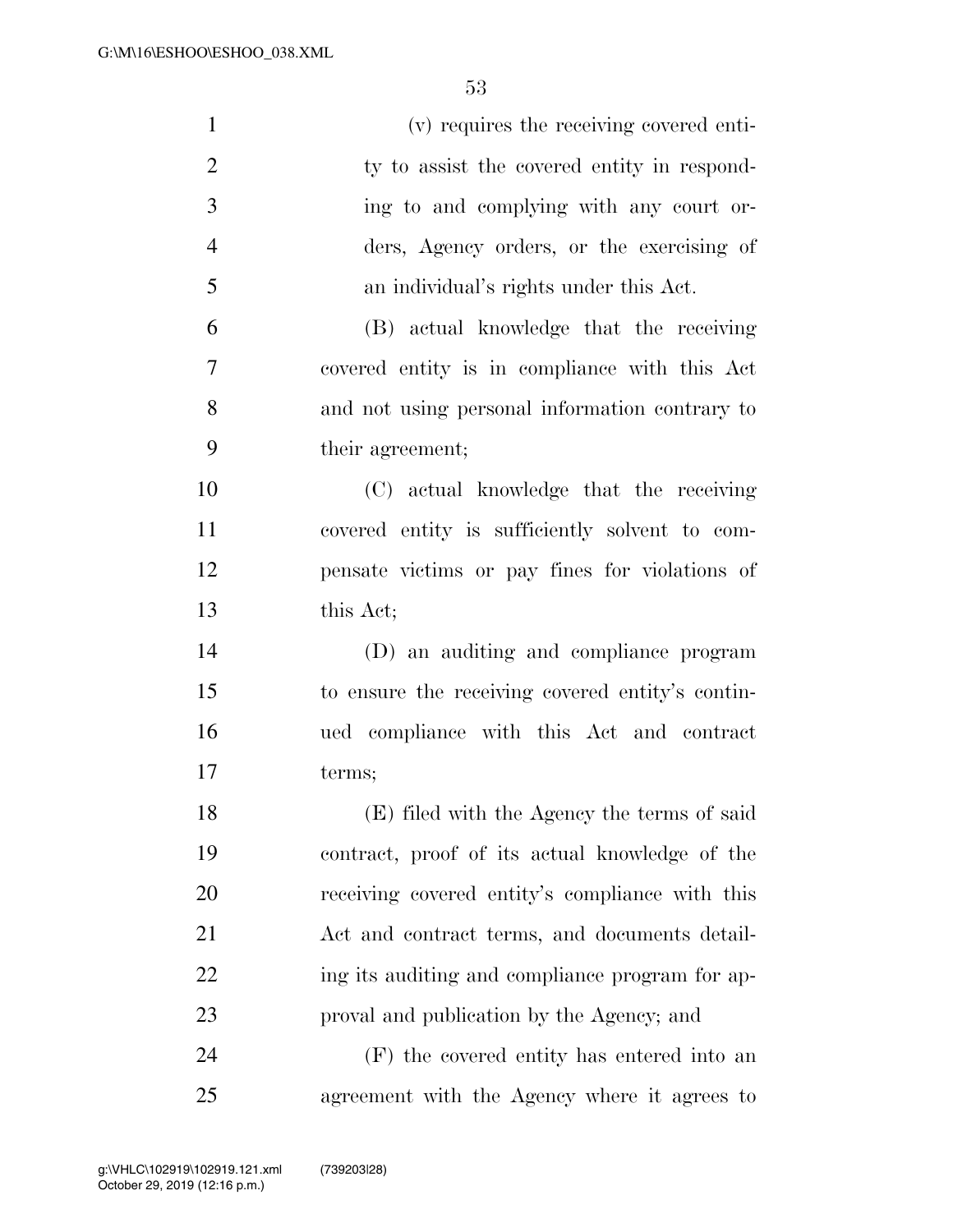accept, respond to, or comply with a court order, agency order, or request by an individual regarding actions taken by the receiving covered entity with respect to the data it has disclosed. 5 (d) For the purposes of subsection  $(c)(2)$ , the covered entity shall be jointly liable for a violation of this Act by the receiving covered entity regarding the data the covered entity disclosed, except where the covered entity was the first to notify the Agency of the violation, in which case, it shall be severally liable. Where the covered entity should reasonably have known of a violation of this Act by the receiving covered entity and fails to disclose the violation to the Agency, each day of continuance of the failure to report such violation shall be treated as a separate viola-tion.

 (e) AGENCY AGREEMENTS.—Upon the request of a covered entity not subject to the jurisdiction of the United States, the Agency shall enter into an agreement with the covered entity that includes, but is not limited to, the fol-lowing conditions:

 (1) The principle place of business for the cov- ered entity must be in a country that allows for the domestication of a United States court decision for civil fines payable to a government entity and in-25 junctive relief. Where a foreign court refuses to en-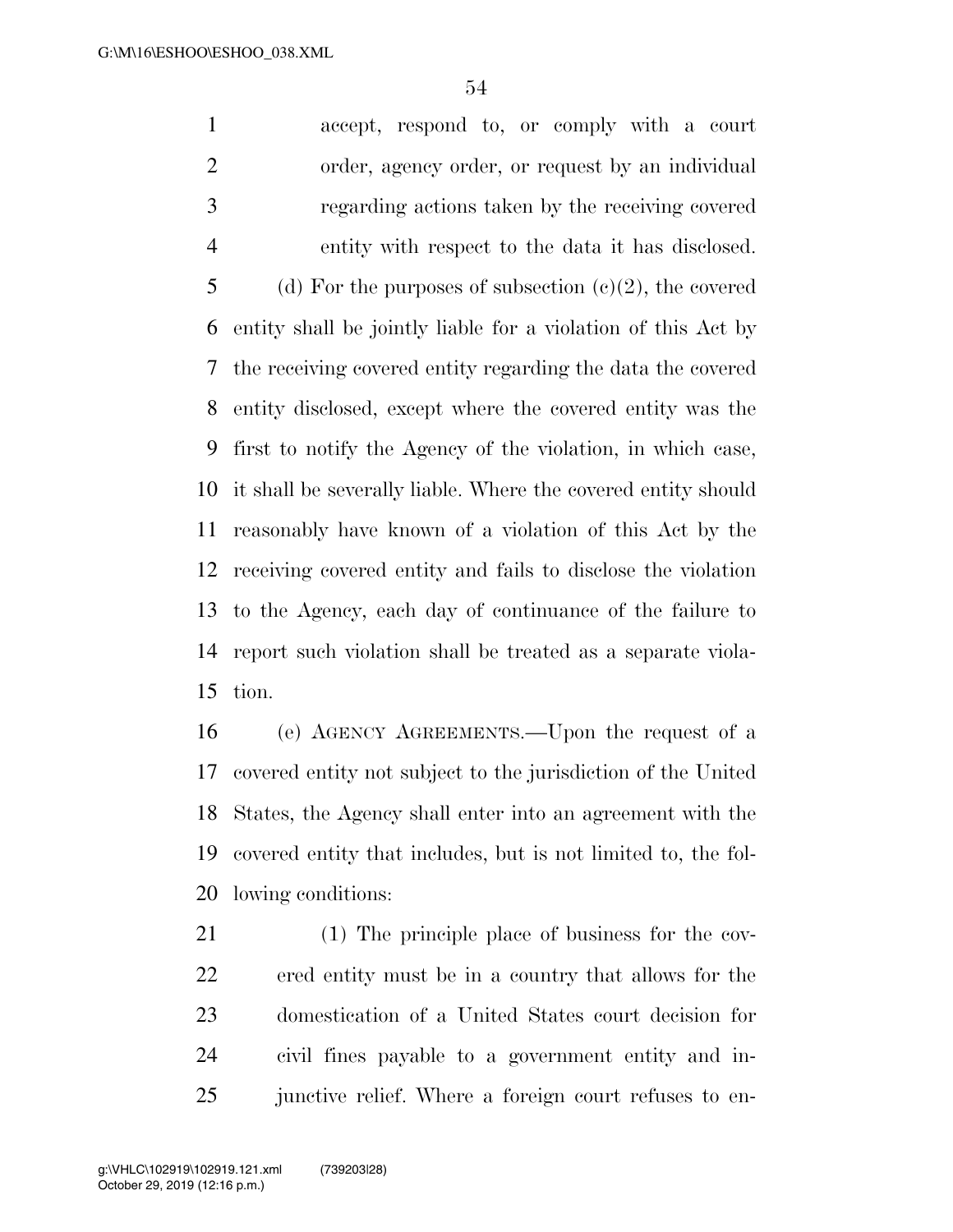force a United States court decision under this Act, the agreement, and all other agreements with cov- ered entities with a principle place of business in the same jurisdiction, shall be void. (2) The covered entity agrees to comply with this Act. (3) The covered entity agrees to be subject to this Act with choice of venue being a United States court. (4) The covered entity agrees to comply with Agency investigative requests or orders, and United States court orders or decisions under this Act. (5) The covered entity consents to United States Federal court personal jurisdiction for the sole purpose of enforcing this Act. (6) Where enforcement of the decision requires the use of a foreign court, the covered entity agrees to pay reasonable attorney fees necessary to enforce the judgment. (7) A default judgment, failure to comply with Agency investigative requests or orders, or failure to comply with United States court orders or decisions shall result in the immediate termination of the agreement.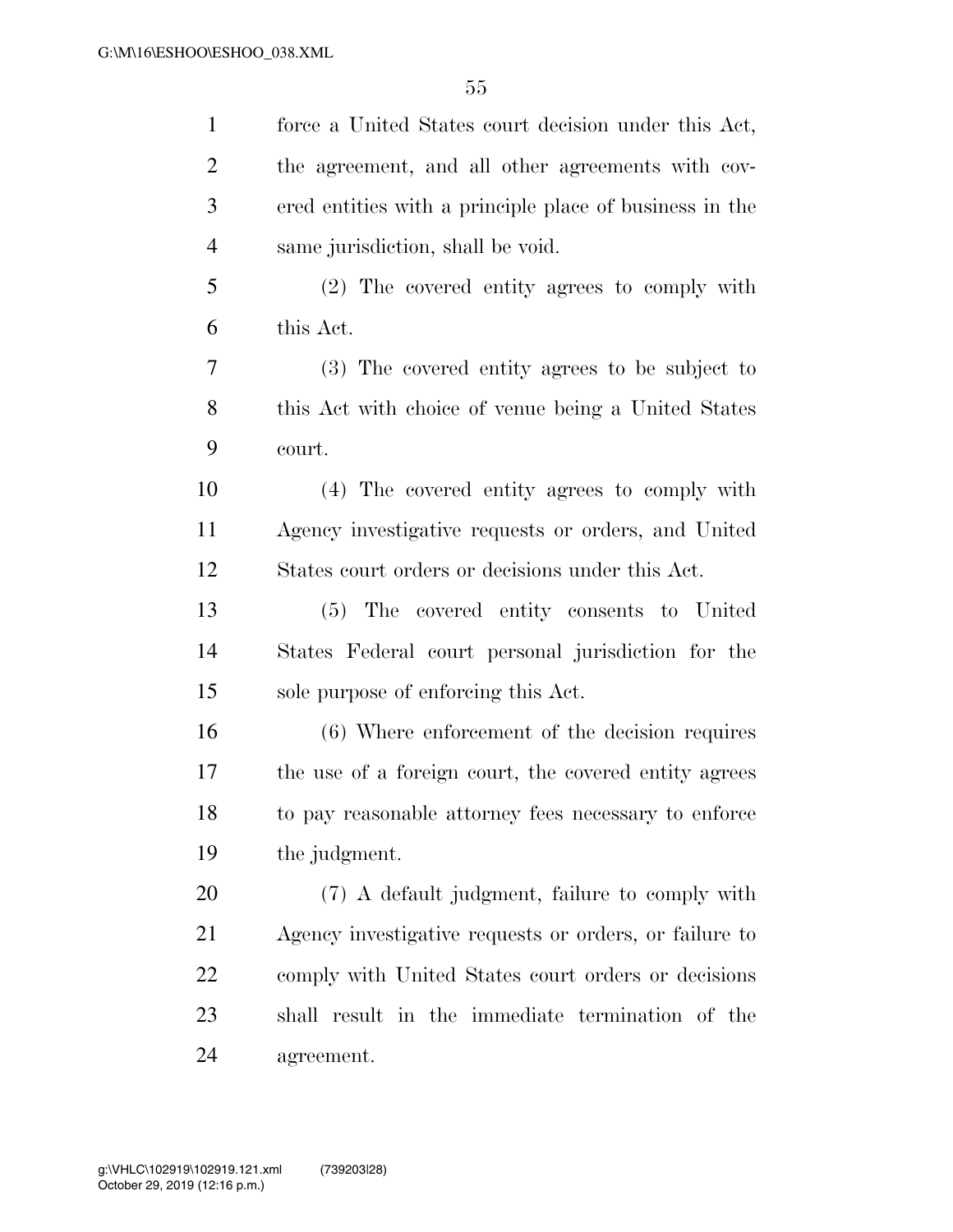(f) RULE OF CONSTRUCTION AGAINST DATA LOCAL- IZATION.—Nothing in this section shall be construed to require the localization of processing or maintaining per- sonal information by a covered entity to within the United State, or limit internal disclosure of personal information within a covered entity or to subsidiary or corporate affil- iate of such covered entity, regardless of the country in which the covered entity will process, disclose, or maintain that personal information.

#### **SEC. 206. PROHIBITION ON REIDENTIFICATION.**

 (a) IN GENERAL.—Except as required under title I, a covered entity shall not use personal information col- lected from an individual, acquired from a third party, or acquired from a publicly available information to reiden-tify an individual from de-identified information.

 (b) THIRD PARTY PROHIBITION.—A covered entity that discloses de-identified information to a third party shall prohibit such third party from reidentifying an indi-vidual using such de-identified information.

 (c) EXCEPTION.—Subsection (a) shall not apply to qualified research entities, as determined by the Director, conducting research not for commercial purposes.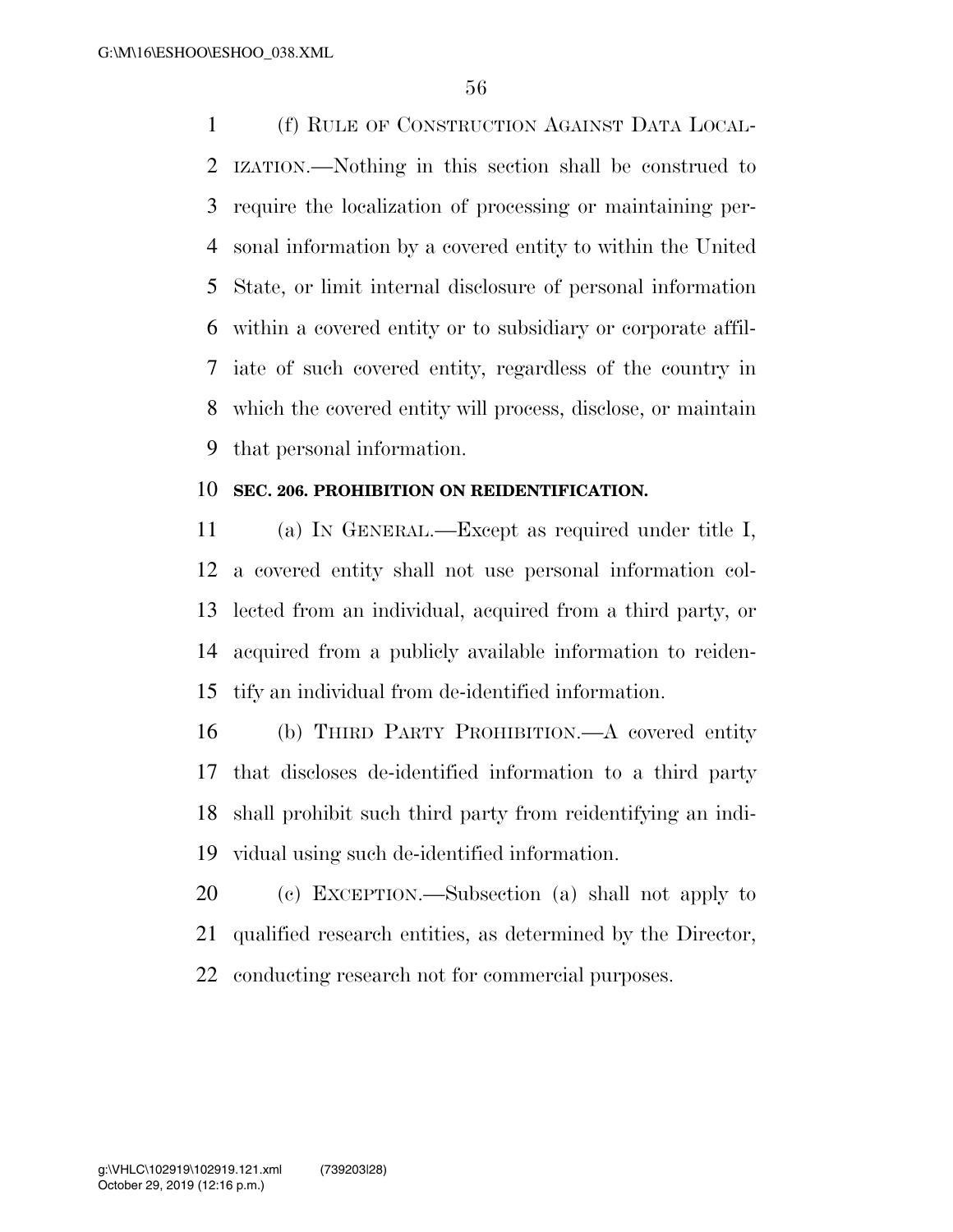# **SEC. 207. RESTRICTIONS ON COLLECTION, PROCESSING AND DISCLOSURE OF CONTENTS OF COMMU-NICATIONS.**

 (a) IN GENERAL.—A covered entity may not collect, process, maintain, or disclose the contents of any commu- nication, regardless of whether the sender or intended re- cipient of the communication is an individual, other per- son, or an electronic device, for any purpose other than— (1) transmission or display of the communica- tion to any intended recipient or the original sender, or maintenance of such communications for such purposes;

 (2) detecting, responding to, or preventing secu-rity incidents or threats;

 (3) providing services to assist in the drafting or creation of the content of a communication;

 (4) processing expressly requested by the sender or intended recipient, if the sender or intended re- cipient can terminate such processing using a rea-sonable mechanism;

(5) a disclosure otherwise required by law;

 (6) the filtering of a communication where pri- mary purpose of the communication is the commer- cial advertisement or promotion of a commercial product or service; or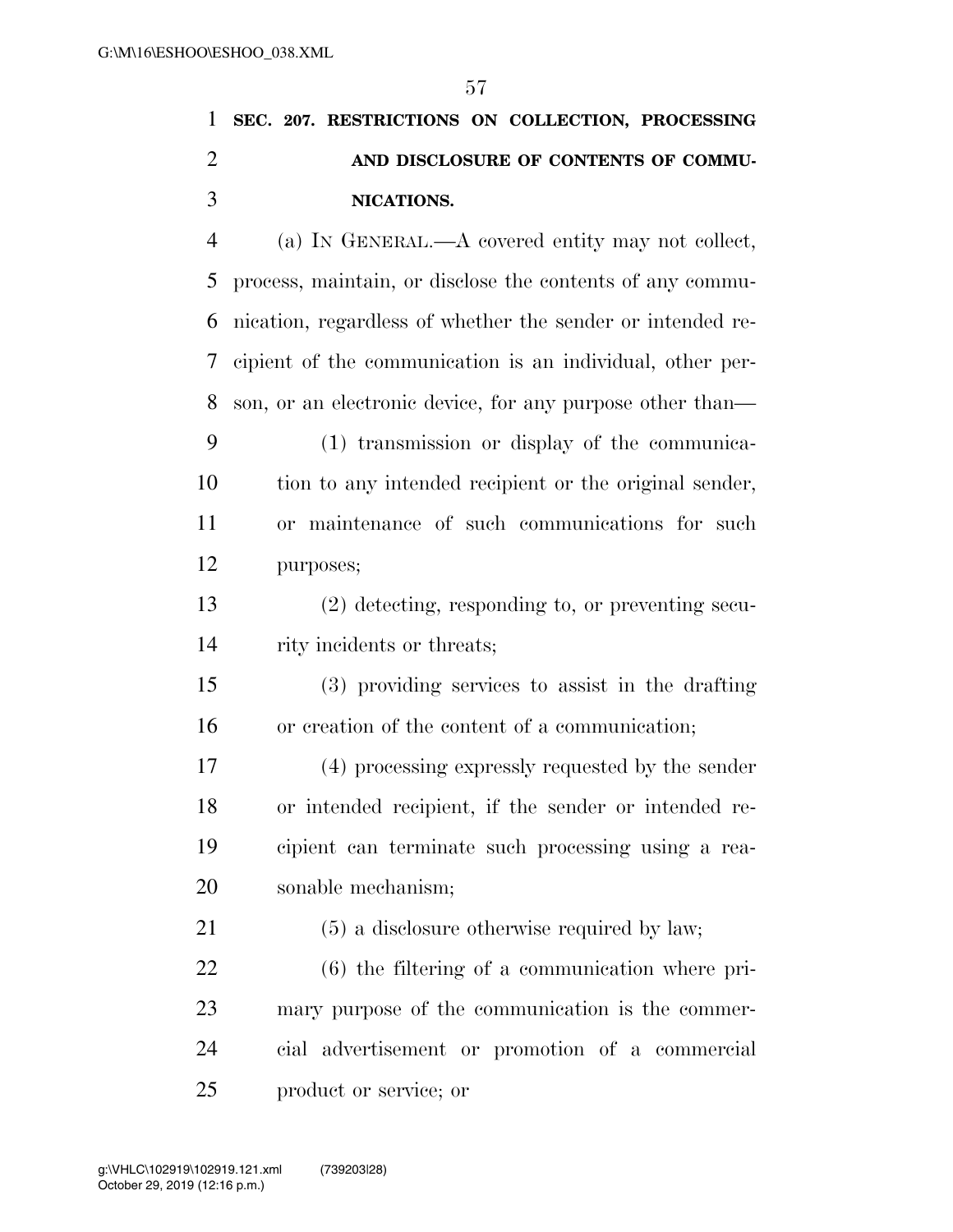(7) detecting or enforcing an abuse or violation of the service's terms of service that would result in either a temporary or permanent ban from using the service. (b) INTENDED RECIPIENT.—A covered entity is not considered an intended recipient of a communication, or any communication used in the creation of the content of said communication, where— (1) at least one intended recipient is a natural person other than an employee or contractor of the covered entity; (2) at least one intended recipient is a person other than the covered entity; or (3) a purpose of the covered entity's service is to maintain, at the direction of the sender, the con- tent of said communication for more than a transi- tory period. (c) SENDER.—The sender of a communication is the

 person for whom the communication, and its content, is disclosed at the direction of and on behalf of.

 (1) Where the sender is a natural person, they shall be the sender of the entire content of the com- munication, regardless of the original author of any portion of the content.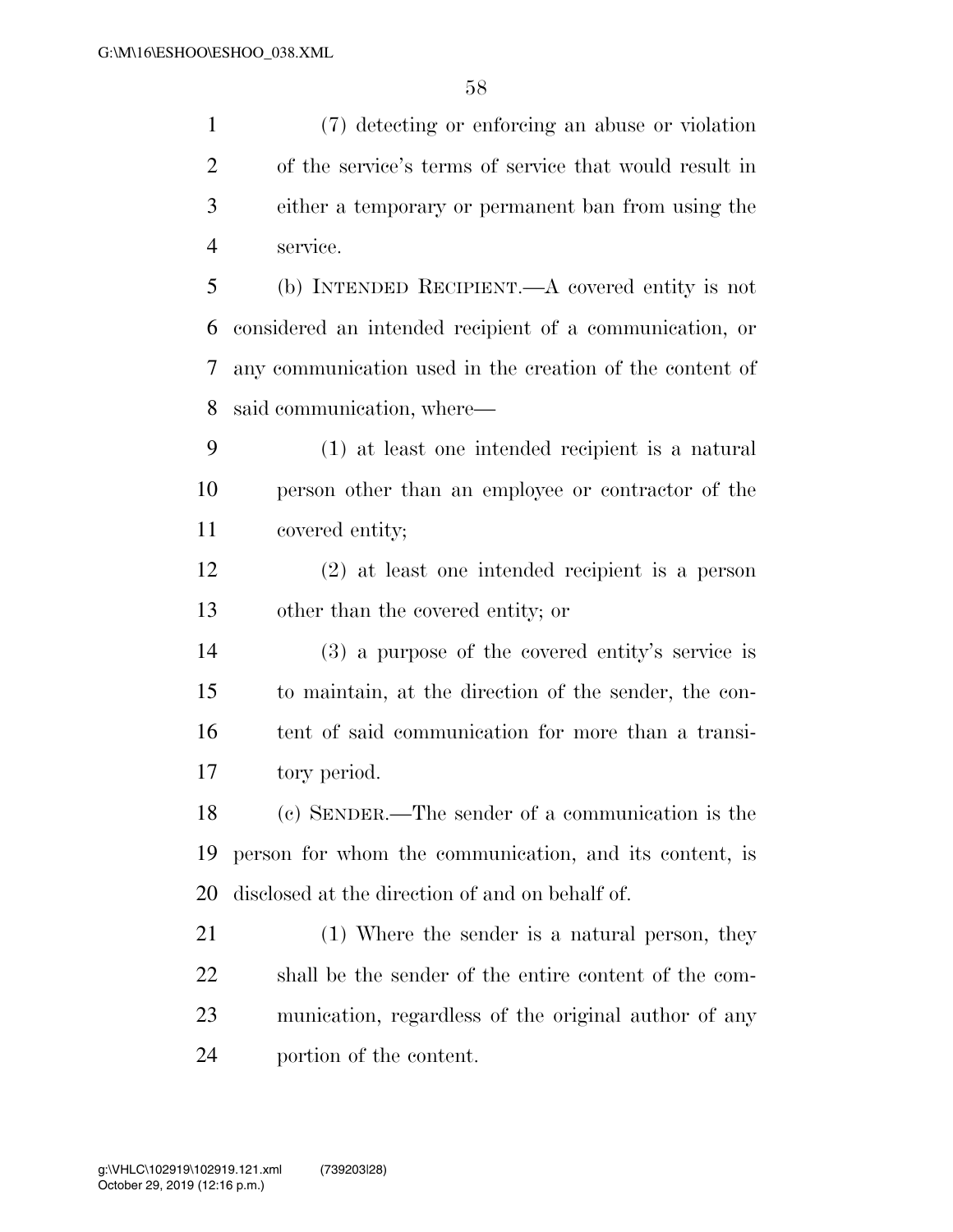(2) Otherwise, a sender shall be the sender of only the content it was an original author of, or con-tent it received as an intended recipient.

 (d) EXCEPTION FOR PUBLICLY AVAILABLE COMMU- NICATIONS.—Subsection (a) shall not apply where the con- tents of communication that are made publicly accessible by the sender without restrictions on accessibility other than the general authorization to access the services used to make the information accessible.

 (e) ENCRYPTION PROTECTION.—A covered entity shall not—

 (1) prohibit or prevent a person from encrypting or otherwise rendering unintelligible the content of a communication using a means that pre- vents the covered entity from being able to decrypt or otherwise render intelligible said content; and

 (2) require or cause a person to disclose or cir- cumvent the means described in paragraph (1) to the covered entity that would allow it to render the content intelligible.

 (f) SERVICE PROVIDERS SAFE HARBOR.—A service provider shall not be held liable for a violation of this sec- tion if such service provider is acting at the direction of and on behalf of a covered entity and has a reasonable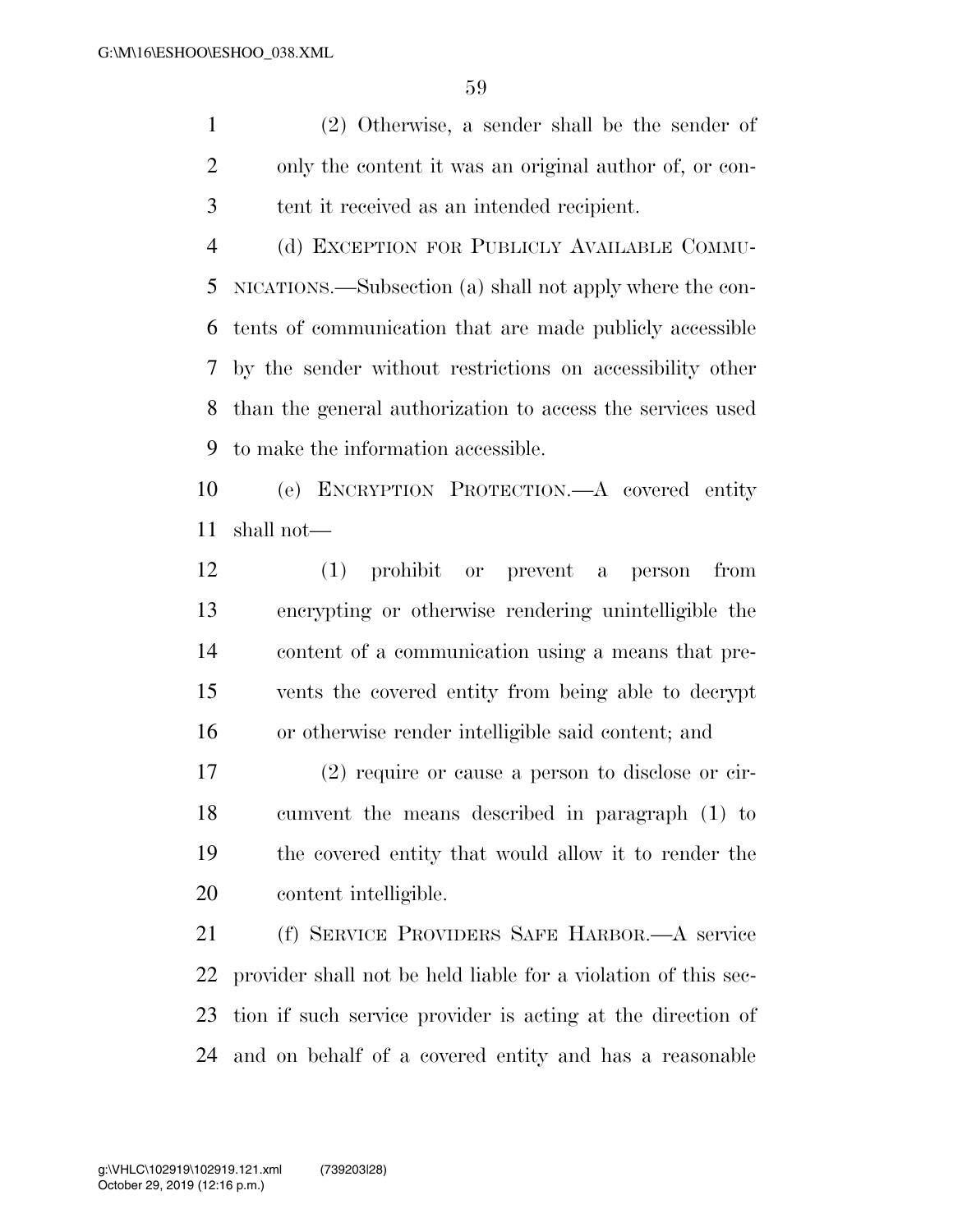belief that the covered entity's directions are in compliance with this section.

## **SEC. 208. PROHIBITION ON DISCRIMINATORY PROCESSING.**

 (a) DISCRIMINATION IN ECONOMIC OPPORTUNI- TIES.—A covered entity shall not process personal infor- mation or contents of communication for advertising, mar- keting, soliciting, offering, selling, leasing, licensing, rent- ing, or otherwise commercially contracting for employ- ment, finance, healthcare, credit, insurance, housing, or education opportunities in a manner that discriminates against or otherwise makes opportunities unavailable on the basis of an individual's protected class status.

 (b) PUBLIC ACCOMMODATIONS.—A covered entity shall not process personal information in a manner that segregates, discriminates in, or otherwise makes unavail- able the goods, services, facilities, privileges, advantages, or accommodations of any place of public accommodation on the basis of a person's or a group's protected class sta-tus.

 (c) The Director shall promulgate regulations to im-plement this section.

#### **SEC. 209. RESTRICTIONS ON GENETIC INFORMATION.**

 (a) IN GENERAL.—A covered entity may not collect, process, maintain, or disclose genetic information for any purpose other than—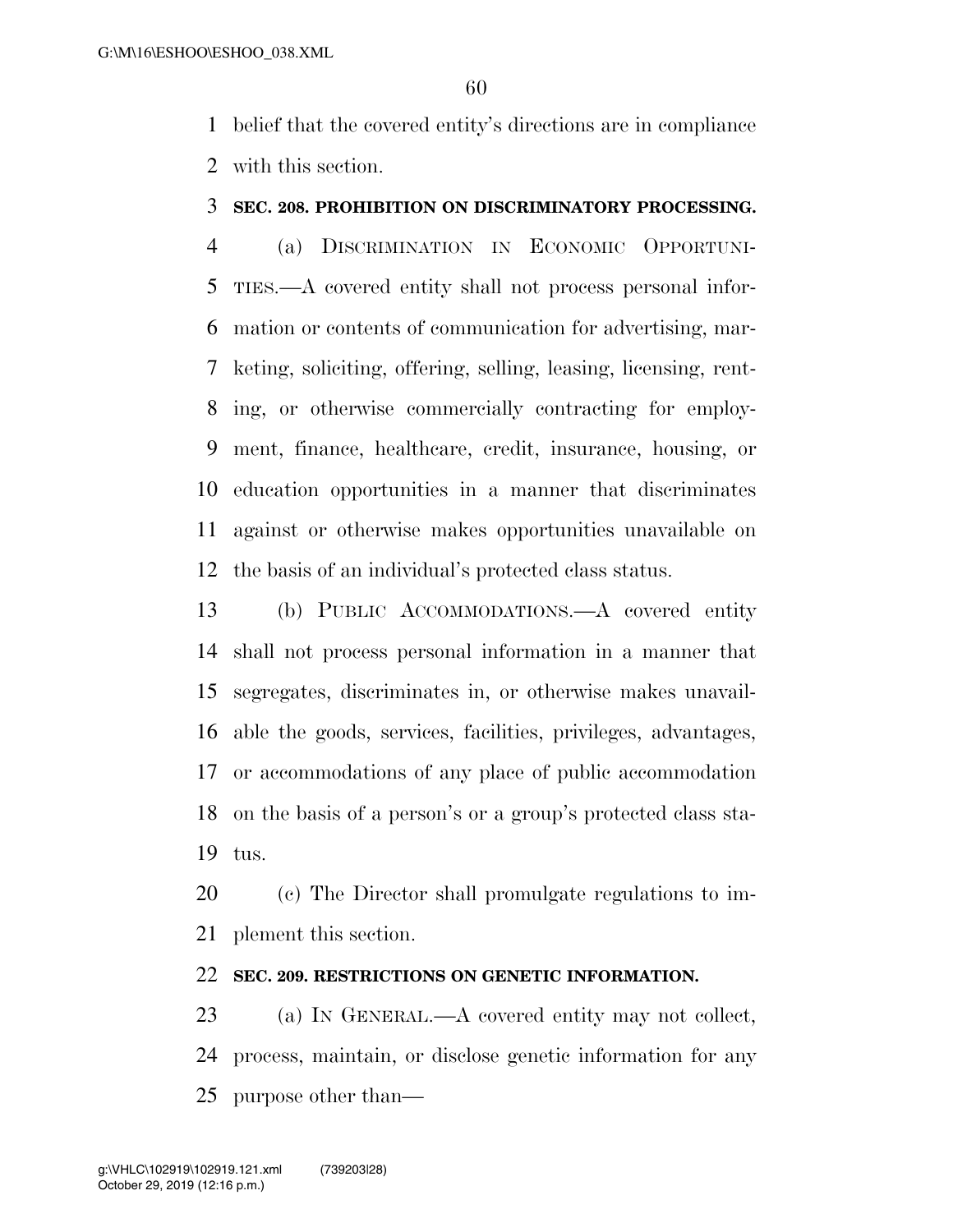| $\mathbf{1}$   | (1) providing medical treatment or testing to          |
|----------------|--------------------------------------------------------|
| $\overline{2}$ | the individual whose genetic information is being col- |
| 3              | lected, processed, maintained, or disclosed;           |
| $\overline{4}$ | (2) research and services related to medical,          |
| 5              | historical, or population uses of genetic information, |
| 6              | if, in the case of disclosure of genetic information—  |
| 7              | (A) such genetic information is only dis-              |
| 8              | closed to qualified research entities, as deter-       |
| 9              | mined by the Director;                                 |
| 10             | (B) additional personal information dis-               |
| 11             | closed with such genetic information is limited        |
| 12             | to the narrowest possible scope likely to yield        |
| 13             | the intended benefit; and                              |
| 14             | (C) the covered entity limits, through con-            |
| 15             | tractual obligations, additional types of personal     |
| 16             | information that can be processed with the dis-        |
| 17             | closed genetic information and personal infor-         |
| 18             | mation.                                                |
| 19             | (3) a purpose specified by the Director by regu-       |
| 20             | lation, taking into account the potential privacy      |
| 21             | harms and potential benefits of such collection, proc- |
| 22             | essing, maintenance, or disclosure; or                 |
| 23             | (4) to comply with a Federal criminal investiga-       |
| 24             | tion request or order.                                 |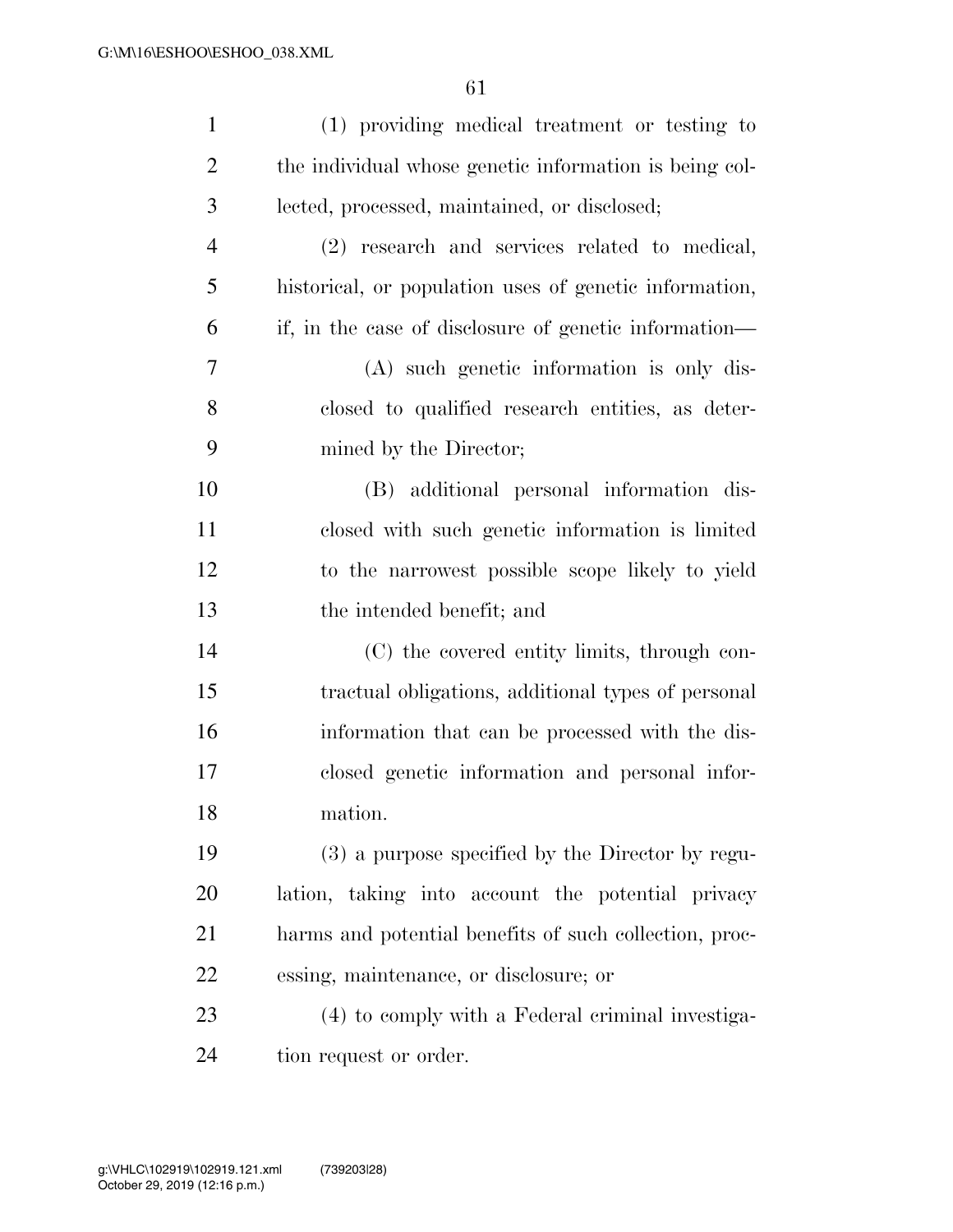(b) GENETIC INFORMATION DEFINED.—In this sec- tion, the term ''genetic information'' has the meaning given such term in section 201 of the Genetic Information Nondiscrimination Act of 2008 (42 U.S.C. 2000ff).

 (c) SERVICE PROVIDERS SAFE HARBOR.—A service provider shall not be held liable for a violation of this sec- tion if such service provider is acting at the direction of and on behalf of a covered entity and has a reasonable belief that is the covered entity's directions are in compli-ance with this section.

# **SEC. 210. REQUIREMENTS FOR NOTICE AND CONSENT PROCESSES AND PRIVACY POLICIES.**

 (a) MINIMUM THRESHOLD.—The Director shall es- tablish a minimum threshold that a covered entity must meet for the percentage of individuals who read and un- derstand a notice or consent process or privacy policy re- quired by this Act. In establishing such minimum thresh- olds, the Director shall take into account expectations of individuals, potential privacy harms, and individuals' awareness of privacy harms.

 (b) CONSENT REVOCATION.—A covered entity shall make available a reasonable mechanism by which an indi- vidual may revoke consent for any consent given under this Act.

(c) SAFE HARBOR.—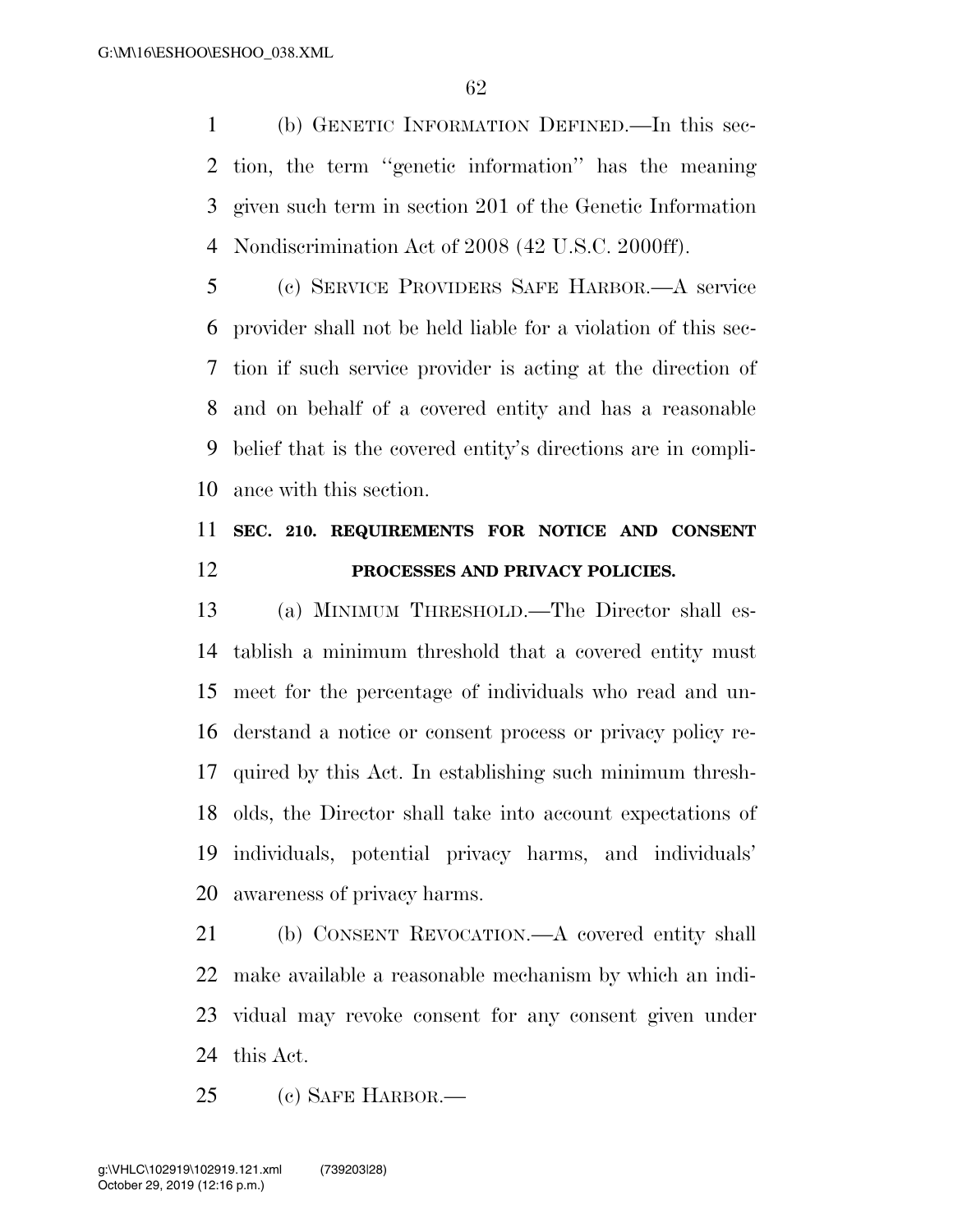(1) APPROVAL PROCEDURES.—The Director shall develop procedures for analyzing and approving data submitted by a covered entity to establish that a notice and consent process or privacy policy of such covered entity meets the threshold established under subsection (a).

 (2) PRESUMPTION.—If a covered entity submits testing data to and receives an approval from the Director under paragraph (1) establishing that a no- tice or consent process or privacy policy of such cov- ered entity meets the threshold established under subsection (a), such notice or consent process or pri- vacy policy shall be presumed to have met such threshold. Such presumption may be rebutted by clear and convincing evidence.

 (3) PUBLIC AVAILABILITY OF APPROVED PROC- ESSES AND POLICIES AND ASSOCIATED TESTING DATA.—The Director shall make publicly available online the notice and consent processes and privacy policies and associated testing data that the Director approves under paragraph (1).

22 (4) SMALL BUSINESS ADOPTION OF NOTICE OR CONSENT PROCESS OF ANOTHER COVERED ENTI-TY.—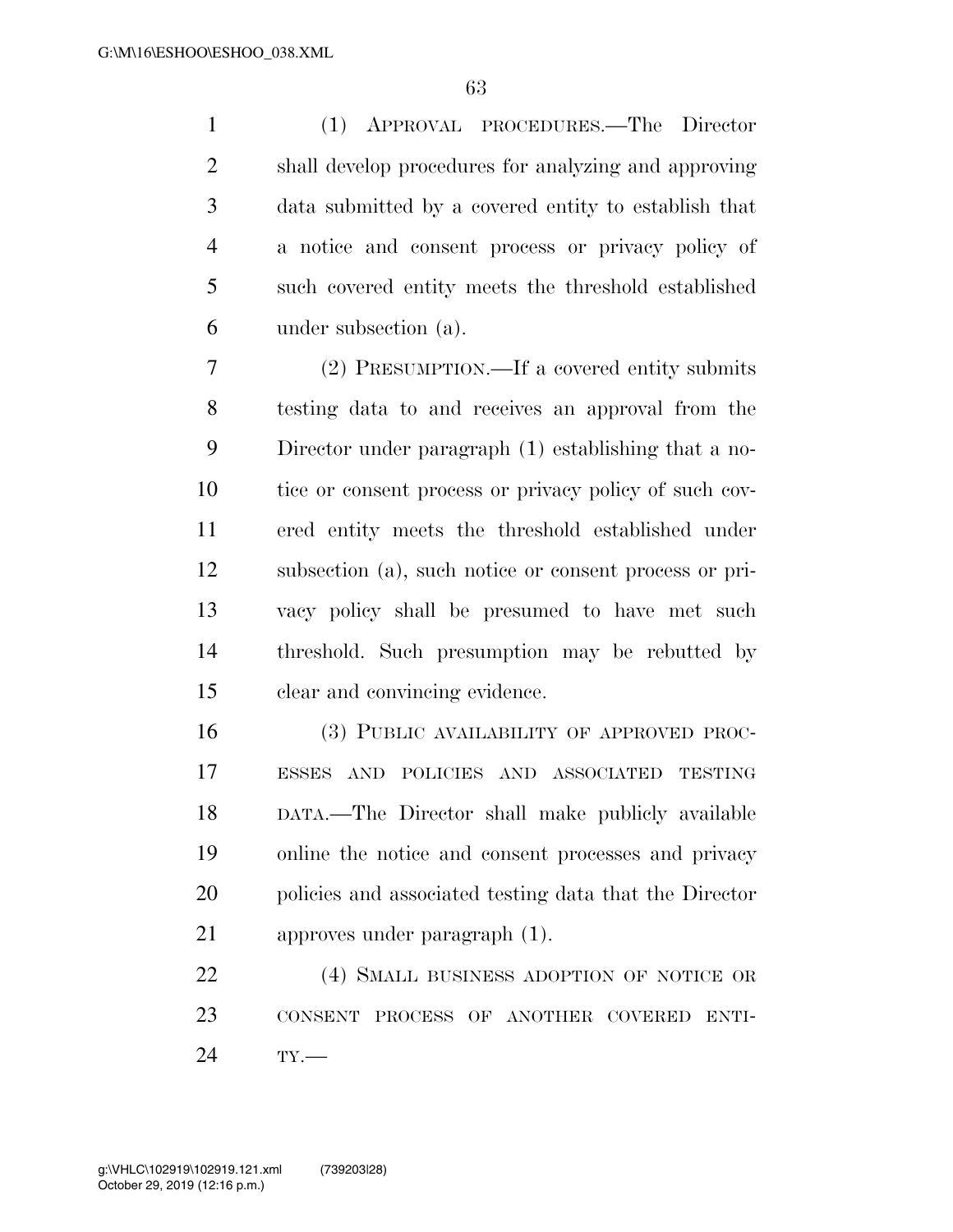| $\mathbf{1}$   | (A) IN GENERAL.—If a small business               |
|----------------|---------------------------------------------------|
| $\overline{2}$ | adopts a notice or consent process of another     |
| 3              | covered entity that collects, processes, main-    |
| $\overline{4}$ | tains, or discloses personal information in sub-  |
| 5              | stantially the same way as such small business,   |
| 6              | if the process of such other covered entity has   |
| 7              | been approved under paragraph (1), the process    |
| 8              | of such small business shall receive the pre-     |
| 9              | sumption under paragraph $(2)$ .                  |
| 10             | (B) ABILITY TO FREELY USE APPROVED                |
| 11             | PROCESS.—A covered entity whose notice or         |
| 12             | consent process is approved under paragraph       |
| 13             | (1) shall permit a small business to freely use   |
| 14             | such process, or a derivative thereof, as de-     |
| 15             | scribed in subparagraph $(A)$ .                   |
| 16             | (C) NO PUBLISHED PROCESS.—In the case             |
| 17             | of a small business for which there is no ap-     |
| 18             | proved notice or consent process published        |
| 19             | under paragraph $(3)$ of a covered entity that    |
| 20             | collects, processes, maintains, or discloses per- |
| 21             | sonal information in substantially the same way   |
| 22             | as such small business, any requirement under     |
| 23             | this title for a notice or consent process to be  |
| 24             | objectively shown to meet the threshold estab-    |
| 25             | lished by the Director under subsection (a)       |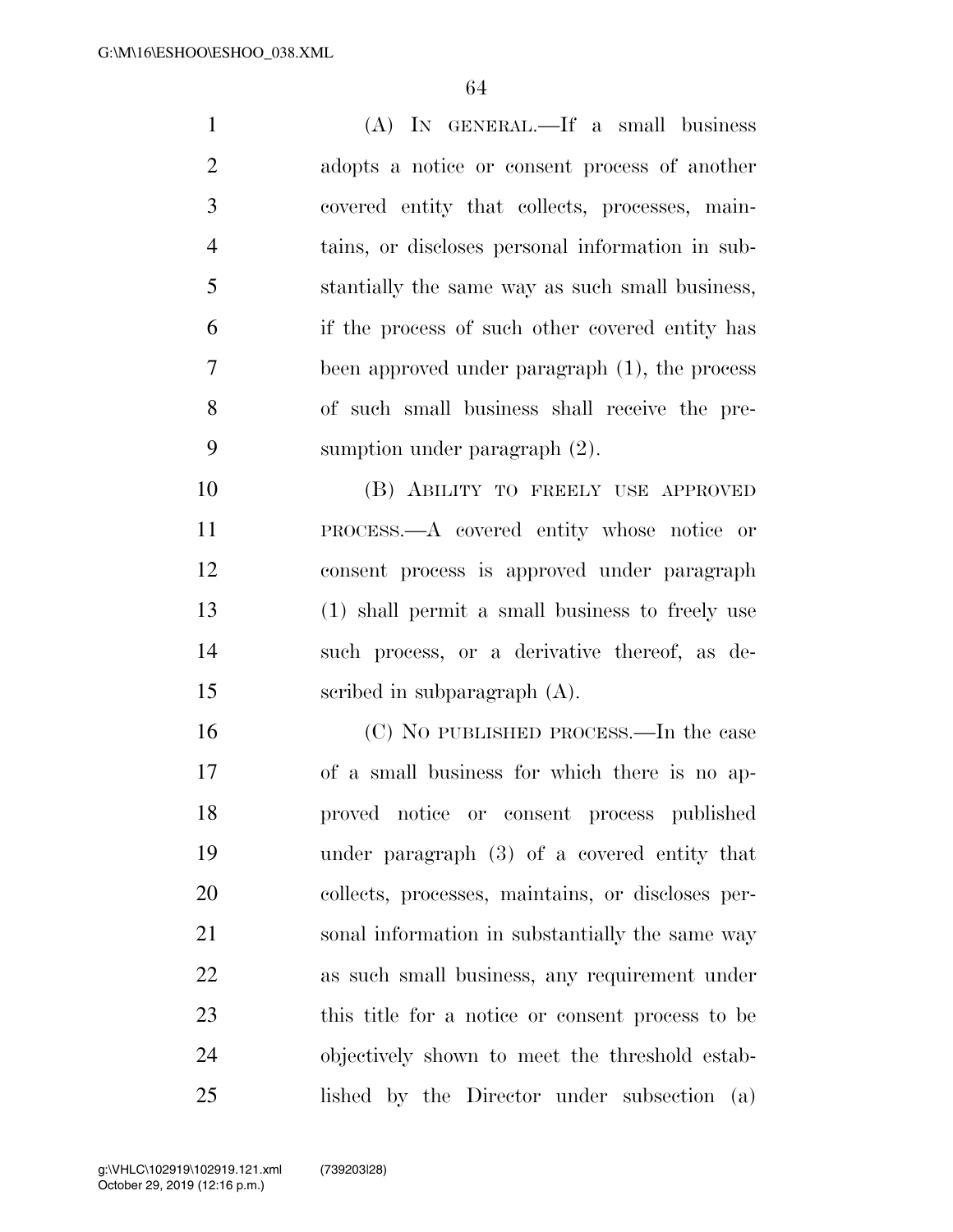| $\mathbf{1}$   | shall not apply to such small business. Nothing                 |
|----------------|-----------------------------------------------------------------|
| $\overline{2}$ | in the preceding sentence exempts a small busi-                 |
| 3              | ness from the requirement to use such notice or                 |
| $\overline{4}$ | consent process or that such process be concise                 |
| 5              | and clear.                                                      |
| 6              | (D) INAPPLICABILITY TO PRIVACY POL-                             |
| $\overline{7}$ | ICY.—Paragraph (4) does not apply with re-                      |
| 8              | spect to a privacy policy.                                      |
| 9              | (5) MINOR CHANGES.—A covered entity may                         |
| 10             | make minor changes in a notice or consent process               |
| 11             | or privacy policy approved under paragraph (1) and              |
| 12             | retain the presumption under paragraph (2) for such             |
| 13             | process or policy without retesting or resubmission             |
| 14             | of testing data to the Director.                                |
| 15             | SEC. 211. PROHIBITION ON DECEPTIVE NOTICE AND CON-              |
| 16             | SENT PROCESSES AND PRIVACY POLICIES.                            |
| 17             | In providing notice, obtaining consent, or maintaining          |
|                | 18 a privacy policy as required by this title, a covered entity |
| 19             | may not intentionally take any action that substantially        |
| 20             | impairs, obscures, or subverts the ability of an individual     |
| 21             | $to-$                                                           |
| 22             | (1) understand the contents of such notice or                   |
| 23             | such privacy policy;                                            |
| 24             | $(2)$ understand the process for granting such                  |
| 25             |                                                                 |
|                | consent;                                                        |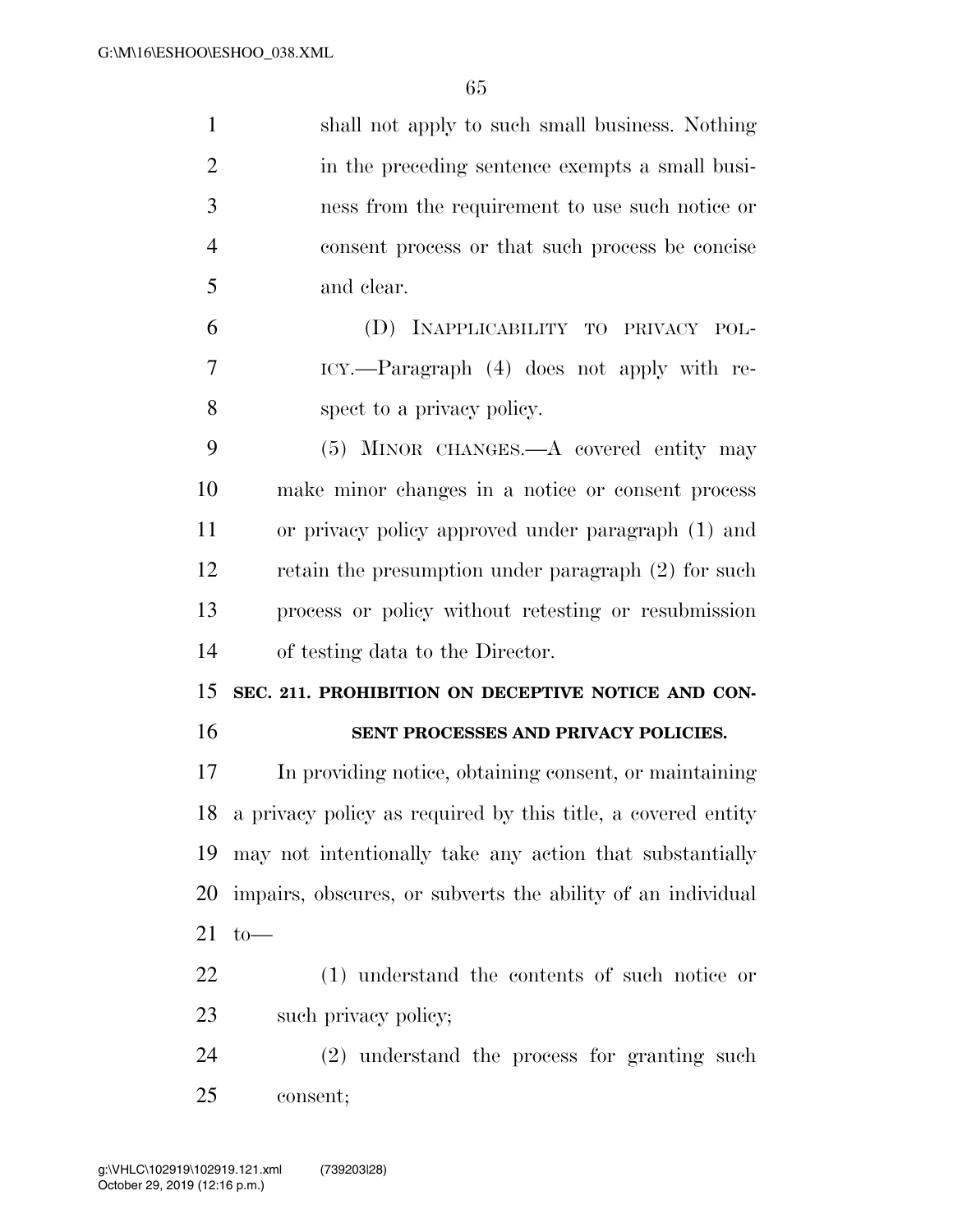- (3) make a decision regarding whether to grant or withdraw such consent; or
- (4) act on any such decision.

#### **SEC. 212. NOTICE AND CONSENT REQUIRED.**

 (a) NOTICE.—A covered entity shall provide an indi- vidual with notice of the personal information such covered entity collects, processes, maintains, and discloses through a process that is concise and clear and can be objectively shown to meet the threshold established by the Director under section 210(a).

(b) CONSENT.—

 (1) EXPRESS CONSENT REQUIRED.—Except as provided in paragraphs (2) and (3), a covered entity may not collect from an individual personal informa- tion that creates or increases the risk of foreseeable privacy harms, or process or maintain any such per- sonal information collected from an individual, un- less such entity obtains the express consent of such individual to the collection, processing, or mainte- nance (or any combination thereof) of such informa- tion through a process that is concise and clear and can be objectively shown to meet the threshold es-23 tablished by the Director under section 210(a).

 (2) EXCEPTION FOR IMPLIED CONSENT.—Not-withstanding paragraph (1), express consent is not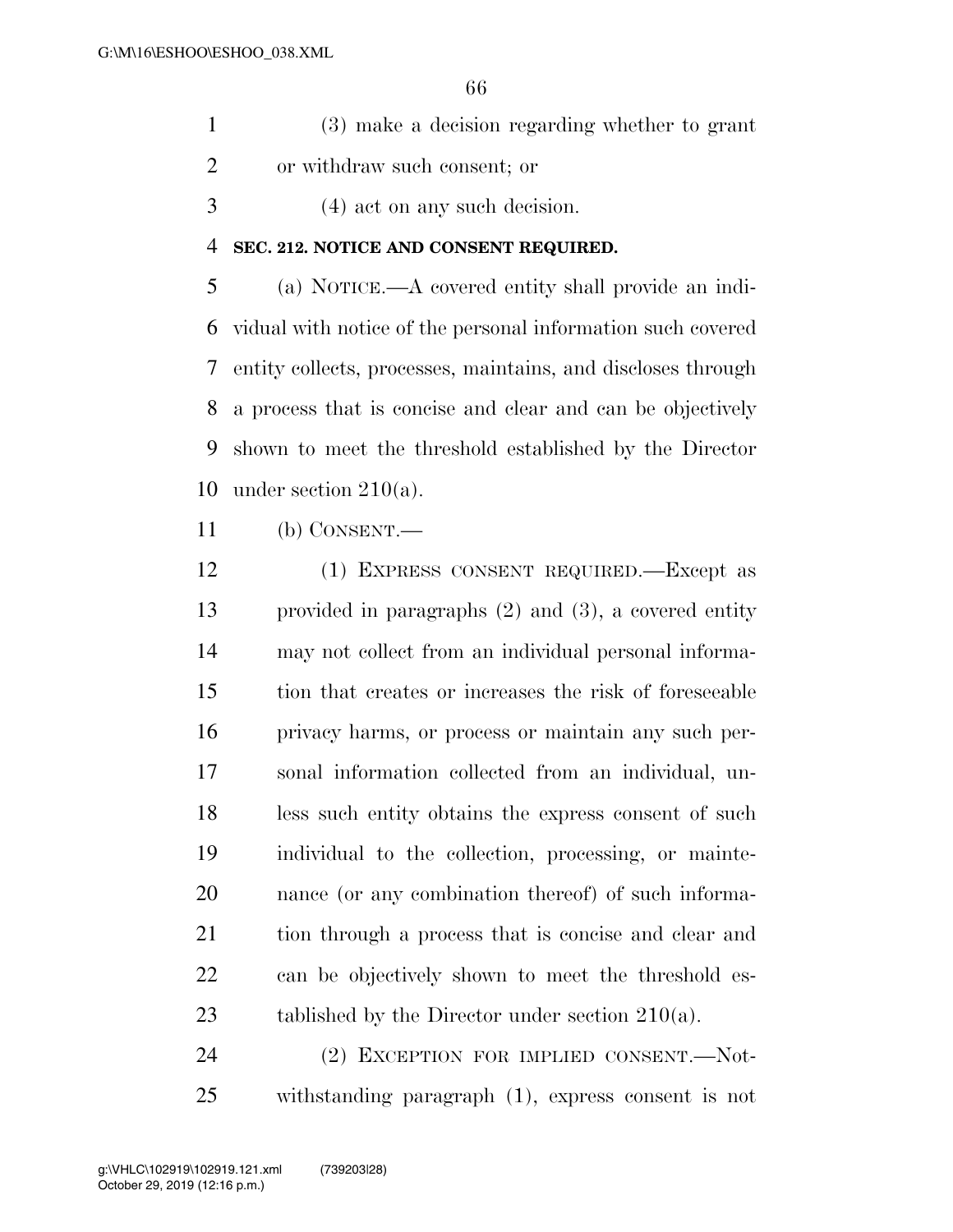required for collection, processing, or maintenance of personal information if the collection, processing, or maintenance is, on its face, obvious and necessary to provide a service at the request of the individual and the personal information is collected, processed, or maintained only for such request. Nothing in this paragraph shall be construed to exempt the covered entity from the requirement of subsection (a) to pro- vide notice to such individual with respect to such collection, processing, or maintenance.

 (3) EXEMPTION FOR PRIVACY PRESERVING COMPUTING.—Notwithstanding paragraph (1), ex- cept with regard to consent for purposes of section 106, express consent is not required for collection, processing, or maintenance of personal information secured using privacy preserving computing. Nothing in this paragraph shall be construed to exempt the covered entity from the requirement of subsection (a) to provide notice to such individual with respect to such collection, processing, or maintenance.

 (c) SERVICE PROVIDERS EXCLUDED.—This section does not apply to a service provider if such service provider has a reasonable belief that a covered entity for which it processes, maintains, or discloses personal information is in compliance with this section.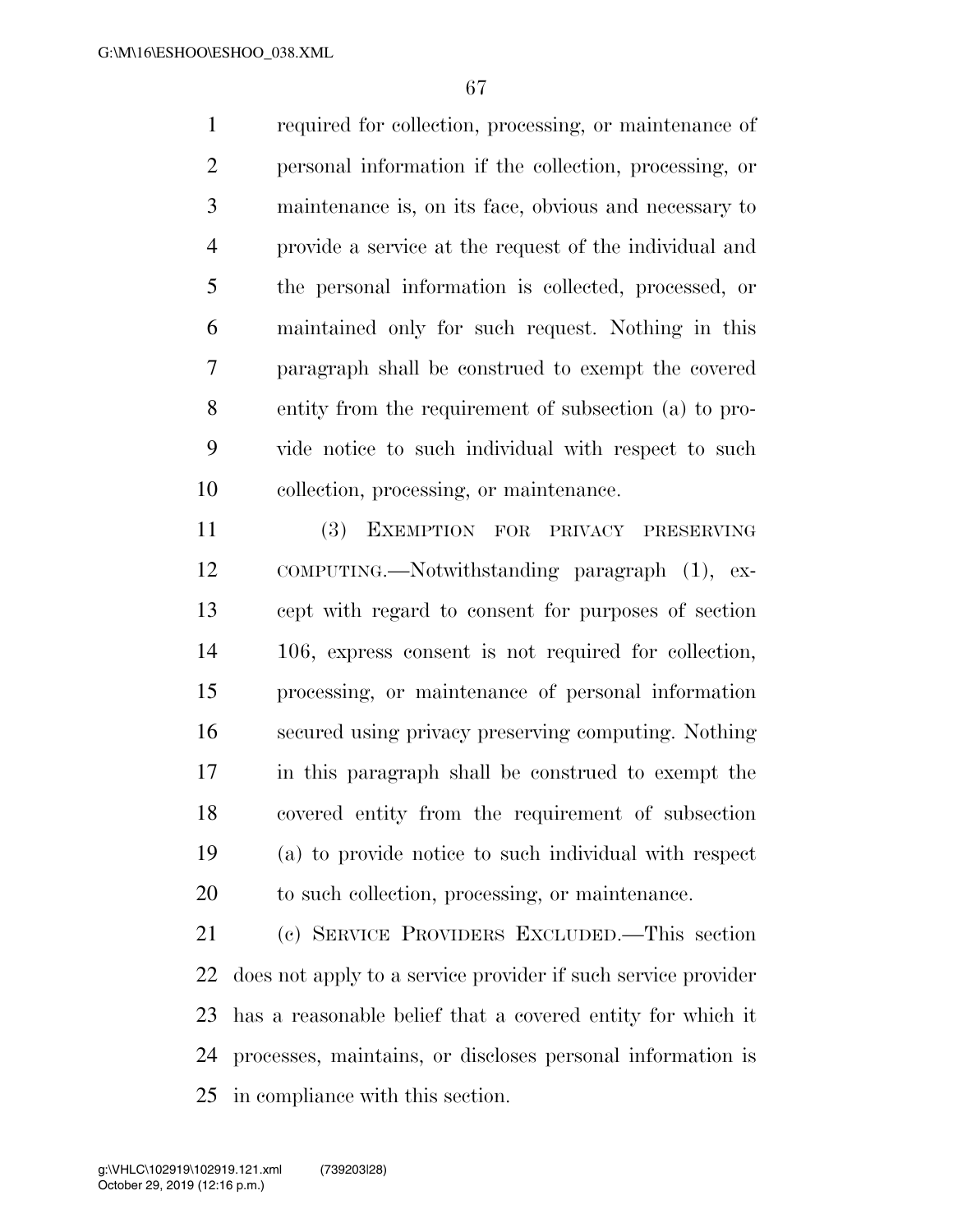## **SEC. 213. PRIVACY POLICY.**

 (a) POLICY REQUIRED.—A covered entity shall main- tain a privacy policy relating to the practices of such entity regarding the collection, processing, maintenance, and dis-closure of personal information.

 (b) CONTENTS.—The privacy policy required by sub-section (a) shall contain the following:

 (1) A general description of the practices of the covered entity regarding the collection, processing, maintenance, and disclosure of personal information. (2) A description of how individuals may exer-cise the rights provided by title I.

 (3) A clear and concise summary of the fol-lowing:

 (A) The categories of personal information collected or otherwise obtained by the covered entity.

 (B) The business or commercial purposes of the covered entity for collecting, processing, maintaining, or disclosing personal information.

 (C) The categories and a list of third par- ties to which the covered entity discloses per-sonal information.

 (4) A description of the personal information that the covered entity maintains that the covered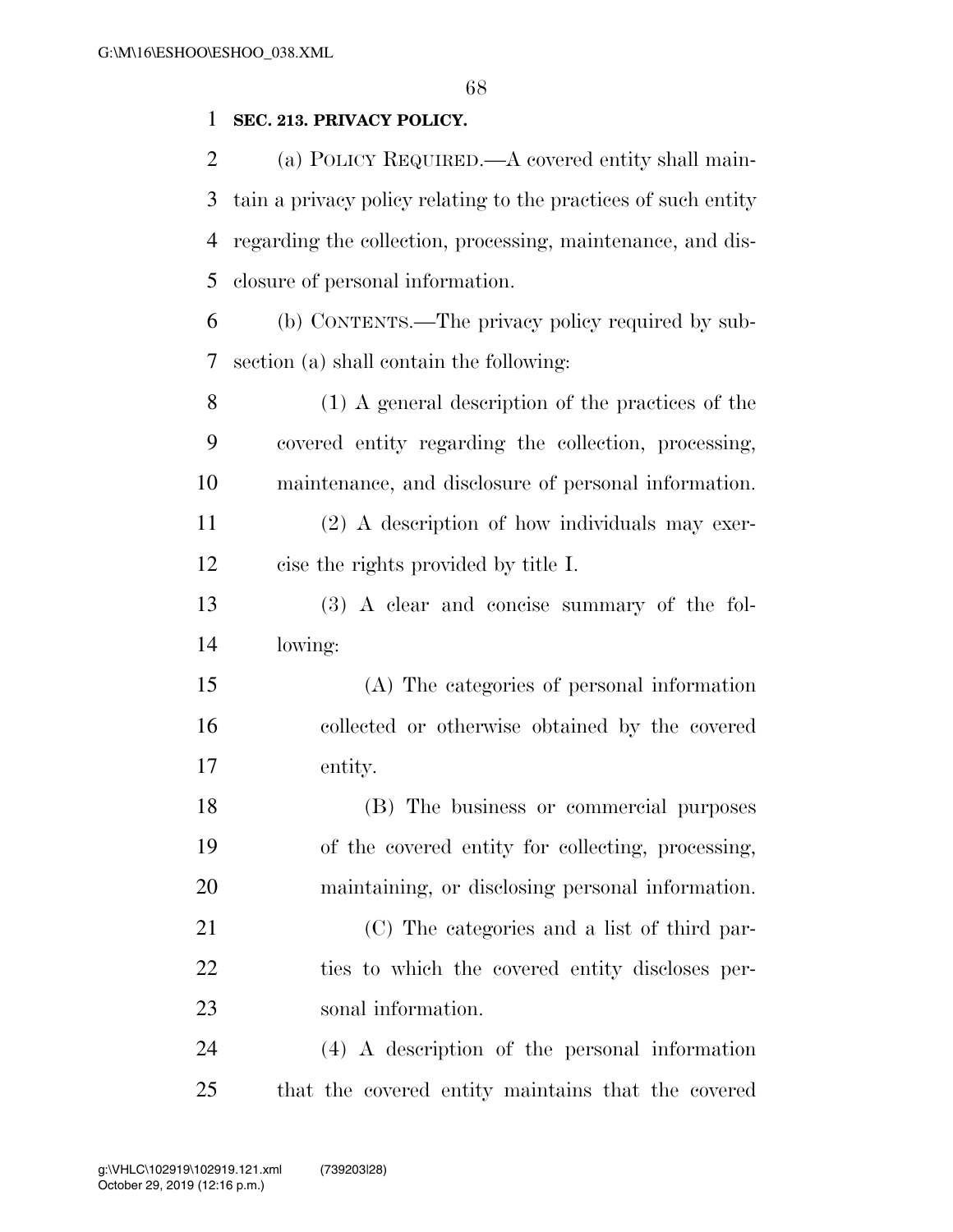| $\mathbf{1}$   | entity does not collect from individuals and how the         |
|----------------|--------------------------------------------------------------|
| $\overline{2}$ | covered entity obtains such personal information.            |
| 3              | $(5)$ A list of the third parties to which the cov-          |
| $\overline{4}$ | ered entity has disclosed personal information.              |
| 5              | $(6)$ A list of the third parties from which the             |
| 6              | covered entity has obtained personal information at          |
| 7              | any time on or after the effective date specified in         |
| 8              | section $4(a)$ .                                             |
| 9              | (7) The articulated basis for the collection,                |
| 10             | processing, disclosure and maintenance of personal           |
| 11             | information, as required under section $201(a)$ .            |
| 12             | (c) EXEMPTION FOR PERSONAL INFORMATION FOR                   |
| 13             | PARTICULAR PURPOSES.—The privacy policy required by          |
| 14             | subsection (a) is not required to contain information relat- |
| 15             | ing to personal information that is collected, processed,    |
| 16             | maintained, or disclosed exclusively for any of the pur-     |
| 17             | poses described in paragraph $(1)$ of section $109(a)$ (or a |
| 18             | combination of such purposes), except as provided in para-   |
| 19             | $graph (2)$ of such section.                                 |
| 20             | (d) AVAILABILITY OF PRIVACY POLICY.—                         |
| 21             | (1) FORM AND MANNER. The privacy policy                      |
| 22             | required by subsection (a) shall be—                         |
| 23             | (A) clear and in plain language; and                         |
| 24             | (B) made publicly available in a prominent                   |
| 25             | location on an ongoing basis.                                |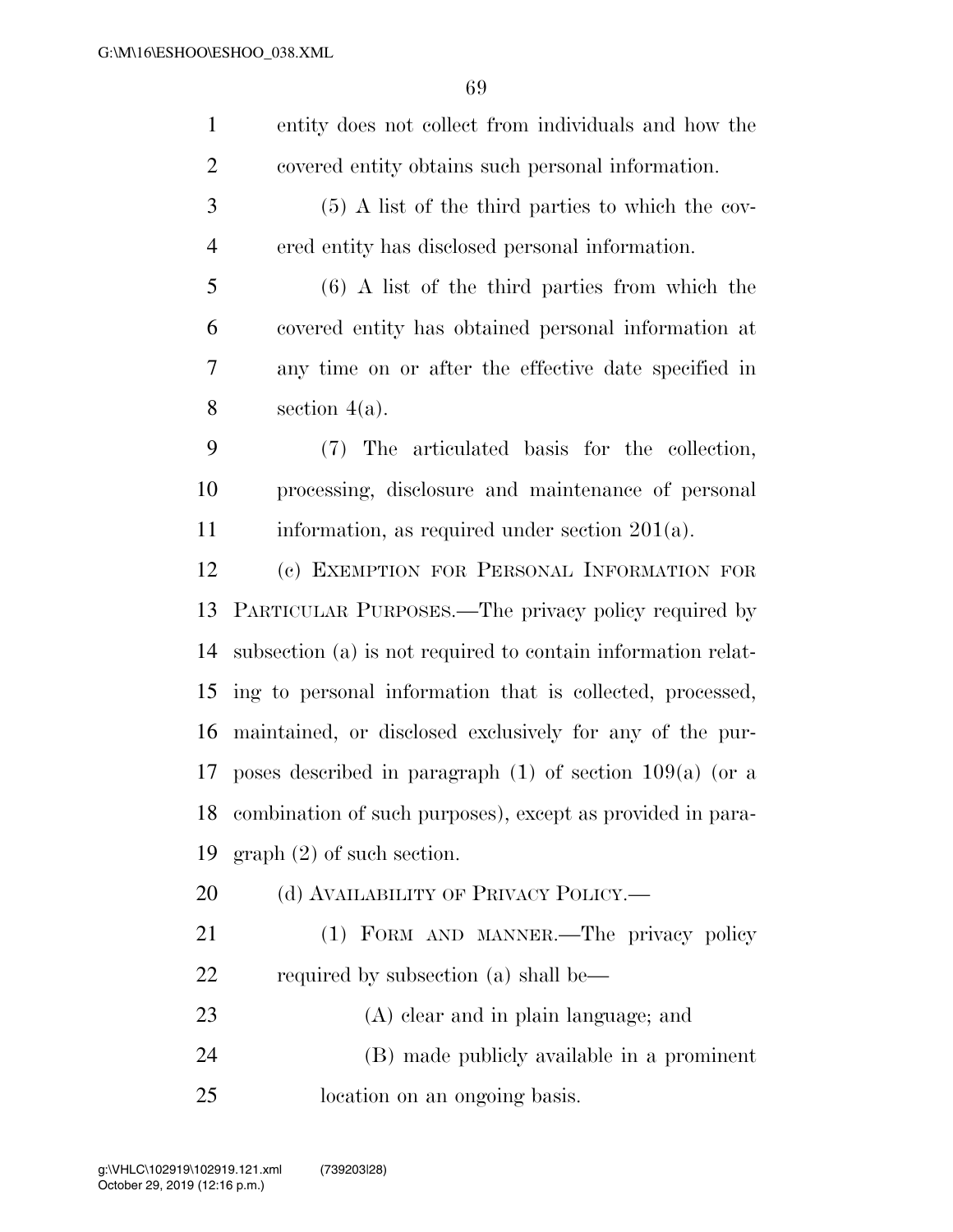(2) TIMING.—The privacy policy required by subsection (a) shall be made available as required by paragraph (1) before any collection of personal in- formation by the covered entity that occurs after the effective date specified in section 4(a).

 (e) SMALL BUSINESSES EXCLUDED.—Subsections (b)(7) and (d) do not apply to a small business.

 (f) SERVICE PROVIDERS EXCLUDED.—This section does not apply to a service provider if such service provider has a reasonable belief that a covered entity for which it processes, maintains, or discloses personal information is in compliance with this section.

## **SEC. 214. INFORMATION SECURITY REQUIREMENTS.**

 (a) IN GENERAL.—A covered entity shall establish and implement reasonable information security policies, practices, and procedures for the protection of personal information collected, processed, maintained, or disclosed by such covered entity, taking into consideration—

- (1) the nature, scope, and complexity of the ac-tivities engaged in by such covered entity;
- (2) the sensitivity of any personal information at issue;
- (3) the current state of the art in administra- tive, technical, and physical safeguards for pro-tecting such information; and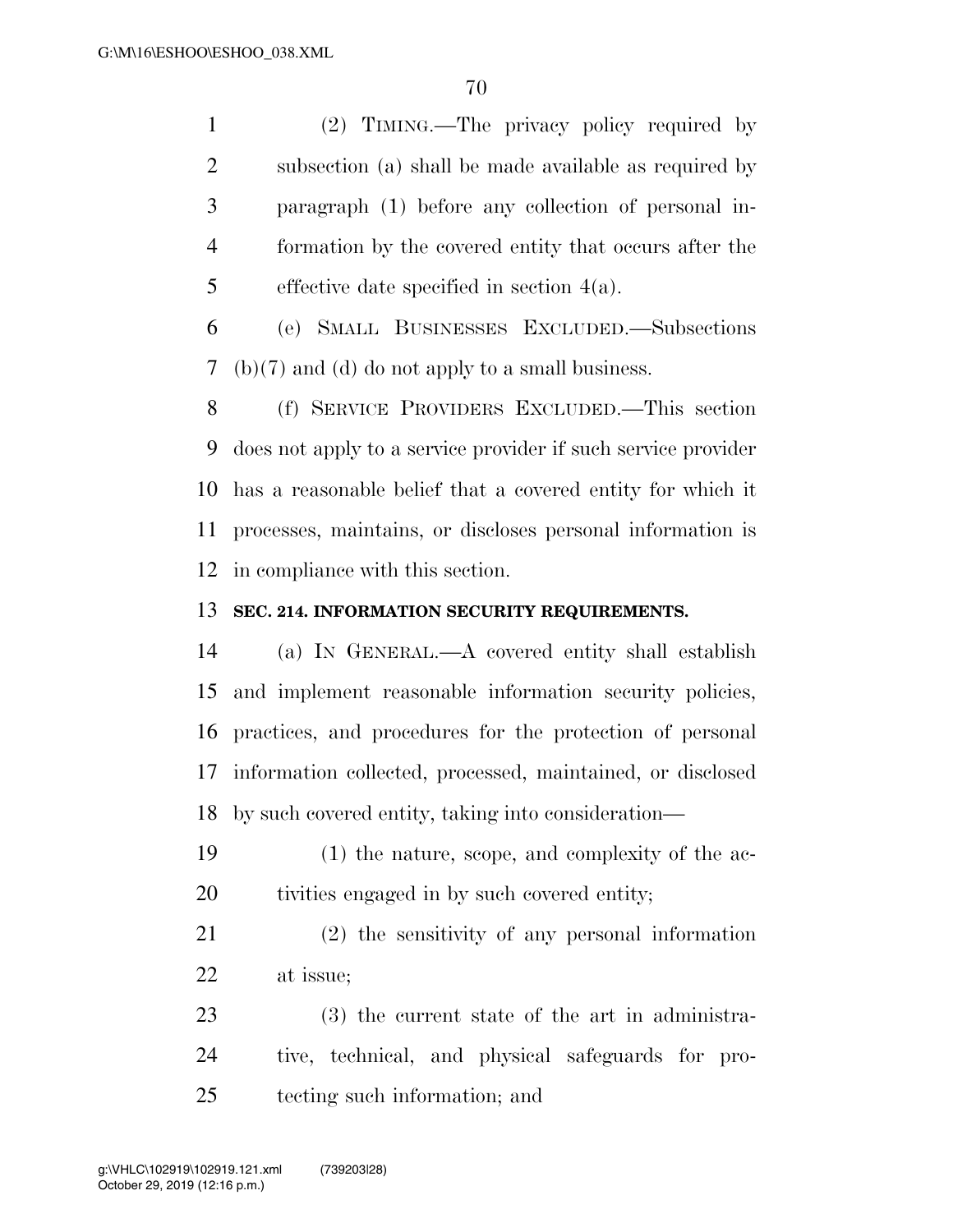(4) the cost of implementing such administra-2 tive, technical, and physical safeguards.

 (b) POINT OF CONTACT.—A covered entity shall iden- tify an officer or other individual as the point of contact with responsibility for the management of information se-curity.

 (c) SPECIFIC POLICIES, PRACTICES, AND PROCE- DURES.—The policies, practices, and procedures required by subsection (a) shall include the following:

 (1) A written security policy with respect to the collection, processing, maintenance, and disclosure of personal information. Such policy shall be made pub- licly available in a prominent location on an ongoing basis, except that the publicly available version is not required to contain information that would com- promise a purpose described in paragraph (1) of sec-tion 109(a).

 (2) A process for identifying and assessing rea- sonably foreseeable security vulnerabilities in the system or systems used by such covered entity that contain personal information, which shall include regular monitoring for vulnerabilities or data breaches involving such system or systems.

 (3) A process for taking action designed to mitigate against vulnerabilities identified in the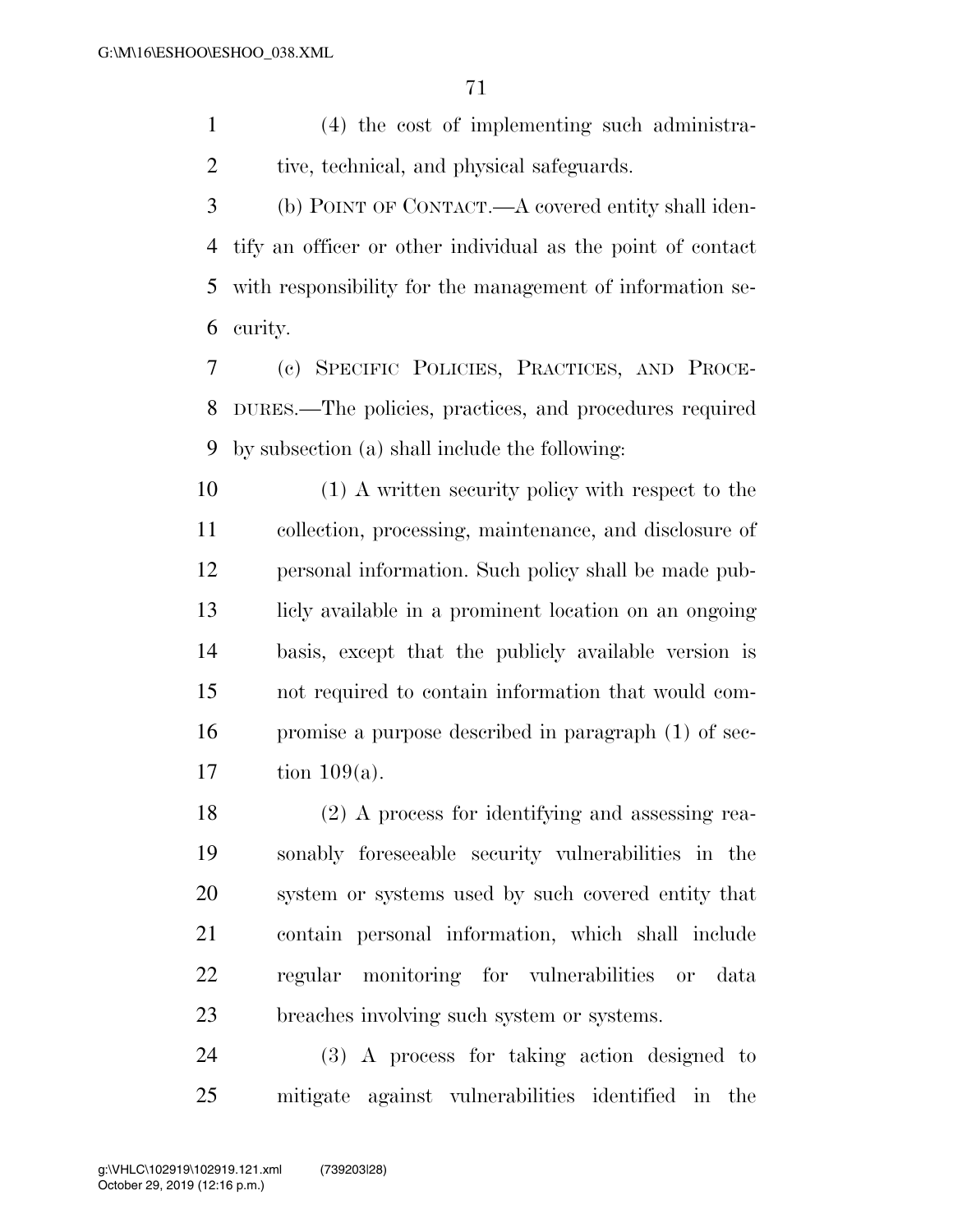process required by paragraph (2), which may in- clude implementing any changes to security practices and the architecture, installation, or implementation of network or operating software, or for regularly testing or otherwise monitoring the effectiveness of the existing safeguards.

 (4) A process for determining if personal infor- mation is no longer needed and disposing of personal information by shredding, permanently erasing, or otherwise modifying the medium on which such per- sonal information is maintained to make such per- sonal information permanently unreadable or indeci-pherable.

 (5) A process for overseeing persons who have access to personal information, including through network-connected devices.

 (6) A process for employee training and super- vision for implementation of the policies, practices, and procedures required by this section.

 (7) A written plan or protocol for internal and public response in the event of a data breach or data sharing abuse.

 (d) REGULATIONS.—The Director, in consultation with the National Institute of Standards and Technology, shall promulgate regulations to implement this section.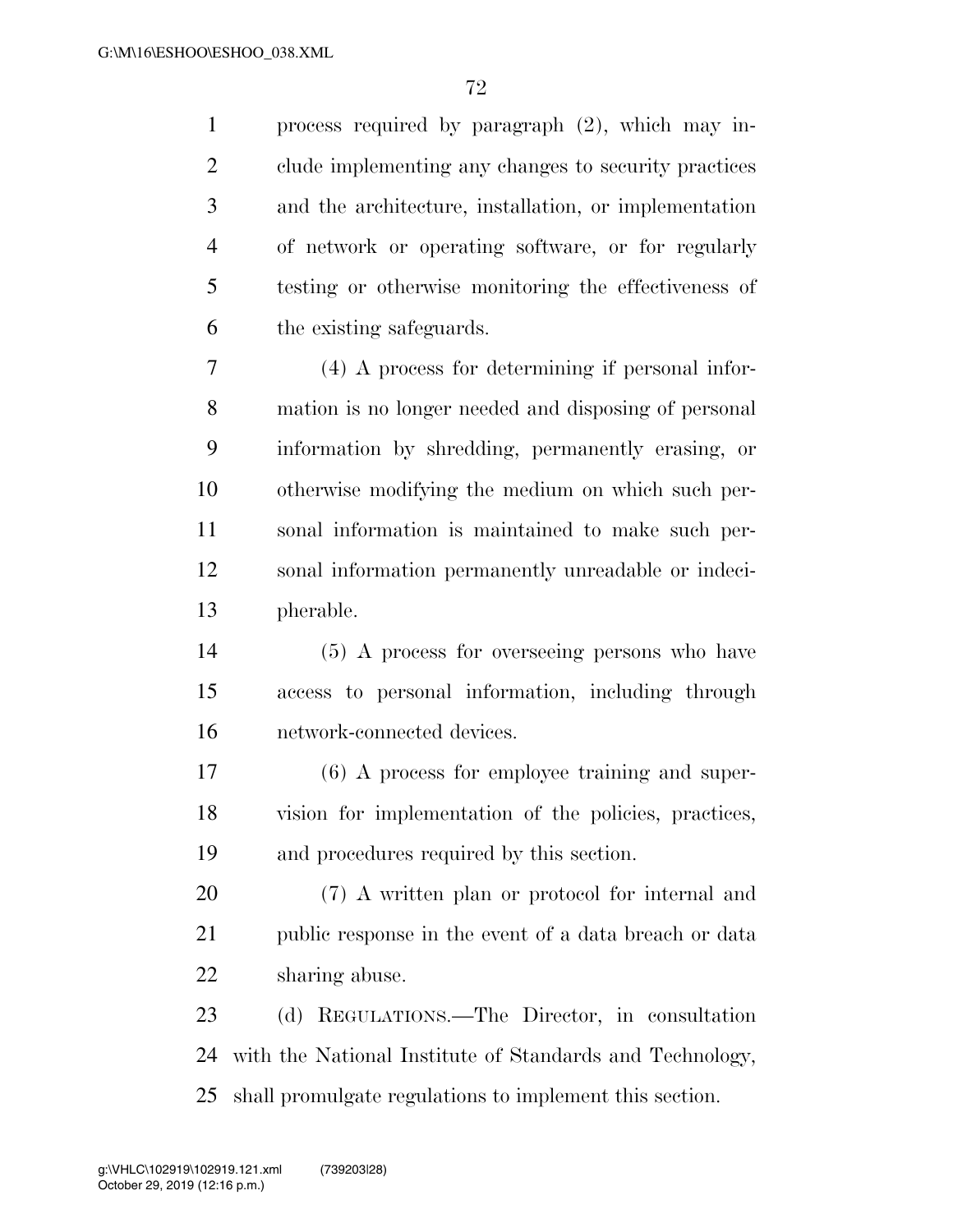(e) SMALL BUSINESSES ASSISTANCE.—The Director, in consultation with the National Institute of Standards and Technology, the Small Business Association, and small businesses, shall develop policy templates, toolkits, tip sheets, configuration guidelines for commonly used hardware and software, interactive tools, and other mate- rials to assist small businesses with complying with this section.

## **SEC. 215. NOTIFICATION OF DATA BREACH OR DATA SHAR-ING ABUSE.**

(a) NOTIFICATION OF AGENCY.—

 (1) IN GENERAL.—In the case of a data breach or data sharing abuse with respect to personal infor- mation maintained by a covered entity, such covered entity shall, without undue delay and, if feasible, not later than 72 hours after becoming aware of such data breach or data sharing abuse, notify the Direc- tor of such data breach or data sharing abuse, un- less such data breach or data sharing abuse is un- likely to create or increase foreseeable privacy harms.

 (2) REASONS FOR DELAY.—If the notification required by paragraph (1) is made more than 72 hours after the covered entity becomes aware of the data breach or data sharing abuse, such notification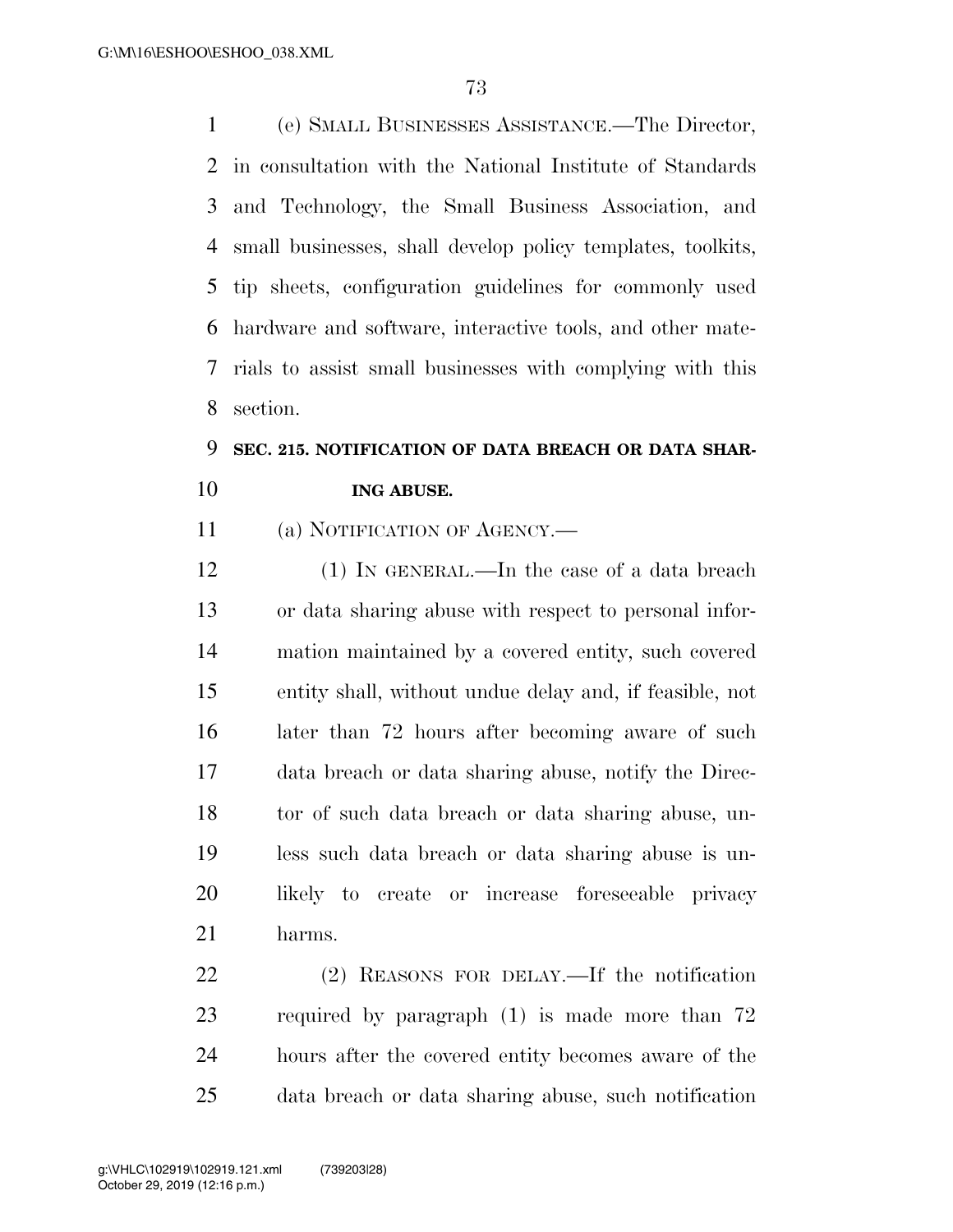shall be accompanied by a statement of the reasons for the delay.

 (b) NOTIFICATION OF OTHER COVERED ENTITY.— In the case of a data breach or data sharing abuse with respect to personal information maintained by a covered entity that such covered entity obtained from another cov- ered entity, the covered entity experiencing such data breach or data sharing abuse shall, without undue delay and, if feasible, not later than 72 hours after becoming aware of such data breach or data sharing abuse, notify such other covered entity of such data breach or data sharing abuse, unless such data breach or data sharing abuse is unlikely to create or increase foreseeable privacy harms. A covered entity receiving notice under this sub- section of a data breach or data sharing abuse shall notify any other covered entity from which the covered entity re- ceiving notice obtained personal information involved in such data breach or data sharing abuse, in the same man- ner as required under the preceding sentence for the cov- ered entity experiencing such data breach or data sharing abuse.

22 (c) NOTIFICATION OF INDIVIDUALS.—

23 (1) IN GENERAL.—In the case of a data breach or data sharing abuse with respect to personal infor-mation maintained by a covered entity (or a data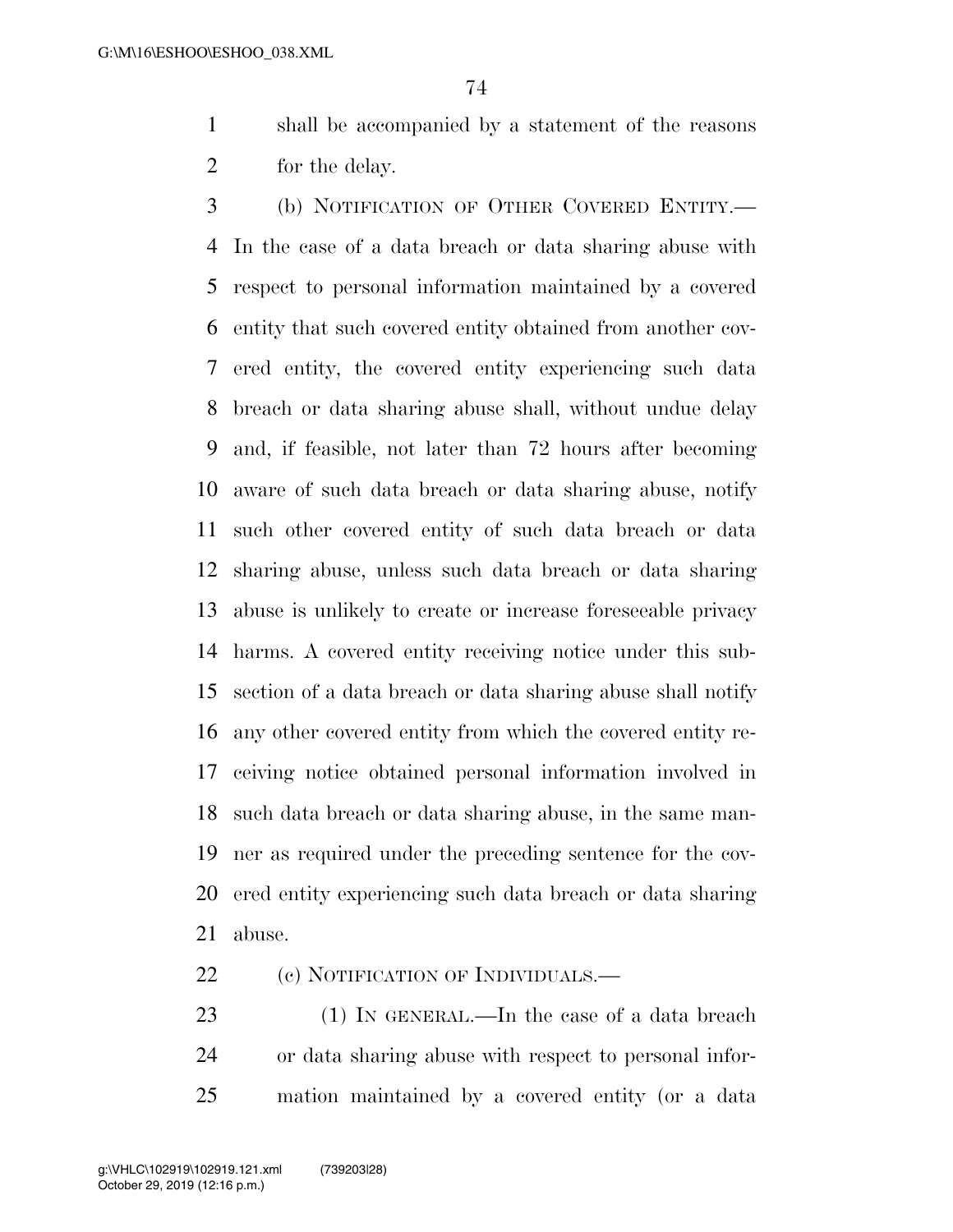breach or data sharing abuse about which a covered entity is notified under subsection (b)), if such cov- ered entity has a relationship with an individual whose personal information was involved or poten- tially involved in such data breach or data sharing abuse, such covered entity shall notify such indi- vidual of such data breach or data sharing abuse not later than 14 days after becoming aware of such data breach or data sharing abuse (or, in the case of a data breach or data sharing abuse about which a covered entity is notified under subsection (b), not later than 14 days after being so notified), if such data breach or data sharing abuse creates or in- creases foreseeable privacy harms. (2) MEDIUM OF NOTIFICATION.—A covered en-16 tity shall notify an individual as required by para- graph (1) through— (A) the same medium through which such individual routinely interacts with such covered entity; and (B) one additional medium of notification, 22 if such covered entity has the personal informa- tion necessary to make a notification through such an additional medium without causing ex-

cessive financial burden for such covered entity.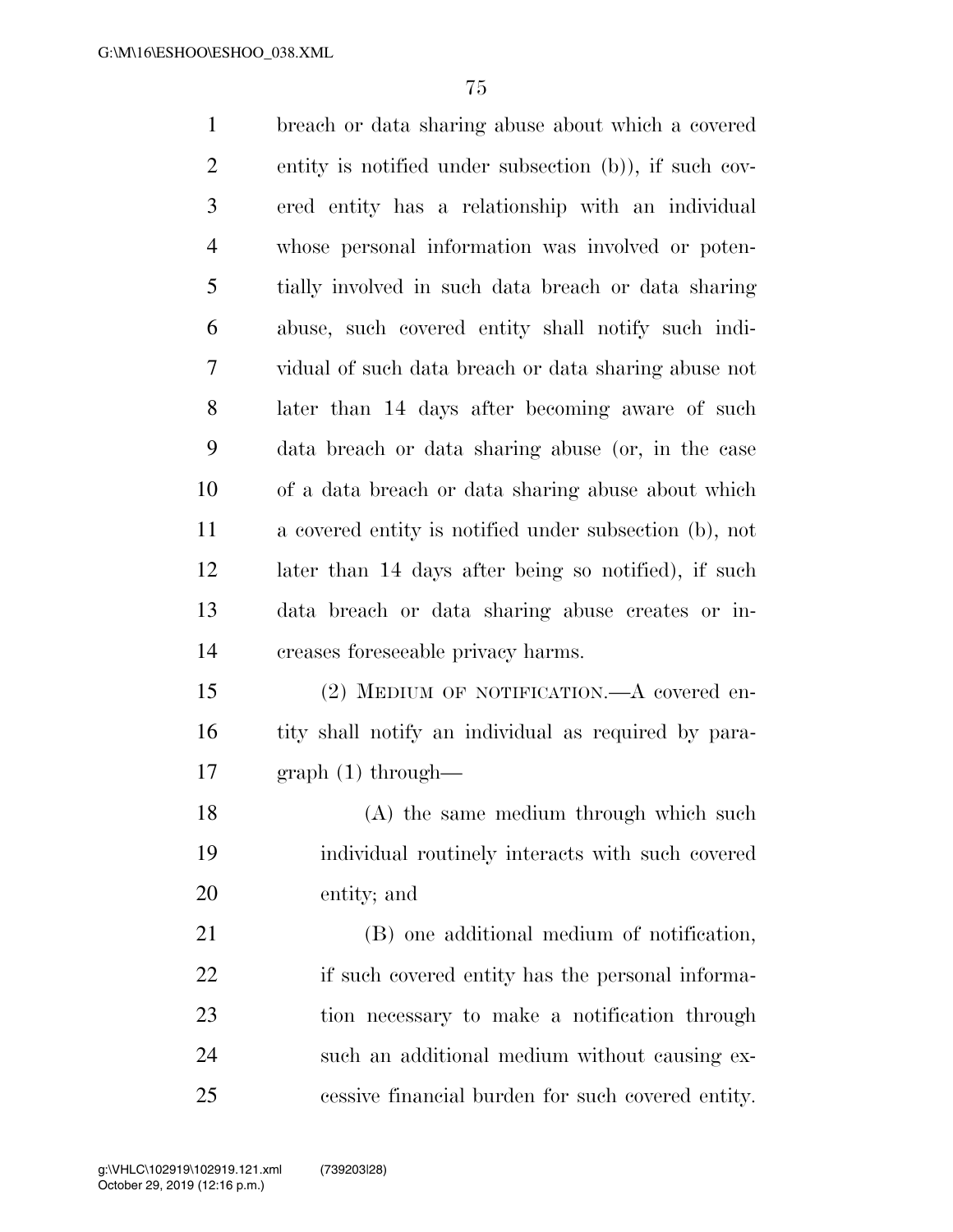(d) RULE OF CONSTRUCTION.—This section shall not apply to a covered entity if a person uses personal infor- mation obtained from a data breach or data sharing abuse not involving such covered entity.

# **TITLE III—UNITED STATES**

## **DIGITAL PRIVACY AGENCY**

### **SEC. 301. ESTABLISHMENT.**

 (a) AGENCY ESTABLISHED.—There is established an independent agency in the executive branch to be known as the ''United States Digital Privacy Agency'', which shall implement and enforce this Act.

(b) DIRECTOR AND DEPUTY DIRECTOR.—

 (1) IN GENERAL.—There is established the po- sition of the Director, who shall serve as the head of the Agency.

 (2) APPOINTMENT.—Subject to paragraph (3), the Director shall be appointed by the President, by and with the advice and consent of the Senate.

 (3) QUALIFICATION.—The President shall nominate the Director from among individuals who are citizens of the United States.

 (4) DEPUTY DIRECTOR.—There is established 23 the position of Deputy Director, who shall—

(A) be appointed by the Director; and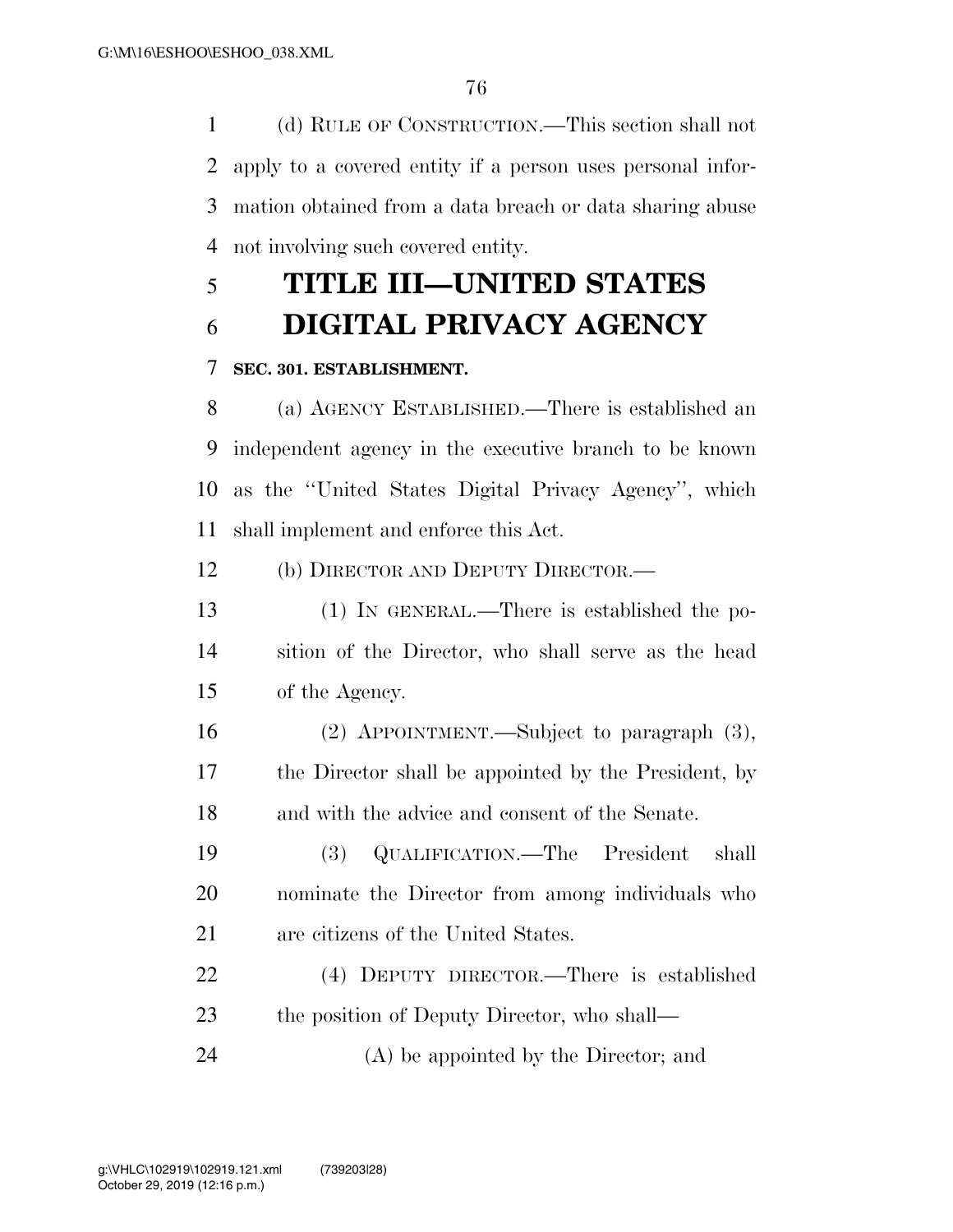| $\mathbf{1}$   | (B) serve as acting Director in the absence                    |
|----------------|----------------------------------------------------------------|
| $\overline{2}$ | or unavailability of the Director.                             |
| 3              | $(c)$ TERM.—                                                   |
| $\overline{4}$ | (1) IN GENERAL.—The Director shall serve for                   |
| 5              | a term of 5 years.                                             |
| 6              | (2) EXPIRATION OF TERM.—An individual may                      |
| 7              | serve as Director after the expiration of the term for         |
| 8              | which appointed, until a successor has been ap-                |
| 9              | pointed and qualified.                                         |
| 10             | (3) REMOVAL FOR CAUSE.—The President may                       |
| 11             | remove the Director for inefficiency, neglect of duty,         |
| 12             | or malfeasance in office.                                      |
| 13             | (d) SERVICE RESTRICTION.—No Director or Deputy                 |
| 14             | Director may hold any office, position, or employment in       |
| 15             | any covered entity during the period of service of such per-   |
| 16             | son as Director or Deputy Director.                            |
| 17             | (e) OFFICES.—The Director shall establish a prin-              |
| 18             | eipal office and field offices of the Agency in locations that |
| 19             | have high levels of activity by covered entities, as deter-    |
| 20             | mined by the Director.                                         |
| 21             | (f) COMPENSATION.—                                             |
| 22             | (1) IN GENERAL.—The Director shall be com-                     |
| 23             | pensated at the rate prescribed for level II of the            |
| 24             | Executive Schedule under section $5313$ of title 5,            |
| 25             | United States Code.                                            |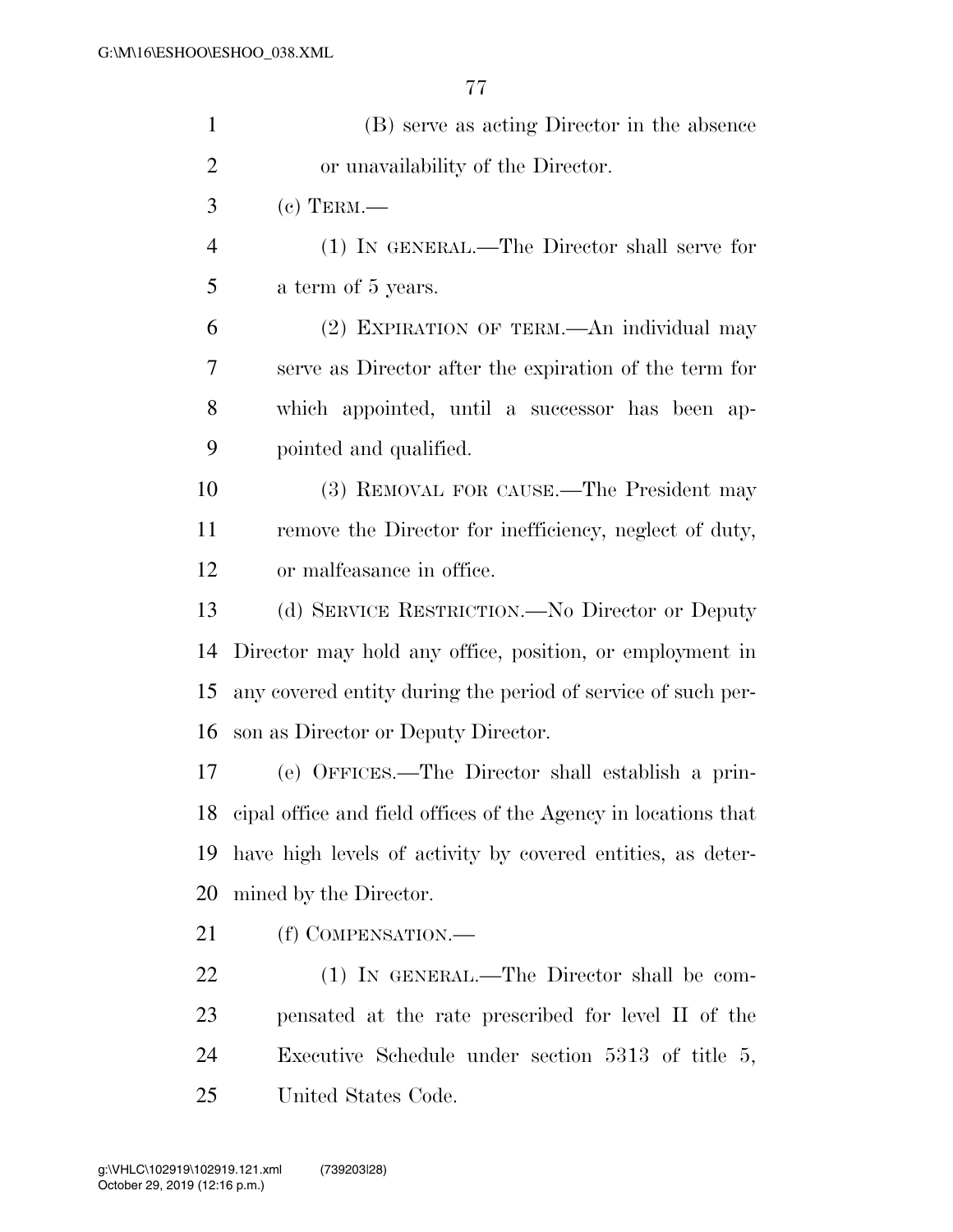(2) CONFORMING AMENDMENT.—Section 5313 of title 5, United States Code, is amended by insert- ing after the item relating to ''Federal Transit Ad- ministrator.'' the following new item: ''Director of the United States Digital Privacy Agency.''.

#### **SEC. 302. EXECUTIVE AND ADMINISTRATIVE POWERS.**

 (a) POWERS OF THE AGENCY.—The Director is au- thorized to establish the general policies of the Agency with respect to all executive and administrative functions, including—

 (1) the establishment of rules for conducting the general business of the Agency, in a manner not inconsistent with this Act;

 (2) to bind the Agency and enter into contracts; (3) directing the establishment and mainte- nance of divisions or other offices within the Agency, in order to carry out the responsibilities of the Agen- cy under this Act, and to satisfy the requirements of other applicable law;

 (4) to coordinate and oversee the operation of all administrative, enforcement, and research activi-22 ties of the Agency;

(5) to adopt and use a seal;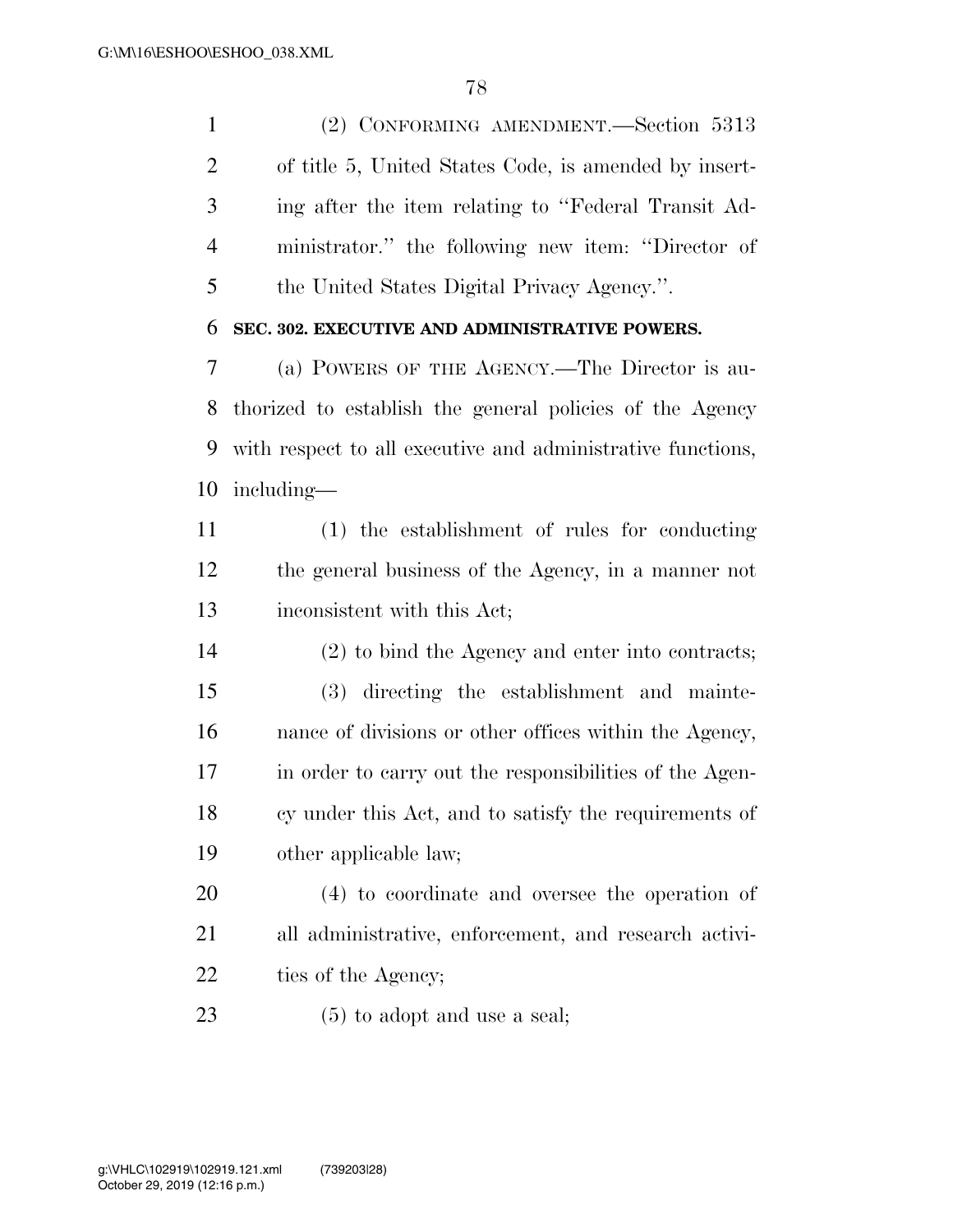| $\mathbf{1}$   | $(6)$ to determine the character of and the neces-          |
|----------------|-------------------------------------------------------------|
| $\overline{2}$ | sity for the obligations and expenditures of the            |
| 3              | Agency;                                                     |
| $\overline{4}$ | (7) the appointment and supervision of per-                 |
| 5              | sonnel employed by the Agency;                              |
| 6              | $(8)$ the distribution of business among per-               |
| 7              | sonnel appointed and supervised by the Director and         |
| 8              | among administrative units of the Agency;                   |
| 9              | $(9)$ the use and expenditure of funds;                     |
| 10             | $(10)$ implementing this Act through rules, or-             |
| 11             | ders, guidance, interpretations, statements of policy,      |
| 12             | investigations, and enforcement actions; and                |
| 13             | $(11)$ performing such other functions as may be            |
| 14             | authorized or required by law.                              |
| 15             | (b) DELEGATION OF AUTHORITY.—The Director                   |
| 16             | may delegate to any duly authorized employee, representa-   |
| 17             | tive, or agent any power vested in the Director or the      |
|                | 18 Agency by law, except that the Director may not delegate |
| 19             | the power to appoint the Deputy Director under section      |
| 20             | $301(b)(4)(A)$ .                                            |
| 21             | (c) AUTONOMY OF AGENCY REGARDING<br>$REC-$                  |
| 22             | OMMENDATIONS AND TESTIMONY.—No officer or agency            |
| 23             | of the United States shall have any authority to require    |
| 24             | the Director or any other officer of the Agency to submit   |

legislative recommendations, or testimony or comments on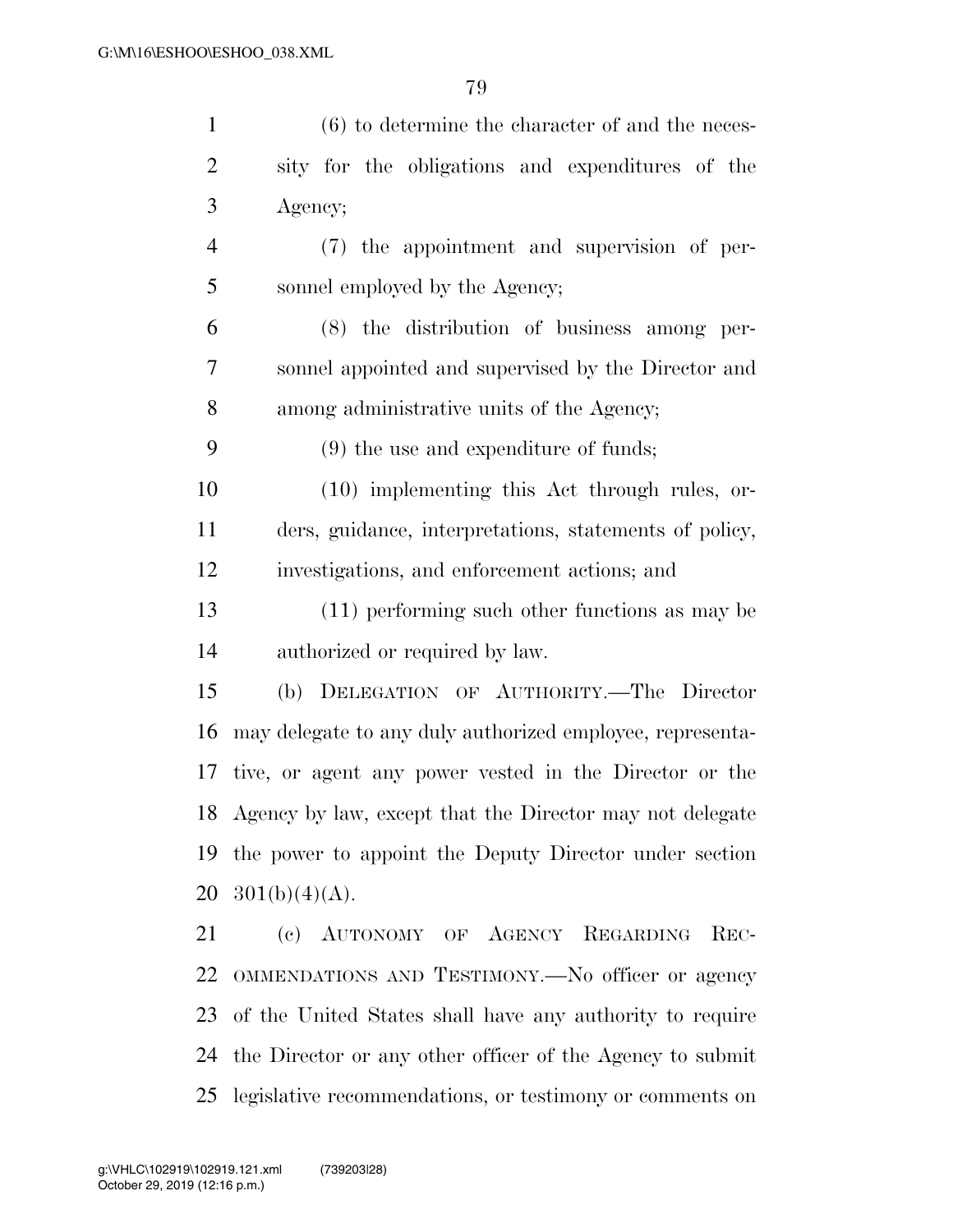legislation, to any officer or agency of the United States for approval, comments, or review prior to the submission of such recommendations, testimony, or comments to the Congress, if such recommendations, testimony, or com- ments to the Congress include a statement indicating that the views expressed therein are those of the Director or such officer, and do not necessarily reflect the views of the President.

### **SEC. 303. RULEMAKING AUTHORITY.**

 The Director may prescribe rules and issue orders and guidance, as may be necessary or appropriate to en- able the Agency to administer and carry out the purposes and objectives of this Act, and to prevent evasions thereof.

### **SEC. 304. PERSONNEL.**

#### (a) APPOINTMENT.—

 (1) IN GENERAL.—The Director may fix the number of, and appoint and direct, all employees of the Agency, in accordance with the applicable provi-sions of title 5, United States Code.

20 (2) EMPLOYEES OF THE AGENCY.—The Direc-21 to is authorized to employ technologists, designers, attorneys, investigators, economists, and other em- ployees as the Director considers necessary to con-duct the business of the Agency.

(b) AGENCY OMBUDSMAN.—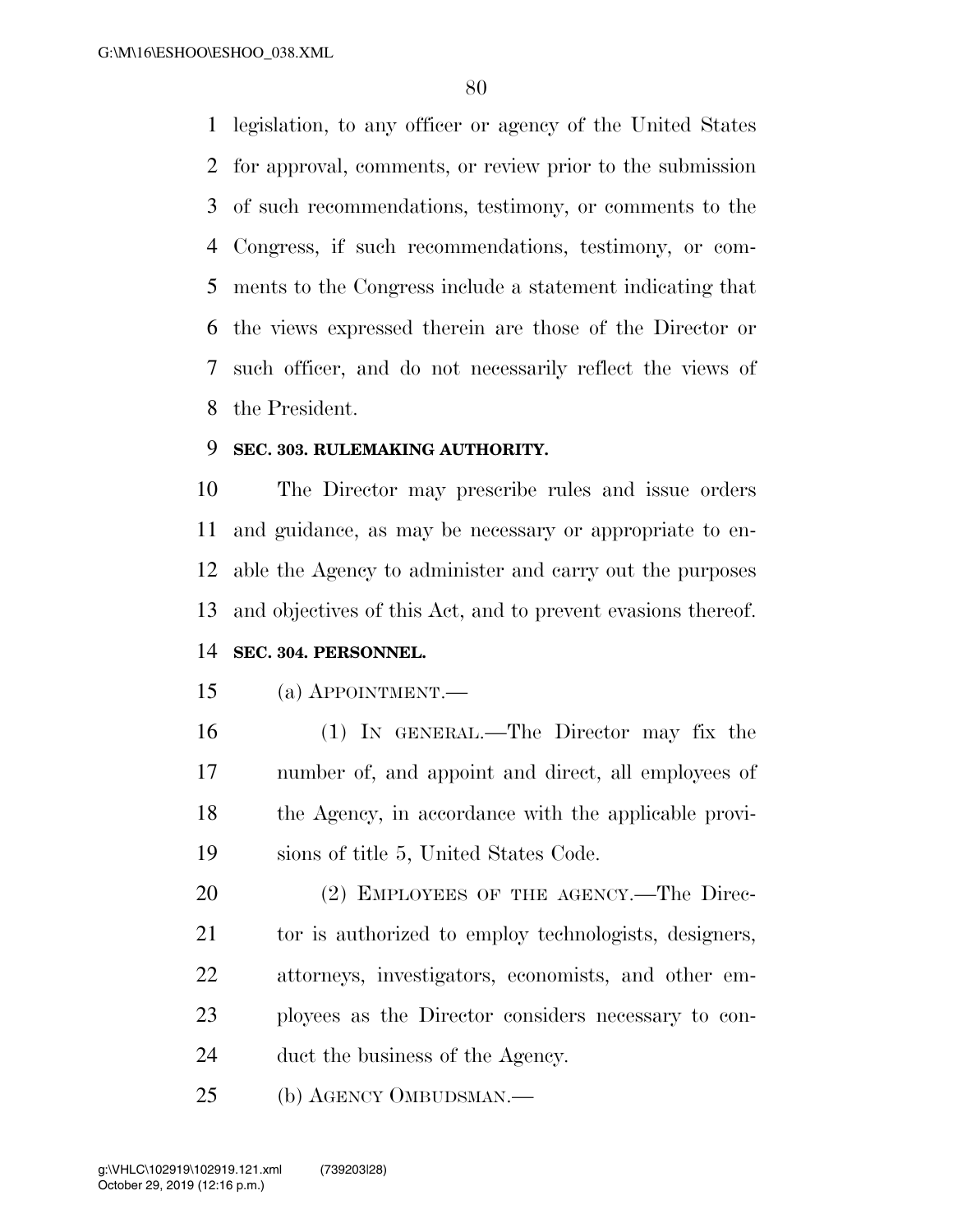| (1) ESTABLISHMENT REQUIRED.—The Director |
|------------------------------------------|
| shall appoint an ombudsman.              |

 (2) DUTIES OF OMBUDSMAN.—The ombudsman appointed in accordance with paragraph (1) shall— (A) act as a liaison between the Agency and any affected person with respect to any problem that such person may have in dealing with the Agency, resulting from the regulatory activities of the Agency; and

 (B) assure that safeguards exist to encour- age complainants to come forward and preserve confidentiality.

#### **SEC. 305. COMPLAINTS OF INDIVIDUALS.**

 (a) IN GENERAL.—The Director shall establish a unit within the Agency the functions of which shall include es- tablishing a single, toll-free telephone number, a website, and a database or utilizing an existing database to facili- tate the centralized collection of, monitoring of, and re- sponse to complaints of individuals regarding the privacy or security of personal information. The Director shall co- ordinate with other Federal agencies with jurisdiction over the privacy or security of personal information to route complaints to such agencies, where appropriate.

 (b) ROUTING COMPLAINTS TO STATES.—To the ex-tent practicable, State agencies may receive appropriate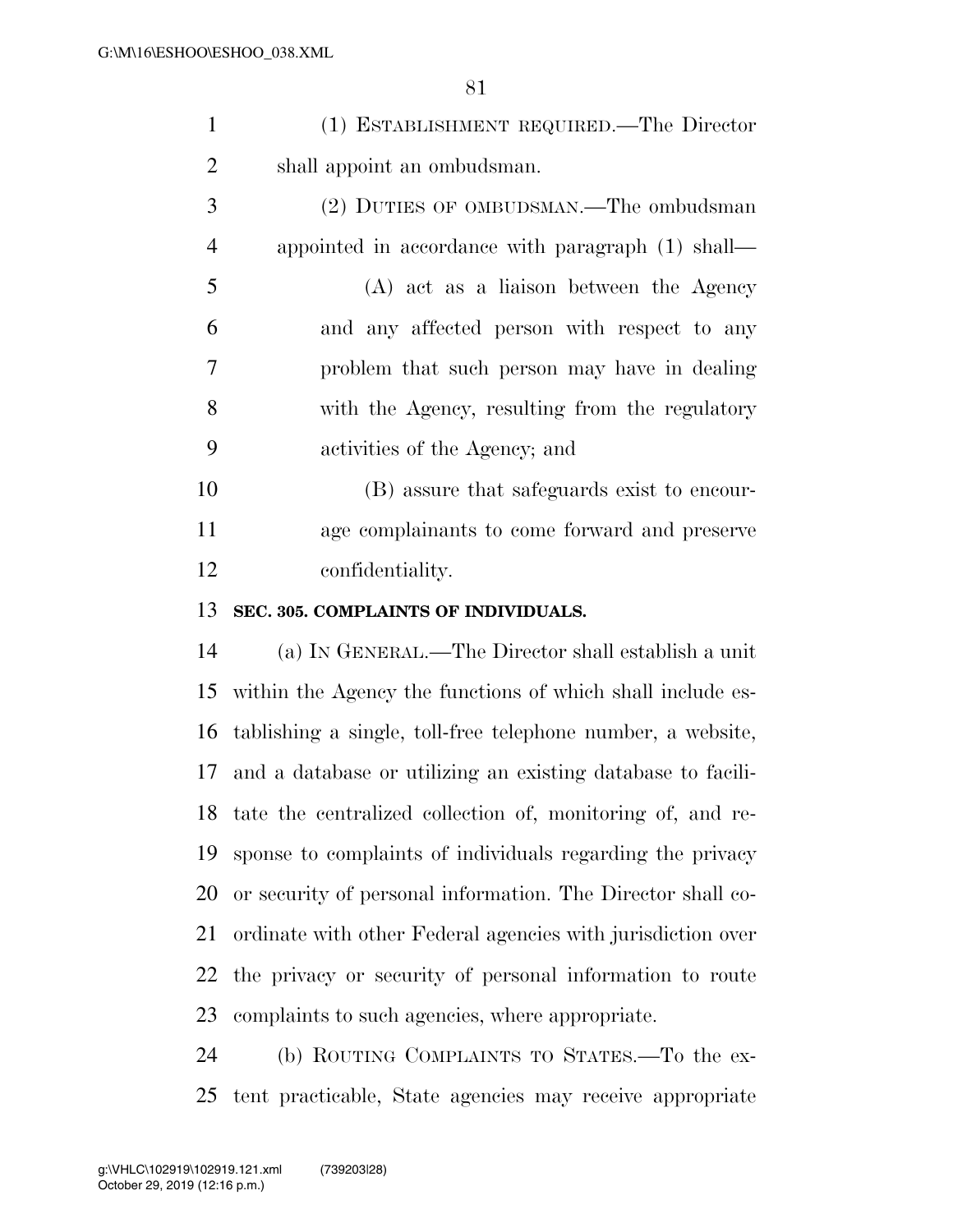complaints from the systems established under subsection 2 (a), if—

 (1) the State agency system has the functional capacity to receive calls or electronic reports routed by the Agency systems;

 (2) the State agency has satisfied any condi- tions of participation in the system that the Agency may establish, including treatment of personal infor- mation and sharing of information on complaint res- olution or related compliance procedures and re-sources; and

 (3) participation by the State agency includes measures necessary to provide for protection of per- sonal information that conform to the standards for protection of the confidentiality of personal informa- tion and for data integrity and security that apply to Federal agencies.

 (c) DATA SHARING REQUIRED.—To facilitate inclu- sion in the reports required by section 310 of the matters regarding complaints of individuals required by subsection (b)(4) of such section to be included in such reports, inves- tigation and enforcement activities, and monitoring of the privacy and security of personal information, the Agency shall share information about complaints of individuals with Federal and State agencies that have jurisdiction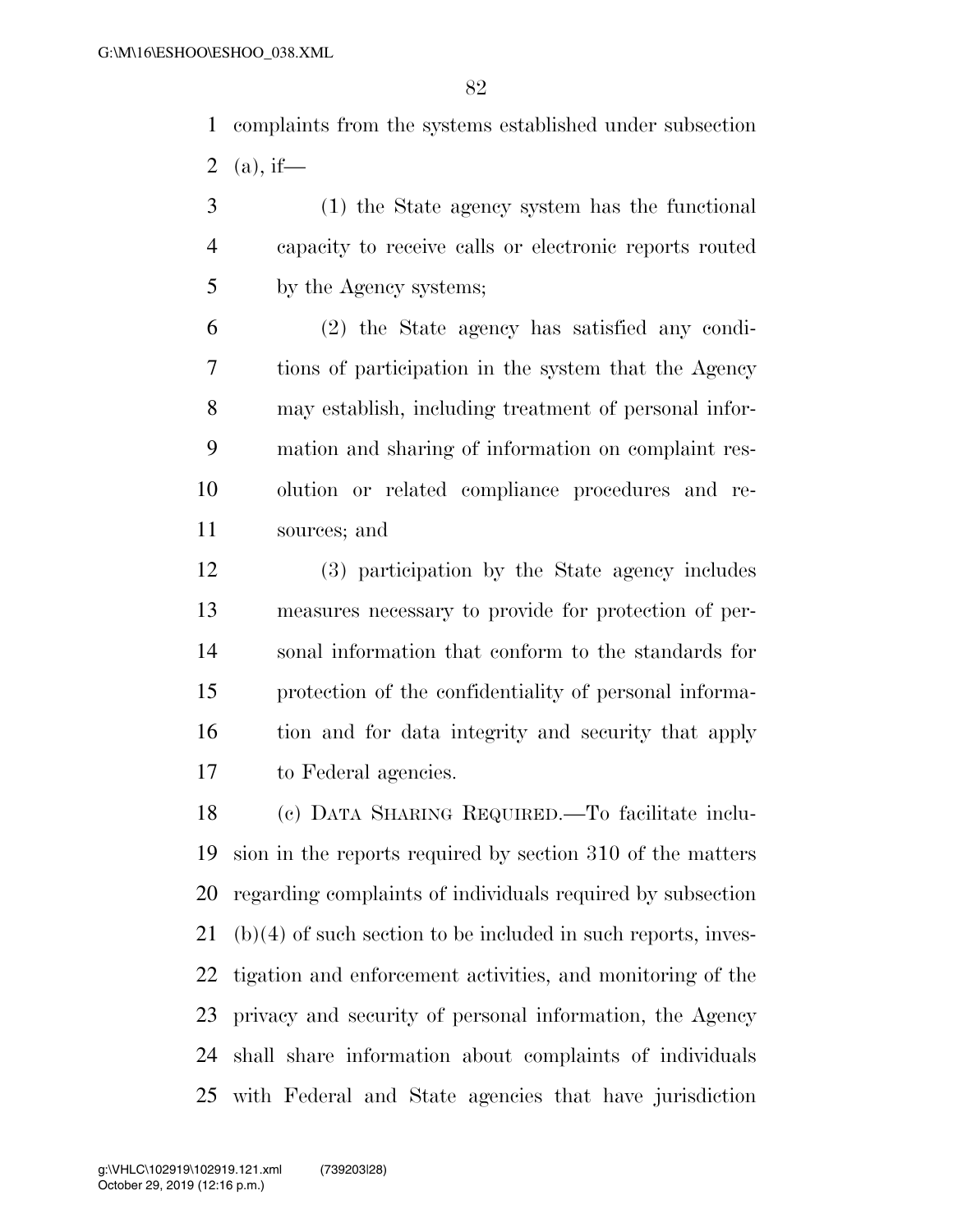over the privacy or security of personal information and State attorneys general, subject to the standards applica- ble to Federal agencies for protection of the confidentiality of personal information and for data security and integ- rity. Other Federal agencies that have jurisdiction over the privacy or security of personal information shall share data relating to complaints of individuals regarding the privacy or security of personal information with the Agen- cy, subject to the standards applicable to Federal agencies for protection of confidentiality of personal information and for data security and integrity.

#### **SEC. 306. USER ADVISORY BOARD.**

 (a) ESTABLISHMENT REQUIRED.—The Director shall establish a User Advisory Board to advise and consult with the Agency in the exercise of its functions under this Act, and to provide information on emerging practices re- lating to the treatment of personal information by covered entities, including regional trends, concerns, and other rel-evant information.

 (b) MEMBERSHIP.—In appointing the members of the User Advisory Board, the Director shall seek to assem- ble experts in consumer protection, privacy, civil rights, and ethics, and seek representation of the interests of indi- viduals who use products or services provided by covered entities, without regard to party affiliation.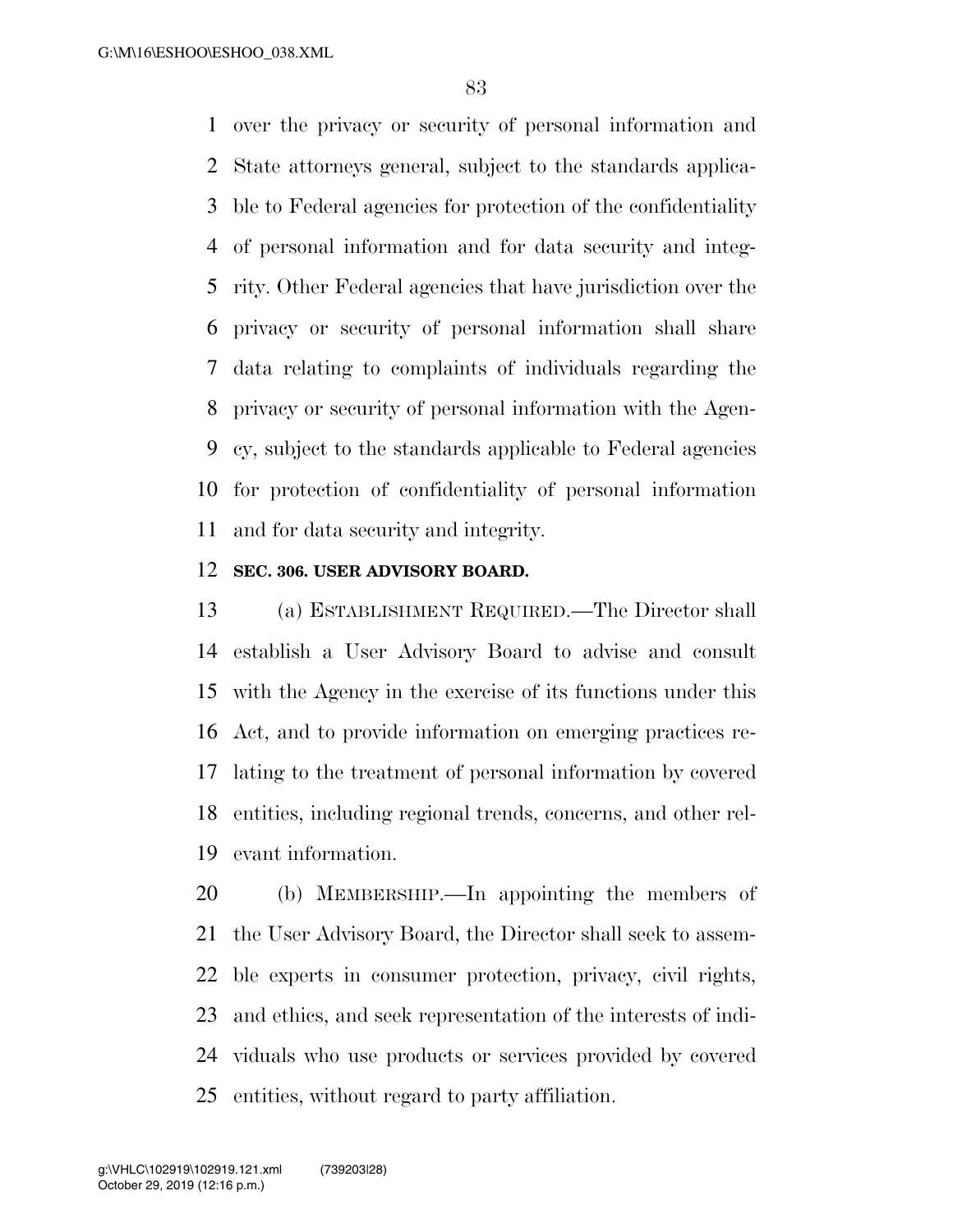(c) MEETINGS.—The User Advisory Board shall meet from time to time at the call of the Director, but, at a minimum, shall meet at least twice in each year.

 (d) COMPENSATION AND TRAVEL EXPENSES.—Mem- bers of the User Advisory Board who are not full-time em-ployees of the United States shall—

 (1) be entitled to receive compensation at a rate fixed by the Director while attending meetings of the User Advisory Board, including travel time; and

 (2) receive travel expenses, including per diem in lieu of subsistence, in accordance with applicable provisions under subchapter I of chapter 57 of title 5, United States Code.

#### **SEC. 307. ACADEMIC AND RESEARCH ADVISORY BOARD.**

 (a) ESTABLISHMENT REQUIRED.—The Director shall establish an Academic and Research Advisory Board to advise and consult with the Agency in the exercise of its functions under this Act, and to provide information on emerging practices relating to the treatment of personal information by covered entities, including regional trends, concerns, and other relevant information.

 (b) MEMBERSHIP.—In appointing the members of the Academic and Research Advisory Board, the Director shall seek to assemble individuals with academic and re-search expertise in privacy, cybersecurity, computer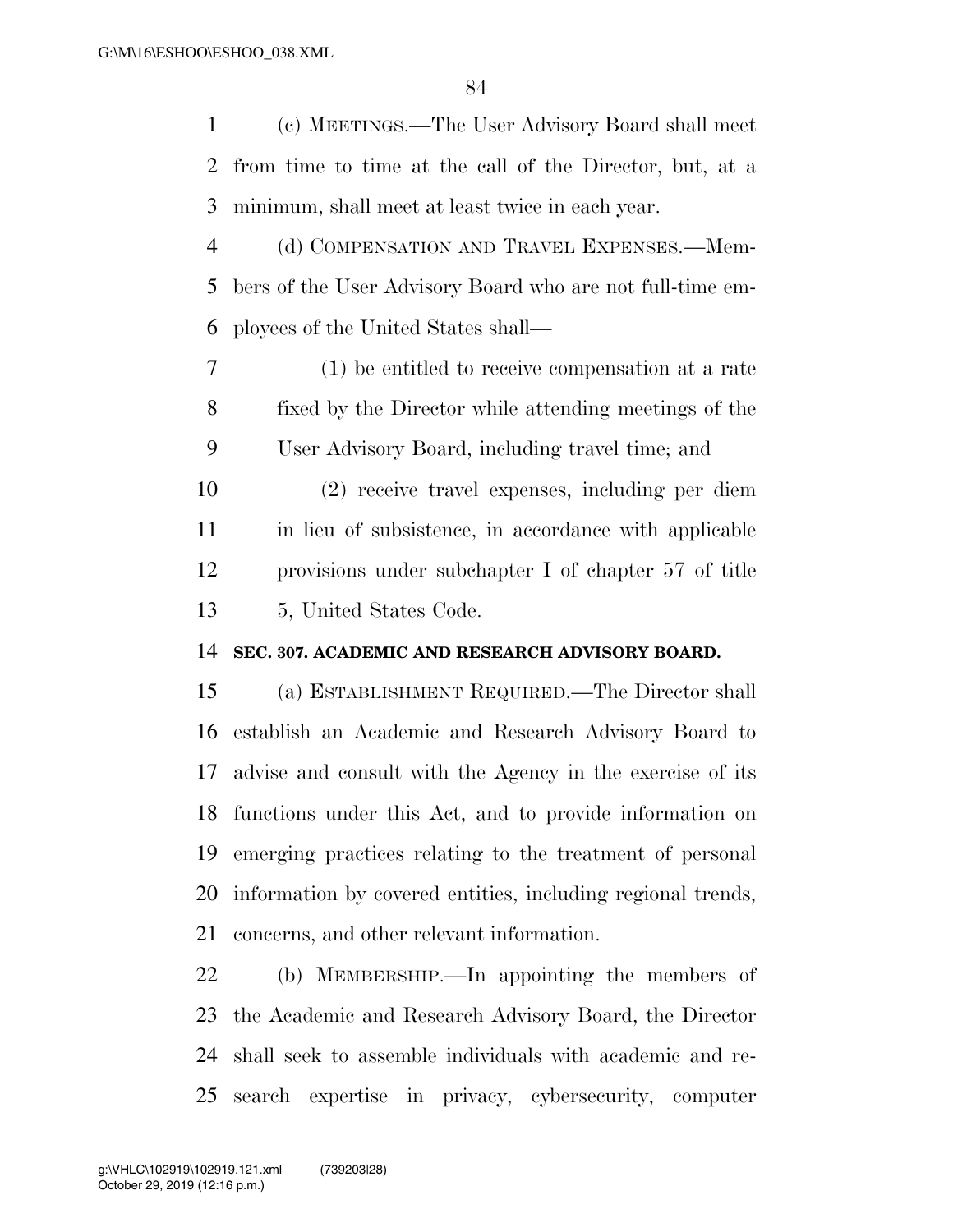science, innovation, economics, law, and public policy, without regard to party affiliation.

 (c) MEETINGS.—The Academic and Research Advi- sory Board shall meet from time to time at the call of the Director, but, at a minimum, shall meet at least twice in each year.

 (d) COMPENSATION AND TRAVEL EXPENSES.—Mem- bers of the Academic and Research Advisory Board who are not full-time employees of the United States shall—

 (1) be entitled to receive compensation at a rate fixed by the Director while attending meetings of the Academic and Research Advisory Board, including travel time; and

 (2) receive travel expenses, including per diem in lieu of subsistence, in accordance with applicable provisions under subchapter I of chapter 57 of title 5, United States Code.

 **SEC. 308. SMALL BUSINESS AND INVESTOR ADVISORY BOARD.** 

 (a) ESTABLISHMENT REQUIRED.—The Director shall establish a Small Business and Investor Advisory Board to advise and consult with the Agency in the exercise of its functions under this Act, and to provide information on emerging practices relating to the treatment of per-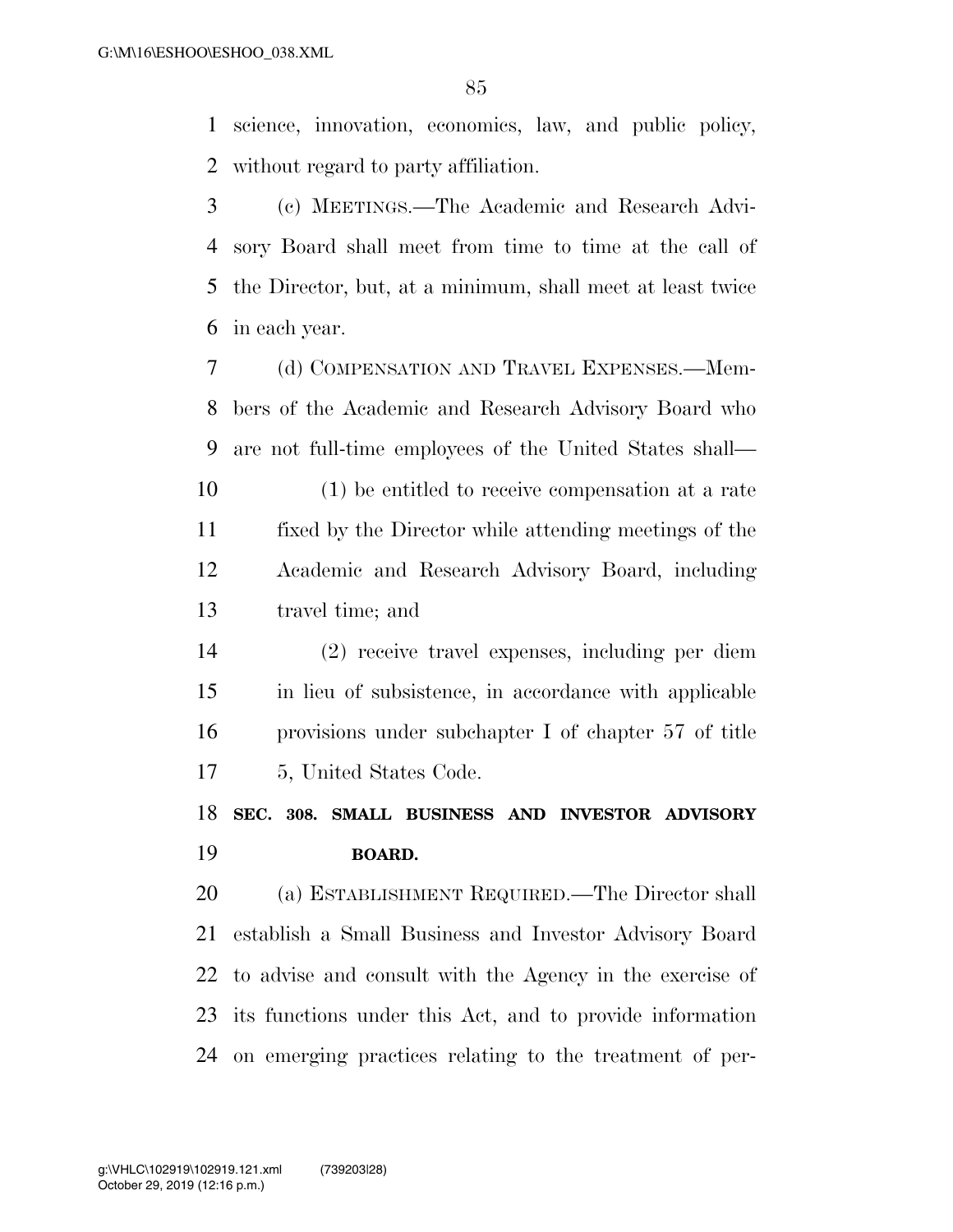sonal information by covered entities, including regional trends, concerns, and other relevant information.

 (b) MEMBERSHIP.—In appointing the members of the Small Business and Investor Advisory Board, the Di- rector shall seek to assemble representatives of small busi- nesses and investors in small businesses, without regard to party affiliation.

 (c) MEETINGS.—The Small Business and Investor Advisory Board shall meet from time to time at the call of the Director, but, at a minimum, shall meet at least twice in each year.

12 (d) COMPENSATION AND TRAVEL EXPENSES.—Mem- bers of the Small Business and Investor Advisory Board who are not full-time employees of the United States shall—

 (1) be entitled to receive compensation at a rate fixed by the Director while attending meetings of the Small Business and Investor Advisory Board, includ-ing travel time; and

 (2) receive travel expenses, including per diem 21 in lieu of subsistence, in accordance with applicable provisions under subchapter I of chapter 57 of title 5, United States Code.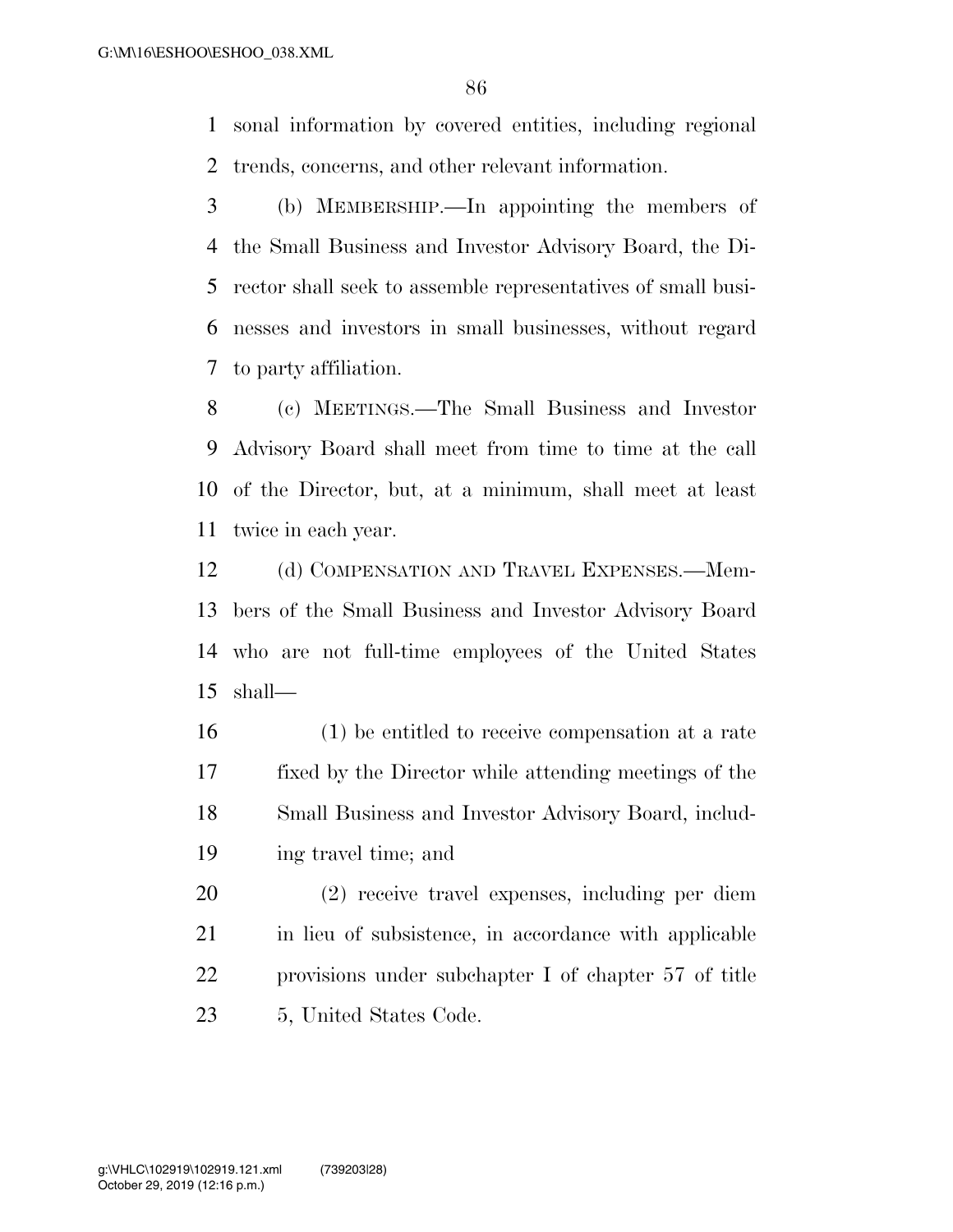#### **SEC. 309. CONSULTATION.**

 The Director shall consult with Federal and State agencies that have jurisdiction over the privacy or security of personal information, State attorneys general, inter- national and intergovernmental bodies that conduct activi- ties relating to the privacy or security of personal informa- tion, and agencies of other countries that are similar to the Agency, as appropriate, to promote consistent regu- latory treatment of the activities of covered entities relat-ing to the privacy or security of personal information.

#### **SEC. 310. REPORTS.**

 (a) REPORTS REQUIRED.—Not later than 6 months after the date of the enactment of this Act, and every 6 months thereafter, the Director shall submit a report to the President and to the Committee on Energy and Com- merce, the Committee on the Judiciary, and the Com- mittee on Appropriations of the House of Representatives and the Committee on Commerce, Science, and Transpor- tation, the Committee on the Judiciary, and the Com- mittee on Appropriations of the Senate, and shall publish such report on the website of the Agency.

 (b) CONTENTS.—Each report required by subsection (a) shall include—

 (1) a discussion of the significant problems faced by individuals with respect to the privacy or security of personal information;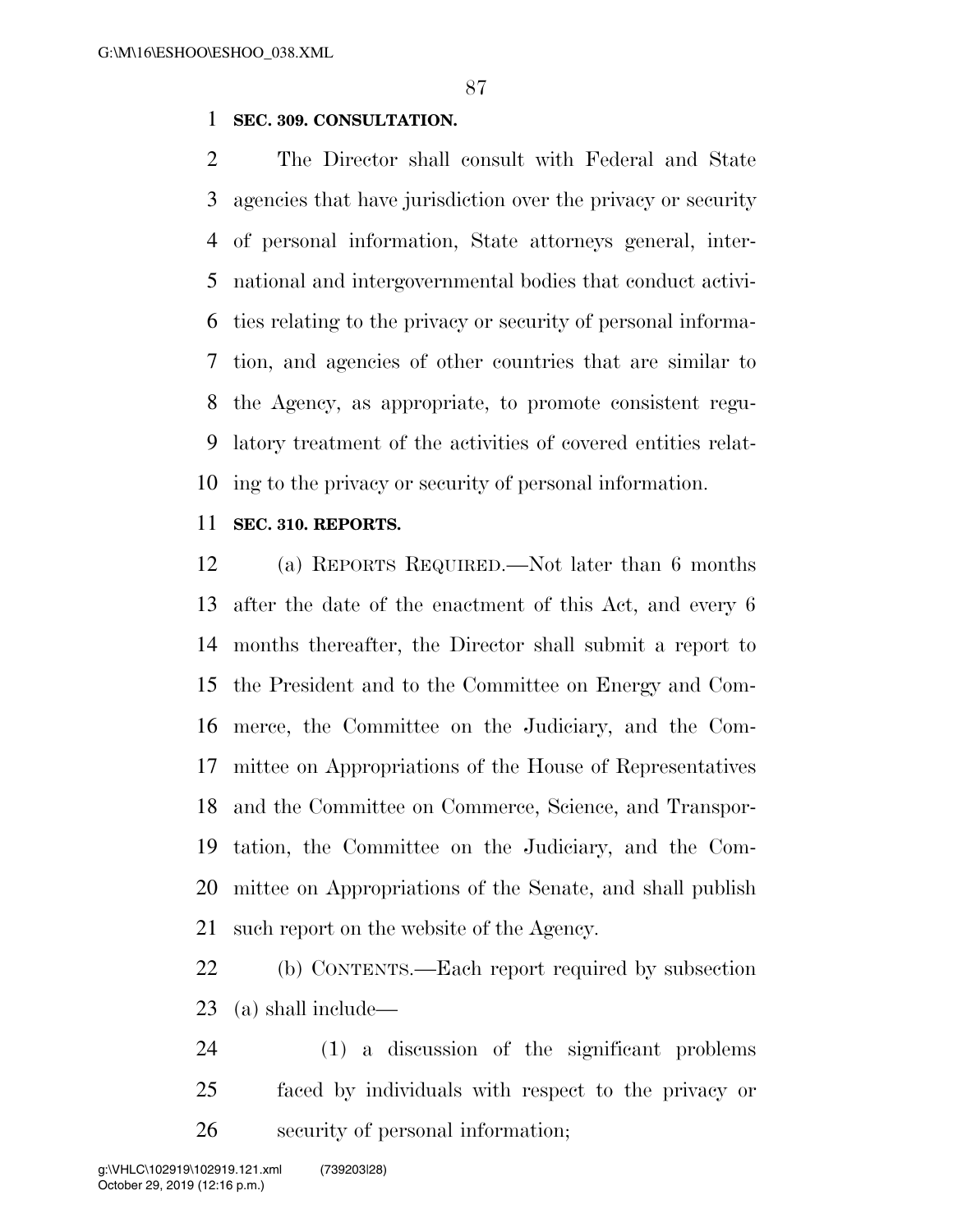(2) a justification of the budget request of the Agency for the preceding year, unless a justification for such year was included in the preceding report submitted under such subsection;

 (3) a list of the significant rules and orders adopted by the Agency, as well as other significant initiatives conducted by the Agency, during the pre- ceding 6-month period and the plan of the Agency for rules, orders, or other initiatives to be under-taken during the upcoming 6-month period;

 (4) an analysis of complaints about the privacy or security of personal information that the Agency has received and collected in the database described in section 305(a) during the preceding 6-month pe-riod;

 (5) a list, with a brief statement of the issues, of the public enforcement actions to which the Agen- cy was a party during the preceding 6-month period; and

 (6) an assessment of significant actions by State attorneys general or State agencies relating to this Act or the rules prescribed under this Act dur-23 ing the preceding 6-month period.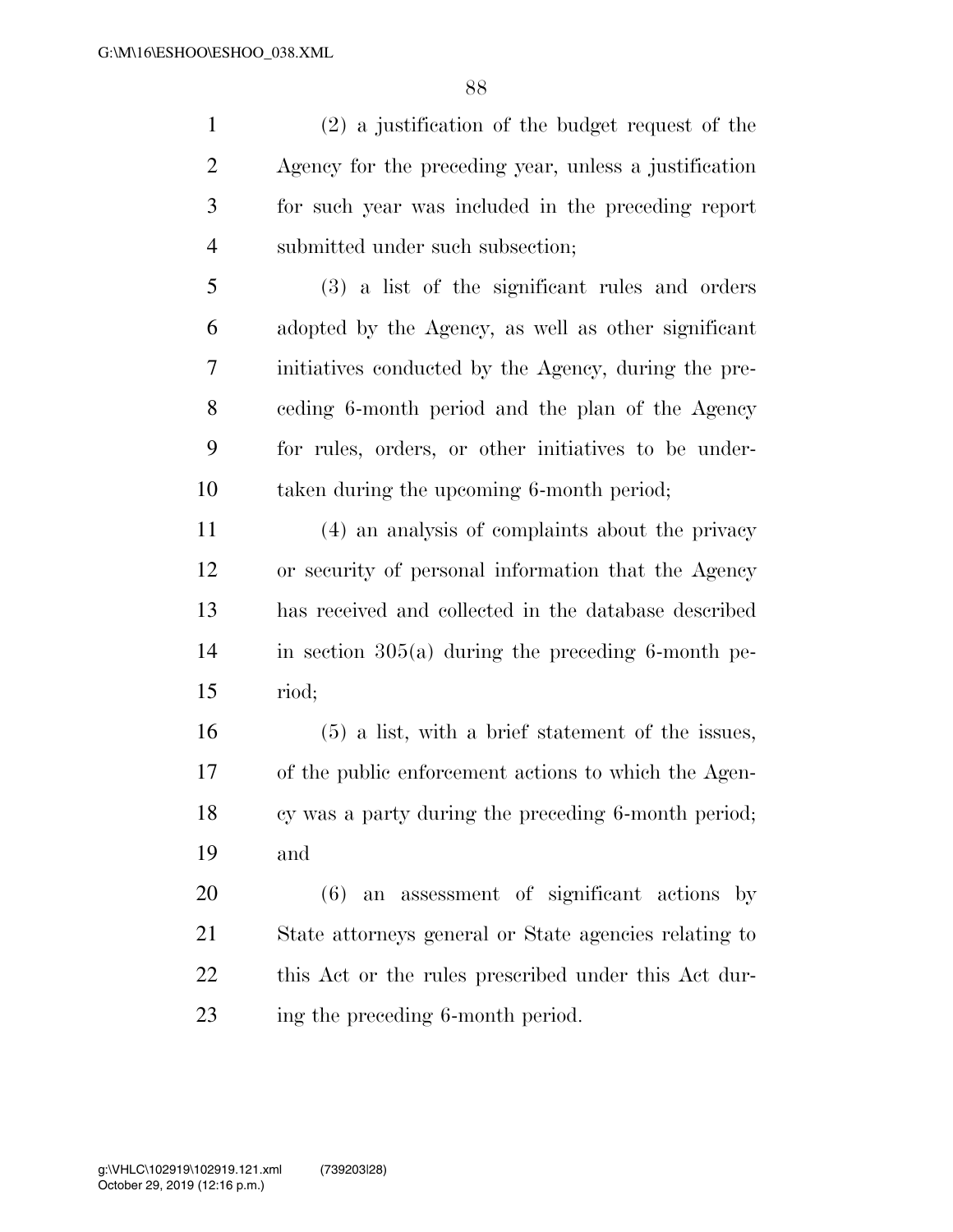**SEC. 311. GRANTS FOR DEVELOPING OPEN-SOURCE MA-CHINE LEARNING TRAINING DATA.** 

 The Director shall establish an Open-Source Machine Learning Training Data Program and make grants through the program to support the development of open- source, voluntarily disclosed, personal information data sets to be used for the training or development of machine learning and artificial intelligence algorithms. The Direc- tor shall promulgate regulations to implement the Pro- gram and to consider any such data sets are in compliance with this Act balancing any intrusion on the privacy of, potential privacy harms to, and reasonable expectations of individuals to whom the personal information relates.

#### **SEC. 312. ANNUAL AUDITS.**

 The Director shall order an annual independent audit of the operations and budget of the Agency.

#### **SEC. 313. INSPECTOR GENERAL.**

 Section 12 of the Inspector General Act of 1978 (5 U.S.C. App.) is amended—

- (1) in paragraph (1), by inserting the ''Director
- of the Digital Privacy Agency;'' after ''the President
- of the Export-Import Bank;''; and
- (2) in paragraph (2), by inserting ''the Digital Privacy Agency,'' after ''the Export-Import Bank,''.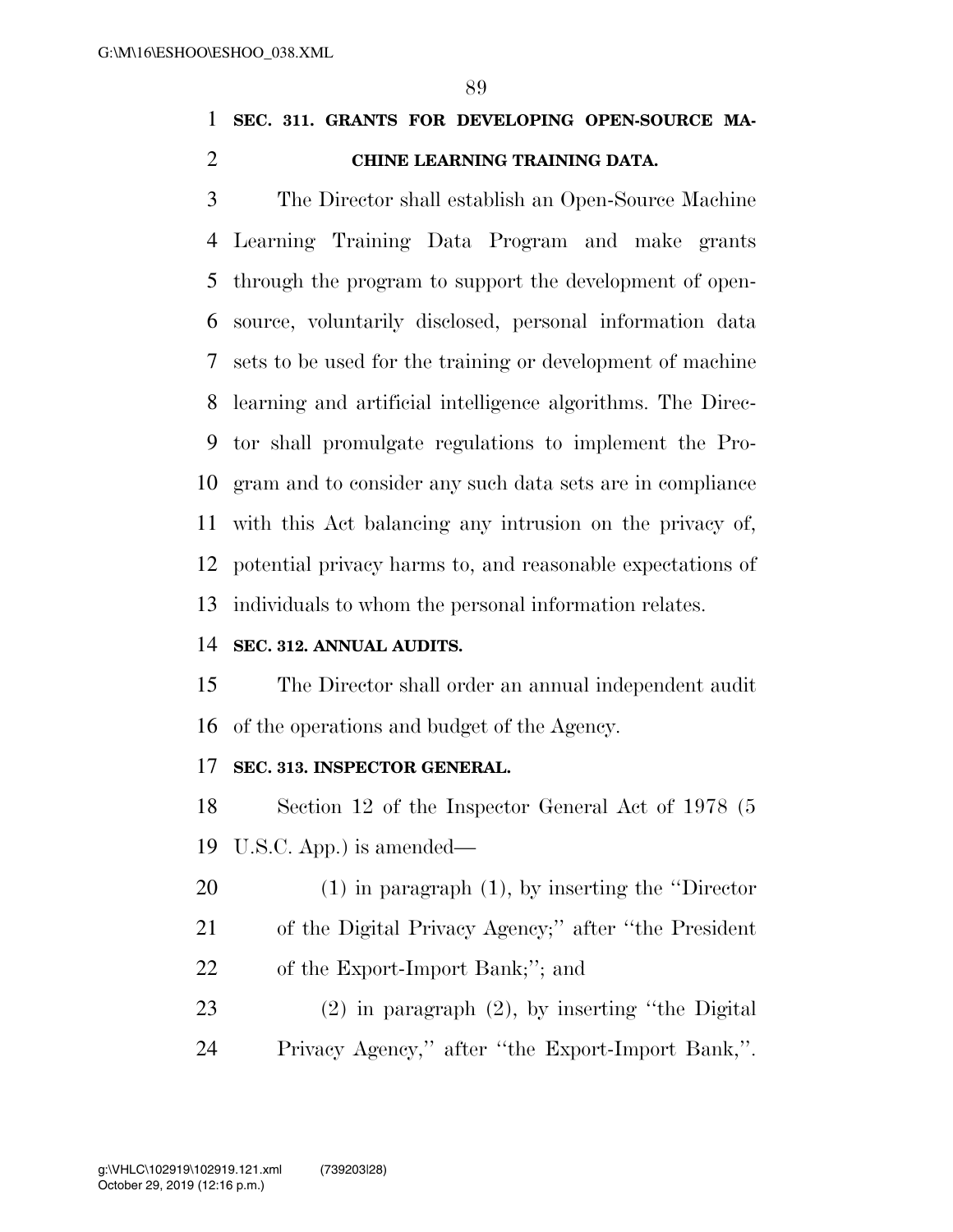#### **SEC. 314. AUTHORIZATION OF APPROPRIATIONS.**

 There are authorized to be appropriated to the Direc- tor to carry out this Act \$550,000,000 for each of the fiscal years 2020, 2021, 2022, 2023, and 2024.

## **TITLE IV—ENFORCEMENT**

#### **SEC. 401. DEFINITIONS.**

In this title:

 (1) AGENCY INVESTIGATOR.—The term ''Agen- cy investigator'' means any attorney or investigator employed by the Agency who is charged with the duty of enforcing or carrying into effect any provi- sion of this Act or a rule or order prescribed under this Act.

 (2) ATTORNEY GENERAL.—The term ''attorney general'' means, with respect to a State, the attor- ney general or chief law enforcement officer of the State, or another official or agency designated by 18 the State to bring civil actions on behalf of the State or the residents of the State.

 (3) CUSTODIAN.—The term ''custodian'' means 21 the custodian or any deputy custodian designated by 22 the Agency.

 (4) DOCUMENTARY MATERIAL.—The term ''documentary material'' includes the original or any copy of any book, document, record, report, memo-randum, paper, communication, tabulation, chart,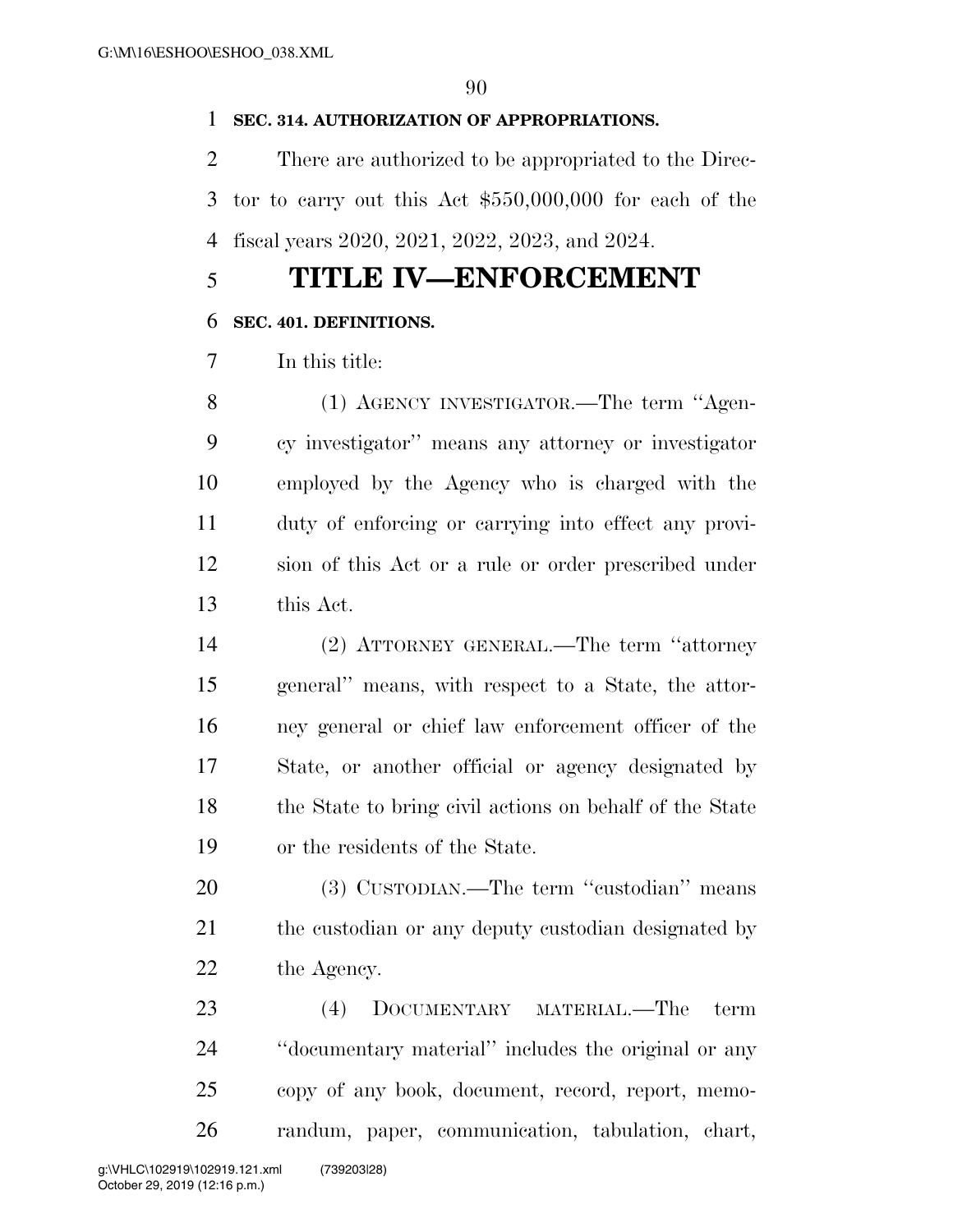logs, electronic files, or other data or data compila-tions stored in any medium.

 (5) VIOLATION.—The term ''violation'' means any act or omission that, if proved, would constitute a violation of any provision of this Act or a rule or order prescribed under this Act.

 (6) NON-PUBLIC INFORMATION.—The term ''non-public information'' means information that has not been disclosed in a criminal, civil, or admin- istrative proceeding, in a government investigation, report, or audit, or by the news media or other pub-12 lic source of information, and that was not obtained in violation of the law.

 **SEC. 402. INVESTIGATIONS AND ADMINISTRATIVE DIS-COVERY.** 

 (a) JOINT INVESTIGATIONS.—The Agency or, where appropriate, an Agency investigator, may conduct inves- tigations and make requests for information, as authorized under this Act, on a joint basis with another agency (as defined in section 551 of title 5, United States Code).

(b) SUBPOENAS.—

 (1) IN GENERAL.—The Agency or an Agency investigator may issue subpoenas for the attendance and testimony of witnesses and the production of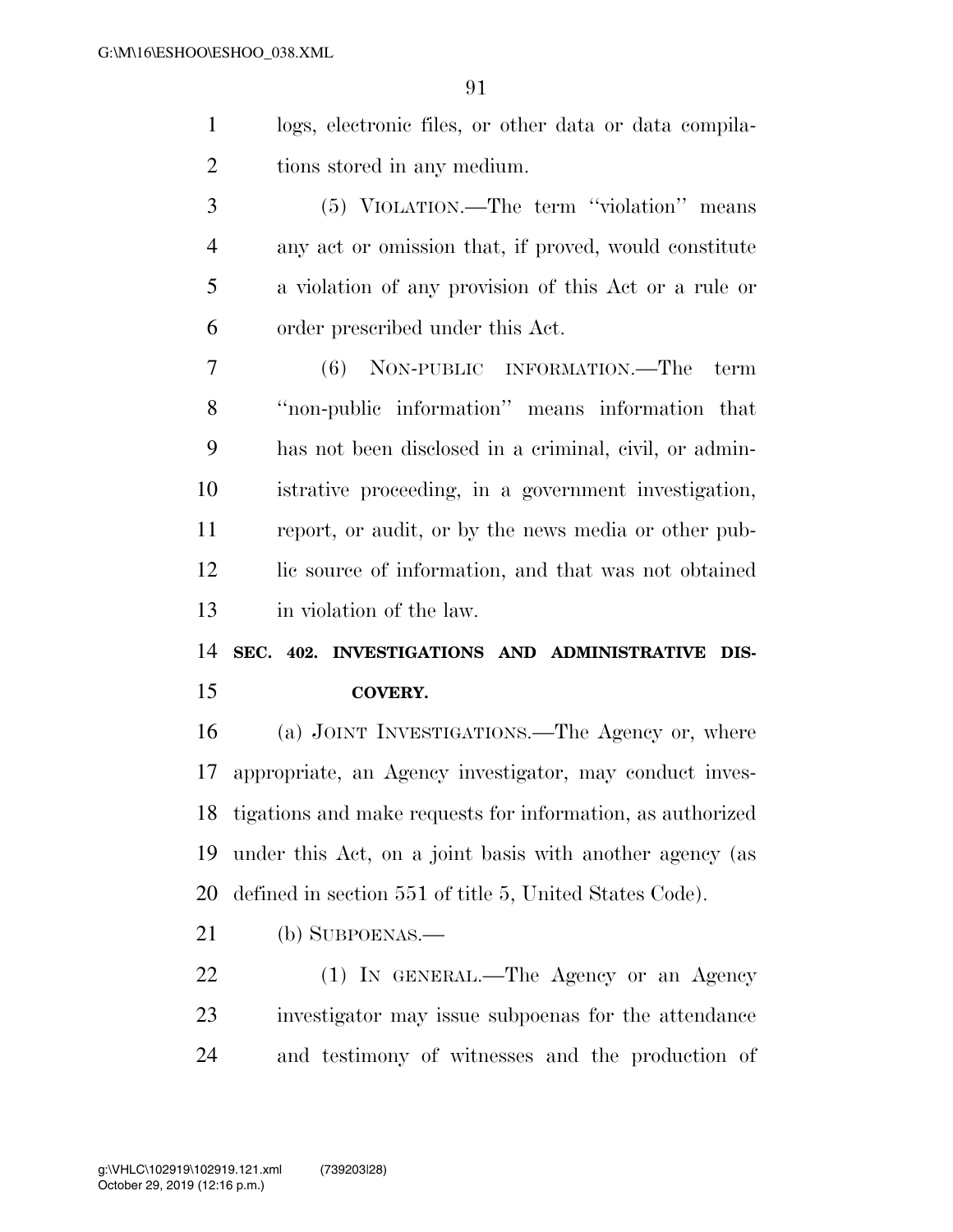relevant papers, books, documents, or other material in connection with hearings under this Act.

 (2) FAILURE TO OBEY.—In the case of contu- macy or refusal to obey a subpoena issued pursuant to this subsection and served upon any person, the district court of the United States for any district in which such person is found, resides, or transacts business, upon application by the Agency or an Agency investigator and after notice to such person, may issue an order requiring such person to appear and give testimony or to appear and produce docu-ments or other material.

 (3) CONTEMPT.—Any failure to obey an order of the court under paragraph (2) may be punished by the court as a contempt thereof.

(c) DEMANDS.—

 (1) IN GENERAL.—Whenever the Agency has reason to believe that any person may be in posses- sion, custody, or control of any documentary mate- rial or tangible things, or may have any information, relevant to a violation, the Agency may, before the institution of any proceedings under this Act, issue in writing, and cause to be served upon such person, a civil investigative demand requiring such person to—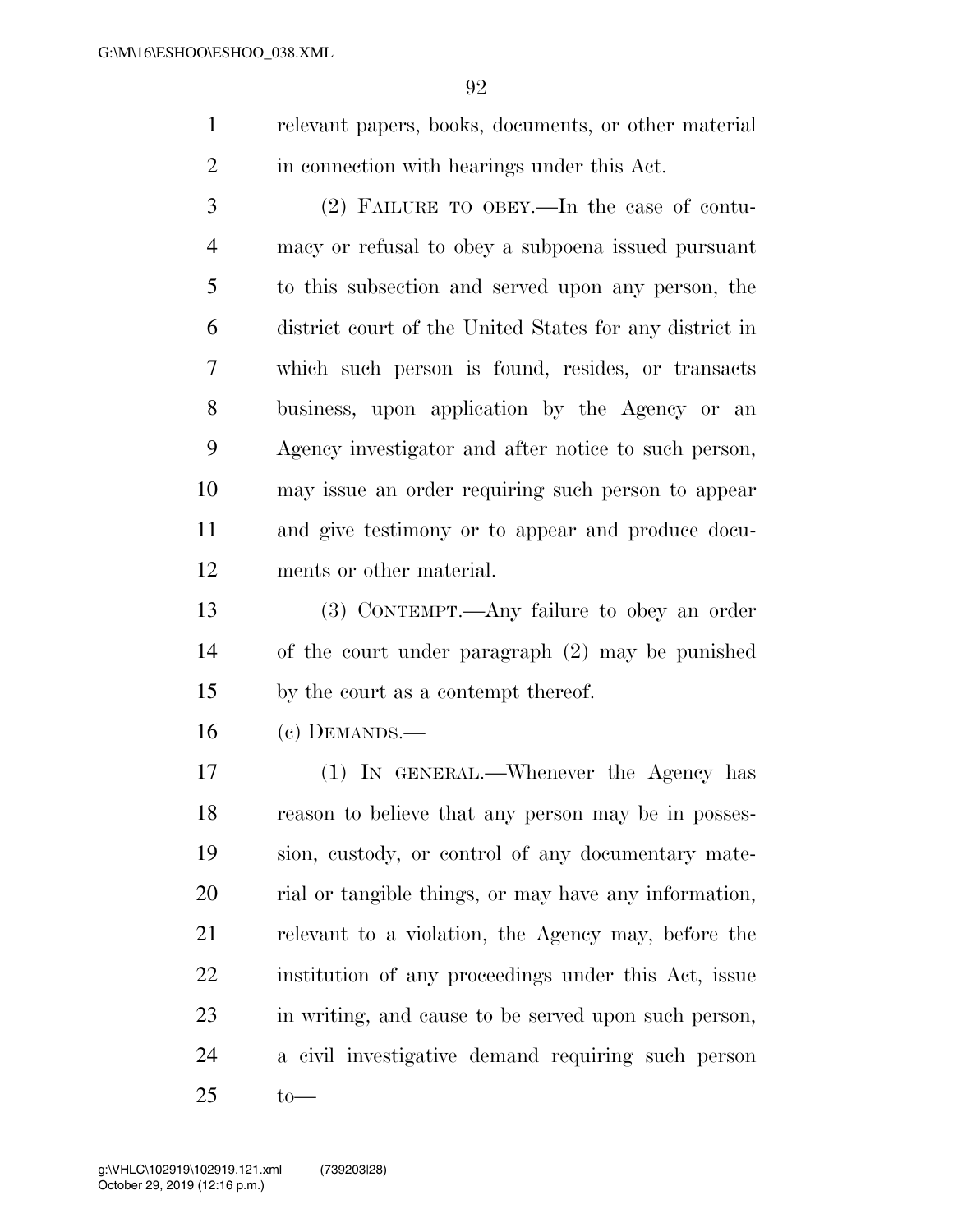| $\mathbf{1}$   | (A) produce such documentary material for              |
|----------------|--------------------------------------------------------|
| $\overline{2}$ | inspection and copying or reproduction in the          |
| 3              | form or medium requested by the Agency;                |
| $\overline{4}$ | (B) submit such tangible things;                       |
| 5              | (C) file written reports or answers to ques-           |
| 6              | tions;                                                 |
| 7              | (D) give oral testimony concerning docu-               |
| 8              | mentary material, tangible things, or other in-        |
| 9              | formation; or                                          |
| 10             | (E) furnish any combination of such mate-              |
| 11             | rial, answers, or testimony.                           |
| 12             | (2) REQUIREMENTS.—Each civil investigative             |
| 13             | demand shall state the nature of the conduct consti-   |
| 14             | tuting the alleged violation which is under investiga- |
| 15             | tion and the provision of law applicable to such vio-  |
| 16             | lation.                                                |
| 17             | (3) PRODUCTION OF DOCUMENTS.-Each civil                |
| 18             | investigative demand for the production of documen-    |
| 19             | tary material shall—                                   |
| 20             | (A) describe each class of documentary                 |
| 21             | material to be produced under the demand with          |
| 22             | such definiteness and certainty as to permit           |
| 23             | such material to be fairly identified;                 |
| 24             | (B) prescribe a return date or dates which             |
| 25             | will provide a reasonable period of time within        |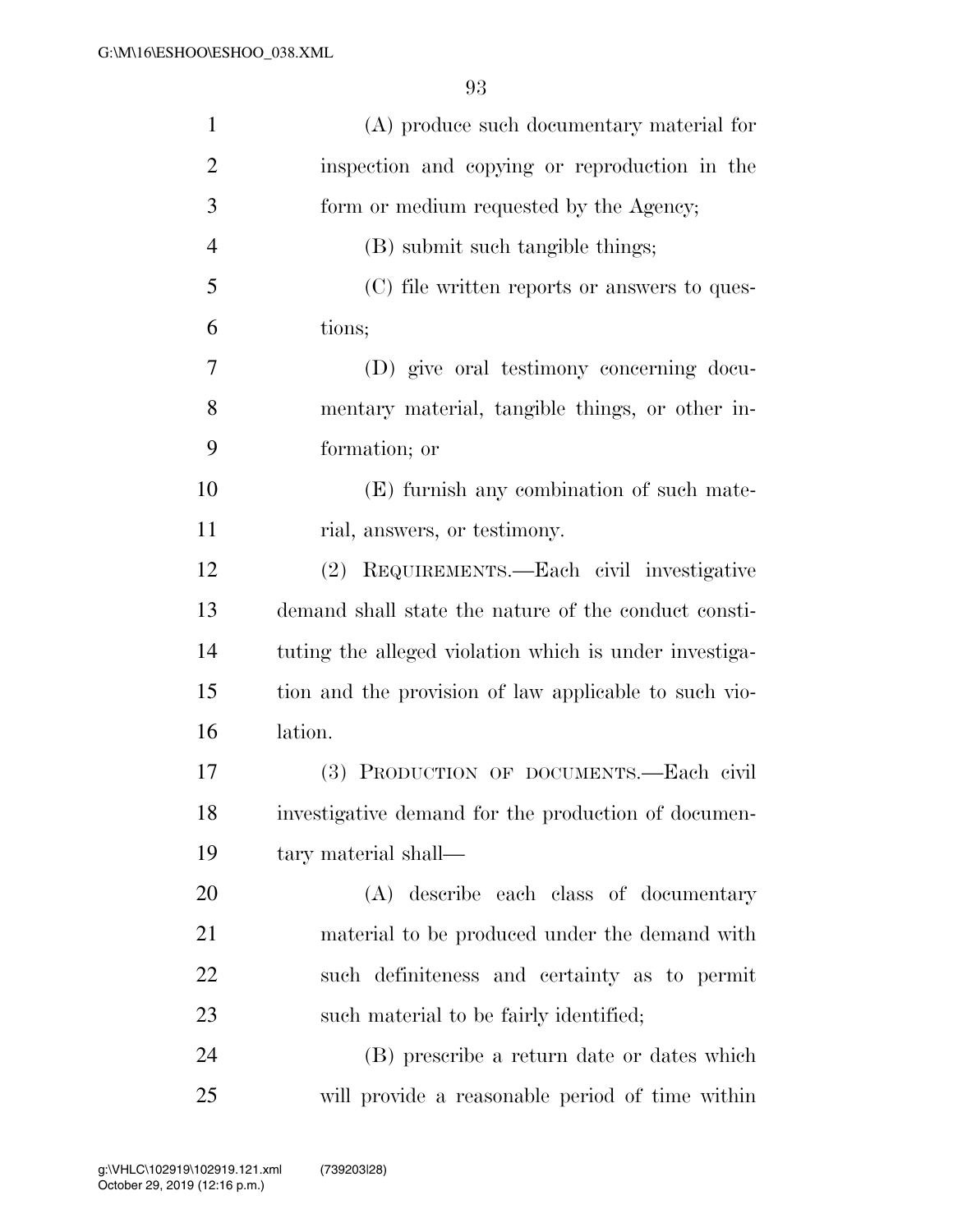| $\mathbf{1}$   | which the material so demanded may be assem-       |
|----------------|----------------------------------------------------|
| $\overline{2}$ | bled and made available for inspection and         |
| 3              | copying or reproduction; and                       |
| $\overline{4}$ | (C) identify the custodian to whom such            |
| 5              | material shall be made available.                  |
| 6              | (4) PRODUCTION OF THINGS.—Each civil inves-        |
| 7              | tigative demand for the submission of tangible     |
| 8              | things shall—                                      |
| 9              | (A) describe each class of tangible things         |
| 10             | to be submitted under the demand with such         |
| 11             | definiteness and certainty as to permit such       |
| 12             | things to be fairly identified;                    |
| 13             | (B) prescribe a return date or dates which         |
| 14             | will provide a reasonable period of time within    |
| 15             | which the things so demanded may be assem-         |
| 16             | bled and submitted; and                            |
| 17             | (C) identify the custodian to whom such            |
| 18             | things shall be submitted.                         |
| 19             | (5) DEMAND FOR WRITTEN REPORTS OR AN-              |
| 20             | swers.—Each civil investigative demand for written |
| 21             | reports or answers to questions shall—             |
| 22             | (A) propound with definiteness and cer-            |
| 23             | tainty the reports to be produced or the ques-     |
| 24             | tions to be answered;                              |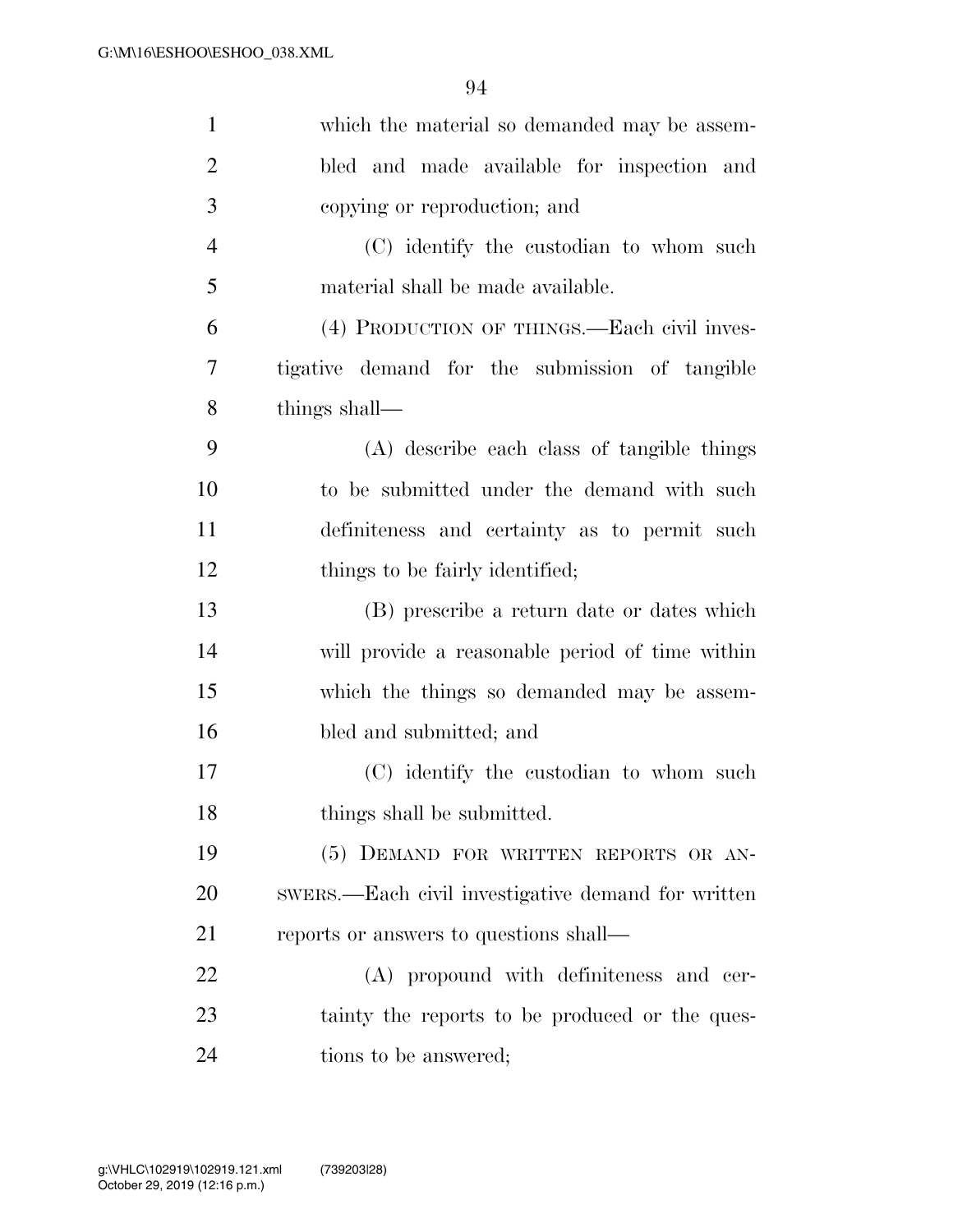| $\mathbf{1}$   | (B) prescribe a date or dates at which time         |
|----------------|-----------------------------------------------------|
| $\overline{2}$ | written reports or answers to questions shall be    |
| 3              | submitted; and                                      |
| $\overline{4}$ | (C) identify the custodian to whom such             |
| 5              | reports or answers shall be submitted.              |
| 6              | (6) ORAL TESTIMONY.—Each civil investigative        |
| 7              | demand for the giving of oral testimony shall—      |
| 8              | (A) prescribe a date, time, and place at            |
| 9              | which oral testimony shall be commenced; and        |
| 10             | (B) identify an Agency investigator who             |
| 11             | shall conduct the investigation and the custo-      |
| 12             | dian to whom the transcript of such investiga-      |
| 13             | tion shall be submitted.                            |
| 14             | (7) SERVICE.—Any civil investigative demand         |
| 15             | issued, and any enforcement petition filed, under   |
| 16             | this section may be served—                         |
| 17             | (A) by any Agency investigator at any               |
| 18             | place within the territorial jurisdiction of any    |
| 19             | court of the United States; and                     |
| 20             | (B) upon any person who is not found                |
| 21             | within the territorial jurisdiction of any court of |
| 22             | the United States—                                  |
| 23             | (i) in such manner as the Federal                   |
| 24             | Rules of Civil Procedure prescribe for serv-        |
| 25             | ice in a foreign nation; and                        |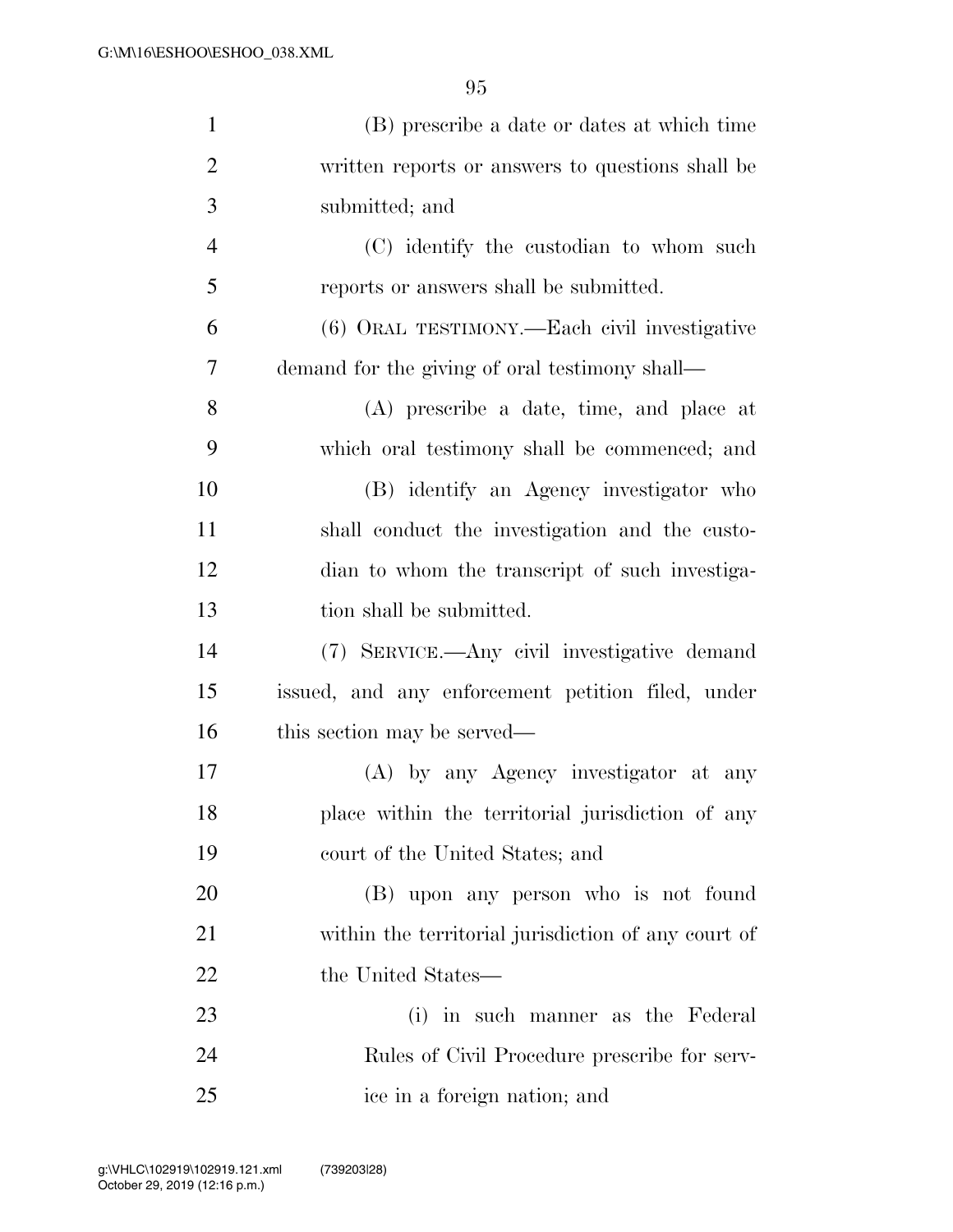| $\mathbf{1}$   | (ii) to the extent that the courts of              |
|----------------|----------------------------------------------------|
| $\overline{2}$ | the United States have authority to assert         |
| 3              | jurisdiction over such person, consistent          |
| $\overline{4}$ | with due process, the United States Dis-           |
| 5              | trict Court for the District of Columbia           |
| 6              | shall have the same jurisdiction to take           |
| 7              | any action respecting compliance with this         |
| 8              | section by such person that such district          |
| 9              | court would have if such person were per-          |
| 10             | sonally within the jurisdiction of such dis-       |
| 11             | trict court.                                       |
| 12             | (8) METHOD OF SERVICE.—Service of any civil        |
| 13             | investigative demand or any enforcement petition   |
| 14             | filed under this section may be made upon a person |
| 15             | $by-$                                              |
| 16             | (A) delivering a duly executed copy of such        |
| 17             | demand or petition to the individual or to any     |
| 18             | partner, executive officer, managing agent, or     |
| 19             | general agent of such person, or to any agent      |
| 20             | of such person authorized by appointment or by     |
| 21             | law to receive service of process on behalf of     |
| 22             | such person;                                       |
| 23             | (B) delivering a duly executed copy of such        |
| 24             | demand or petition to the principal office or      |
| 25             | place of business of the person to be served; or   |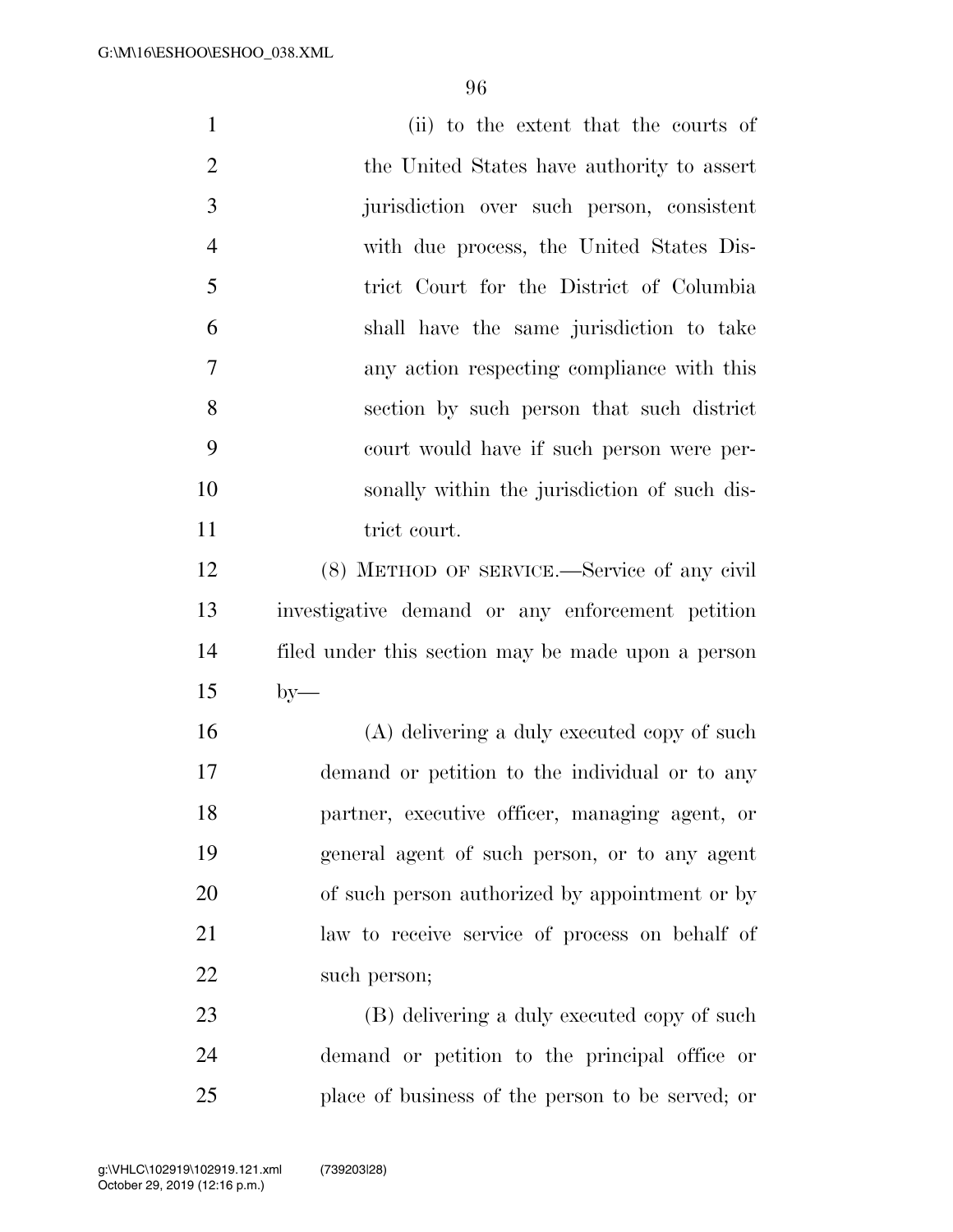| $\mathbf{1}$   | (C) depositing a duly executed copy in the            |
|----------------|-------------------------------------------------------|
| $\overline{2}$ | United States mails, by registered or certified       |
| 3              | mail, return receipt requested, duly addressed        |
| $\overline{4}$ | to such person at the principal office or place       |
| 5              | of business of such person.                           |
| 6              | $(9)$ Proof of SERVICE.—                              |
| 7              | $(A)$ In GENERAL.— $A$ verified return by the         |
| 8              | individual serving any civil investigative demand     |
| 9              | or any enforcement petition filed under this sec-     |
| 10             | tion setting forth the manner of such service         |
| 11             | shall be proof of such service.                       |
| 12             | (B) RETURN RECEIPTS.—In the case of                   |
| 13             | service by registered or certified mail, such re-     |
| 14             | turn shall be accompanied by the return post          |
| 15             | office receipt of delivery of such demand or en-      |
| 16             | forcement petition.                                   |
| 17             | (10) PRODUCTION OF DOCUMENTARY MATE-                  |
| 18             | RIAL.—The production of documentary material in       |
| 19             | response to a civil investigative demand shall be     |
| 20             | made under a sworn certificate, in such form as the   |
| 21             | demand designates, by the person, if a natural per-   |
| 22             | son, to whom the demand is directed or, if not a      |
| 23             | natural person, by any person having knowledge of     |
| 24             | the facts and circumstances relating to such produc-  |
| 25             | tion, to the effect that all of the documentary mate- |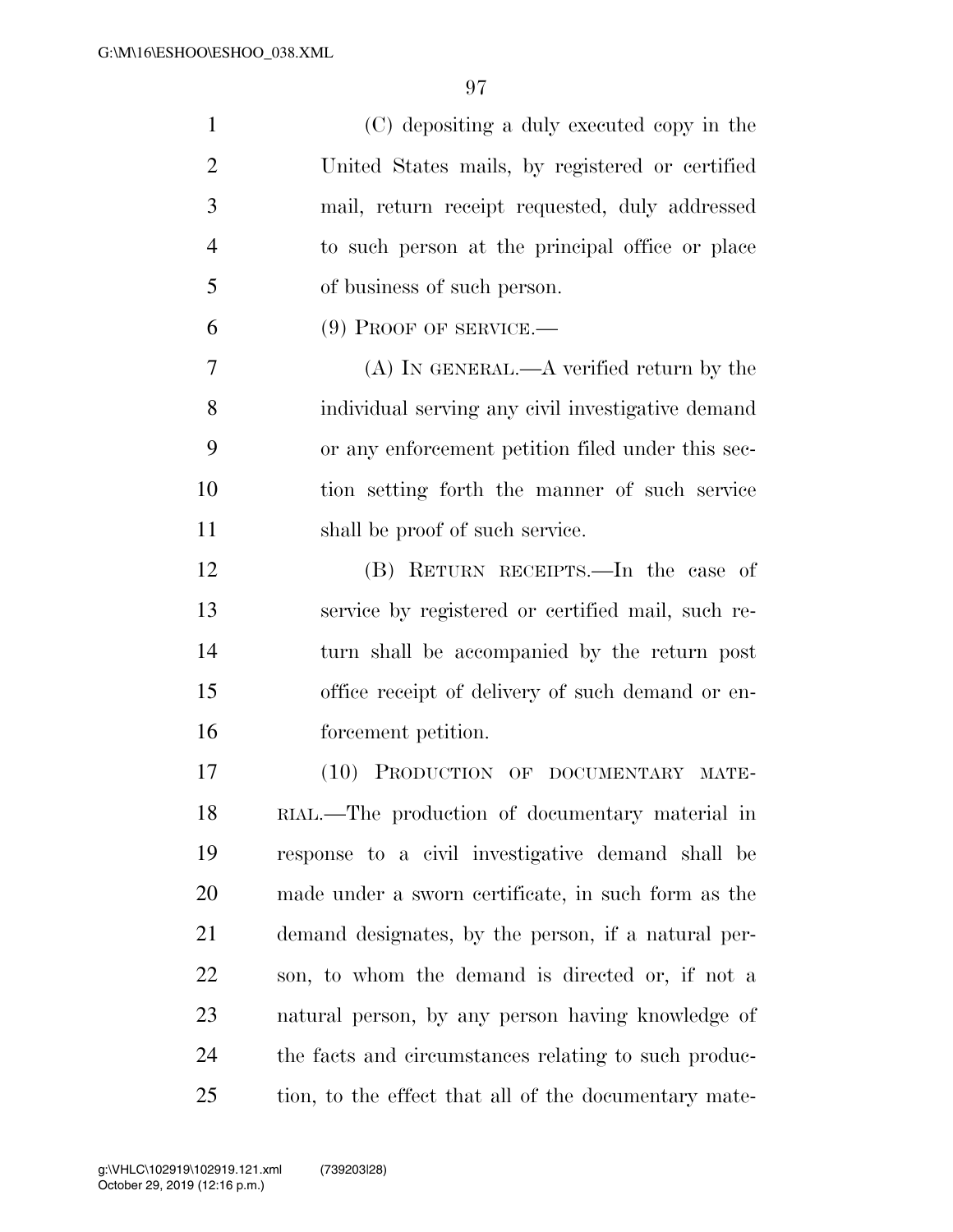rial required by the demand and in the possession, custody, or control of the person to whom the de- mand is directed has been produced and made avail-able to the custodian.

 (11) SUBMISSION OF TANGIBLE THINGS.—The submission of tangible things in response to a civil investigative demand shall be made under a sworn certificate, in such form as the demand designates, by the person to whom the demand is directed or, if not a natural person, by any person having knowl- edge of the facts and circumstances relating to such production, to the effect that all of the tangible things required by the demand and in the posses- sion, custody, or control of the person to whom the demand is directed have been submitted to the cus-todian.

 (12) SEPARATE ANSWERS.—Each reporting re- quirement or question in a civil investigative demand shall be answered separately and fully in writing under oath, unless it is objected to, in which event the reasons for the objection shall be stated in lieu of an answer, and it shall be submitted under a sworn certificate, in such form as the demand des- ignates, by the person, if a natural person, to whom the demand is directed or, if not a natural person,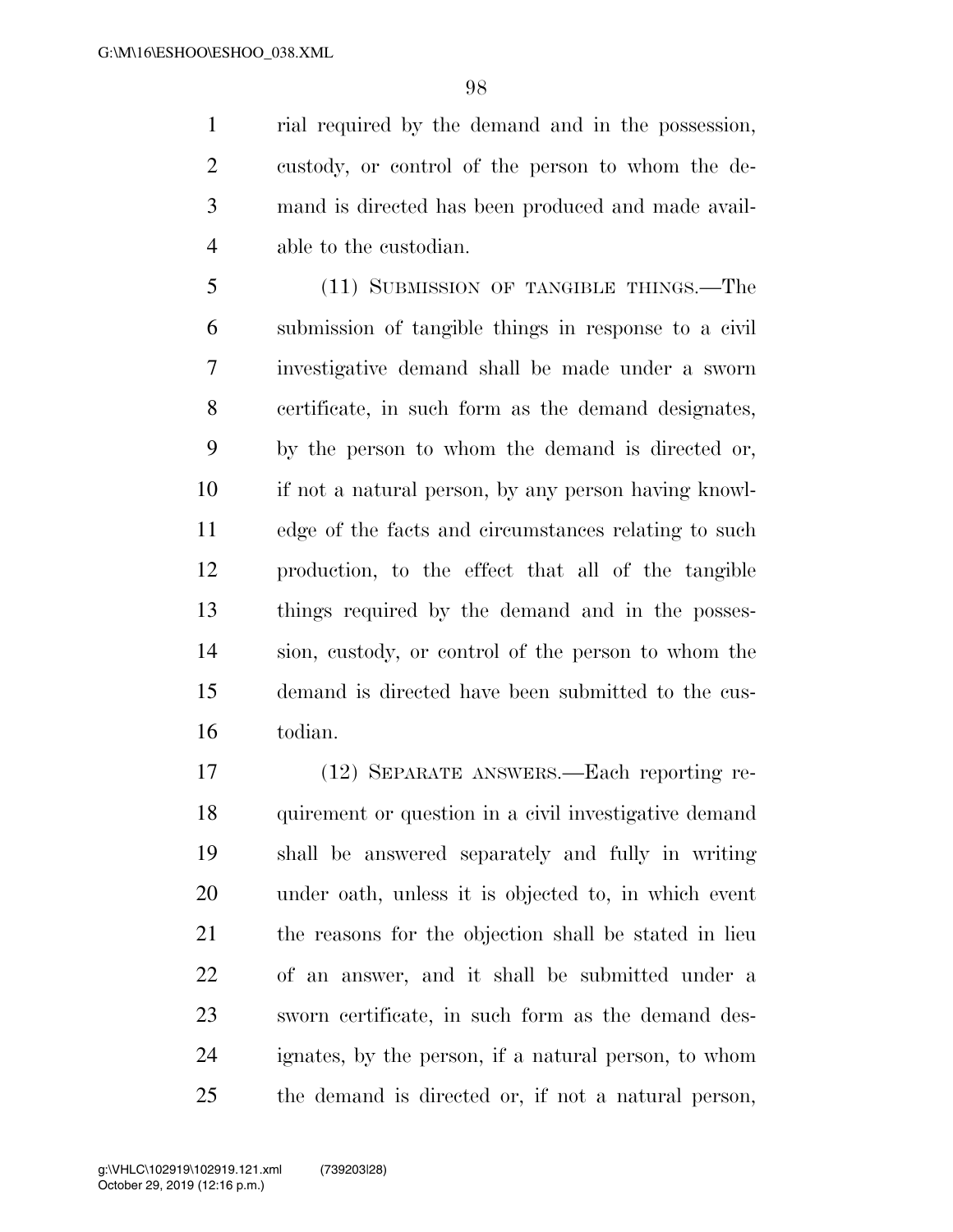| $\mathbf{1}$   | by any person responsible for answering each report-    |
|----------------|---------------------------------------------------------|
| $\overline{2}$ | ing requirement or question, to the effect that all in- |
| 3              | formation required by the demand and in the posses-     |
| $\overline{4}$ | sion, custody, control, or knowledge of the person to   |
| 5              | whom the demand is directed has been submitted.         |
| 6              | $(13)$ TESTIMONY.—                                      |
| 7              | $(A)$ In GENERAL.—                                      |
| 8              | (i) OATH AND RECORDATION.—The                           |
| 9              | examination of any person pursuant to a                 |
| 10             | demand for oral testimony served under                  |
| 11             | this subsection shall be taken before an of-            |
| 12             | ficer authorized to administer oaths and                |
| 13             | affirmations by the laws of the United                  |
| 14             | States or of the place at which the exam-               |
| 15             | ination is held. The officer before whom                |
| 16             | oral testimony is to be taken shall put the             |
| 17             | witness on oath or affirmation and shall                |
| 18             | personally, or by any individual acting                 |
| 19             | under the direction of and in the presence              |
| 20             | of the officer, record the testimony of the             |
| 21             | witness.                                                |
| 22             | TRANSCRIPTION.—The testimony<br>(ii)                    |
| 23             | shall be taken stenographically and tran-               |
| 24             | scribed.                                                |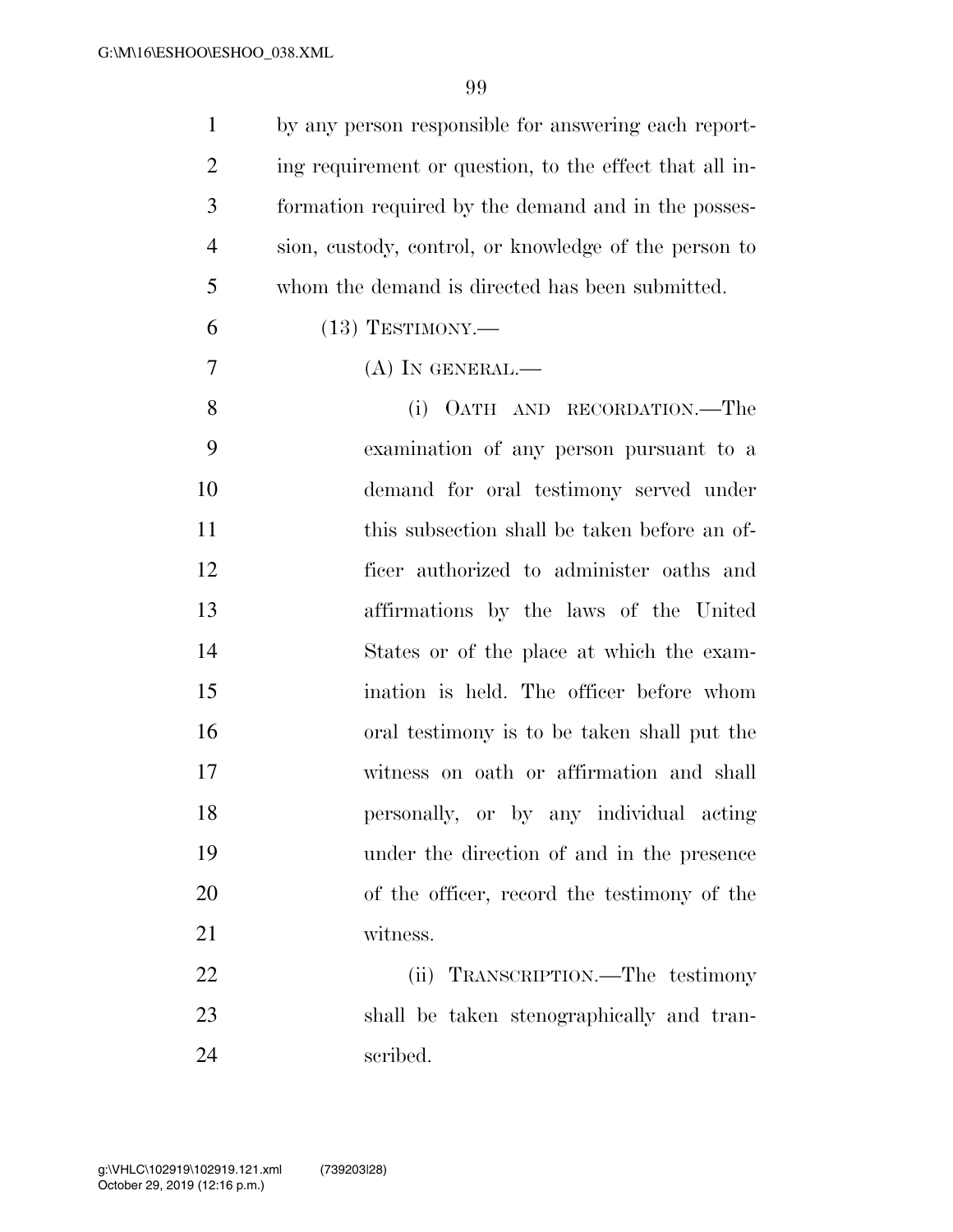(B) PARTIES PRESENT.—Any Agency in- vestigator before whom oral testimony is to be taken shall exclude from the place where the testimony is to be taken all other persons, ex- cept the person giving the testimony, the attor- ney for that person, the officer before whom the testimony is to be taken, an investigator or rep- resentative of an agency with which the Agency is engaged in a joint investigation, and any ste-nographer taking such testimony.

 (C) LOCATION.—The oral testimony of any person taken pursuant to a civil investigative demand shall be taken in the judicial district of the United States in which such person resides, is found, or transacts business, or in such other 16 place as may be agreed upon by the Agency in- vestigator before whom the oral testimony of such person is to be taken and such person.

19 (D) ATTORNEY REPRESENTATION.—

 (i) IN GENERAL.—Any person com- pelled to appear under a civil investigative demand for oral testimony pursuant to this subsection may be accompanied, rep-resented, and advised by an attorney.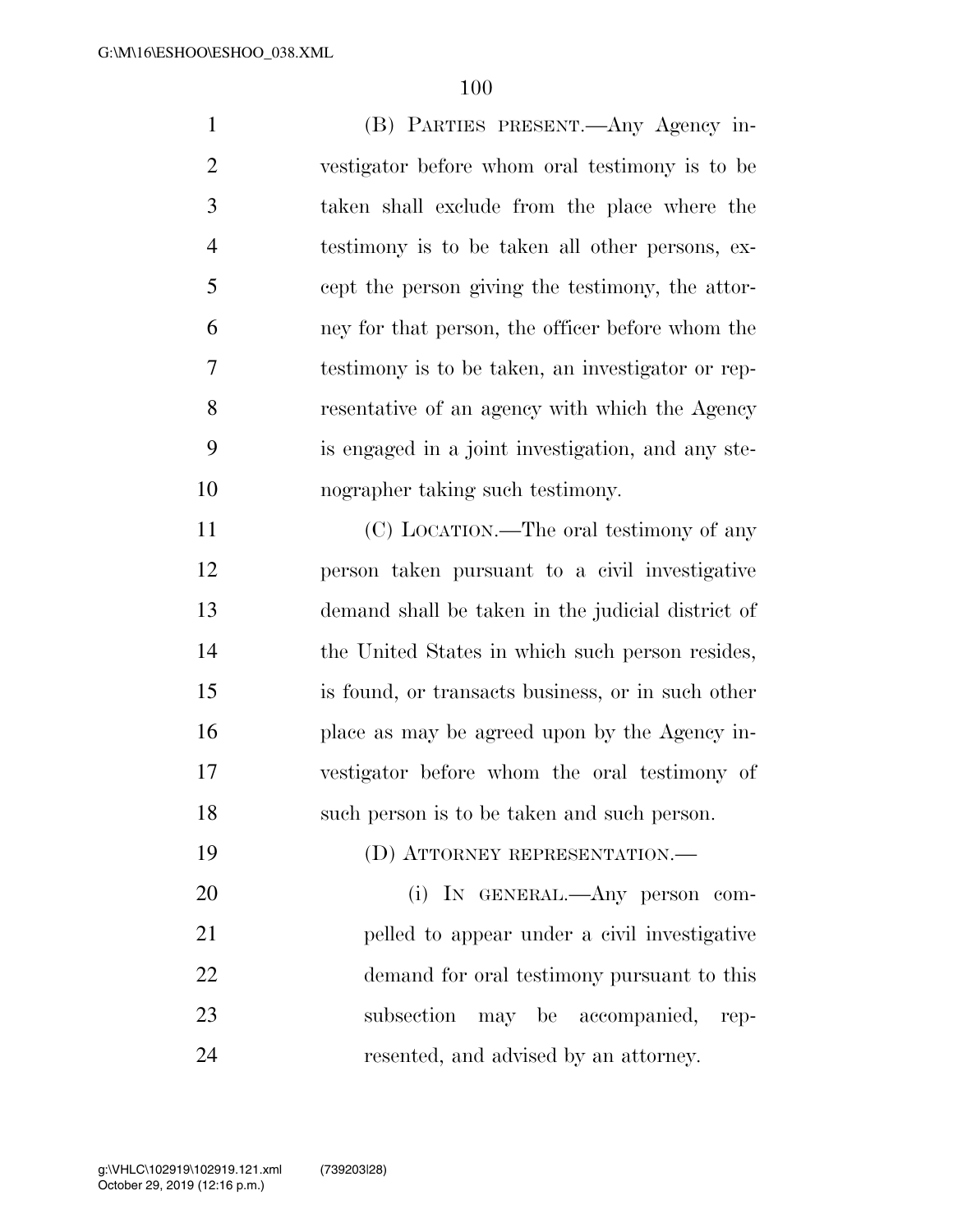(ii) AUTHORITY.—The attorney may advise a person described in clause (i), in confidence, either upon the request of such person or upon the initiative of the attor- ney, with respect to any question asked of such person.

 (iii) OBJECTIONS.—A person de- scribed in clause (i), or the attorney for that person, may object on the record to any question, in whole or in part, and such person shall briefly state for the record the reason for the objection. An objection may properly be made, received, and entered upon the record when it is claimed that such person is entitled to refuse to answer the question on grounds of any constitu- tional or other legal right or privilege, in- cluding the privilege against self-incrimina- tion, but such person shall not otherwise object to or refuse to answer any question, and such person or attorney shall not oth- erwise interrupt the oral examination. (iv) REFUSAL TO ANSWER.—If a per-

 son described in clause (i) refuses to an-swer any question—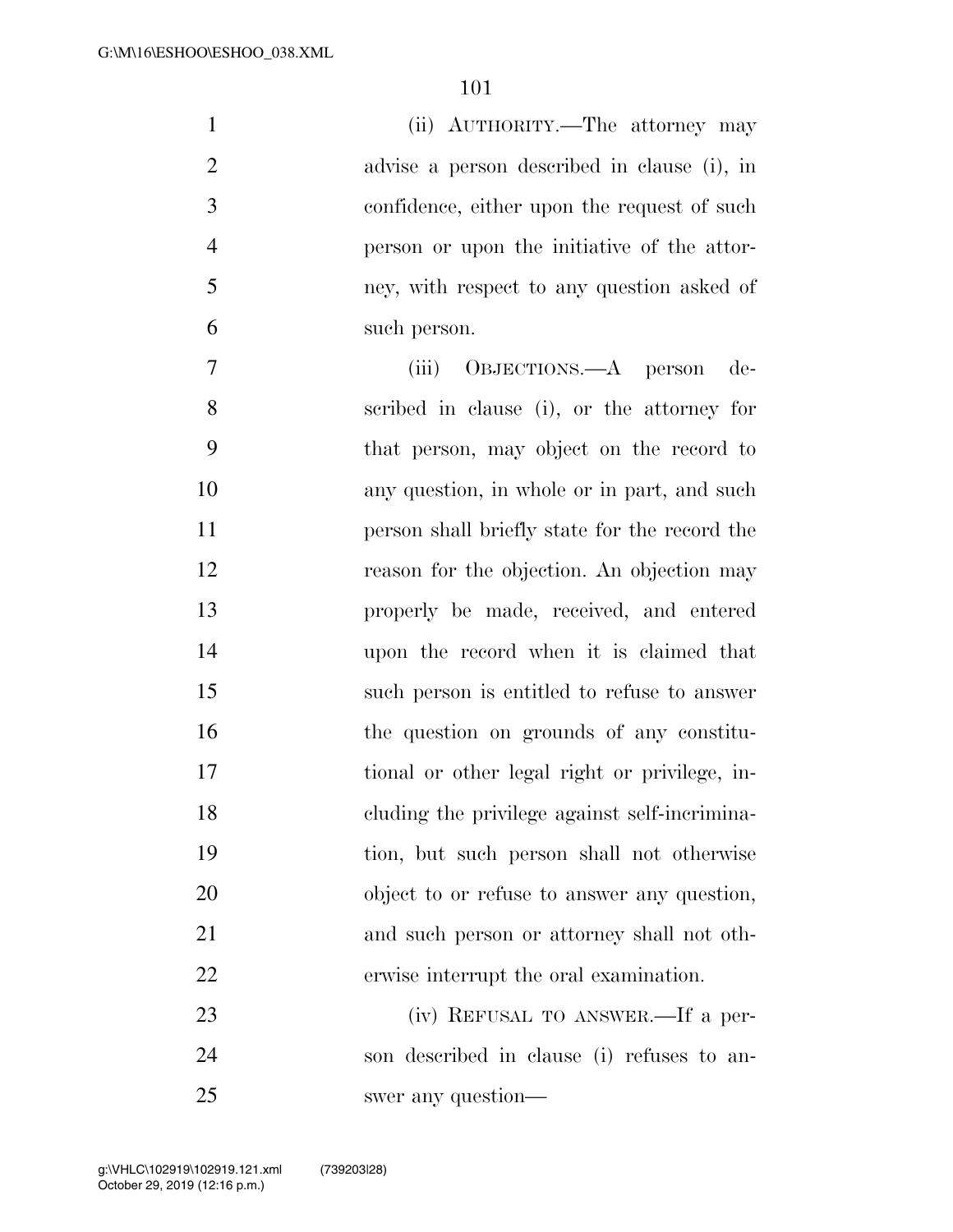| $\mathbf{1}$   | (I) the Agency may petition the            |
|----------------|--------------------------------------------|
| $\overline{2}$ | district court of the United States        |
| 3              | pursuant to this section for an order      |
| $\overline{4}$ | compelling such person to answer           |
| 5              | such question; and                         |
| 6              | (II) if the refusal is on grounds          |
| $\overline{7}$ | of the privilege against self-incrimina-   |
| 8              | tion, the testimony of such person         |
| 9              | may be compelled in accordance with        |
| 10             | the provisions of section 6004 of title    |
| 11             | 18, United States Code.                    |
| 12             | (E) TRANSCRIPTS.—For purposes of this      |
| 13             | subsection-                                |
| 14             | (i) after the testimony of any witness     |
| 15             | is fully transcribed, the Agency investi-  |
| 16             | gator shall afford the witness (who may be |
| 17             | accompanied by an attorney) a reasonable   |
| 18             | opportunity to examine the transcript;     |
| 19             | (ii) the transcript shall be read to or    |
| 20             | by the witness, unless such examination    |
| 21             | and reading are waived by the witness;     |
| 22             | (iii) any changes in form or substance     |
| 23             | which the witness desires to make shall be |
| 24             | entered and identified upon the transcript |
| 25             | by the Agency investigator, with a state-  |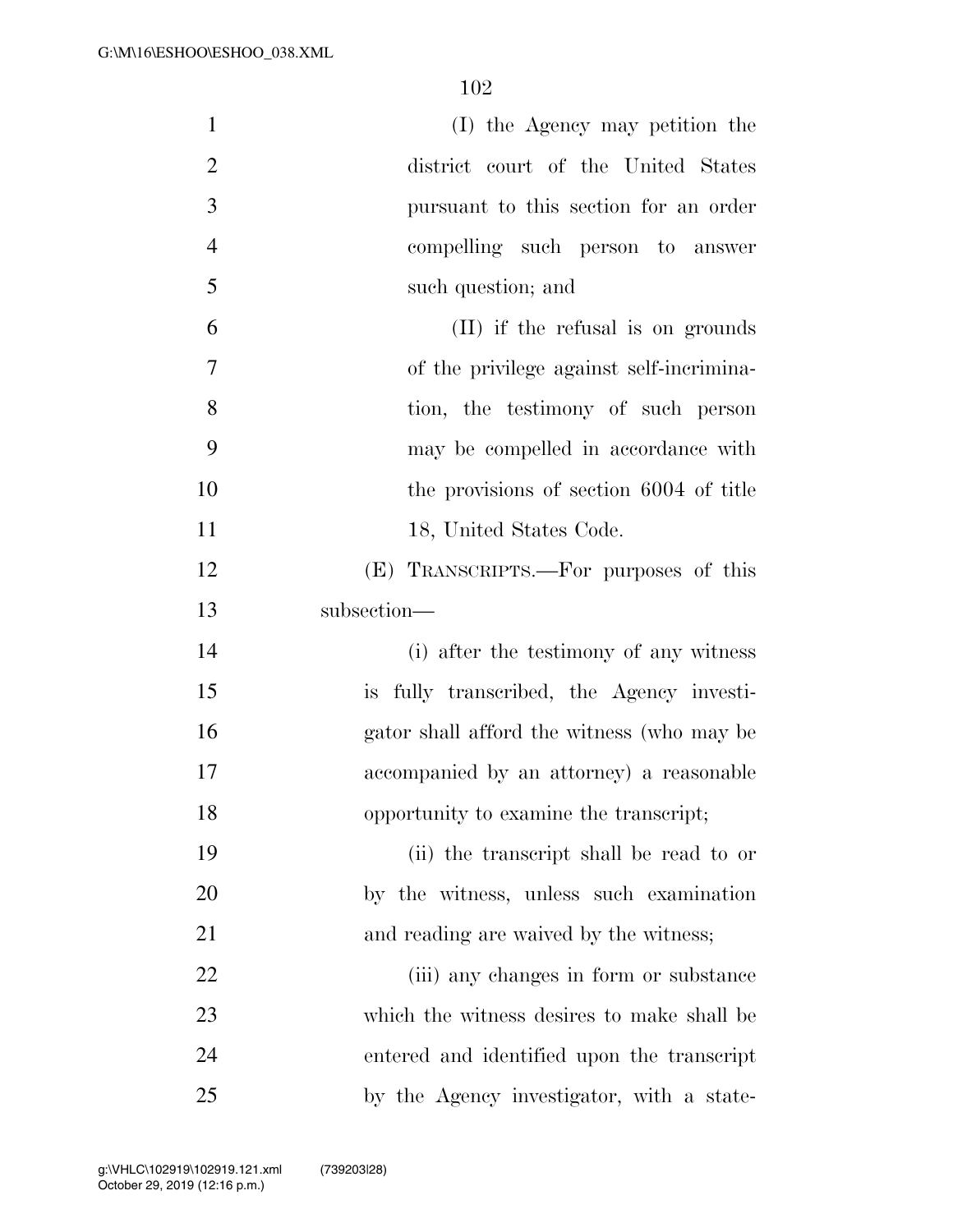| $\mathbf{1}$   | ment of the reasons given by the witness         |
|----------------|--------------------------------------------------|
| $\overline{2}$ | for making such changes;                         |
| 3              | (iv) the transcript shall be signed by           |
| $\overline{4}$ | the witness, unless the witness in writing       |
| 5              | waives the signing, is ill, cannot be found,     |
| 6              | or refuses to sign; and                          |
| 7              | $(v)$ if the transcript is not signed by         |
| 8              | the witness during the 30-day period fol-        |
| 9              | lowing the date on which the witness is          |
| 10             | first afforded a reasonable opportunity to       |
| 11             | examine the transcript, the Agency investi-      |
| 12             | gator shall sign the transcript and state on     |
| 13             | the record the fact of the waiver, illness,      |
| 14             | absence of the witness, or the refusal to        |
| 15             | sign, together with any reasons given for        |
| 16             | the failure to sign.                             |
| 17             | (F) CERTIFICATION BY INVESTIGATOR.-              |
| 18             | The Agency investigator shall certify on the     |
| 19             | transcript that the witness was duly sworn by    |
| 20             | him or her and that the transcript is a true     |
| 21             | record of the testimony given by the witness,    |
| 22             | and the Agency investigator shall promptly de-   |
| 23             | liver the transcript or send it by registered or |
| 24             | certified mail to the custodian.                 |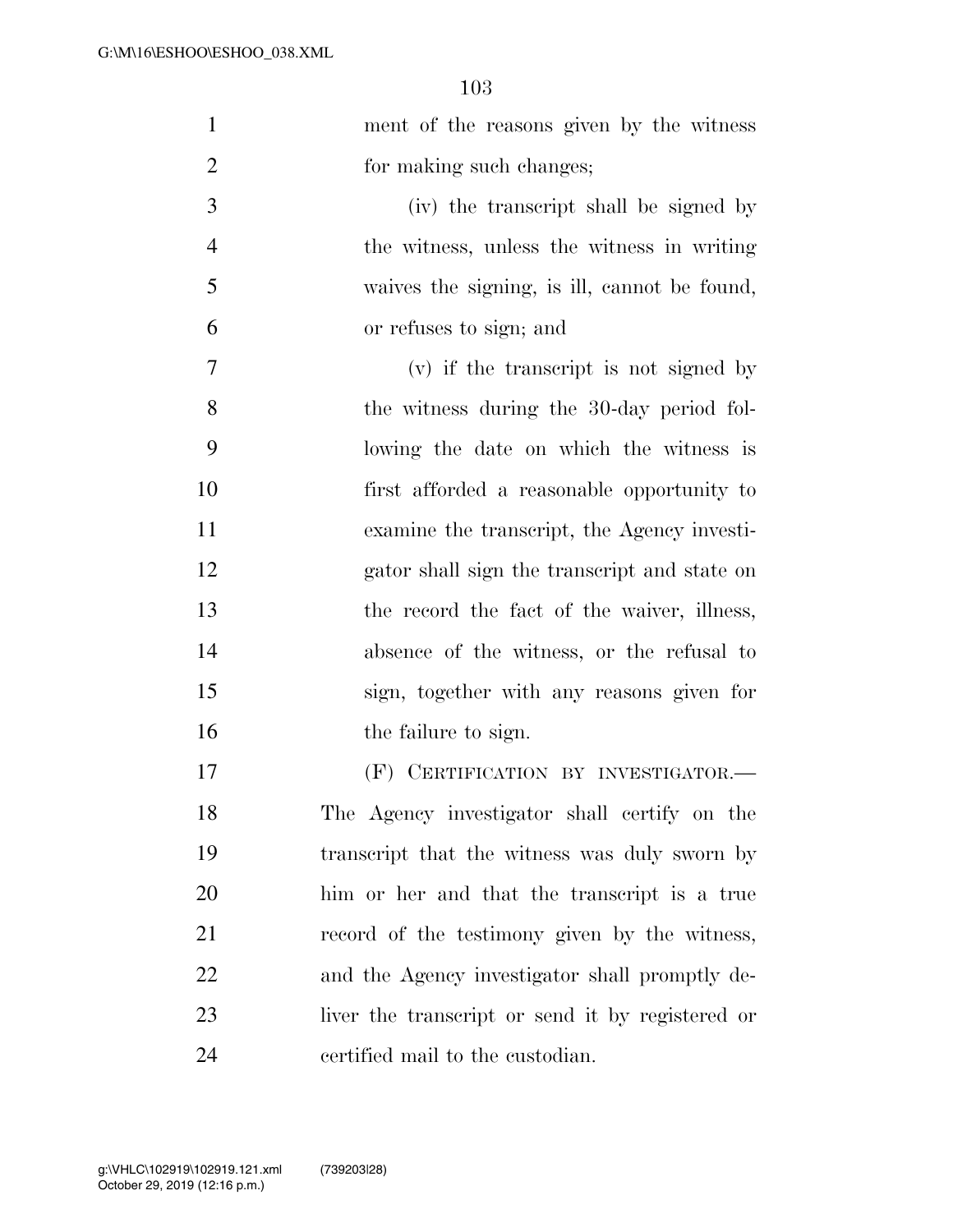| $\mathbf{1}$   | (G) COPY OF TRANSCRIPT.—The Agency                     |
|----------------|--------------------------------------------------------|
| $\overline{2}$ | investigator shall furnish a copy of the tran-         |
| 3              | script (upon payment of reasonable charges for         |
| $\overline{4}$ | the transcript) to the witness only, except that       |
| 5              | the Agency may for good cause limit such wit-          |
| 6              | ness to inspection of the official transcript of       |
| 7              | his testimony.                                         |
| 8              | (H) WITNESS FEES.—Any witness appear-                  |
| 9              | ing for the taking of oral testimony pursuant to       |
| 10             | a civil investigative demand shall be entitled to      |
| 11             | the same fees and mileage which are paid to            |
| 12             | witnesses in the district courts of the United         |
| 13             | States.                                                |
| 14             | (d) CONFIDENTIAL TREATMENT OF DEMAND MATE-             |
| 15             | $RIAL$ .                                               |
| 16             | (1) IN GENERAL.—Documentary materials and              |
| 17             | tangible things received as a result of a civil inves- |
| 18             | tigative demand shall be subject to requirements and   |
| 19             | procedures regarding confidentiality, in accordance    |
| 20             | with rules established by the Agency.                  |
| 21             | (2) DISCLOSURE TO CONGRESS.—No rule es-                |
| <u>22</u>      | tablished by the Agency regarding the confidentiality  |
| 23             | of materials submitted to, or otherwise obtained by,   |
| 24             | the Agency shall be intended to prevent disclosure to  |
| 25             | either House of Congress or to an appropriate com-     |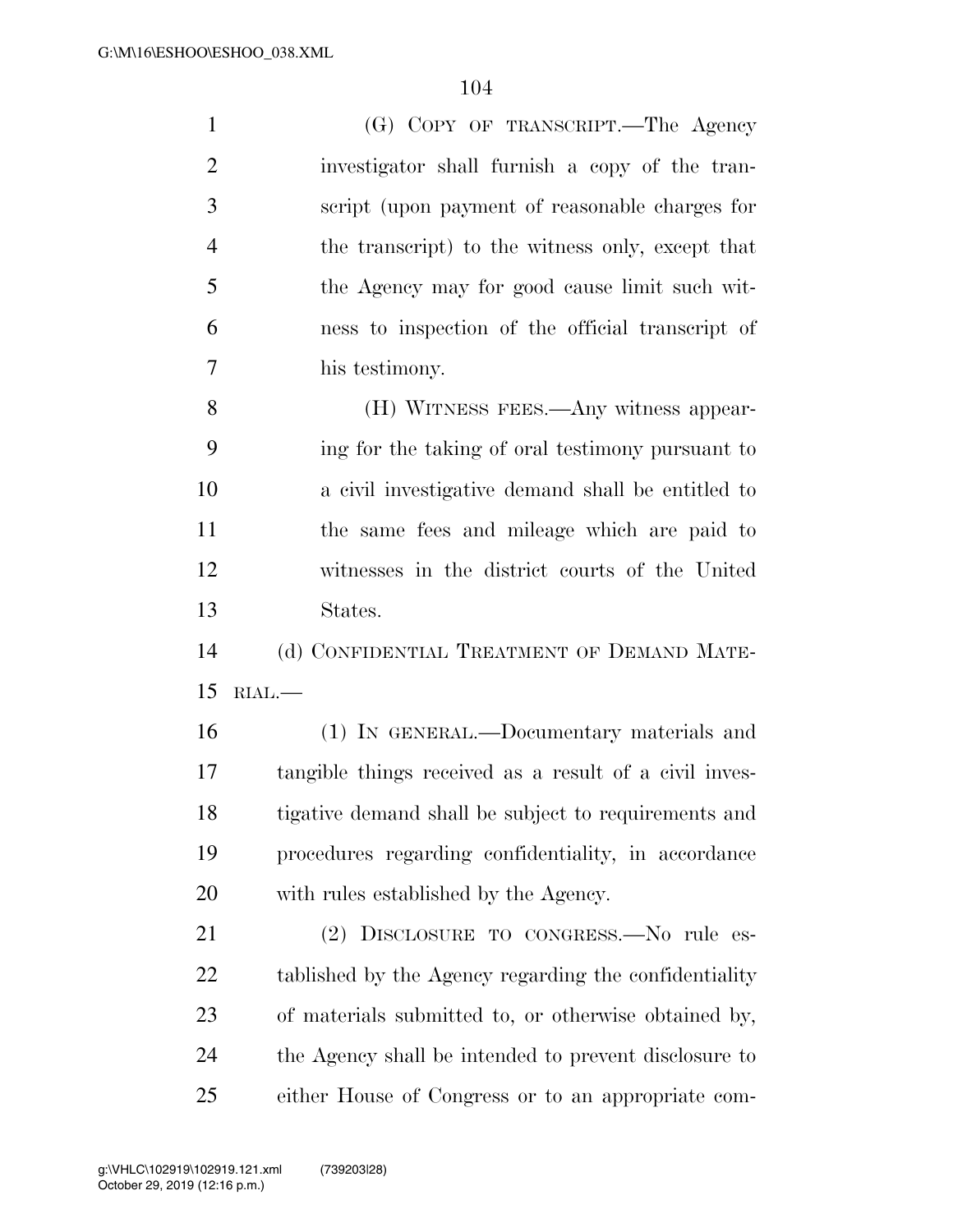mittee of the Congress, except that the Agency is permitted to adopt rules allowing prior notice to any party that owns or otherwise provided the material to the Agency and had designated such material as confidential.

(e) PETITION FOR ENFORCEMENT.—

 (1) IN GENERAL.—Whenever any person fails to comply with any civil investigative demand duly served upon him under this section, or whenever sat- isfactory copying or reproduction of material re- quested pursuant to the demand cannot be accom- plished and such person refuses to surrender such material, the Agency, through such officers or attor- neys as it may designate, may file, in the district court of the United States for any judicial district in which such person resides, is found, or transacts business, and serve upon such person, a petition for an order of such court for the enforcement of this section.

 (2) SERVICE OF PROCESS.—All process of any court to which application may be made as provided in this subsection may be served in any judicial dis-trict.

 (f) PETITION FOR ORDER MODIFYING OR SETTING ASIDE DEMAND.—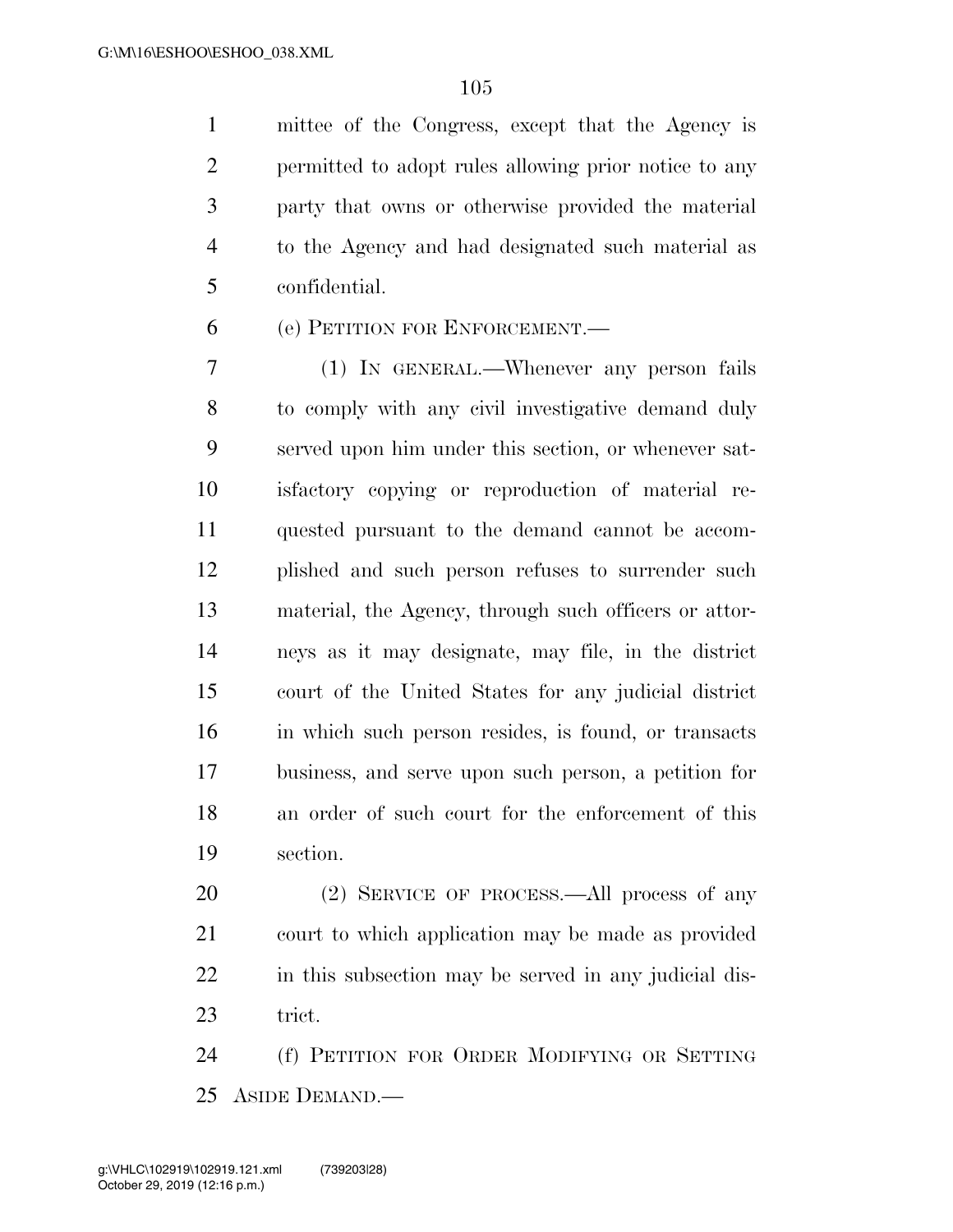(1) IN GENERAL.—Not later than 20 days after the service of any civil investigative demand upon any person under subsection (c), or at any time be- fore the return date specified in the demand, which- ever period is shorter, or within such period exceed- ing 20 days after service or in excess of such return date as may be prescribed in writing, subsequent to service, by any Agency investigator named in the de- mand, such person may file with the Agency a peti- tion for an order by the Agency modifying or setting aside the demand.

 (2) COMPLIANCE DURING PENDENCY.—The time permitted for compliance with the demand in whole or in part, as determined proper and ordered by the Agency, shall not run during the pendency of a petition under paragraph (1) at the Agency, except that such person shall comply with any portions of the demand not sought to be modified or set aside.

 (3) SPECIFIC GROUNDS.—A petition under paragraph (1) shall specify each ground upon which the petitioner relies in seeking relief, and may be based upon any failure of the demand to comply with the provisions of this section, or upon any con- stitutional or other legal right or privilege of such person.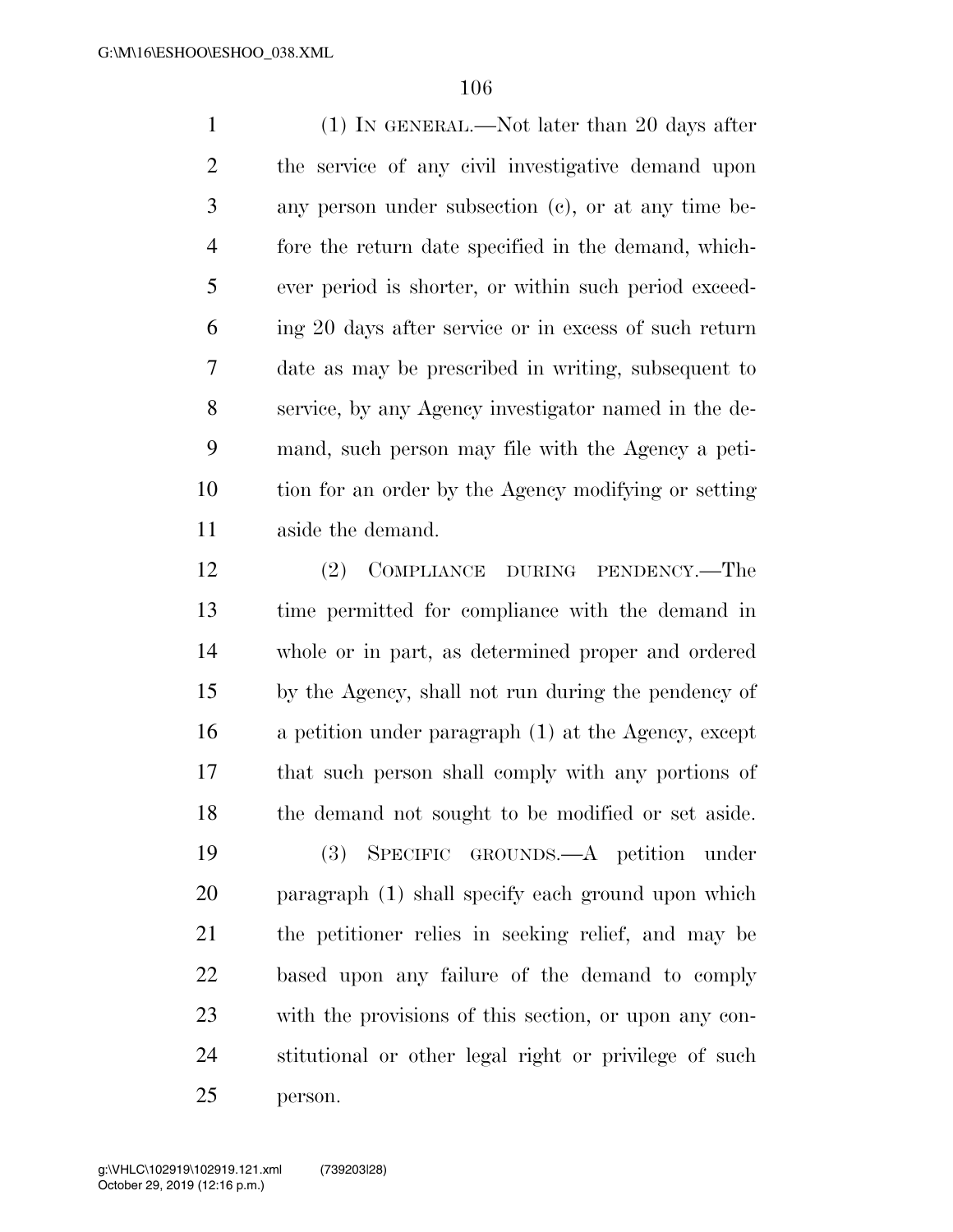(g) CUSTODIAL CONTROL.—At any time during which any custodian is in custody or control of any docu- mentary material, tangible things, reports, answers to questions, or transcripts of oral testimony given by any person in compliance with any civil investigative demand, such person may file, in the district court of the United States for the judicial district within which the office of such custodian is situated, and serve upon such custodian, a petition for an order of such court requiring the per- formance by such custodian of any duty imposed upon him by this section or rule promulgated by the Agency.

(h) JURISDICTION OF COURT.—

 (1) IN GENERAL.—Whenever any petition is filed in any district court of the United States under this section, such court shall have jurisdiction to hear and determine the matter so presented, and to enter such order or orders as may be required to carry out the provisions of this section.

 (2) APPEAL.—Any final order entered as de- scribed in paragraph (1) shall be subject to appeal pursuant to section 1291 of title 28, United States Code.

#### **SEC. 403. HEARINGS AND ADJUDICATION PROCEEDINGS.**

 (a) IN GENERAL.—The Agency is authorized to con-duct hearings and adjudication proceedings with respect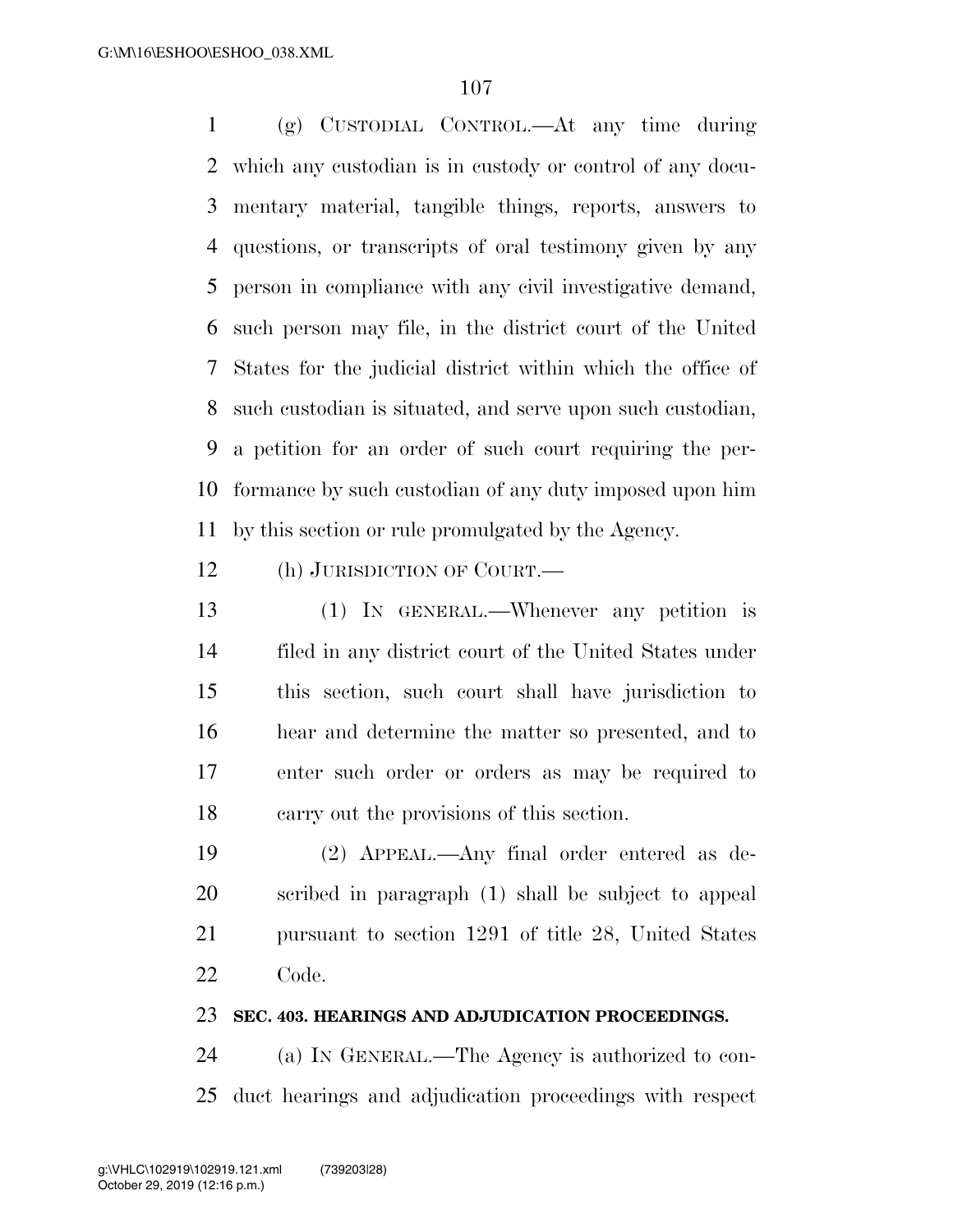to any person in the manner prescribed by chapter 5 of title 5, United States Code, in order to ensure or enforce compliance with this Act and the rules prescribed under this Act.

 (b) SPECIAL RULES FOR CEASE-AND-DESIST PRO-CEEDINGS.—

(1) ORDERS AUTHORIZED.—

 (A) IN GENERAL.—If, in the opinion of the Agency, a person is engaging or has engaged in an act or omission that violates any provision of 11 this Act or a rule or order prescribed under this Act, the Agency may issue and serve upon the person a notice of charges in respect thereof.

 (B) CONTENT OF NOTICE.—The notice under subparagraph (A) shall contain a state- ment of the facts constituting the alleged viola- tion, and shall fix a time and place at which a hearing will be held to determine whether an order to cease and desist should issue against the person, such hearing to be held not earlier 21 than 30 days nor later than 60 days after the date of service of such notice, unless an earlier or a later date is set by the Agency, at the re-quest of any person so served.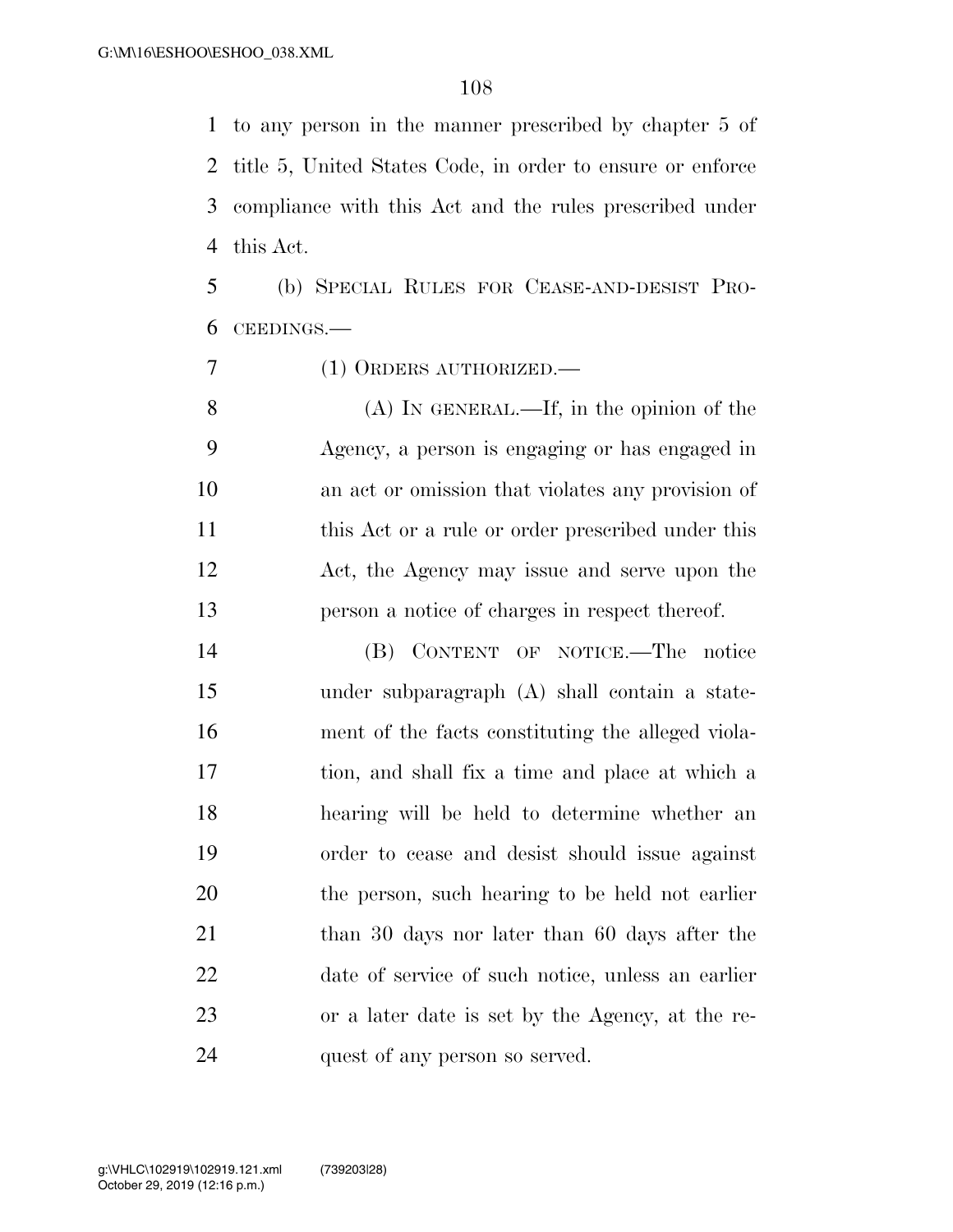(C) CONSENT.—Unless a person served under subparagraph (B) appears at the hearing personally or by a duly authorized representa- tive, the person shall be deemed to have con- sented to the issuance of the cease-and-desist order.

 (D) PROCEDURE.—In the event of consent under subparagraph (C), or if, upon the record made at any such hearing, the Agency finds that any violation specified in the notice of charges has been established, the Agency may issue and serve upon the person an order to cease and desist from the violation. Such order may, by provisions which may be mandatory or otherwise, require the person to cease and de- sist from the subject act or omission, and to take affirmative action to correct the conditions resulting from any such violation.

 (2) EFFECTIVENESS OF ORDER.—A cease-and- desist order shall become effective at the expiration of 30 days after the date of service of the order 22 under paragraph  $(1)(D)$  (except in the case of a cease-and-desist order issued upon consent, which shall become effective at the time specified therein), and shall remain effective and enforceable as pro-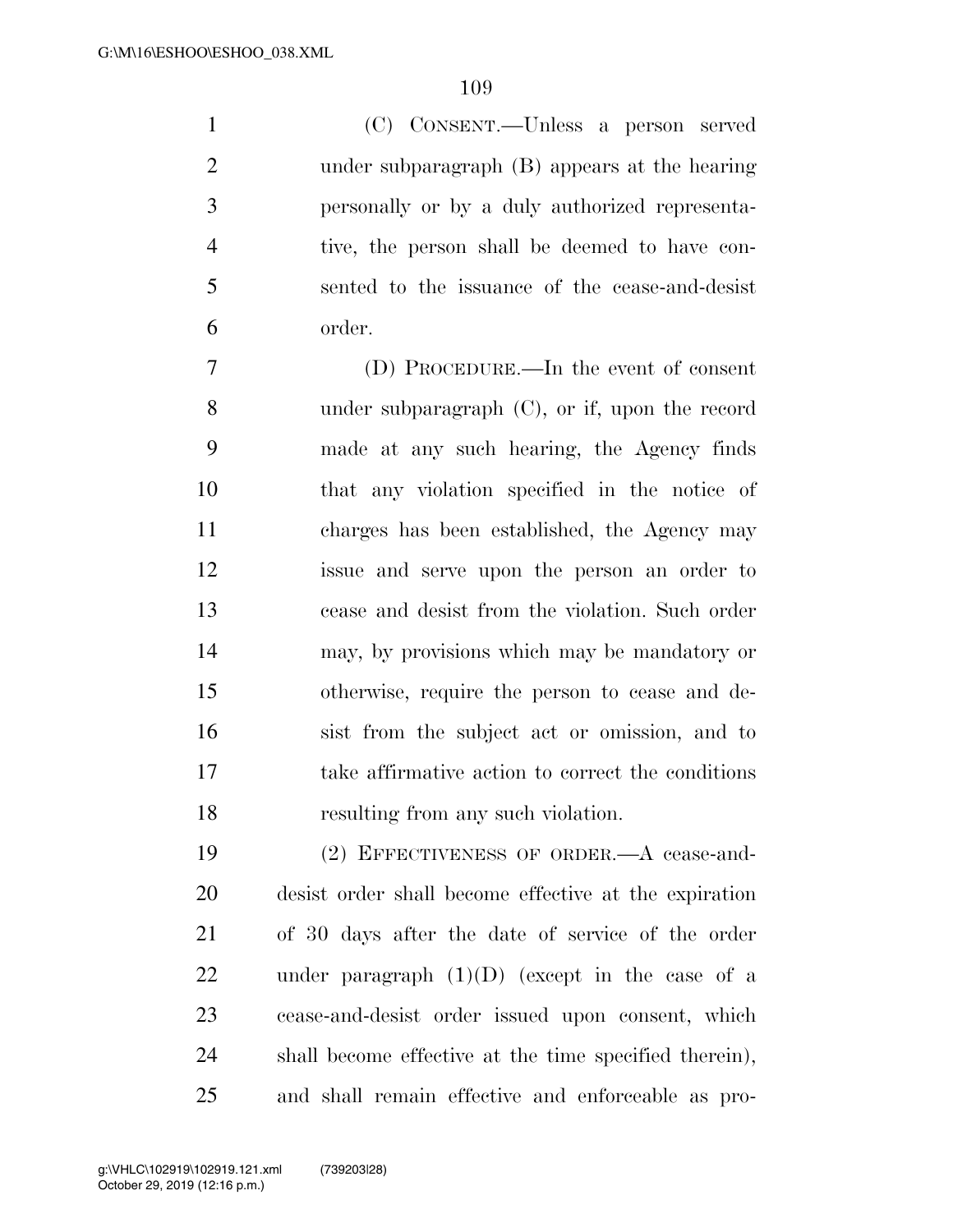vided therein, except to such extent as the order is stayed, modified, terminated, or set aside by action of the Agency or a reviewing court.

 (3) DECISION AND APPEAL.—Any hearing pro- vided for in this subsection shall be held in the Fed- eral judicial district or in the territory in which the residence or principal office or place of business of the person is located unless the person consents to another place, and shall be conducted in accordance with the provisions of chapter 5 of title 5, United States Code. After such hearing, and not later than 90 days after the Agency has notified each party to the proceeding that the case has been submitted to the Agency for final decision, the Agency shall render its decision (which shall include findings of fact upon which its decision is predicated) and shall issue and serve upon each such party an order or or- ders consistent with the provisions of this section. Judicial review of any such order shall be exclusively as provided in this subsection. Unless a petition for review is timely filed in a court of appeals of the United States, as provided in paragraph (4), and thereafter until the record in the proceeding has been filed as provided in paragraph (4), the Agency may at any time, upon such notice and in such man-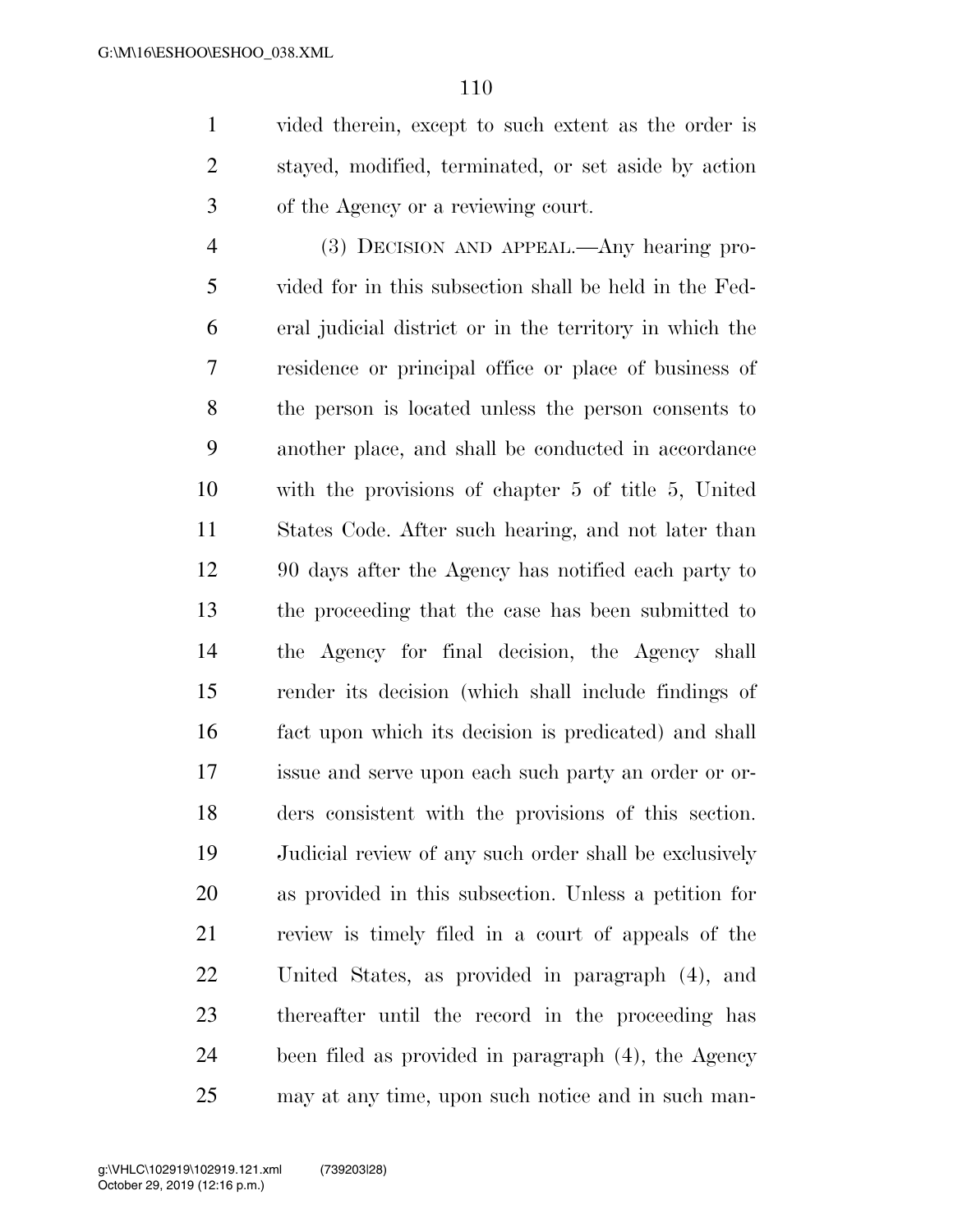ner as the Agency shall determine proper, modify, terminate, or set aside any such order. Upon filing of the record as provided, the Agency may modify, terminate, or set aside any such order with permis-sion of the court.

 (4) APPEAL TO COURT OF APPEALS.—Any party to any proceeding under this subsection may obtain a review of any order served pursuant to this subsection (other than an order issued with the con- sent of the party) by filing in the court of appeals of the United States for the circuit in which the resi- dence or principal office or place of business of the party is located, or in the United States Court of Appeals for the District of Columbia Circuit, within 30 days after the date of service of such order, a written petition praying that the order of the Agency be modified, terminated, or set aside. A copy of such petition shall be forthwith transmitted by the clerk of the court to the Agency, and thereupon the Agen- cy shall file in the court the record in the pro- ceeding, as provided in section 2112 of title 28, United States Code. Upon the filing of such petition, such court shall have jurisdiction, which upon the filing of the record shall, except as provided in the last sentence of paragraph (3), be exclusive, to af-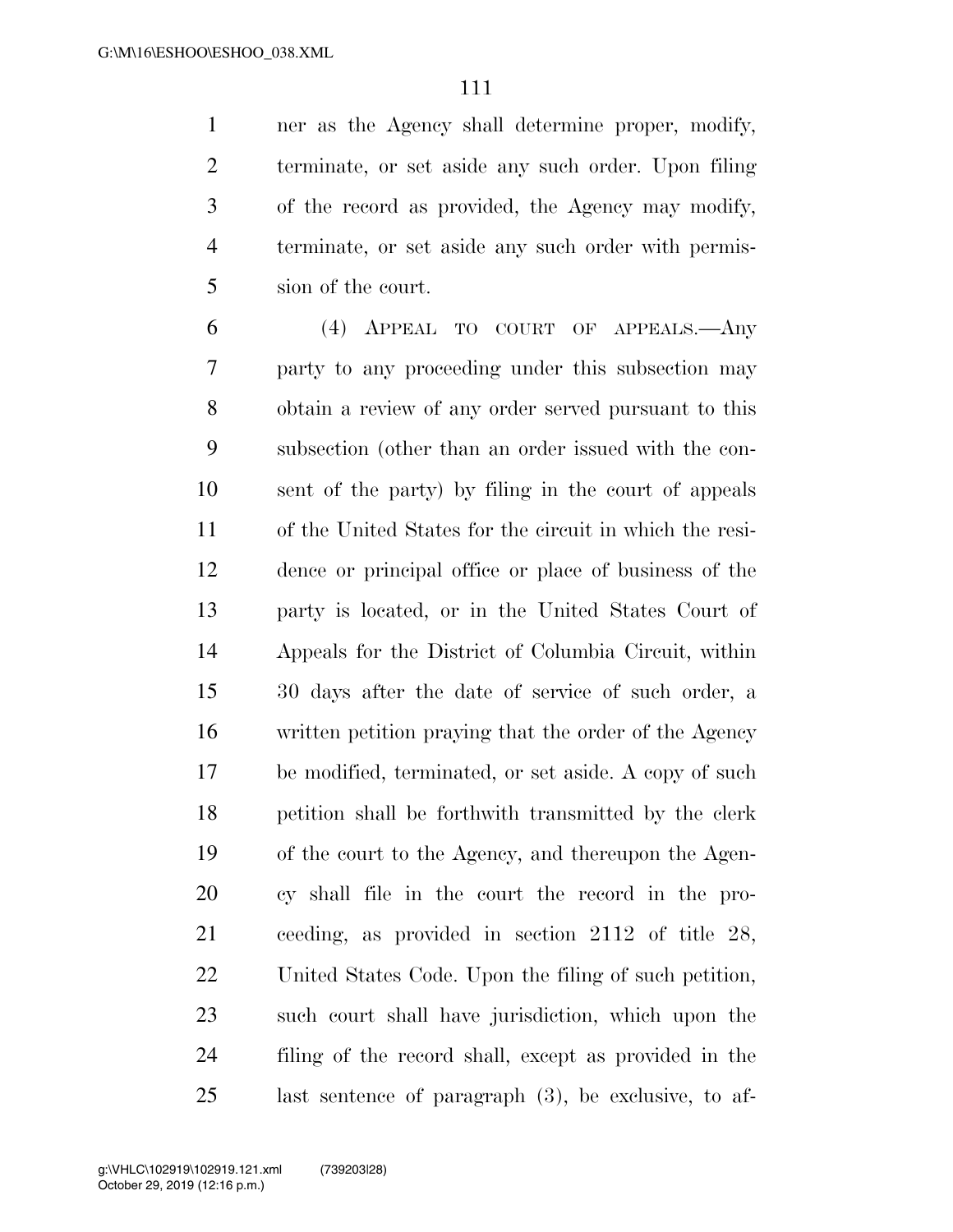firm, modify, terminate, or set aside, in whole or in part, the order of the Agency. Review of such pro- ceedings shall be had as provided in chapter 7 of title 5, United States Code. The judgment and de- cree of the court shall be final, except that the same shall be subject to review by the Supreme Court of the United States, upon certiorari, as provided in section 1254 of title 28, United States Code.

 (5) NO STAY.—The commencement of pro- ceedings for judicial review under paragraph (4) shall not, unless specifically ordered by the court, operate as a stay of any order issued by the Agency. (c) SPECIAL RULES FOR TEMPORARY CEASE-AND-DESIST PROCEEDINGS.—

 (1) IN GENERAL.—Whenever the Agency deter- mines that the violation specified in the notice of charges served upon a person pursuant to subsection (b), or the continuation thereof, is likely to cause the person to be insolvent or otherwise prejudice the in- terests of individuals before the completion of the proceedings conducted pursuant to subsection (b), the Agency may issue a temporary order requiring the person to cease and desist from any such viola- tion and to take affirmative action to prevent or remedy such insolvency or other condition pending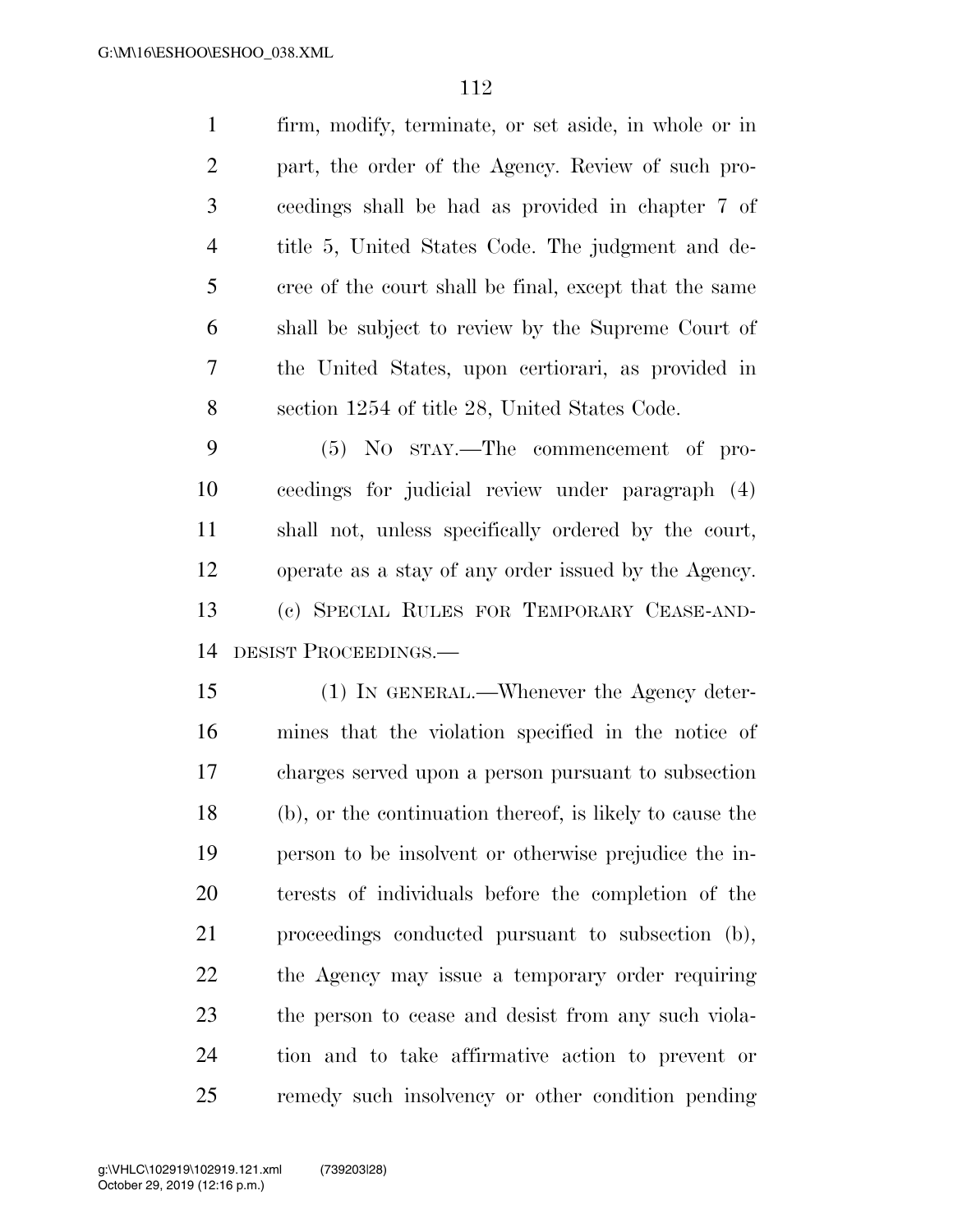completion of such proceedings. Such order may in- clude any requirement authorized under this title. Such order shall become effective upon service upon the person and, unless set aside, limited, or sus- pended by a court in proceedings authorized by paragraph (2), shall remain effective and enforceable pending the completion of the administrative pro- ceedings pursuant to such notice and until such time as the Agency shall dismiss the charges specified in such notice, or if a cease-and-desist order is issued against the person, until the effective date of such order.

 (2) APPEAL.—Not later than 10 days after a person has been served with a temporary cease-and- desist order, the person may apply to the United States district court for the judicial district in which the residence or principal office or place of business of the person is located, or the United States Dis- trict Court for the District of Columbia, for an in-20 junction setting aside, limiting, or suspending the enforcement, operation, or effectiveness of such order pending the completion of the administrative proceedings pursuant to the notice of charges served upon the person under subsection (b), and such court shall have jurisdiction to issue such injunction.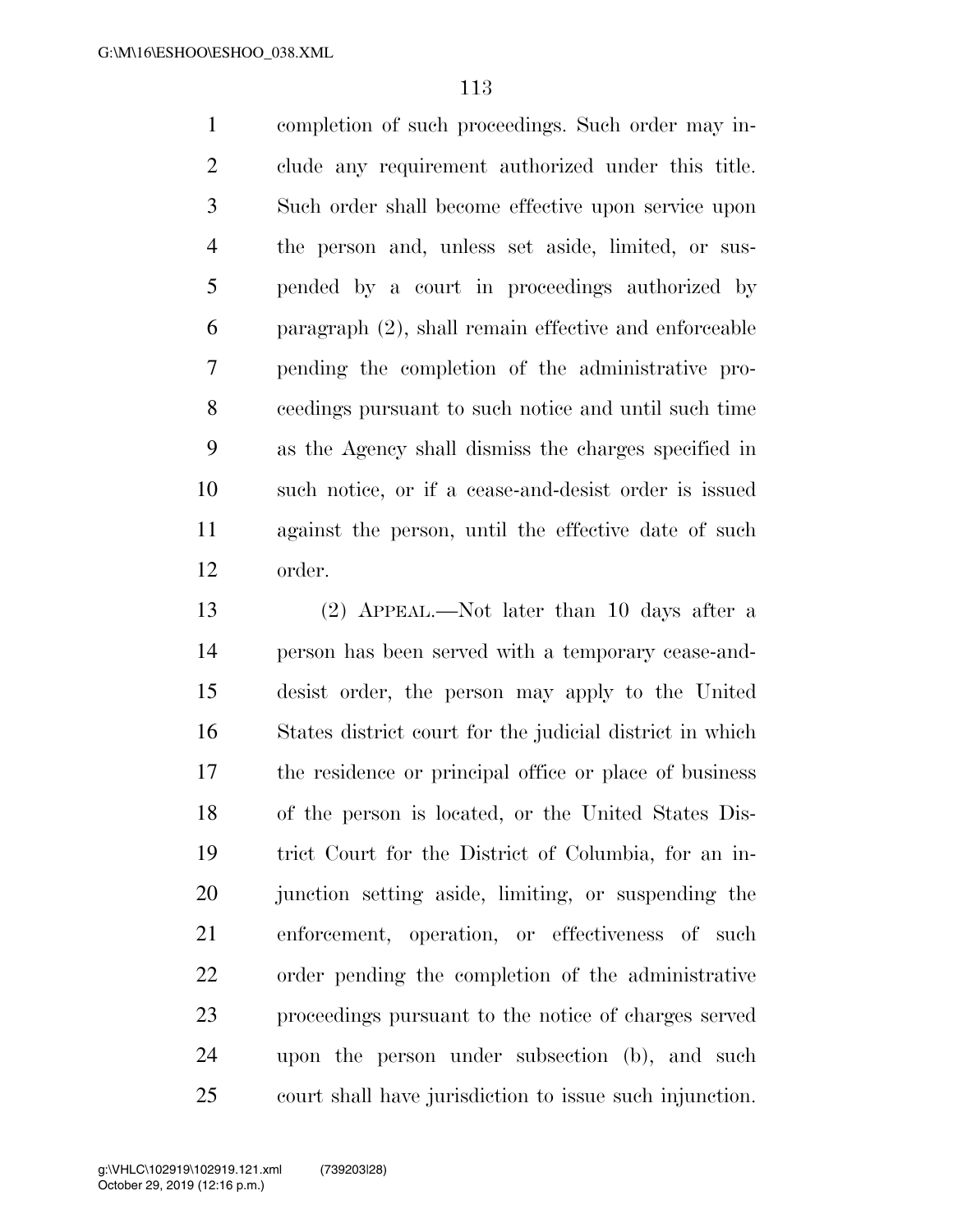(d) SPECIAL RULES FOR ENFORCEMENT OF OR-DERS.—

 (1) IN GENERAL.—The Agency may in its dis- cretion apply to the United States district court within the jurisdiction of which the residence or principal office or place of business of a person is lo- cated, for the enforcement of any effective and out- standing order issued under this section against such person, and such court shall have jurisdiction and power to order and require compliance with such order.

 (2) EXCEPTION.—Except as otherwise provided in this section, no court shall have jurisdiction to af- fect by injunction or otherwise the issuance or en- forcement of any order or to review, modify, sus-pend, terminate, or set aside any such order.

 (e) RULES.—The Agency shall prescribe rules estab- lishing such procedures as may be necessary to carry out this section.

# **SEC. 404. LITIGATION AUTHORITY.**

 (a) IN GENERAL.—If a person violates any provision of this Act or a rule or order prescribed under this Act, the Agency may commence a civil action against such per-son to impose a civil penalty or to seek all appropriate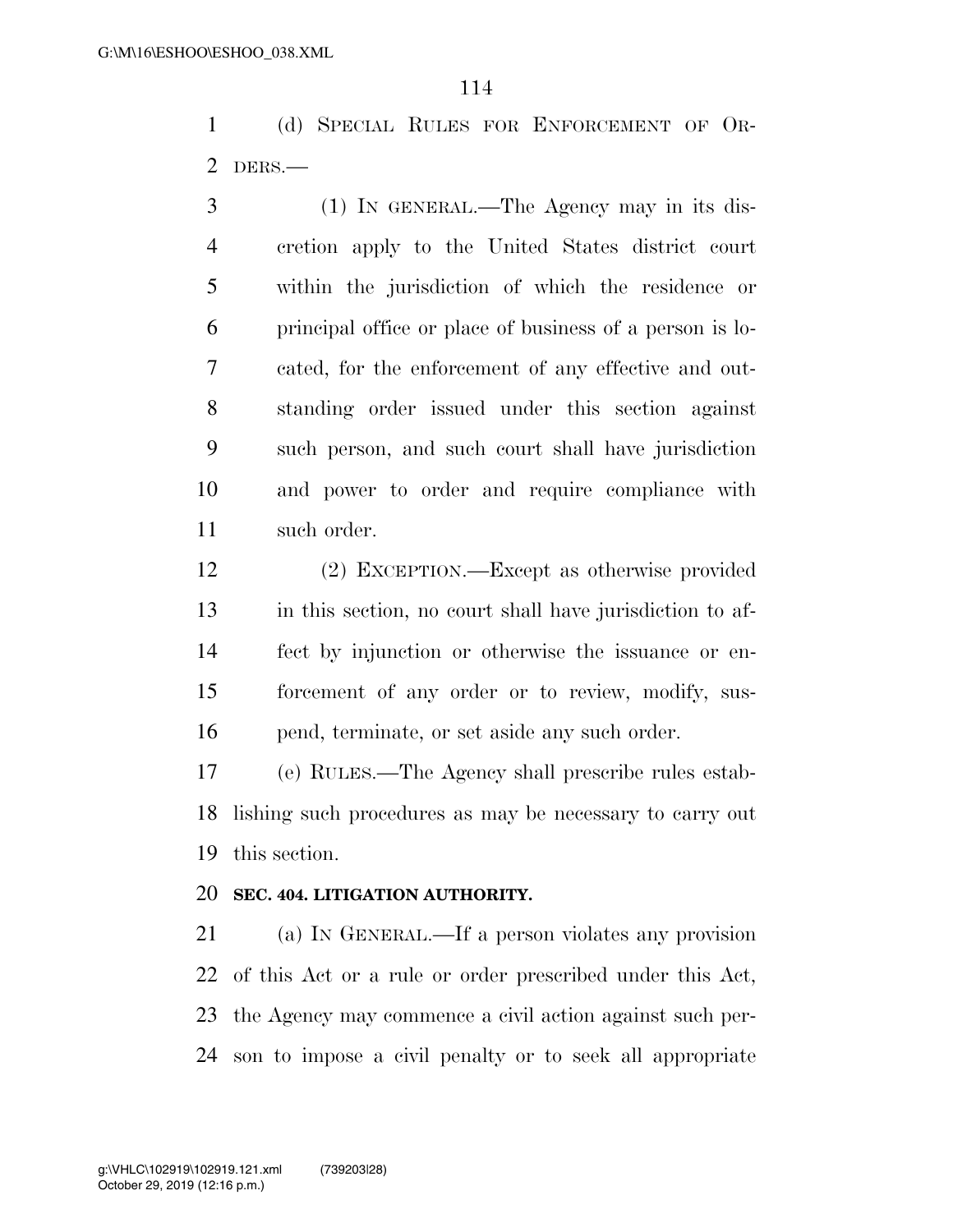legal and equitable relief, including a permanent or tem-porary injunction.

 (b) REPRESENTATION.—Except as provided in sub- section (e), the Agency may act in its own name and through its own attorneys in any action, suit, or other court proceeding to which the Agency is a party.

 (c) COMPROMISE OF ACTIONS.—The Agency may compromise or settle any action, suit, or other court pro- ceeding to which the Agency is a party if such compromise is approved by the court.

11 (d) NOTICE TO THE ATTORNEY GENERAL.—

 (1) IN GENERAL.—When commencing a civil action under subsection (a), the Agency shall notify the Attorney General.

(2) NOTICE AND COORDINATION.—

 (A) NOTICE OF OTHER ACTIONS.—In addi- tion to any notice required under paragraph (1), the Agency shall notify the Attorney Gen- eral concerning any action, suit, or other court proceeding to which the Agency is a party.

 (B) COORDINATION.—In order to avoid conflicts and promote consistency regarding liti- gation of matters under Federal law, the Attor- ney General and the Agency shall consult re-garding the coordination of investigations and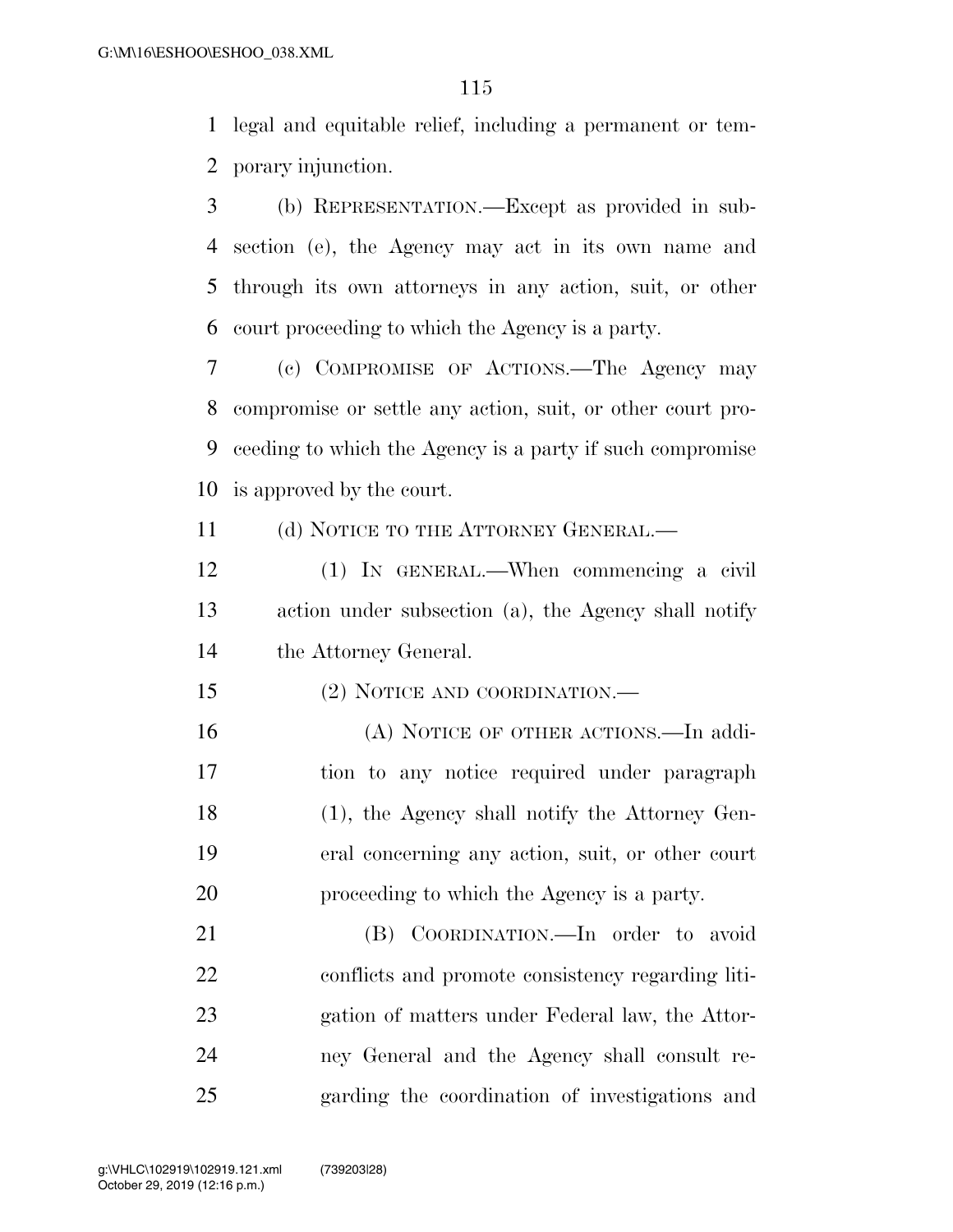proceedings, including by negotiating an agree- ment for coordination by not later than 180 days after the effective date specified in section  $4(a)$ . The agreement under this subparagraph shall include provisions to ensure that parallel investigations and proceedings involving this Act and the rules prescribed under this Act are conducted in a manner that avoids conflicts and does not impede the ability of the Attorney General to prosecute violations of Federal criminal laws.

12 (C) RULE OF CONSTRUCTION.—Nothing in this paragraph shall be construed to limit the authority of the Agency under this Act, includ-ing the authority to interpret this Act.

 (e) APPEARANCE BEFORE THE SUPREME COURT.— The Agency may represent itself in its own name before the Supreme Court of the United States, if the Agency makes a written request to the Attorney General within the 10-day period which begins on the date of entry of the judgment which would permit any party to file a peti- tion for writ of certiorari, and the Attorney General con- curs with such request or fails to take action within 60 days of the request of the Agency.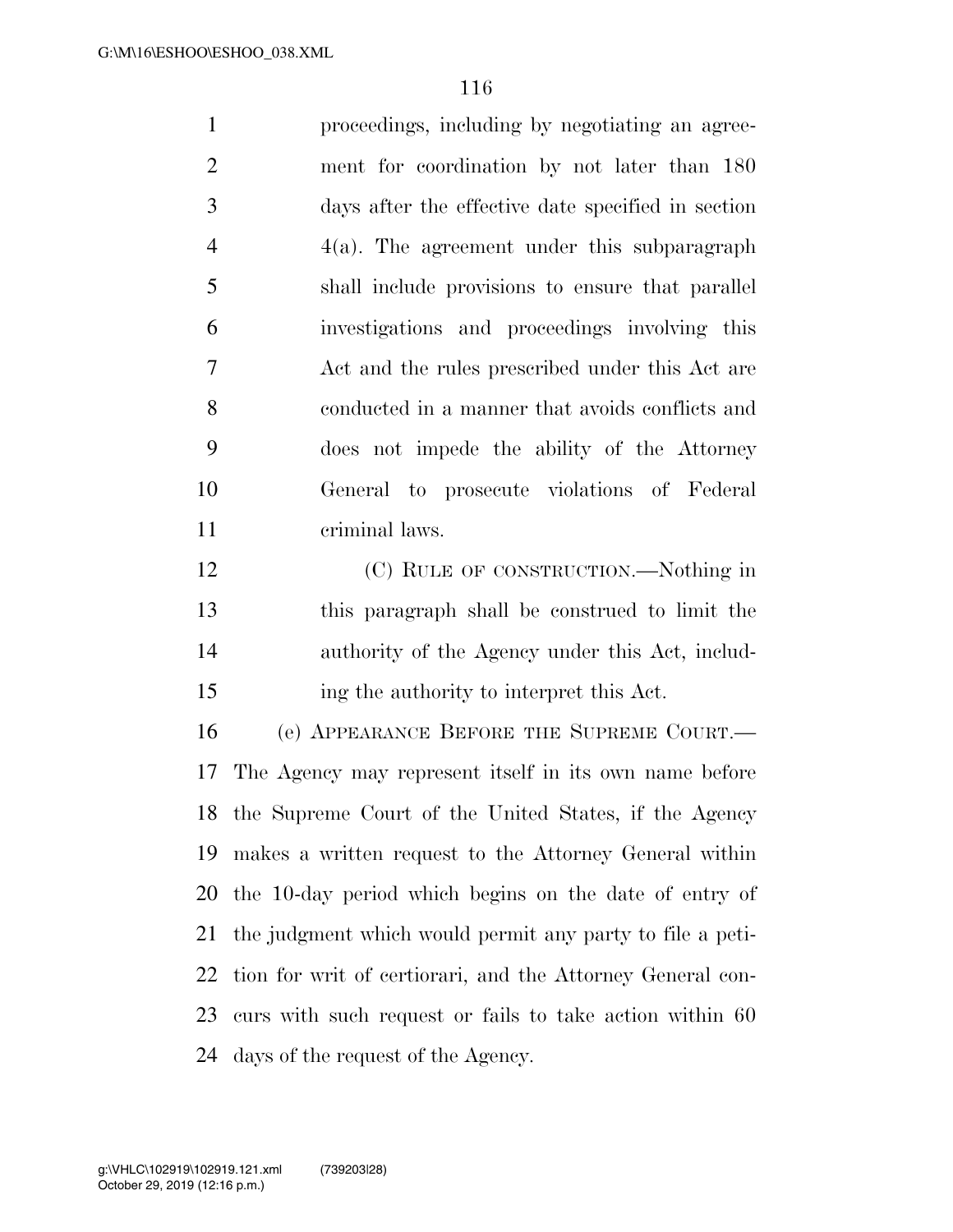(f) FORUM.—Any civil action brought under sub- section (a) may be brought in an appropriate district court of the United States or an appropriate State court.

 (g) TIME FOR BRINGING ACTION.—Except as other- wise permitted by law or equity, no action may be brought under subsection (a) more than 3 years after the date of discovery of the violation to which the action relates.

# **SEC. 405. COORDINATION WITH OTHER FEDERAL AGEN-CIES.**

 (a) COORDINATION.—With respect to covered entities and service providers, to the extent that Federal law au- thorizes the Agency and another Federal agency to enforce privacy laws, the other Federal agency shall coordinate with the Agency to promote consistent enforcement of this Act and other Federal privacy laws.

 (b) REFERRAL.—Any Federal agency authorized to enforce a Federal privacy law described in section 501 may recommend in writing to the Agency that the Agency initiate an enforcement proceeding, as the Agency is au-thorized by that Federal law or by this Act.

 (c) COORDINATION WITH THE FEDERAL TRADE COMMISSION.—

23 (1) IN GENERAL.—The Agency and the Federal Trade Commission shall negotiate an agreement for coordinating with respect to enforcement actions by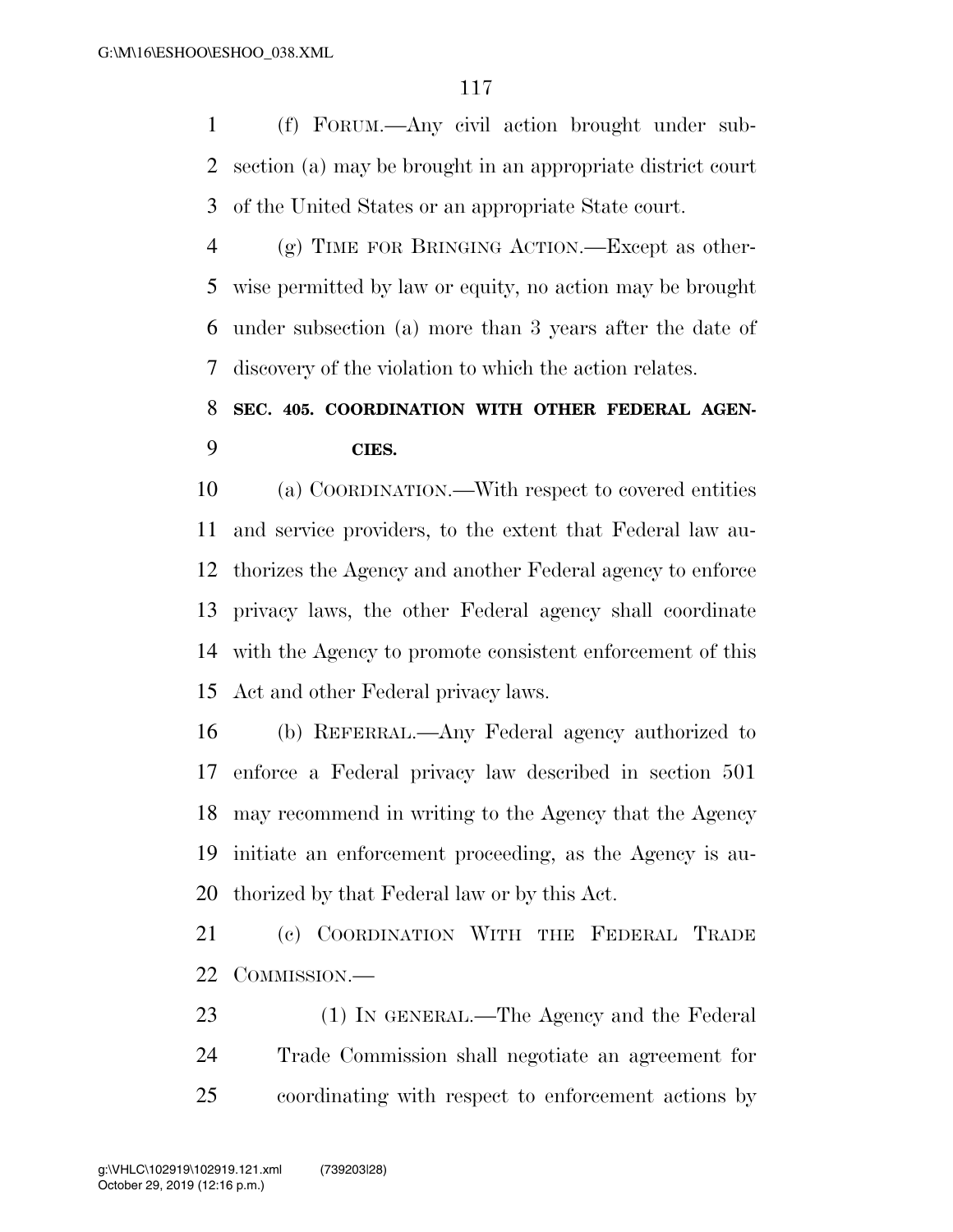| $\mathbf{1}$   | each agency regarding the provision of a product or       |
|----------------|-----------------------------------------------------------|
| $\overline{2}$ | service offered by any covered entity. The agreement      |
| 3              | shall include procedures for notice to the other agen-    |
| $\overline{4}$ | cy, where feasible, prior to initiating a civil action to |
| 5              | enforce any Federal law regarding the privacy of in-      |
| 6              | dividuals or security of personal information.            |
| 7              | (2) CIVIL ACTIONS.—Whenever a civil action                |
| 8              | has been filed by, or on behalf of, the Agency or the     |
| 9              | Federal Trade Commission for any violation of any         |
| 10             | provision of Federal law described in paragraph (1),      |
| 11             | or any regulation prescribed under such provision of      |
| 12             | $law-$                                                    |
| 13             | $(A)$ the other agency may not, during the                |
| 14             | pendency of that action, institute a civil action         |
| 15             | under such provision of law against any defend-           |
| 16             | ant named in the complaint in such pending ac-            |
| 17             | tion for any violation alleged in the complaint;          |
| 18             | and                                                       |
| 19             | (B) the Agency or the Federal Trade Com-                  |
| 20             | mission may intervene as a party in any such              |
| <u>21</u>      | action brought by the other agency, and, upon             |
| 22             | intervening-                                              |
| 23             | (i) be heard on all matters arising in                    |
| 24             | such enforcement action; and                              |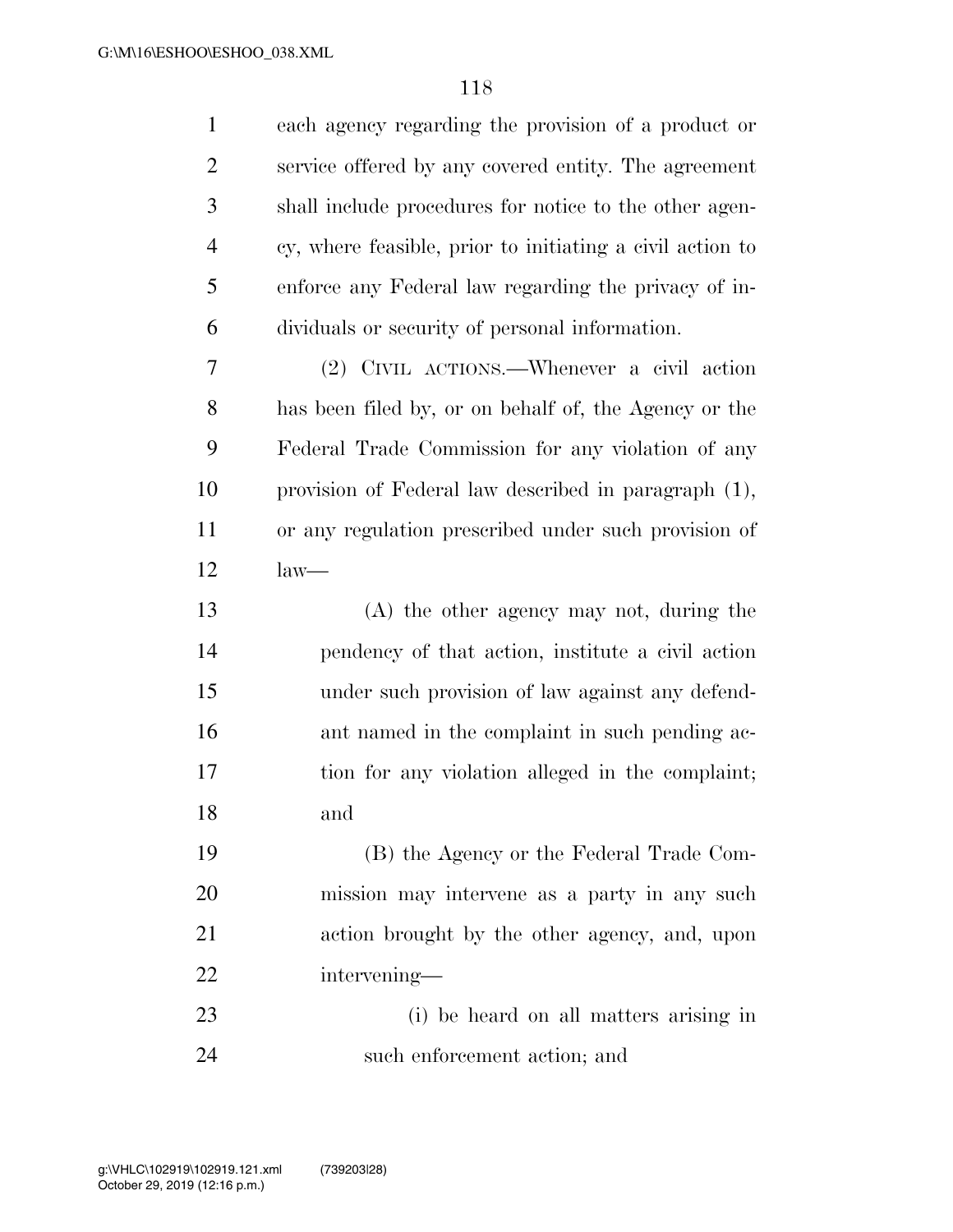1 (ii) file petitions for appeal in such ac-2 tions.

 (3) AGREEMENT TERMS.—The terms of any agreement negotiated under paragraph (1) may modify or supersede the provisions of paragraph (2).

 (4) DEADLINE.—The agencies shall reach the agreement required under paragraph (1) not later 8 than 6 months after the designated transfer date.

# **SEC. 406. ENFORCEMENT BY STATES.**

 (a) CIVIL ACTION.—In any case in which the attor- ney general of a State has reason to believe that an inter- est of the residents of such State has been or is adversely affected by any person who violates any provision of this Act or a rule or order prescribed under this Act, the attor- ney general of the State, as parens patriae, may bring a civil action on behalf of the residents of the State in an appropriate State court or an appropriate district court of the United States—

- (1) to enjoin further violation of such provision by the defendant;
- (2) to compel compliance with such provision; or

(3) to obtain relief under section 408.

 (b) RIGHTS OF AGENCY.—Before initiating a civil ac-tion under subsection (a), the attorney general of a State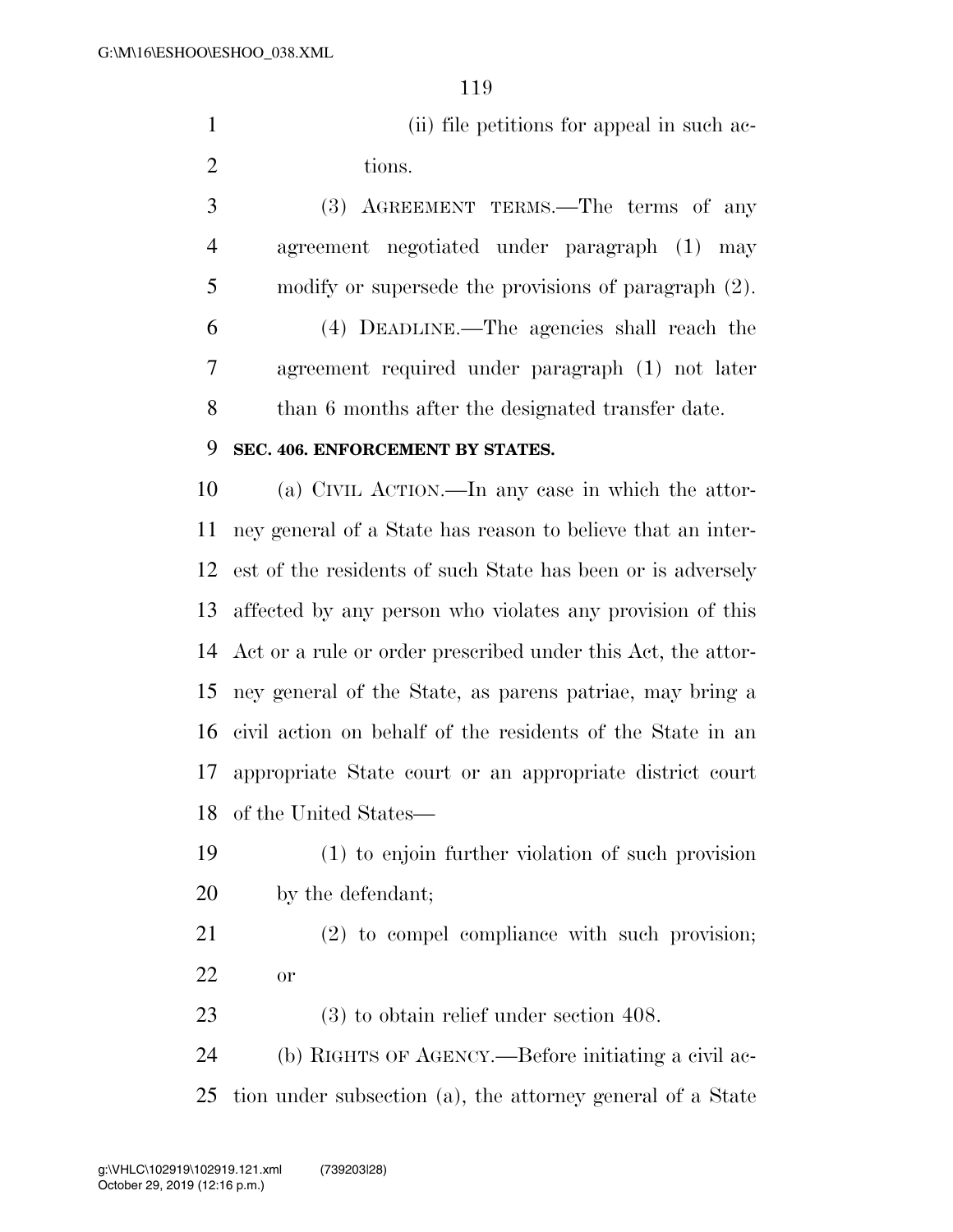shall notify the Agency in writing of such civil action. Upon receiving notice with respect to a civil action, the Agency may— (1) intervene in such action; and

- (2) upon intervening— (A) be heard on all matters arising in such civil action; and
- (B) file petitions for appeal of a decision in such action.

 (c) PREEMPTIVE ACTION BY AGENCY.—If the Agen- cy institutes a civil action for violation of any provision of this Act or a rule or order prescribed under this Act, no attorney general of a State may bring a civil action against any defendant named in the complaint of the Agency for a violation of such provision that is alleged in such complaint.

#### **SEC. 407. PRIVATE RIGHTS OF ACTION.**

 (a) INJUNCTIVE RELIEF.—A person who is aggrieved by a violation of this Act may bring a civil action for de- claratory or injunctive relief in any court of competent ju- risdiction in any State or in an appropriate district court. (b) CIVIL ACTION FOR DAMAGES.—Except for claims under rule 23 of the Federal Rules of Civil Procedure or a similar judicial procedure authorizing an action to be brought by 1 or more representatives, a person who is ag-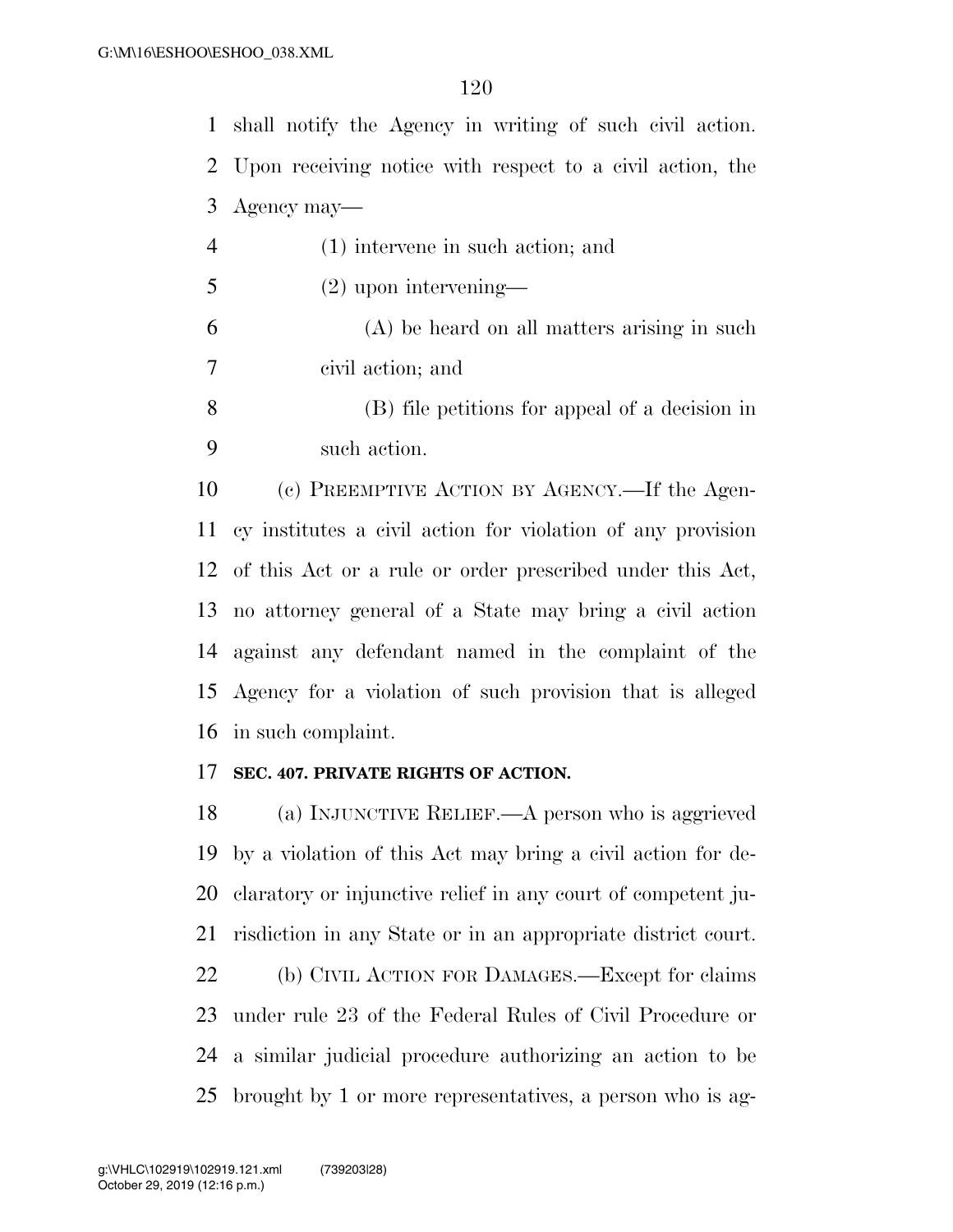grieved by a violation of this Act may bring a civil action for damages in any court of competent jurisdiction in any State or in an appropriate district court.

 (c) NONPROFIT COLLECTIVE REPRESENTATION.— An individual shall have the right to appoint a nonprofit body, organization, or association which has been properly constituted in accordance with the law, has statutory ob- jectives which are in the public interest, and is active in the field of the protection of individual rights and free- doms with regard to the protection of their personal data to lodge the complaint on his or her behalf, to exercise the rights referred to in this Act on his or her behalf.

 (1) A nonprofit may represent a class of ag-grieved individuals

 (2) A prevailing nonprofit shall receive reason- able compensation for expenses, including attorneys fees.

 (3) Individuals shall receive an equally divided share of the total damages.

 (d) STATE APPOINTMENT.—A State may provide that any body, organization or association referred to in subsection (c), independently of an individual's appoint- ment, has the right to lodge, in that State, a complaint with the Agency and to exercise the rights referred to in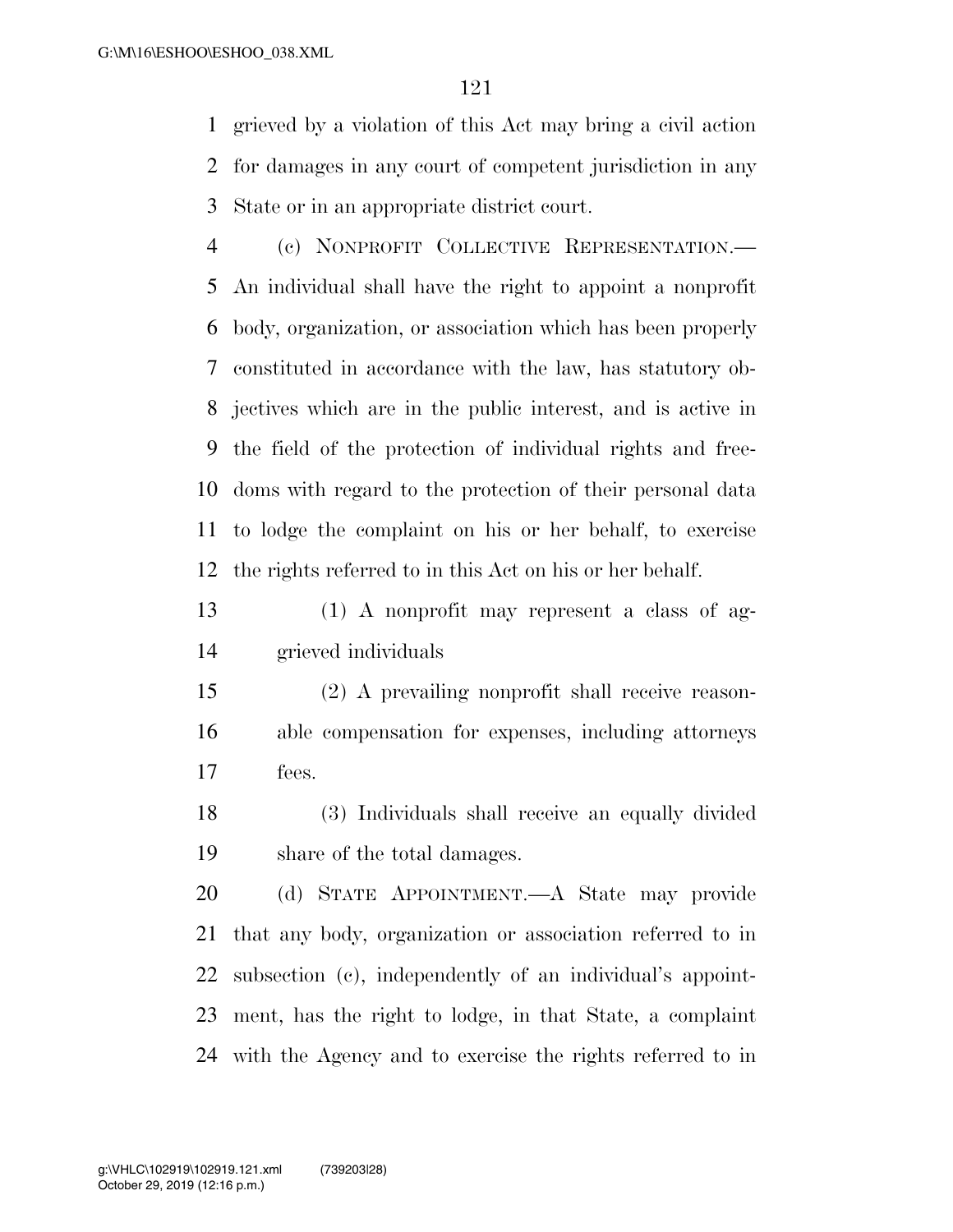this Act if it considers that the rights of an individual under this Act have been infringed.

### **SEC. 408. RELIEF AVAILABLE.**

 (a) CIVIL ACTIONS AND ADJUDICATION PRO-CEEDINGS.—

 (1) JURISDICTION.—In any civil action or any adjudication proceeding brought by the Agency or the attorney general of a State, under any provision of this Act or a rule or order prescribed under this Act, the court or the Agency (as the case may be) shall have jurisdiction to grant any appropriate legal or equitable relief with respect to a violation of such provision.

 (2) RELIEF.—Relief under this section may in-clude—

- (A) rescission or reformation of contracts;
- (B) refund of moneys;
- (C) restitution;

 (D) disgorgement or compensation for un-20 just enrichment;

 (E) payment of damages or other mone-22 tary relief;

 (F) public notification regarding the viola-tion, including the costs of notification;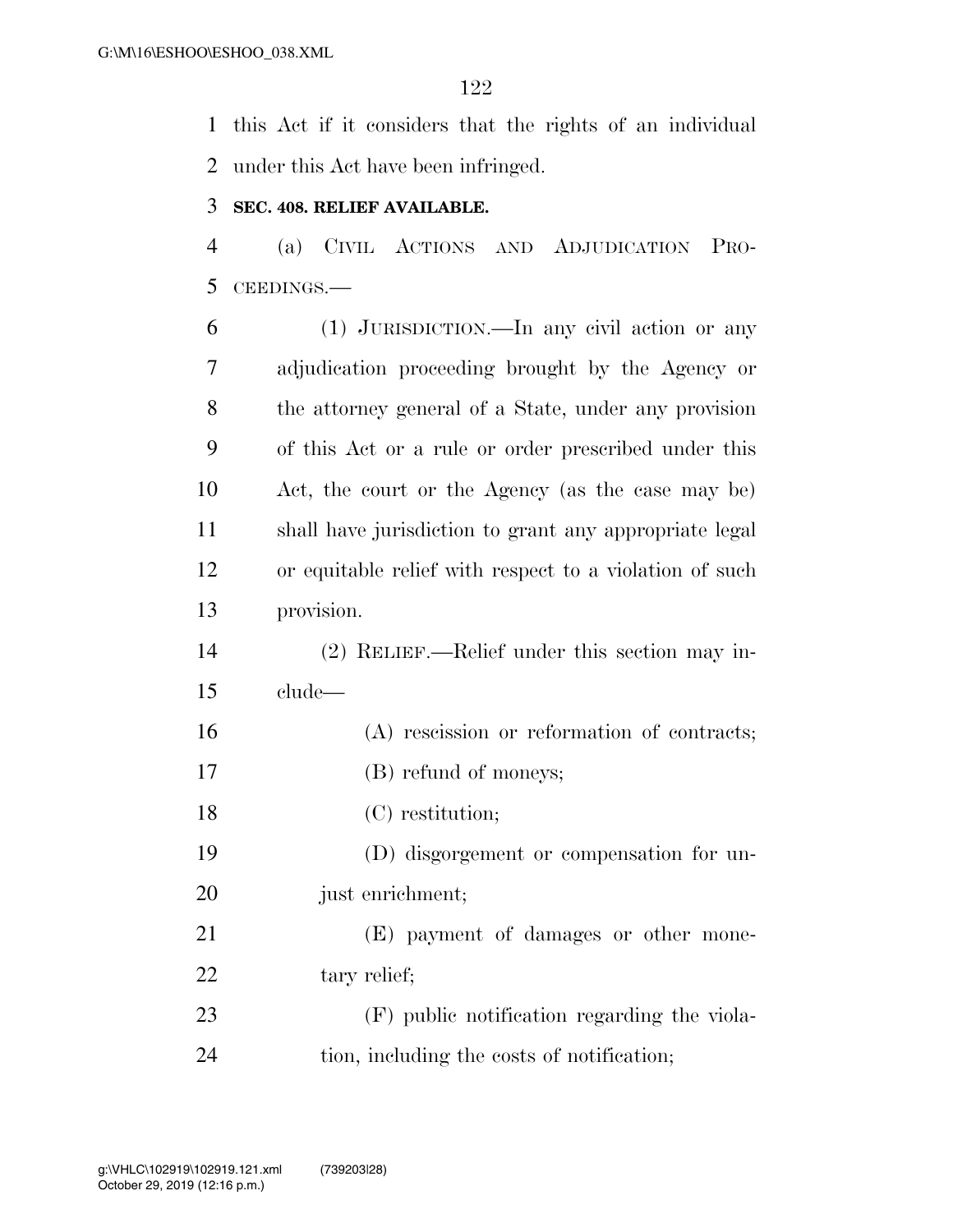(G) limits on the activities or functions of the person; and

 (H) civil money penalties, as provided in subsection (c).

 (3) NO EXEMPLARY OR PUNITIVE DAMAGES.— Nothing in this subsection shall be construed as au- thorizing the imposition of exemplary or punitive damages.

 (b) RECOVERY OF COSTS.—In any civil action brought by the Agency or the attorney general of a State under any provision of this Act or a rule or order pre- scribed under this Act, the Agency or attorney general may recover its costs in connection with prosecuting such action if the Agency or attorney general is the prevailing party in the action.

 (c) CIVIL MONEY PENALTY IN COURT AND ADJU-DICATION PROCEEDINGS.—

 (1) IN GENERAL.—Any person who violates, through any act or omission, any provision of this Act or a rule or order prescribed under this Act shall forfeit and pay a civil penalty under this sub-section.

23 (2) PENALTY AMOUNT.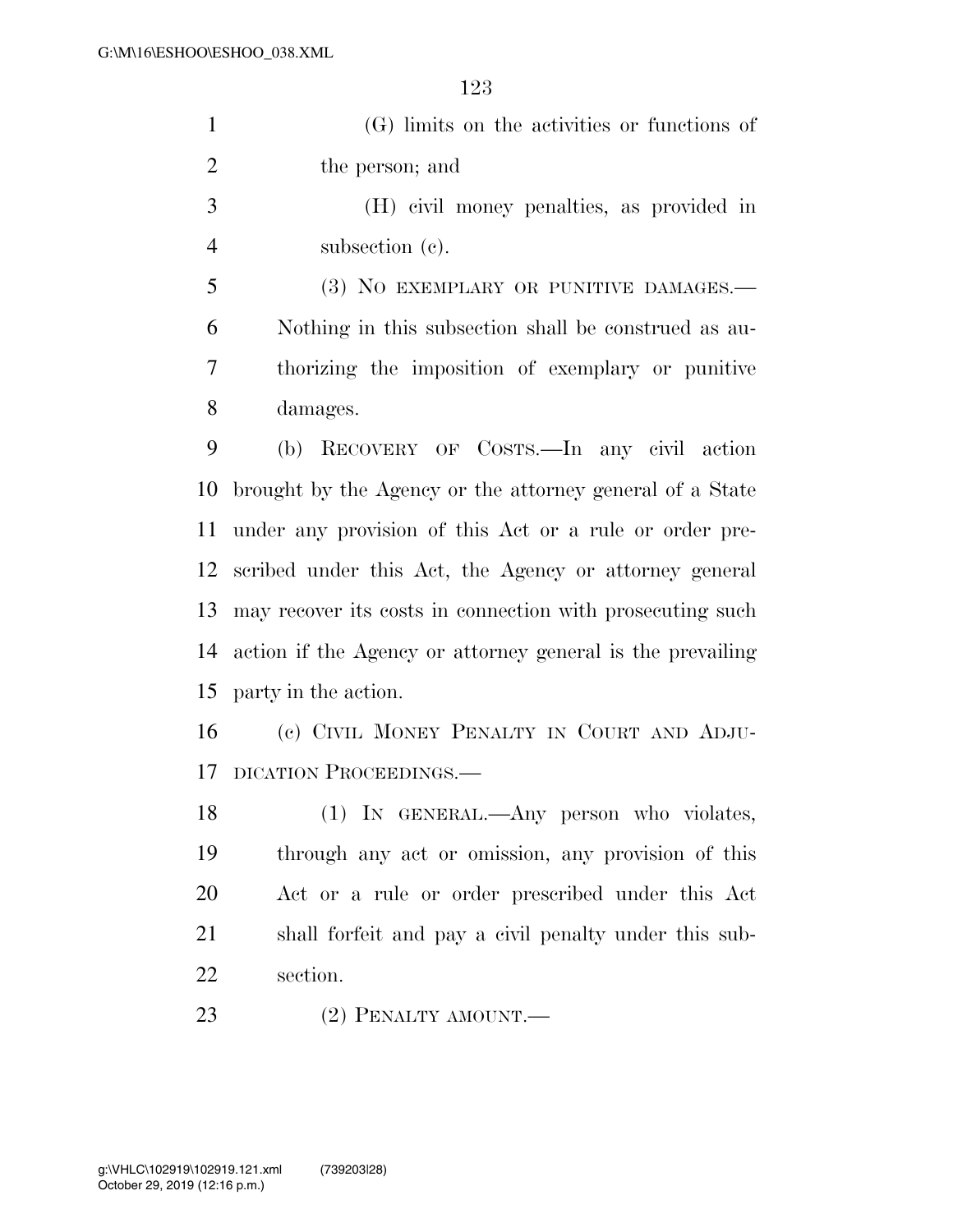| $\mathbf{1}$   | (A) IN GENERAL.—The amount of a civil             |
|----------------|---------------------------------------------------|
| $\overline{2}$ | penalty under this subsection may not exceed,     |
| 3              | for each violation, the product of—               |
| $\overline{4}$ | the maximum civil penalty for<br>(i)              |
| 5              | which a person, partnership, or corporation       |
| 6              | may be liable under section $5(m)(1)(A)$ of       |
| 7              | the Federal Trade Commission Act (15              |
| 8              | U.S.C. $45(m)(1)(A)$ for a violation of a         |
| 9              | rule under such Act respecting unfair or          |
| 10             | deceptive acts or practices, as adjusted          |
| 11             | under the Federal Civil Penalties Inflation       |
| 12             | Adjustment Act of 1990 (28 U.S.C. 2461)           |
| 13             | note); and                                        |
| 14             | (ii) the number of individuals the per-           |
| 15             | sonal information of which is affected by         |
| 16             | the violation.                                    |
| 17             | CONTINUING VIOLATIONS.—In<br>(B)<br>the           |
| 18             | case of a violation through continuing failure to |
| 19             | comply with a provision of this Act or a rule or  |
| 20             | order prescribed under this Act, each day of      |
| 21             | continuance of such failure shall be treated as   |
| 22             | a separate violation for purposes of subpara-     |
| 23             | graph(A).                                         |
| 24             | (3) MITIGATING FACTORS.—In determining the        |
| 25             | amount of any penalty assessed under paragraph    |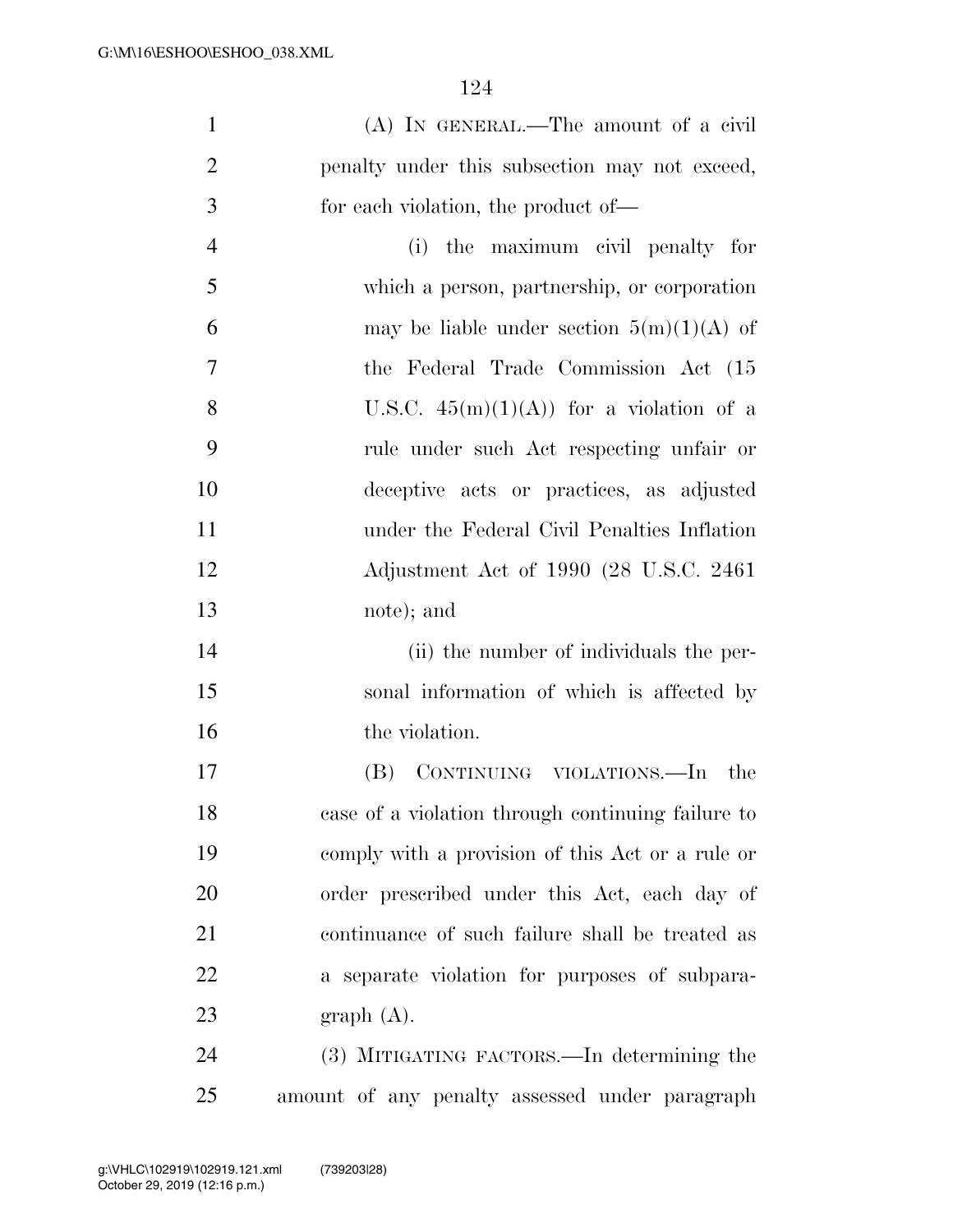| $\mathbf{1}$   | (2), the court or the Agency shall take into account   |
|----------------|--------------------------------------------------------|
| $\overline{2}$ | the appropriateness of the penalty with respect to-    |
| 3              | (A) the size of financial resources and good           |
| $\overline{4}$ | faith of the person charged;                           |
| 5              | (B) the gravity of the violation;                      |
| 6              | (C) the severity of the privacy harms (in-             |
| 7              | cluding both actual and potential harms) to in-        |
| 8              | dividuals;                                             |
| 9              | (D) any disparate impact of the privacy                |
| 10             | harms (including both actual and potential             |
| 11             | harms) on protected classes;                           |
| 12             | (E) the history of previous violations; and            |
| 13             | (F) such other matters as justice may re-              |
| 14             | quire.                                                 |
| 15             | (4) AUTHORITY TO MODIFY OR REMIT PEN-                  |
| 16             | ALTY.—The Agency or attorney general of a State        |
| 17             | may compromise, modify, or remit any penalty which     |
| 18             | may be assessed or has already been assessed under     |
| 19             | paragraph $(2)$ . The amount of such penalty, when fi- |
| 20             | nally determined, shall be exclusive of any sums       |
| 21             | owed by the person to the United States in connec-     |
| 22             | tion with the costs of the proceeding, and may be      |
| 23             | deducted from any sums owing by the United States      |
| 24             | to the person charged.                                 |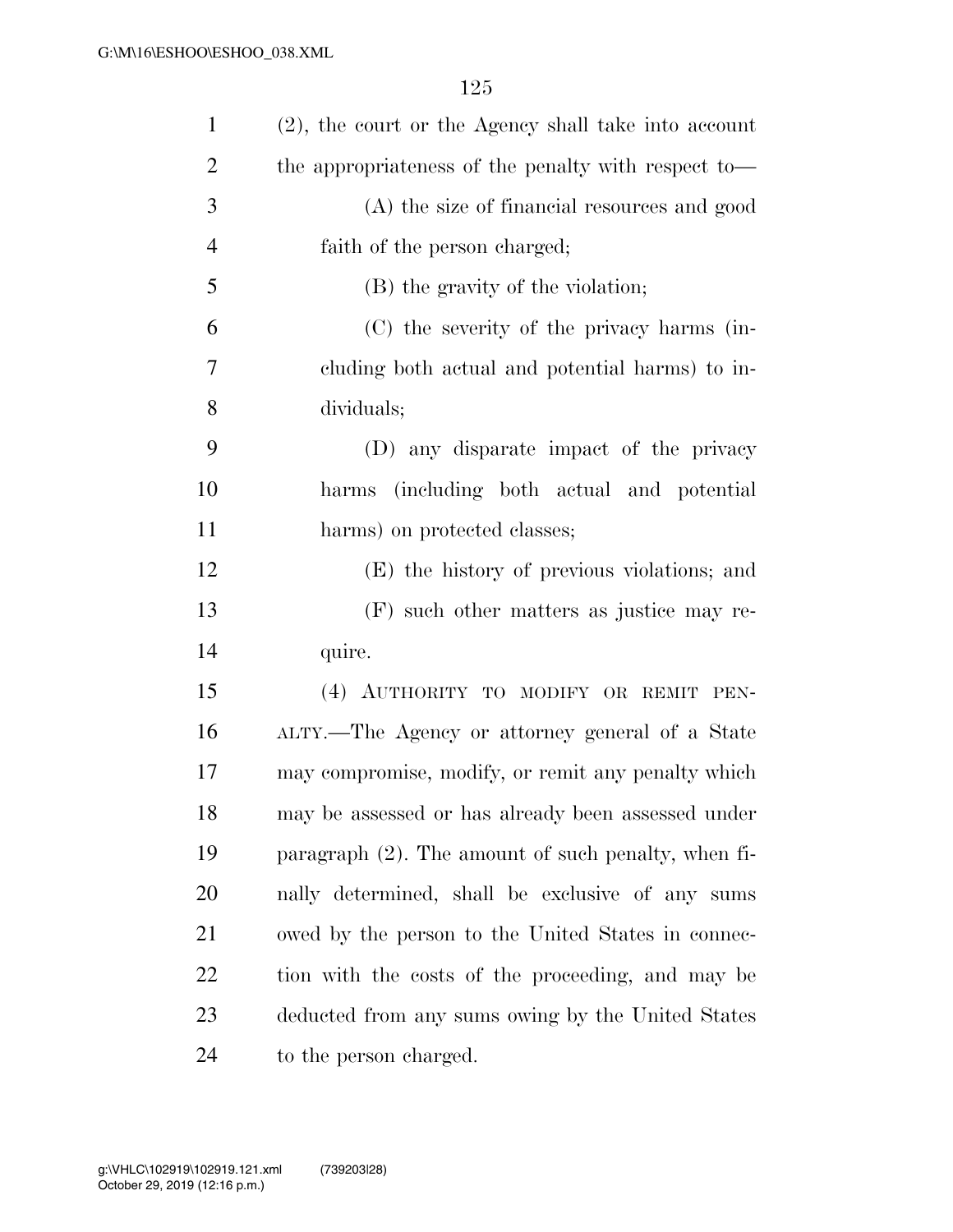| $\mathbf{1}$   | (5) NOTICE AND HEARING.—No civil penalty                       |
|----------------|----------------------------------------------------------------|
| $\overline{2}$ | may be assessed under this subsection with respect             |
| 3              | to a violation of any provision of this Act or a rule          |
| $\overline{4}$ | or order prescribed under this Act, unless—                    |
| 5              | (A) the Agency or attorney general of a                        |
| 6              | State gives notice and an opportunity for a                    |
| 7              | hearing to the person accused of the violation;                |
| 8              | <b>or</b>                                                      |
| 9              | (B) the appropriate court has ordered such                     |
| 10             | assessment and entered judgment in favor of                    |
| 11             | the Agency or attorney general of a State.                     |
| 12             | SEC. 409. REFERRAL FOR CRIMINAL PROCEEDINGS.                   |
| 13             | If the Agency obtains evidence that any person, do-            |
| 14             | mestic or foreign, has engaged in conduct that may con-        |
| 15             | stitute a violation of Federal criminal law, the Agency        |
| 16             | shall transmit such evidence to the Attorney General of        |
| 17             | the United States, who may institute criminal proceedings      |
| 18             | under appropriate law. Nothing in this section affects any     |
| 19             | other authority of the Agency to disclose information.         |
| 20             | SEC. 410. WHISTLEBLOWER ENFORCEMENT.                           |
| 21             | (a) IN GENERAL.—Any person who becomes aware,                  |
| 22             | based on non-public information, that a covered entity has     |
| 23             | violated this Act may file a civil action for civil penalties, |
| 24             | if prior to filing such action, the person files with the Di-  |
| 25             | rector a written request for the Director to commence the      |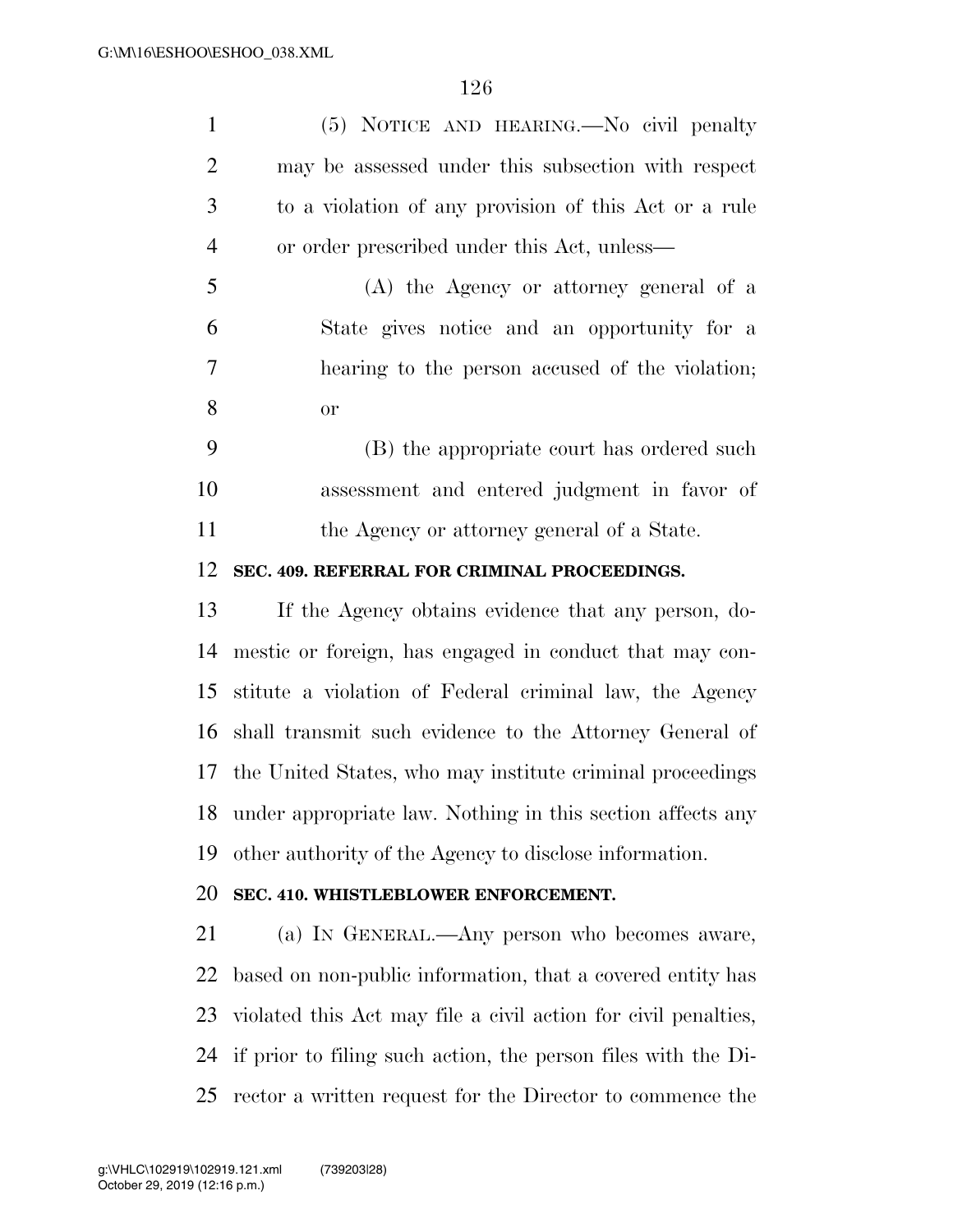action. The request shall include a clear and concise state- ment of the grounds for believing a cause of action exists. The person shall make the non-public information avail-able to the Director upon request.

- (1) If the Director files suit within 90 days from receipt of the written request to commence the action, no other action may be brought unless the action brought by the Director is dismissed without prejudice.
- (2) If the Director does not file suit within 90 days from receipt of the written request to com- mence the action, the person requesting the action may proceed to file a civil action.
- (3) The time period within which a civil action shall be commenced shall be tolled from the date of receipt by the Director of the written request to ei- ther the date that the civil action is dismissed with- out prejudice, or for 150 days, whichever is later, but only for a civil action brought by the person who requested the Director to commence the action.

 (b) ALLOCATION OF CIVIL PENALTIES.—If a judg- ment is entered against the defendant or defendants in an action brought pursuant to this section, or the matter is settled, amounts received as civil penalties or pursuant to a settlement of the action shall be allocated as follows: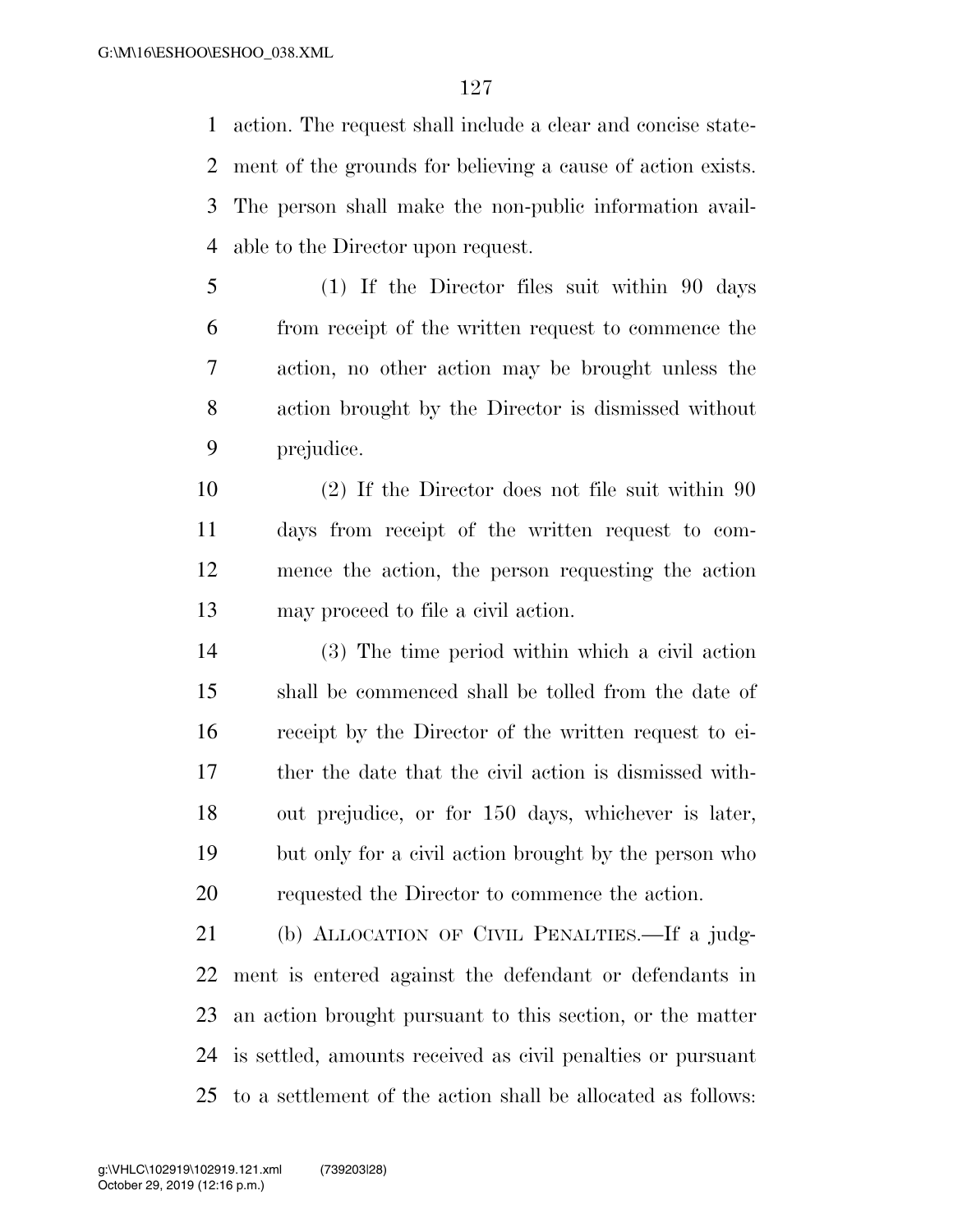| $\mathbf{1}$   | (1) If the action was brought by the Director            |
|----------------|----------------------------------------------------------|
| $\overline{2}$ | upon a request made by a person pursuant to $(a)$ ,      |
| 3              | the person who made the request shall be entitled to     |
| $\overline{4}$ | 15 percent of the civil penalties.                       |
| 5              | (2) If the action was brought by the person who          |
| 6              | made the request pursuant to (a), that person shall      |
| 7              | receive an amount the court determines is reason-        |
| 8              | able for collecting the civil penalties on behalf of the |
| 9              | government. The amount shall be not less than 25         |
| 10             | percent and not more than 50 percent of the pro-         |
| 11             | ceeds of the action and shall be paid out of the pro-    |
| 12             | ceeds.                                                   |
|                |                                                          |
| 13             | <b>TITLE V-RELATION TO OTHER</b>                         |
| 14             | <b>LAW</b>                                               |
| 15             | SEC. 501. RELATION TO OTHER FEDERAL LAW.                 |
| 16             | Nothing in this Act shall be construed to—               |
| 17             | $(1)$ modify, limit, or supersede the operation of       |
| 18             | any privacy or security provision in-                    |
| 19             | $(A)$ section 552a of title 5, United States             |
| <b>20</b>      | Code (commonly known as the "Privacy Act of              |
| 21             | $1974$ ");                                               |
| 22             | (B) the Right to Financial Privacy Act of                |
| 23             | 1978 (12 U.S.C. 3401 et seq.);                           |
| 24             | (C) the Fair Credit Reporting Act (15                    |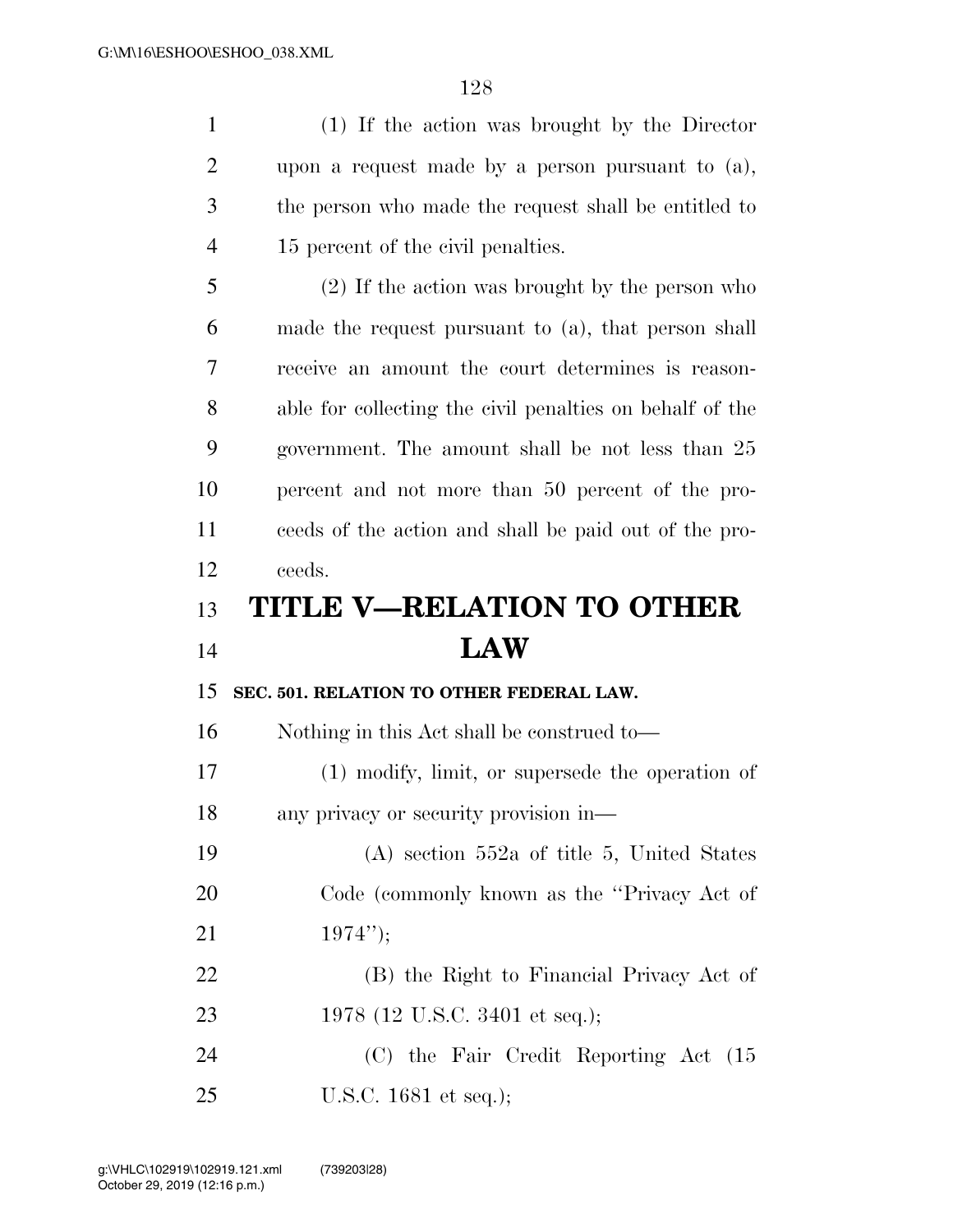| $\mathbf{1}$   | (D) the Fair Debt Collection Practices Act        |
|----------------|---------------------------------------------------|
| $\overline{2}$ | $(15 \text{ U.S.C. } 1692 \text{ et seq.});$      |
| 3              | (E) the Children's Online Privacy Protec-         |
| $\overline{4}$ | tion Act of 1998 (15 U.S.C. 6501 et seq.);        |
| 5              | (F) title V of the Gramm-Leach-Bliley Act         |
| 6              | $(15 \text{ U.S.C. } 6801 \text{ et seq.});$      |
| 7              | $(G)$ chapters 119, 123, or 206 of title 18,      |
| 8              | United States Code;                               |
| 9              | (H) section 444 of the General Education          |
| 10             | Provisions Act (20 U.S.C. 1232g) (commonly        |
| 11             | referred to as the "Family Educational Rights"    |
| 12             | and Privacy Act of $1974$ ");                     |
| 13             | (I) section 445 of the General Education          |
| 14             | Provisions Act (20 U.S.C. 1232h);                 |
| 15             | (J) the Privacy Protection Act of $1980(42)$      |
| 16             | U.S.C. 2000aa et seq.);                           |
| 17             | (K) the regulations promulgated under sec-        |
| 18             | tion $264(c)$ of the Health Insurance Portability |
| 19             | and Accountability Act of 1996 (42 U.S.C.         |
| <b>20</b>      | $1320d-2$ note), as those regulations relate to   |
| 21             | a person described in section<br>(i)              |
| 22             | $1172(a)$ of the Social Security Act $(42)$       |
| 23             | U.S.C. 1320d $-1(a)$ ; or                         |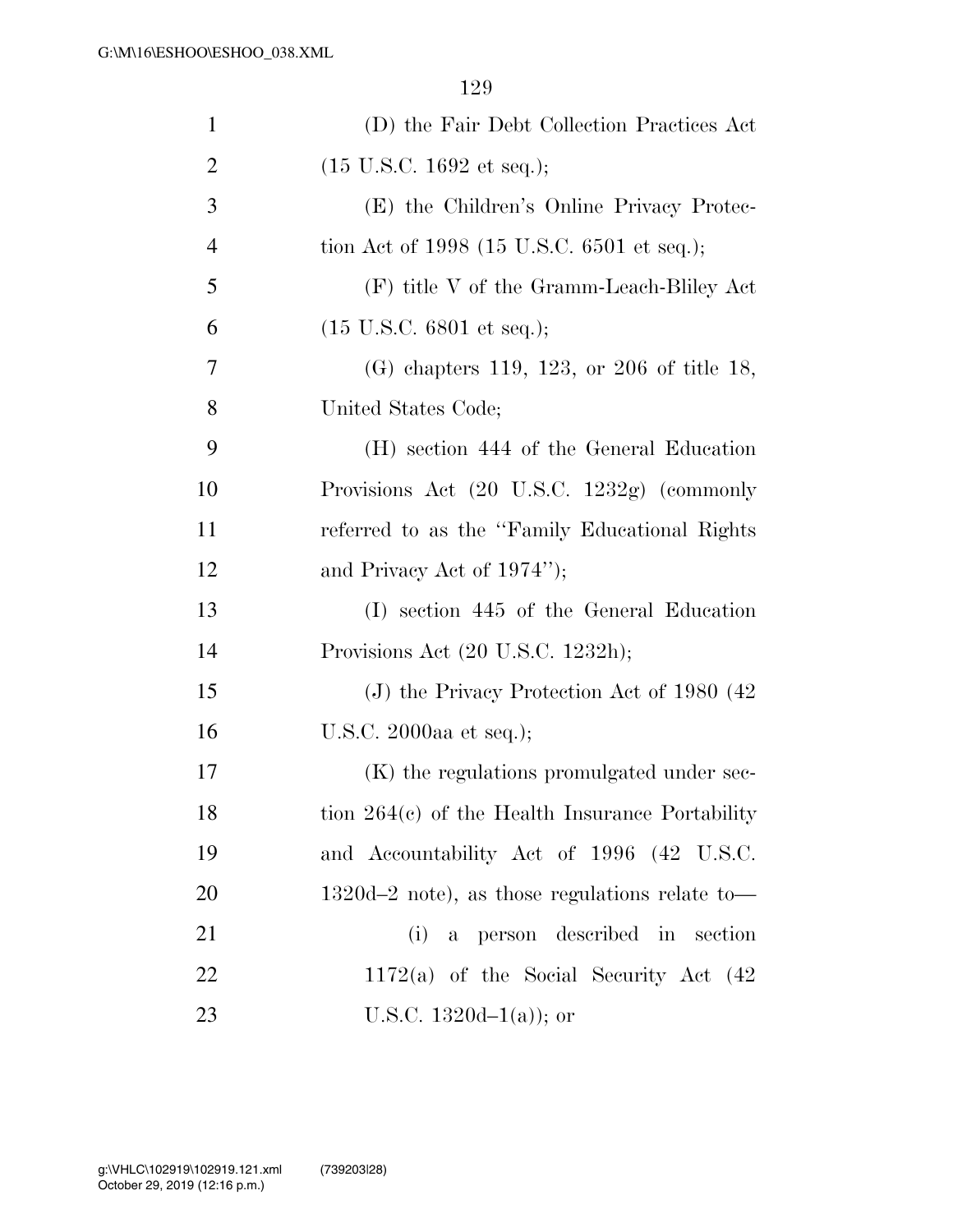| $\mathbf{1}$   | (ii) transactions referred to in section        |
|----------------|-------------------------------------------------|
| $\overline{2}$ | $1173(a)(1)$ of the Social Security Act (42)    |
| 3              | U.S.C. $1320d-2(a)(1)$ ;                        |
| $\overline{4}$ | (L) the Communications Assist-                  |
| 5              | ance for Law Enforcement Act (47)               |
| 6              | U.S.C. $1001$ et seq.);                         |
| $\tau$         | (M) sections 222, 227, 338, or 631 of the       |
| 8              | Communications Act of 1934 (47 U.S.C. 222,      |
| 9              | $227, 338, \text{ or } 551$ ;                   |
| 10             | (N) the E-Government Act of $2002$ (44          |
| 11             | U.S.C. 101 et seq.);                            |
| 12             | (O) the Paperwork Reduction Act of 1995         |
| 13             | $(44$ U.S.C. 3501 et seq.);                     |
| 14             | (P) Federal Information Security Manage-        |
| 15             | ment Act of 2002 (44 U.S.C. 3541 et seq.);      |
| 16             | (Q) the Currency and Foreign Trans-             |
| 17             | actions Reporting Act of 1970, as amended       |
| 18             | (commonly known as the Bank Secrecy Act)        |
| 19             | (12 U.S.C. 1829b and 1951–1959, 31 U.S.C.       |
| <b>20</b>      | $5311 - 5314$ and $5316 - 5332$ , including the |
| 21             | International Money Laundering Abatement        |
| 22             | and Financial Anti-Terrorism Act of 2001, title |
| 23             | III of Public Law 107–56, as amended;           |
| 24             | $(R)$ the National Security Act of 1947 (50)    |
| 25             | U.S.C. $3001$ et seq.);                         |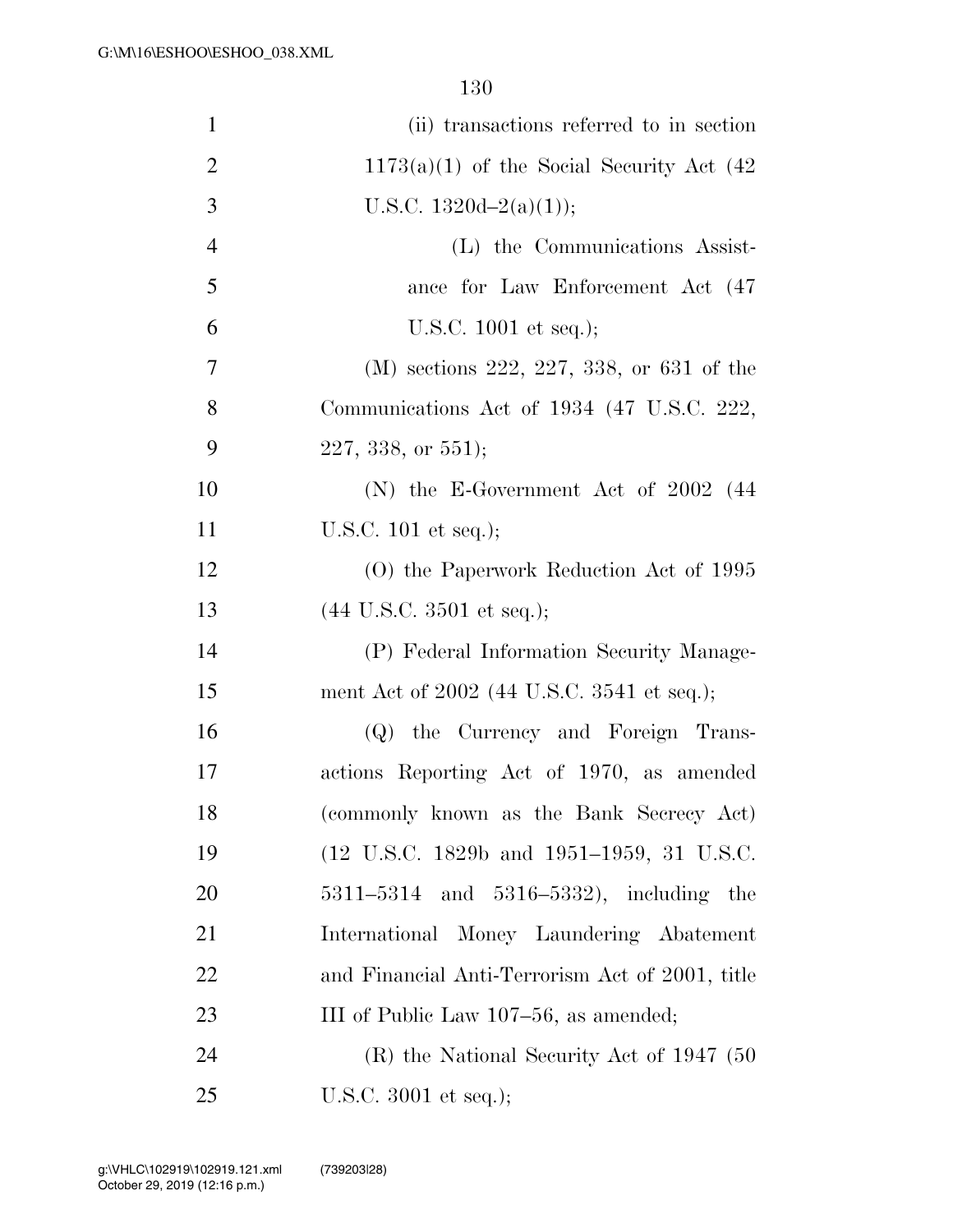| $\mathbf{1}$   | (S) the Foreign Intelligence Surveillance            |
|----------------|------------------------------------------------------|
| $\overline{2}$ | Act of 1978, as amended (50 U.S.C. 1801 et           |
| 3              | $seq.$ ;                                             |
| $\overline{4}$ | (T) the Civil Rights Act of 1964 (Public             |
| 5              | Law 88–352, 78 Stat. 241);                           |
| 6              | (U) the Americans with Disabilities Act              |
| 7              | $(42 \text{ U.S.C. } 12101 \text{ et seq.});$        |
| 8              | (V) the Fair Housing Act $(42 \text{ U.S.C. } 3601)$ |
| 9              | et seq.);                                            |
| 10             | (W) the Dodd-Frank Wall Street Reform                |
| 11             | and Consumer Protection Act (Public Law              |
| 12             | 111–203, 124 Stat. 1376–2223);                       |
| 13             | $(X)$ the Equal Credit Opportunity Act $(15)$        |
| 14             | U.S.C. $1691$ et seq.);                              |
| 15             | (Y) the Age Discrimination in Employment             |
| 16             | Act $(29 \text{ U.S.C. } 621 \text{ et seq.});$      |
| 17             | the Genetic Information<br>Non-<br>(Z)               |
| 18             | discrimination Act (Public Law 110-233, 122          |
| 19             | Stat. 881); or                                       |
| 20             | (AA) any other privacy or security provi-            |
| 21             | sion of Federal law; or                              |
| 22             | (2) limit the authority of the Federal Commu-        |
| 23             | nications Commission to promulgate regulations and   |
| 24             | enforce any privacy law not in contradiction with    |
| 25             | this Act.                                            |